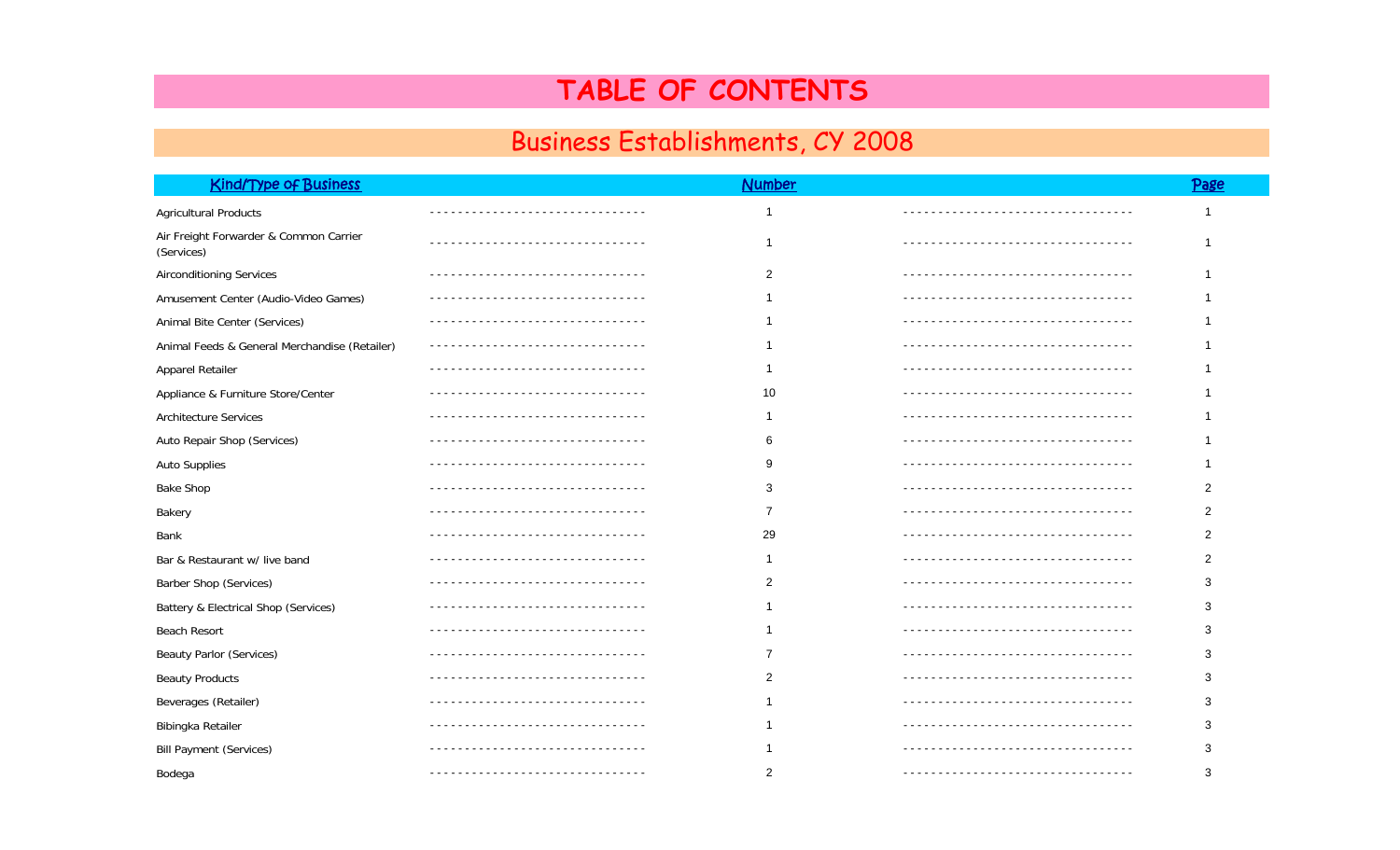| <b>Kind/Type of Business</b>      |                                | <b>Number</b>  |                                  | Page           |
|-----------------------------------|--------------------------------|----------------|----------------------------------|----------------|
| Booking & Ticketing Services      |                                | $\mathbf{1}$   |                                  | 3              |
| Bookkeeping Agency (Services)     |                                | 1              |                                  | 3              |
| Books & School Supplies (Trading) |                                | 1              |                                  | 3              |
| <b>Boutique</b>                   |                                | 3              |                                  | 3              |
| Bread & Candy Store               |                                | 19             |                                  | $3 - 4$        |
| Buko (Retailer)                   |                                | 1              |                                  | 4              |
| <b>Burger Stand</b>               |                                | $\overline{4}$ |                                  | 4              |
| <b>Bus Terminal</b>               |                                | 3              |                                  |                |
| <b>Bussiness Office</b>           |                                | 1              |                                  |                |
| <b>Calibration Services</b>       |                                | $\overline{2}$ | ------------------------------   |                |
| Call Center (Services)            |                                | 3              |                                  |                |
| Candle (Trading)                  |                                | -1             |                                  |                |
| Candy Store                       |                                | 4              |                                  | 4              |
| Canteen                           |                                | 15             | -------------------------------- | $4 - 5$        |
| Car Accessories (Retailer)        | ----------------------------   | 1              |                                  | 5              |
| Car Dealer                        |                                | $\overline{2}$ | ____________________________     | 5              |
| Car Painting & Body Repair        |                                | $\overline{2}$ |                                  | 5              |
| Car Rentals (Services)            |                                | -1             | ------------------------------   | 5              |
| Car Sales                         |                                | 1              |                                  | 5              |
| Car Wash (Services)               |                                | 4              |                                  | 5              |
| Carinderia                        |                                | 29             |                                  | $5 - 6$        |
| <b>Catering Services</b>          |                                | $\overline{7}$ |                                  | 6              |
| Cellphone Accessories             |                                | 24             |                                  | $6 - 7$        |
| Cellsite                          |                                | 4              |                                  | 7              |
| Cereals & Sweets                  |                                | $\overline{c}$ |                                  |                |
| <b>Chandling Services</b>         |                                | 1              |                                  |                |
| <b>Chemical Terminal</b>          | ______________________________ | 2              | ________________________________ |                |
| <b>Clothes Store</b>              |                                | 27             |                                  |                |
| Cockpit Arena                     |                                | $\overline{2}$ |                                  | $\overline{7}$ |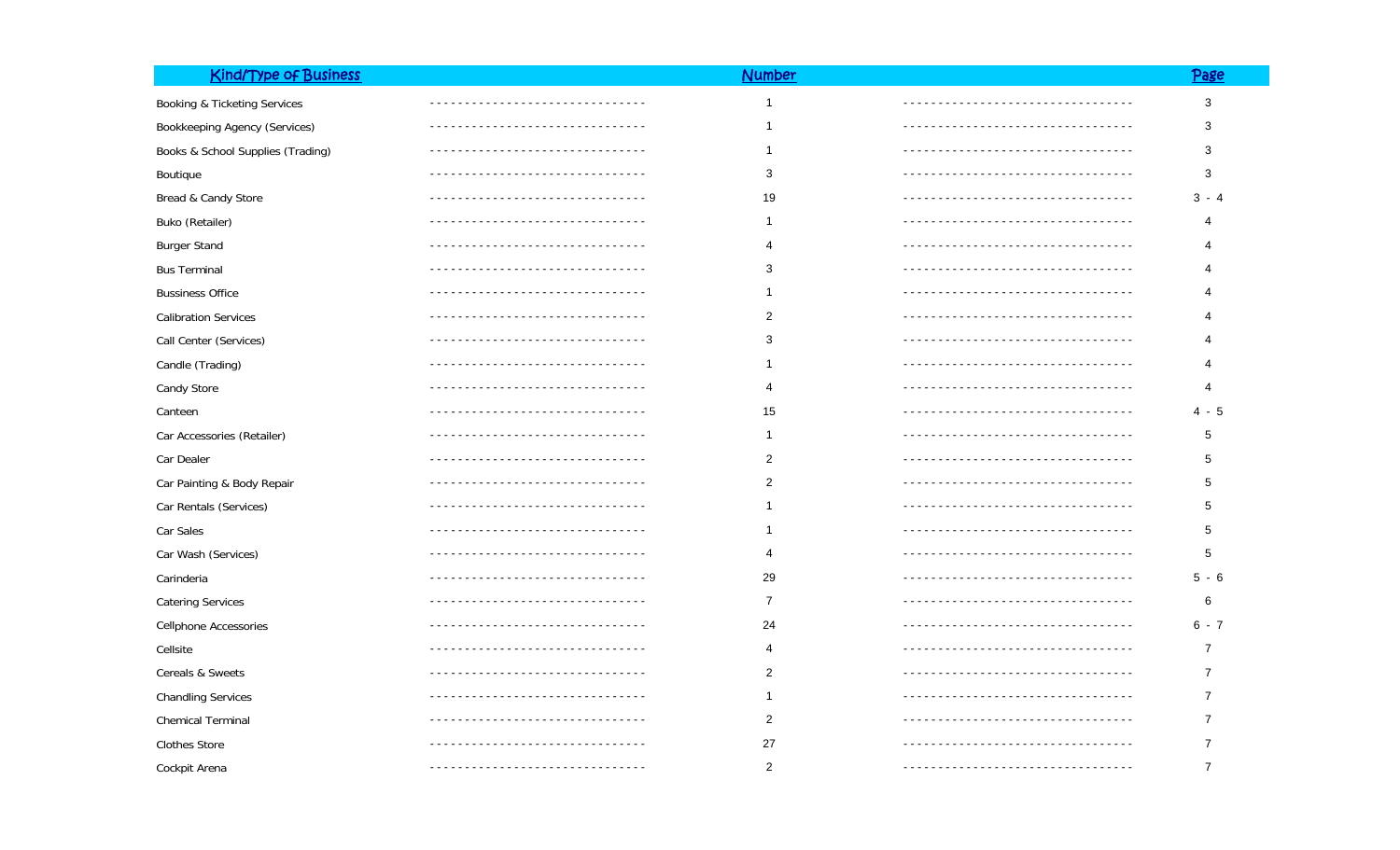| <b>Kind/Type of Business</b>                                |                               | <b>Number</b>  |                               | <u>Page</u> |
|-------------------------------------------------------------|-------------------------------|----------------|-------------------------------|-------------|
| Coffee & Sugar                                              |                               | 10             | _____________________________ | 8           |
| Coffee Shop                                                 |                               | $\mathbf 1$    |                               | 8           |
| Computer & Office Supplies (Distributor)                    |                               | -1             |                               | 8           |
| Computer Center                                             |                               | $\overline{c}$ |                               | 8           |
| Computer Ink Retailer                                       |                               | -1             |                               | 8           |
| Computer Sales Center                                       |                               | $\mathbf{1}$   |                               | 8           |
| Computer Shop                                               |                               | 28             |                               | 8 - 9       |
| Computer Shop/Internet Café                                 |                               | 21             |                               | 9           |
| Computer Shop/Internet Shop                                 |                               | 2              |                               | 9           |
| Construction & Engg Services & Trading                      |                               |                |                               | 9.          |
| <b>Construction &amp; Equipment Rentals</b>                 |                               |                |                               | 9.          |
| <b>Construction &amp; General Services</b>                  |                               |                |                               | 9           |
| Construction & Heavy Equipment Rentals                      |                               | -1             |                               | 9           |
| <b>Construction &amp; Maintenance Services</b>              |                               | -1             |                               | 9           |
| <b>Construction Materials</b>                               |                               | 3              |                               | 9           |
| <b>Construction Office</b>                                  |                               | $\overline{c}$ |                               | 10          |
| <b>Construction Supply</b>                                  |                               | $\overline{7}$ |                               | 10          |
| <b>Consultancy Services</b>                                 |                               | 3              |                               | 10          |
| Cooked Foods                                                |                               | 2              |                               | 10          |
| Cooperative                                                 |                               | 7              |                               | 10          |
| Cooperative (Credit)                                        |                               | 3              |                               | 10          |
| Cooperative (Micro Finance)                                 |                               | 2              |                               | 10          |
| Cooperative Savings                                         |                               | $\mathbf{1}$   |                               | 10          |
| Cooperative Water Services & Feeds<br>Supply/Consumer Goods |                               | -1             |                               | 10          |
| Copra Trading                                               |                               | -1             |                               | $10$        |
| Corn Retailer                                               | ----------------------------- | -1             |                               | 10          |
| <b>Cotton Candy</b>                                         |                               | 2              | <u>.</u>                      | 10          |
| <b>Courier Services</b>                                     |                               | $\overline{2}$ | ----------------------------  | 11          |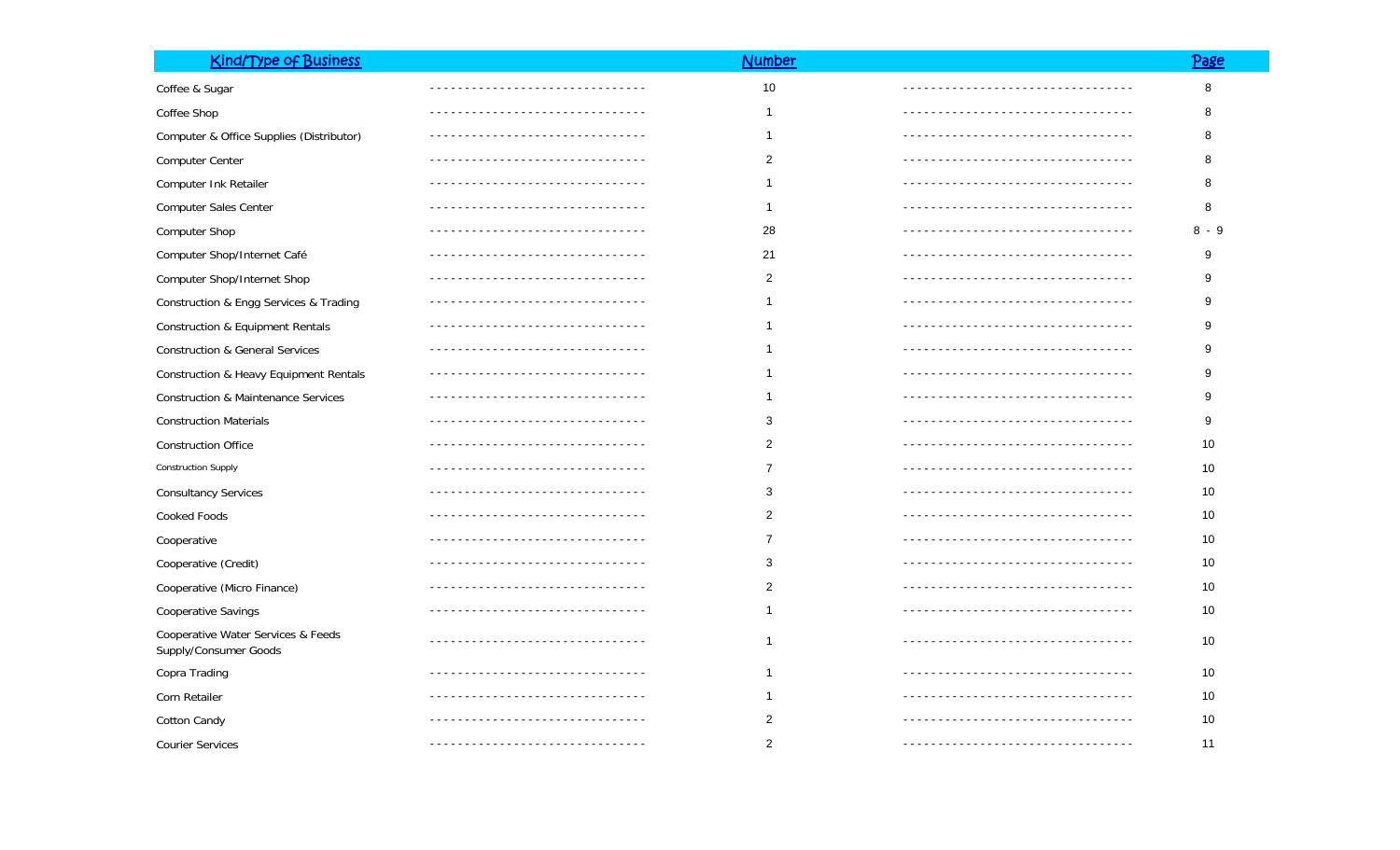| <b>Kind/Type of Business</b>        |                                  | <b>Number</b>  |                                     | <u>Page</u> |
|-------------------------------------|----------------------------------|----------------|-------------------------------------|-------------|
| Dance Studio (Services)             |                                  | 1              |                                     | 11          |
| Daycare & Play Center               |                                  | 1              | --------------------------------    | 11          |
| Dental Clinic                       |                                  | 23             | -------------------------------     | 11          |
| Dental Laboratory (Services)        |                                  |                |                                     | 11          |
| <b>Dental Supplies</b>              |                                  | 1              |                                     | 11          |
| Department Store                    |                                  | 2              |                                     | 11          |
| Depot (Diesel & Gasoline)           | -------------------------------- |                |                                     | 11          |
| Diagnostic & Medical Supplies       |                                  |                |                                     | 11          |
| Diesel Refilling Station            |                                  | -1             |                                     | 11          |
| <b>Digital Advertising Services</b> |                                  | -1             |                                     | 11          |
| Distributor                         |                                  | 11             |                                     | 12          |
| Dress Shop (Services)               |                                  | 5              |                                     | 12          |
| <b>Dressed Chicken</b>              |                                  | 14             |                                     | 12          |
| Dried Fish Store                    |                                  | 10             |                                     | 12          |
| Drug Store                          |                                  | 17             | -----------------------------       | 13          |
| Drug Store & General Merchadise     |                                  | $\overline{2}$ |                                     | 13          |
| Drug Testing                        |                                  | $\overline{2}$ |                                     | 13          |
| Dry Goods Store                     |                                  | 49             |                                     | $13 - 14$   |
| Eatery                              |                                  | 19             |                                     | 14 - 15     |
| <b>Educational Institution</b>      |                                  | 1              |                                     | 15          |
| Egg Store                           |                                  | -1             |                                     | 15          |
| Electrical                          | -------------------------------- | $\overline{2}$ | ----------------------------------- | 15          |
| Electronic Center                   |                                  | -1             |                                     | 15          |
| Electronic Shop                     |                                  | -1             |                                     | 15          |
| <b>Electronics Spare Parts</b>      |                                  | 2              |                                     | 15          |
| Embroidery                          |                                  | $\overline{2}$ |                                     | 15          |
| <b>Emission Testing Center</b>      |                                  |                |                                     | 15          |
| Engineering & Consultancy Office    |                                  |                |                                     | 15          |
| Engineering & Inspection Services   |                                  | -1             |                                     | 15          |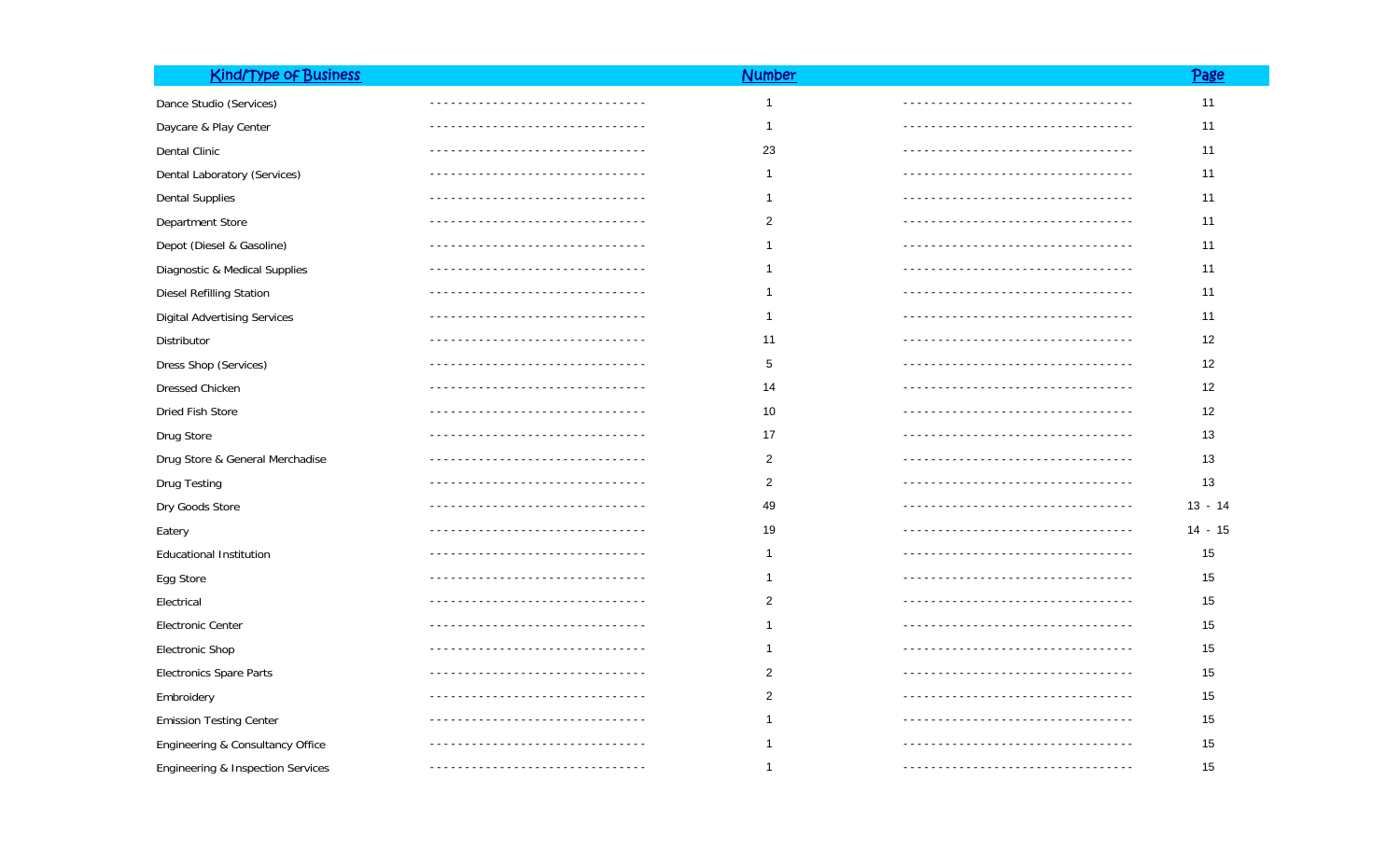| <b>Kind/Type of Business</b>            | <b>Number</b>  |                             | <u>Page</u> |
|-----------------------------------------|----------------|-----------------------------|-------------|
| Enterprises                             | 4              |                             | 15          |
| Export of Food Product Office           | -1             | --------------------------- | 15          |
| Fastfood                                | $\overline{1}$ |                             | 15          |
| Feeds                                   | 3              |                             | 15          |
| Financial Services (Savings & Loans)    | -1             |                             | 15          |
| Financing                               | 3              |                             | 16          |
| Finger Foods (Retailer)                 | -1             |                             | 16          |
| Fire Fighting Equipment Supplier        | -1             |                             | 16          |
| Fire Safety Products (Sales & Services) | -1             |                             | 16          |
| Firearms & Ammo (Dealer)                | -1             |                             | 16          |
| Fish (Wholesaler)                       | -1             |                             | 16          |
| Fish Casa                               | 5              |                             | 16          |
| <b>Fitness Center</b>                   | 1              |                             | 16          |
| Flower Shop                             | $\overline{2}$ |                             | 16          |
| Food Cart (Chicharon)                   | 1              |                             | 16          |
| Food Chain                              | -1             |                             | 16          |
| <b>Food Retailer</b>                    | -1             |                             | 16          |
| <b>Food Stall</b>                       | -1             |                             | 16          |
| Footwear (Retailer)/General Merchandise | -1             |                             | 16          |
| Footwear Store                          | 27             |                             | $16 - 17$   |
| Frozen Bangus (Retailer)                | $\mathbf{1}$   |                             | 17          |
| Fruit Stand                             | -1             |                             | 17          |
| Fruits & Vegetables Store               | 7              |                             | 17          |
| Fruits (Retailer)                       | 3              |                             | 17          |
| Funeral Parlor/Chapel/Services          | 2              |                             | 17          |
| Furniture & Gen. Merchandise            | $\mathbf 1$    |                             | 17          |
| Furniture Display                       | -1             |                             | 17          |
| Furniture Shop                          | 5              |                             | 17          |
| Garage (Trucking)                       | $\overline{1}$ |                             | 17          |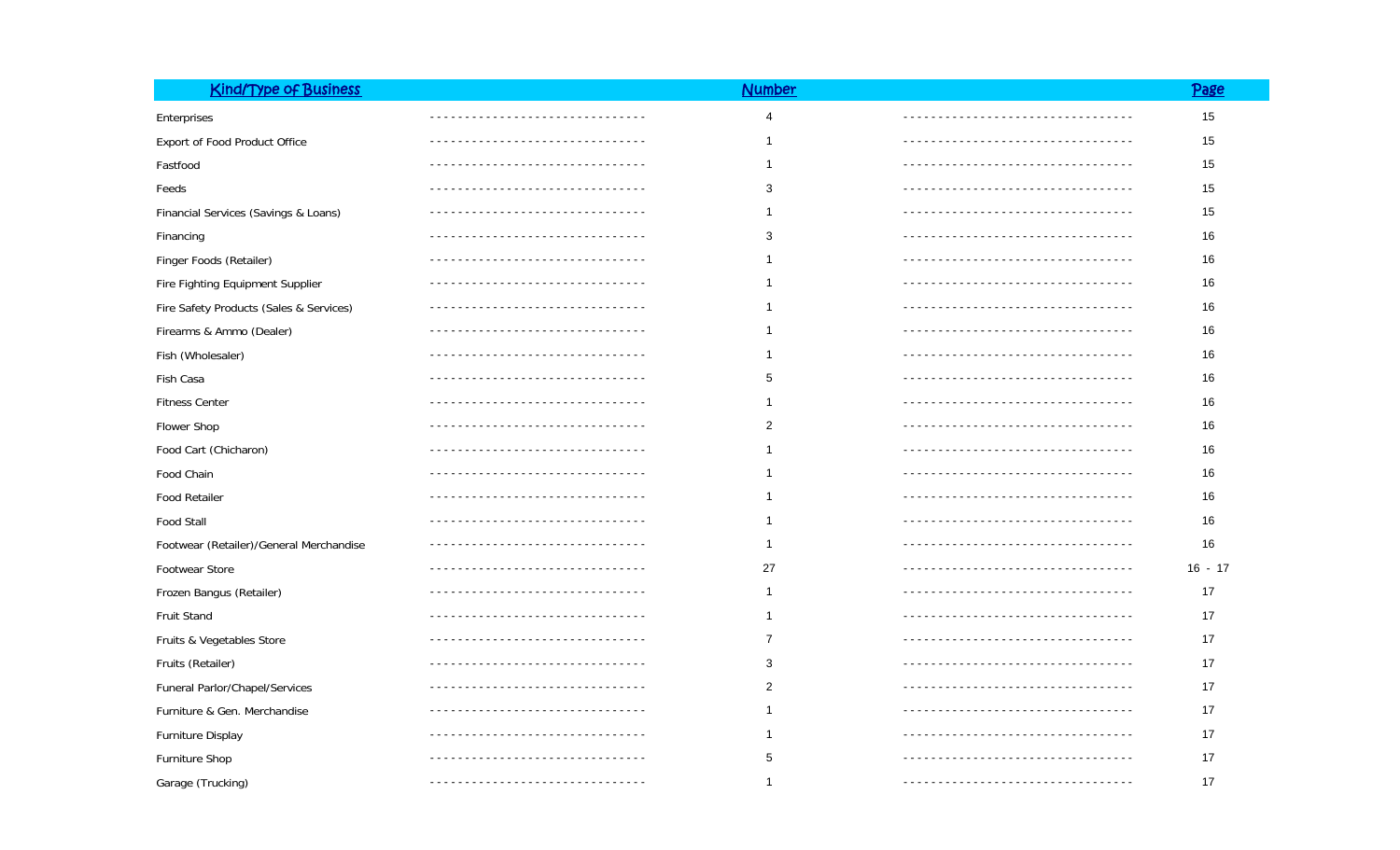| <b>Kind/Type of Business</b>         |                                   | <b>Number</b>  |                              | Page      |
|--------------------------------------|-----------------------------------|----------------|------------------------------|-----------|
| Garments                             |                                   | 3              |                              | 18        |
| <b>Gasoline Station</b>              |                                   | 6              |                              | 18        |
| General Contractor                   |                                   | 14             |                              | 18        |
| General Merchandise                  | <u>--------------------------</u> | 45             |                              | 18 - 19   |
| <b>General Services</b>              |                                   | -1             |                              | 19        |
| Gift Shop                            |                                   | 4              |                              | 19        |
| Gifts & Accessories (Retailer)       | --------------------------        | -1             | ---------------------------- | 19        |
| Glass & Aluminum Supply              |                                   | 2              |                              | 20        |
| Glassware                            |                                   | 32             | --------------------------   | 20        |
| <b>Grocery Store</b>                 | --------------------------------  | 75             |                              | $20 - 22$ |
| Gun Club & Firing Range              |                                   | -1             |                              | 22        |
| Gym                                  |                                   | $\overline{c}$ |                              | 22        |
| Hand Embroidery (Sub-Contractor)     |                                   |                |                              | 22        |
| Hardware                             |                                   | 4              |                              | 22        |
| Hardware & Auto Supply               |                                   | -1             |                              | 22        |
| Hardware & Construction Supply       |                                   | 3              |                              | 23        |
| Hardware & General Merchandise       |                                   |                |                              | 23        |
| <b>Herbal Products</b>               |                                   | 2              |                              | 23        |
| <b>Hollow Blocks Manufacturer</b>    |                                   |                |                              | 23        |
| Home Care SPA (Services)             |                                   |                |                              | 23        |
| Hospital                             |                                   |                |                              | 23        |
| Hotel                                |                                   | $\overline{2}$ |                              | 23        |
| House Décor                          |                                   |                |                              | 23        |
| Household Appliances (Retailer)      |                                   |                |                              | 23        |
| Ice Cream                            |                                   | 5              |                              | 23        |
| Ice Retailer                         |                                   |                |                              | 23        |
| Industrial & Eng'g. Services         |                                   |                |                              | 23        |
| Industrial Equipment (Trading)       |                                   |                |                              | 23        |
| <b>Industrial Materials Supplier</b> |                                   | -1             |                              | 23        |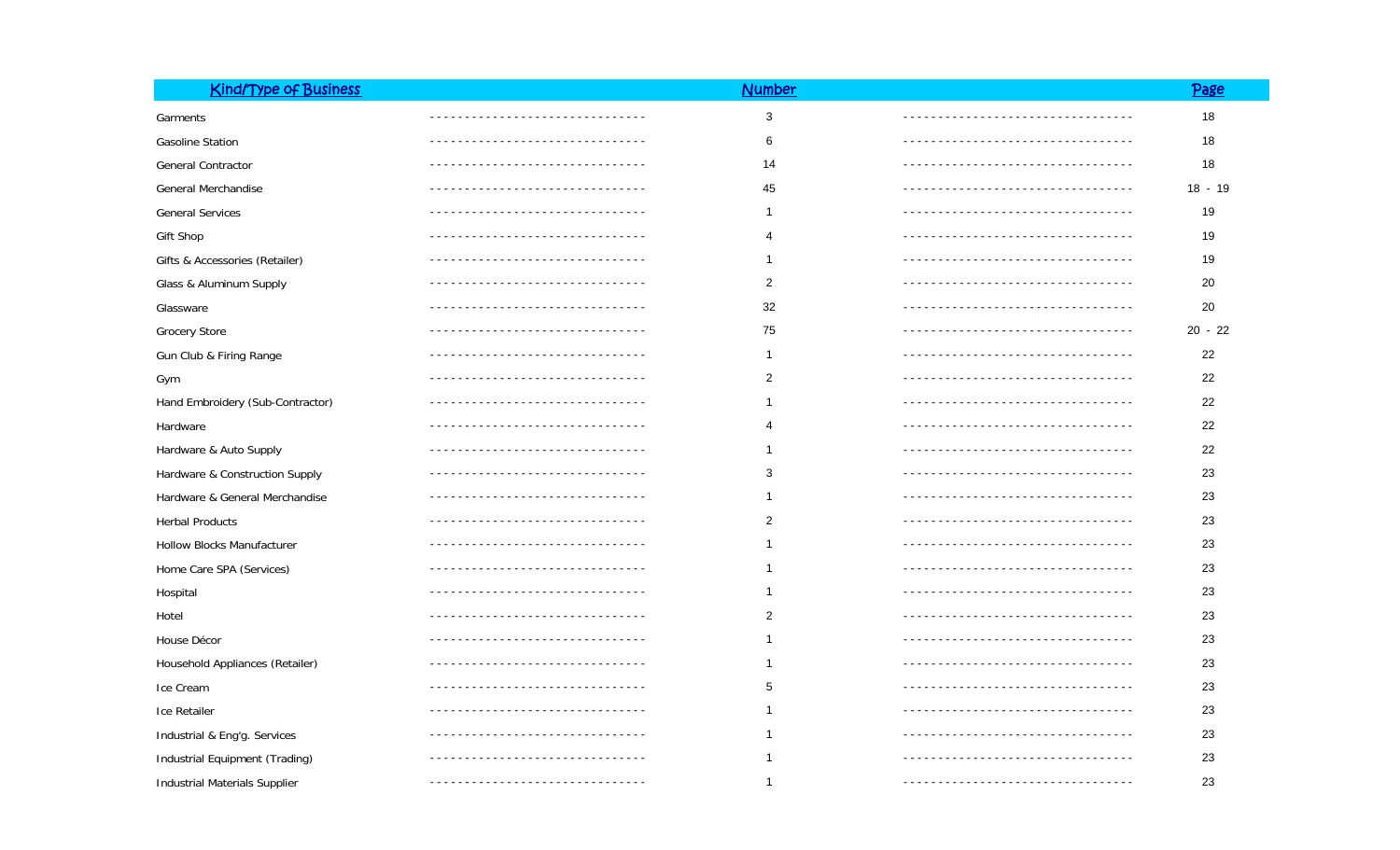| <b>Kind/Type of Business</b>    |                                  | <b>Number</b>  |                                     | <u>Page</u> |
|---------------------------------|----------------------------------|----------------|-------------------------------------|-------------|
| Insurance                       |                                  | 16             |                                     | $23 - 24$   |
| Jamming Center (Services)       |                                  | $\mathbf 1$    |                                     | 24          |
| Janitorial Services             |                                  | $\mathbf 1$    |                                     | 24          |
| Jeepney Terminal                |                                  | -1             |                                     | 24          |
| Jewelry Store                   | -------------------------------- | 8              | ----------------------------------- | 24          |
| Junk Shop                       |                                  | 4              |                                     | 24          |
| Kiddie Rides (Services)         | ------------------------------   | $\mathbf 1$    |                                     | 24          |
| KTV & Rest.                     |                                  | -1             |                                     | 24          |
| Laboratory Clinic               |                                  | $\mathbf 1$    |                                     | 24          |
| Ladies Accessories              | ------------------------------   | -1             | --------------------------------    | 24          |
| Laundry Shop                    |                                  | 1              |                                     | 24          |
| Law Office                      |                                  | 5              | _____________________________       | $24 - 25$   |
| Lechon Manok (Retailer)         |                                  | $\overline{2}$ |                                     | 25          |
| Lending Investor                |                                  | 20             |                                     | 25          |
| Life Plan                       |                                  | $\mathbf{1}$   |                                     | 25          |
| Lights & Décor (Retailer)       |                                  | $\mathbf 1$    | ____________________________        | 25          |
| Loading Station (Cellphone)     |                                  | $\mathbf 1$    |                                     | 25          |
| Lodging Inn                     |                                  | 5              |                                     | 25          |
| Logistics Office (Services)     |                                  | 1              |                                     | 25          |
| Lomi House                      |                                  | 4              |                                     | 25          |
| Lotto Outlet                    |                                  | $\mathbf 1$    |                                     | 25          |
| LPG Appliances &. General Mdse. |                                  | -1             |                                     | 26          |
| Lumber & Sawmill                |                                  | -1             |                                     | 26          |
| Lying-Inn                       |                                  | 1              |                                     | 26          |
| Machine Shop                    |                                  | $\overline{c}$ |                                     | 26          |
| Manpower Services               |                                  | 4              |                                     | 26          |
| Manufacturer                    |                                  | 6              |                                     | 26          |
| Marine Services                 |                                  | $\overline{c}$ |                                     | 26          |
| Marketing                       |                                  | 5              |                                     | 26          |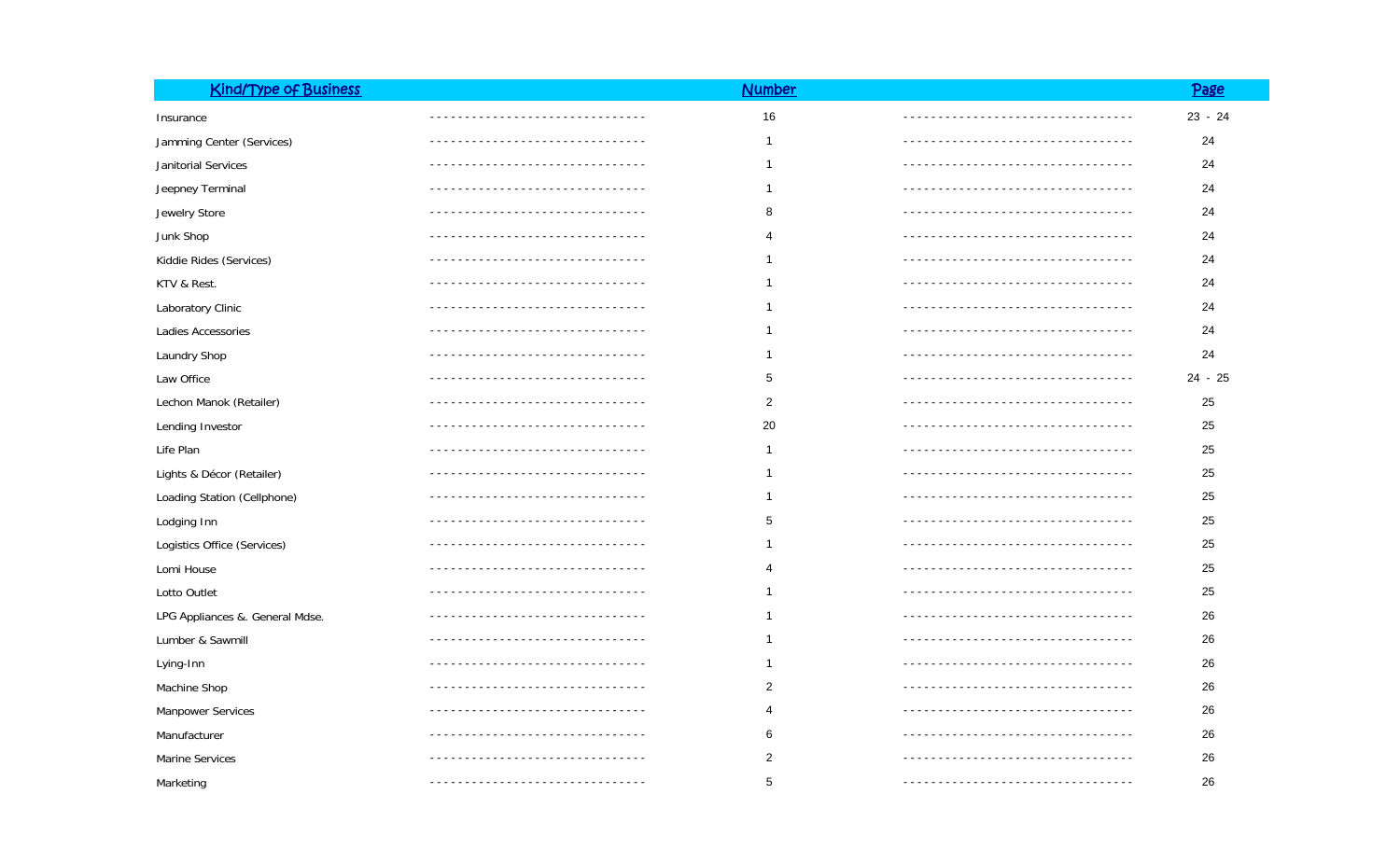| <b>Kind/Type of Business</b>                |                                  | <b>Number</b>  |                                     | Page      |
|---------------------------------------------|----------------------------------|----------------|-------------------------------------|-----------|
| Material Recovery Services                  |                                  | $\mathbf{1}$   |                                     | 26        |
| Meat & Chicken Store                        |                                  | $\overline{2}$ | ____________________________        | 26        |
| Meat Processing Plant                       |                                  | 1              |                                     | 26        |
| Meat Store                                  |                                  | 27             | <u>----------------------------</u> | $26 - 27$ |
| <b>Medical Clinic</b>                       | __________________________       | 28             | ---------------------------         | $27 - 28$ |
| Medical Equipment (Trading)                 | ------------------------------   | -1             | -----------------------------       | 28        |
| <b>Medical Services</b>                     |                                  | 2              |                                     | 28        |
| <b>Medical Supplies</b>                     | ----------------------------     | 4              |                                     | 28        |
| <b>Medicinal Plants Retailer</b>            |                                  |                |                                     | 28        |
| Memorial Life/Educational Corp. (Services)  | -------------------------------- |                |                                     | 28        |
| Memorial Park                               |                                  |                |                                     | 28        |
| Micro-Finance                               |                                  | 2              |                                     | 28        |
| Miki Factory                                |                                  | 2              |                                     | 28        |
| Minimart                                    |                                  |                |                                     | 28        |
| Money Changer                               |                                  | 9              |                                     | 28        |
| Money Transfer Services                     |                                  |                |                                     | 28        |
| Motor Parts (Services)                      |                                  |                |                                     | 28        |
| Motor Works (Services)                      |                                  | ำ              |                                     | 28        |
| Motorcycle Dealer                           |                                  | 2              |                                     | 28        |
| Motorcycle Parts & Accessories (Retailer)   |                                  | -1             |                                     | 28        |
| Motorworks (Repair Shop/Jeep Body Builder)  |                                  | $\overline{2}$ |                                     | 29        |
| Movie Theater                               |                                  | 1              |                                     | 29        |
| Music Recording (Services)                  |                                  | 1              |                                     | 29        |
| Music Studio                                |                                  | -1             |                                     | 29        |
| <b>Musical Instruments</b>                  |                                  | -1             |                                     | 29        |
| Native Products (Retailer)                  |                                  | 23             |                                     | 29        |
| Needlecrafts Embroidery (Sub-Contractor)    |                                  | 1              |                                     | 29        |
| Newspaper & Magazines (Retailer)            |                                  | $\overline{2}$ |                                     | 29        |
| Night Club/Restaurant w/ ret tab. Ferm liq. | ----------------------           | -1             |                                     | 29        |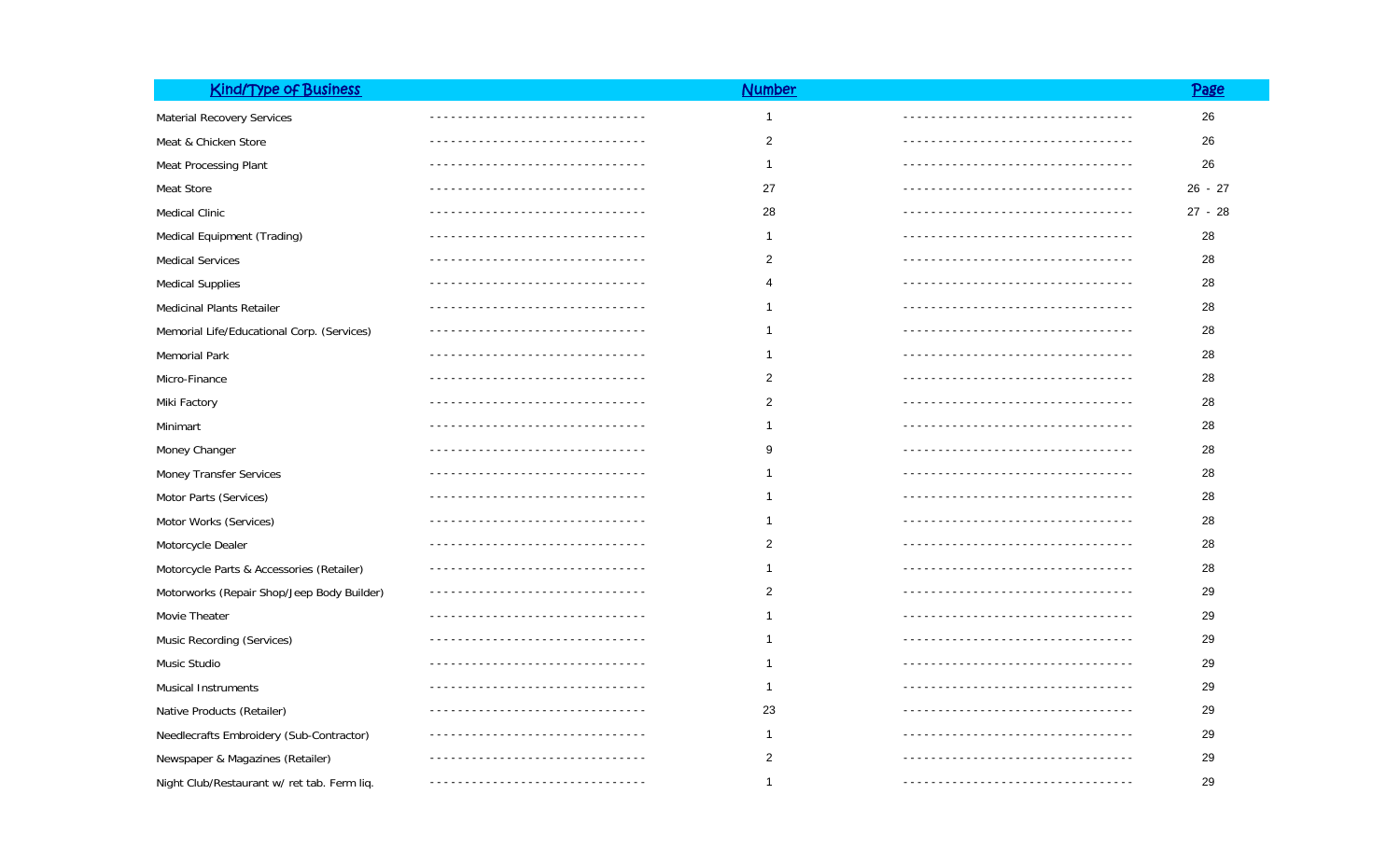| <b>Kind/Type of Business</b>        |                             | <b>Number</b>  |                                   | Page      |
|-------------------------------------|-----------------------------|----------------|-----------------------------------|-----------|
| Non Stock Saving & Loans (Services) |                             | $\mathbf{1}$   |                                   | 29        |
| Novelty Items (Retailer)            |                             | 1              | ___________________________       | 30        |
| Office & Equipment Supply           |                             | 3              |                                   | 30        |
| <b>Optical Clinic</b>               |                             | 8              | ----------------------------      | 30        |
| Paint Retailer                      |                             | 1              |                                   | 30        |
| Paper Products (Retailer)           | --------------------------- | 1              | <u>--------------------------</u> | 30        |
| Parking Lot/Services                |                             | 3              | _____________________________     | 30        |
| Pawnshop                            |                             | 19             | ------------------------------    | $30 - 31$ |
| Peanut Related Products (Retailer)  |                             | 1              | --------------------------        | 31        |
| Perfume Retailer                    |                             | 5              |                                   | 31        |
| Pest Control & General Services     |                             | $\overline{2}$ |                                   | 31        |
| Pet Shop                            |                             | $\overline{2}$ |                                   | 31        |
| Petroleum Products (Retailer)       |                             | $\mathbf{1}$   |                                   | 31        |
| Pharmacy                            |                             | 4              | -------------------------------   | 31        |
| Photo & Video Services              |                             | 10             |                                   | 31        |
| Pizza Store (retailer)              |                             | $\overline{c}$ |                                   | 31        |
| Polyclinic & Lab                    |                             | 1              |                                   | 31        |
| Poultry Farm                        |                             | 1              |                                   | 31        |
| Poultry Feeds Store                 |                             | -1             |                                   | 31        |
| Power Plant                         |                             | -1             |                                   | 32        |
| Powersaw Services                   |                             | 1              |                                   | 32        |
| <b>Printing Press</b>               |                             | $\overline{7}$ |                                   | 32        |
| <b>Printing Services</b>            |                             | 4              |                                   | 32        |
| Private School                      |                             | 16             |                                   | 32        |
| Processed Meat & Grocery (Trading)  |                             | 1              |                                   | 32        |
| Publication                         |                             | 3              |                                   | 32        |
| <b>Pumping Station</b>              |                             | 1              |                                   | 33        |
| Radiator Shop (Services)            |                             | -1             |                                   | 33        |
| Radio Repair Shop                   |                             | $\mathbf{1}$   |                                   | 33        |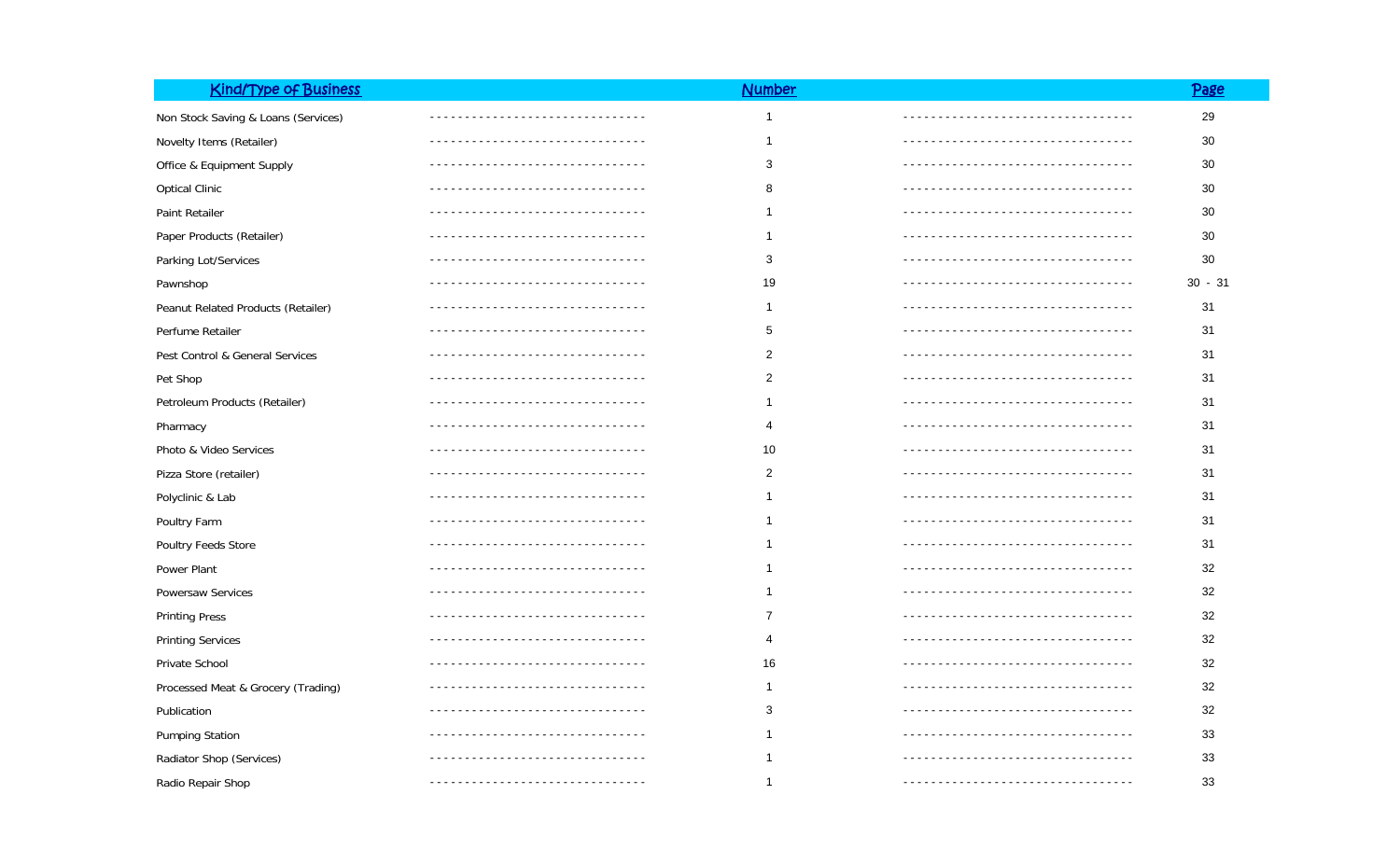| <b>Kind/Type of Business</b>     |                           | <b>Number</b>  |                                    | <u>Page</u> |
|----------------------------------|---------------------------|----------------|------------------------------------|-------------|
| Radio Station                    |                           | $\overline{2}$ | ---------------------------------- | $33\,$      |
| Real Estate Developer            |                           | $\mathbf{1}$   |                                    | 33          |
| Real Estate Lessor               |                           | 180            |                                    | $33 - 37$   |
| Real Estate Office               |                           | $\overline{1}$ |                                    | 37          |
| <b>Realty Office</b>             |                           | 10             |                                    | 37          |
| Recruitment Agency (Services)    |                           | 5              |                                    | 37          |
| Ref. & Airconditioning Services  |                           | 4              |                                    | 37          |
| Repair Shop                      |                           | -1             |                                    | 38          |
| Resort                           |                           | -1             |                                    | 38          |
| Restaurant                       |                           | 35             |                                    | 38          |
| Retailer                         |                           | 19             |                                    | $38 - 39$   |
| Review Center (Services)         |                           | -1             |                                    | 39          |
| <b>Rice Store</b>                |                           | 30             |                                    | $39 - 40$   |
| Roofing Services                 |                           | -1             |                                    | 40          |
| <b>RTW</b>                       |                           | 16             |                                    | 40          |
| Rubber Slipper Store             |                           | -1             |                                    | 40          |
| Sales & Rentals (Gowns & Barong) |                           |                |                                    | 40          |
| Sales Office                     |                           |                |                                    | 40          |
| Salon (Services)                 |                           |                |                                    | 40          |
| Salt Store                       |                           | 3              |                                    | 40          |
| Sandals Retailer                 |                           | $\overline{2}$ |                                    | 40          |
| Sari-sari Store                  |                           | 106            |                                    | $40 - 43$   |
| Sash Factory                     |                           | 3              |                                    | 43          |
| School                           |                           |                |                                    | 43          |
| School & Office Supplies         |                           | 6              |                                    | 43          |
| Security Agency                  |                           | 3              |                                    | 43          |
| Services                         |                           | 14             |                                    | 43 - 44     |
| Ship Chandling                   |                           | 3              |                                    | 44          |
| Shipping Lines                   | ------------------------- | -1             |                                    | 44          |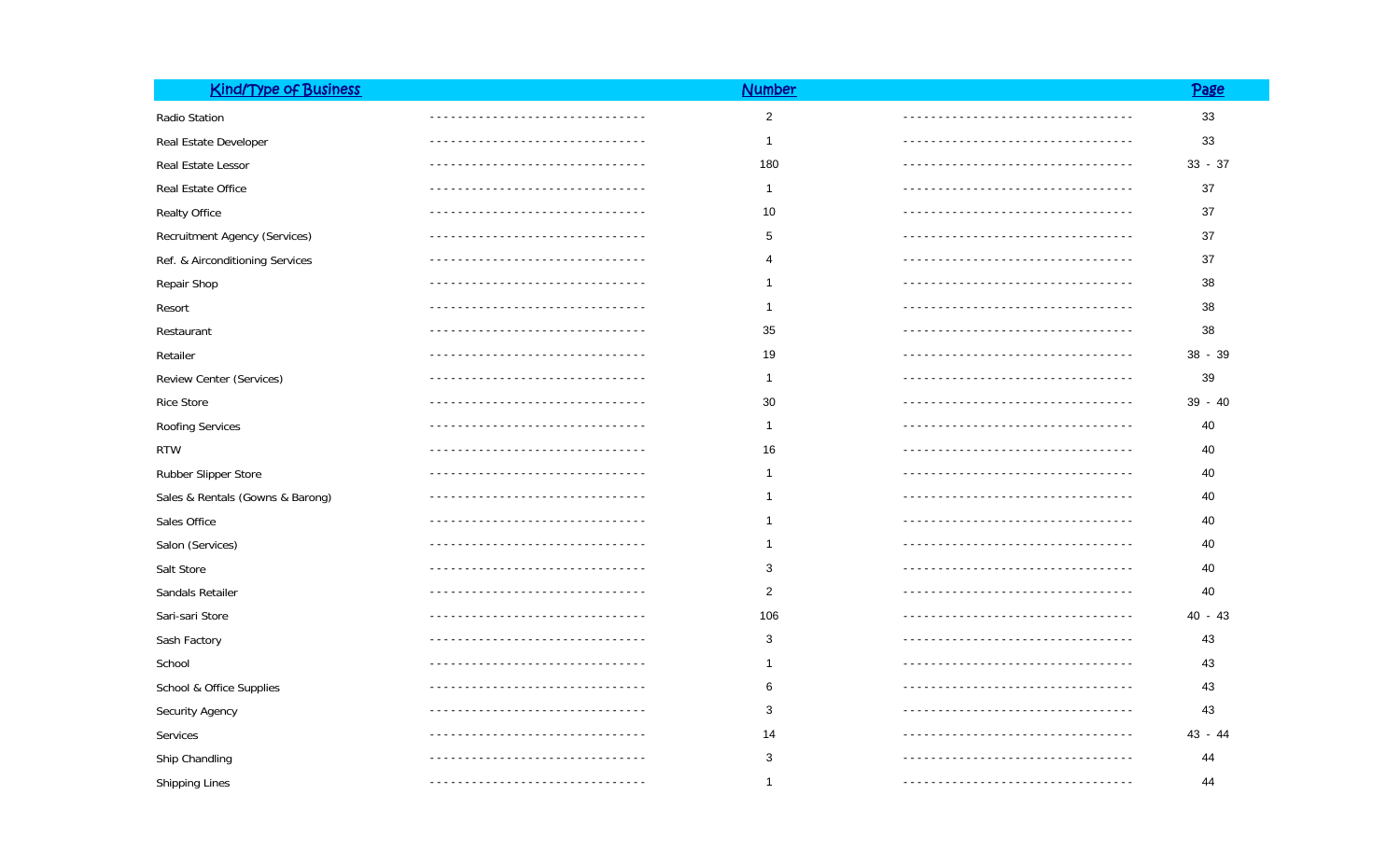| <b>Kind/Type of Business</b>            |                        | <b>Number</b>  |                              | <u>Page</u> |
|-----------------------------------------|------------------------|----------------|------------------------------|-------------|
| <b>Shipping Services</b>                | ---------------------- | $\mathbf{1}$   |                              | 44          |
| Shoes & Bags (Services)                 |                        | $\mathbf{1}$   |                              | 44          |
| Shopping Center                         |                        | 1              |                              | 44          |
| Shuttle Service                         |                        | 1              | ____________________________ | 44          |
| Silk Screen Printing                    |                        | 1              |                              | 44          |
| Skin Clinic                             |                        | 1              |                              | 44          |
| Small Carinderia                        |                        | 4              |                              | 44          |
| Small Eatery                            |                        | 10             |                              | 44          |
| Small Store                             |                        | 15             |                              | 45          |
| Smocking (Sub-contractor)               |                        | $\overline{2}$ |                              | 45          |
| Softdrinks (Retailer)                   |                        | $\mathbf{1}$   |                              | 45          |
| Sportswear Store                        |                        | $\overline{c}$ |                              | 45          |
| Steel Works                             |                        | 1              |                              | 45          |
| Studio Lab                              |                        | $\mathbf{1}$   |                              | 45          |
| Sub-Contractor                          |                        | 1              |                              | 45          |
| Subdivision Developer                   |                        | 1              |                              | 45          |
| Sub-Station                             |                        | $\mathbf{1}$   |                              | 45          |
| Sugar & Coffee                          |                        | $\mathbf{1}$   |                              | 45          |
| Supermarket                             |                        | 3              |                              | 45          |
| Supplier (Premix/Equipment)             |                        | $\mathbf{1}$   |                              | 45          |
| Surveying Office (Services)             |                        | $\mathbf{1}$   |                              | 45          |
| Taho Dealer                             |                        | 1              |                              | 45          |
| Tailoring (Services)                    |                        | 7              |                              | 46          |
| Talent Workshop                         |                        | 1              |                              | 46          |
| Tarpaulin Printing & Sticker (Services) |                        | 1              |                              | 46          |
| Telecommunications                      |                        | $\mathbf{1}$   |                              | 46          |
| Therapeutic Center (Services)           |                        | $\overline{c}$ |                              | 46          |
| Tile Center                             |                        | 5              |                              | 46          |
| <b>Tinsmith Shop</b>                    |                        | $\mathbf{1}$   |                              | 46          |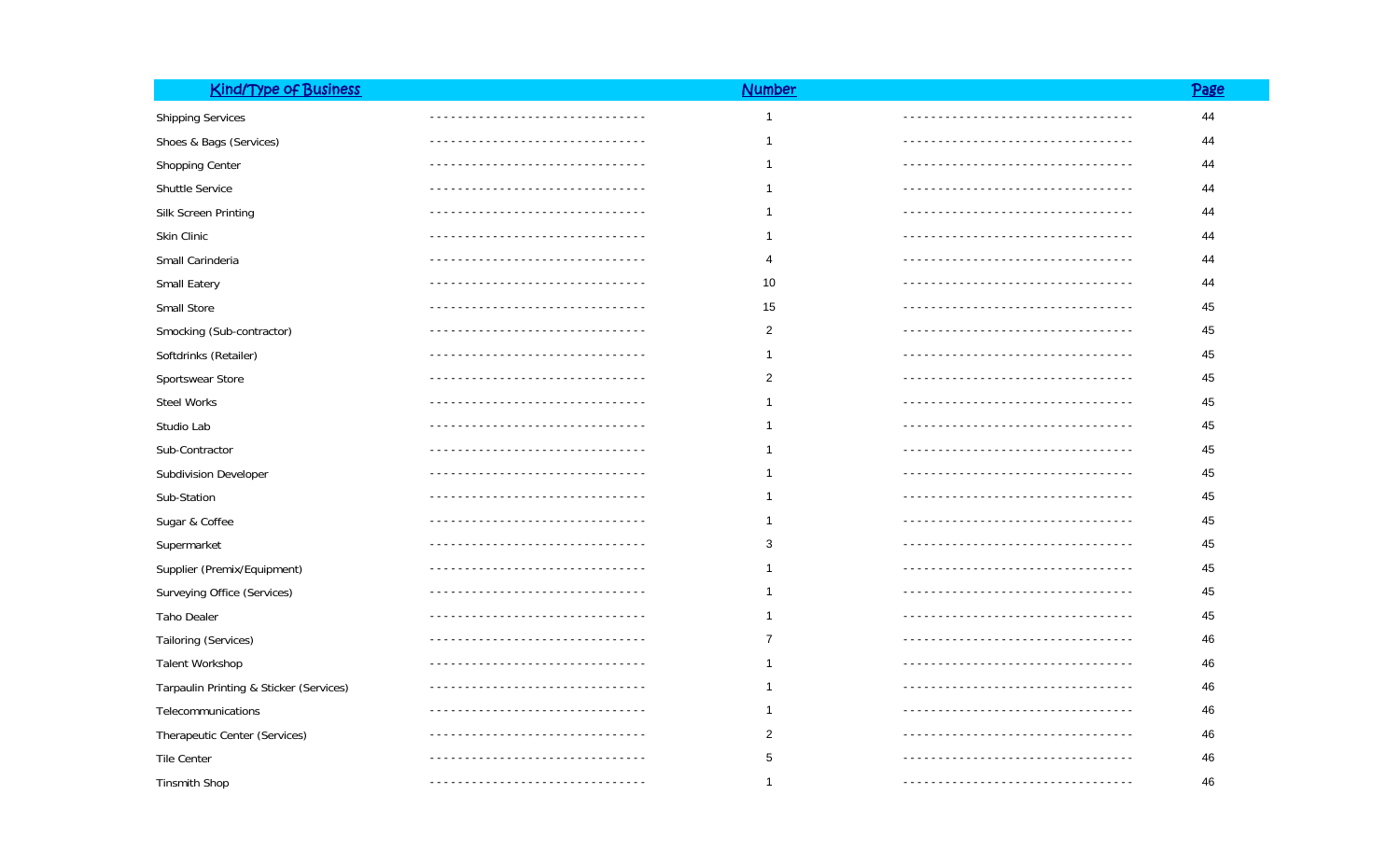| <b>Kind/Type of Business</b>              |                                  | <b>Number</b>  |                                  | Page    |
|-------------------------------------------|----------------------------------|----------------|----------------------------------|---------|
| <b>Tires Trading</b>                      |                                  | 3              |                                  | 46      |
| Toys Bags & Give Aways                    |                                  | 16             |                                  | 46 - 47 |
| Trading                                   |                                  | 23             |                                  | 47      |
| <b>Training Center (Services)</b>         |                                  | $\overline{2}$ |                                  | 47      |
| <b>Transport Services</b>                 |                                  | 2              |                                  | 47      |
| Travel & Tours Agency (Services)          |                                  | 4              |                                  | 47      |
| <b>Travel Lodge</b>                       |                                  | 1              |                                  | 47      |
| <b>Trucking Services</b>                  |                                  | 8              | -------------------------------- | 48      |
| <b>T-Shirt Printing Services</b>          |                                  |                |                                  | 48      |
| <b>Tutorial Center (Services)</b>         |                                  | 4              |                                  | 48      |
| Upholstery & Supplies                     |                                  | $\mathbf 1$    |                                  | 48      |
| Vegetable Store                           |                                  | $\overline{2}$ |                                  | 48      |
| Veterinary & Agricultural Supply/Products |                                  | 5              |                                  | 48      |
| Veterinary Clinic                         |                                  | 1              |                                  | 48      |
| <b>Vulcanizing Shop</b>                   |                                  | 6              |                                  | 48      |
| Warehouse                                 |                                  | 4              |                                  | 48      |
| Watch Repair Shop                         |                                  | 2              |                                  | 48      |
| Water Pump (Services)                     |                                  | 1              |                                  | 48      |
| Water Refilling Station                   | -------------------------------- | 8              | ------------------------------   | 49      |
| Waterworks                                |                                  | 2              | ------------------------------   | 49      |
| <b>Welding Shop</b>                       |                                  | 3              |                                  | 49      |
| Wholesaler                                |                                  | 8              | ------------------------------   | 49      |
| Woodcraft & Glass Supply (Retailer)       |                                  |                | -----------------------------    | 49      |
| Xerox (Services)                          |                                  | 1              |                                  | 49      |
|                                           |                                  |                |                                  |         |
| <b>Newly Started Business (2008)</b>      |                                  | 819            |                                  |         |
| Renewal of Business (2008)                |                                  | 975            |                                  |         |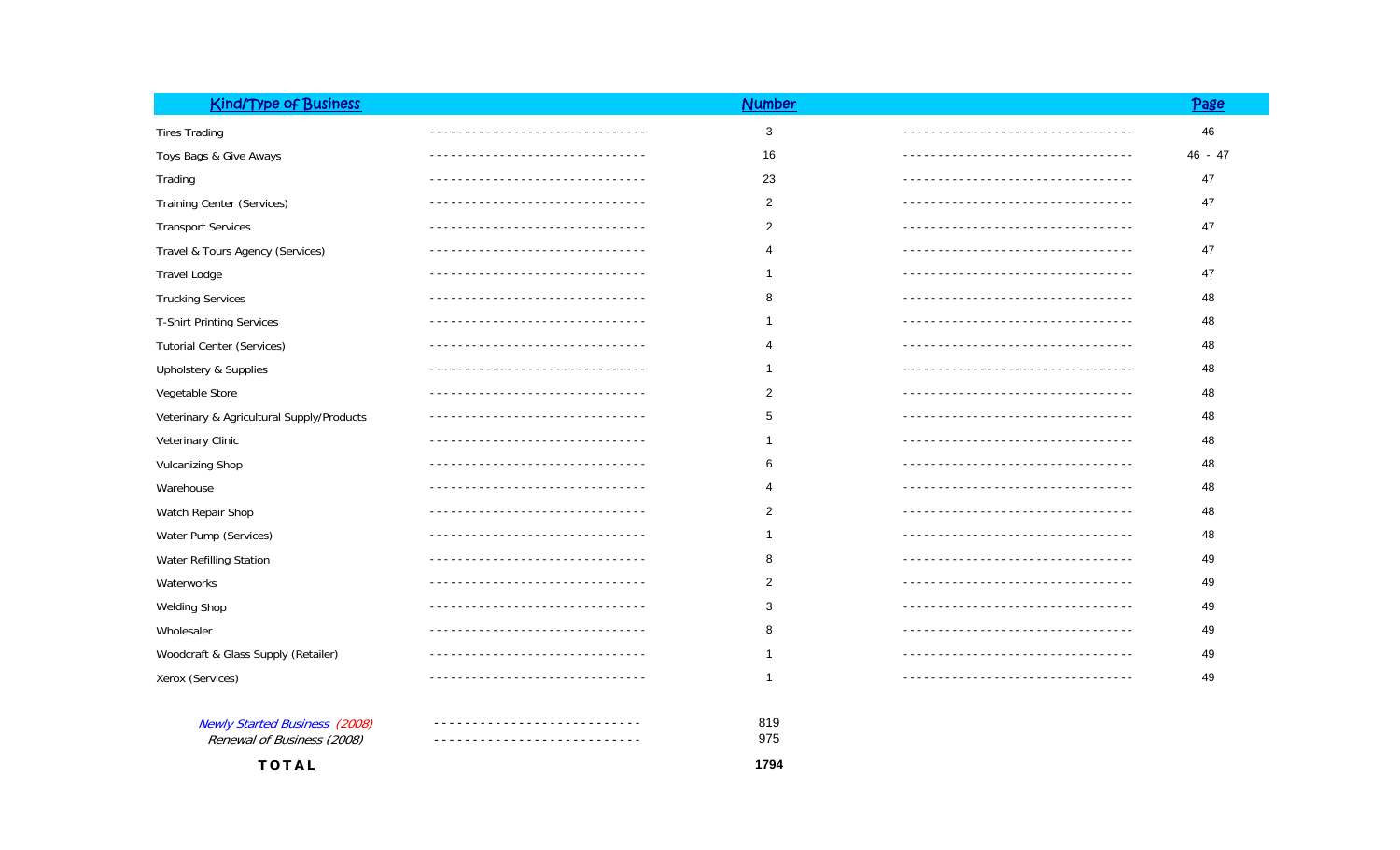| <b>Business Owner</b>                                                                                                                                                                                                                                                                                               | <b>Kind/Type of Business</b>                                                                                                                                                                                                                                                            | <b>Business Location</b>                                                                                                                                                                                          | <b>Business/Trade Name</b>                                                                                                                                                                                  | Gross/<br><b>Capital</b><br>(Php)                                                                                                              |
|---------------------------------------------------------------------------------------------------------------------------------------------------------------------------------------------------------------------------------------------------------------------------------------------------------------------|-----------------------------------------------------------------------------------------------------------------------------------------------------------------------------------------------------------------------------------------------------------------------------------------|-------------------------------------------------------------------------------------------------------------------------------------------------------------------------------------------------------------------|-------------------------------------------------------------------------------------------------------------------------------------------------------------------------------------------------------------|------------------------------------------------------------------------------------------------------------------------------------------------|
| Digna M. Tolentino (New)                                                                                                                                                                                                                                                                                            | <b>Agricultural Products</b>                                                                                                                                                                                                                                                            | Ilijan                                                                                                                                                                                                            | Sa Wad Dee Ent.                                                                                                                                                                                             | 50,000.00                                                                                                                                      |
| LBC Express Inc.                                                                                                                                                                                                                                                                                                    | Air Freight Forwarder & Common Carrier                                                                                                                                                                                                                                                  | P. Burgos Street                                                                                                                                                                                                  | LBC Express Inc.                                                                                                                                                                                            | 7,472,185.11                                                                                                                                   |
| Juanito M. Bautista (New)                                                                                                                                                                                                                                                                                           | Airconditioning & Ref. Services (Cleaning                                                                                                                                                                                                                                               | Dalig                                                                                                                                                                                                             | <b>JOB General Services</b>                                                                                                                                                                                 | 20,000.00                                                                                                                                      |
| Jerry G. Reyes                                                                                                                                                                                                                                                                                                      | Only)<br><b>Airconditioning Services</b>                                                                                                                                                                                                                                                | <b>Balagtas</b>                                                                                                                                                                                                   | Triple J Auto Aircon Services                                                                                                                                                                               | 360,000.00                                                                                                                                     |
| Gameplace Inc. (New)                                                                                                                                                                                                                                                                                                | Amusement Center (Audio-Video Games)                                                                                                                                                                                                                                                    | <b>SM City Batangas</b>                                                                                                                                                                                           | Gameplace Inc.                                                                                                                                                                                              | 122,500.00                                                                                                                                     |
| People's Healthcare Mgt. Inc. (New)                                                                                                                                                                                                                                                                                 | Animal Bite Center (Services)                                                                                                                                                                                                                                                           | P. Canlapan/Apacible St.                                                                                                                                                                                          | People's Healthcare Mgt. Inc.                                                                                                                                                                               | 50,000.00                                                                                                                                      |
| Grogorio H. Hernandez                                                                                                                                                                                                                                                                                               | Animal Feeds & General Merchandise<br>(Retailer)                                                                                                                                                                                                                                        | D. Silang Street                                                                                                                                                                                                  |                                                                                                                                                                                                             | R-4,200,000.00<br>GM-100,000.00                                                                                                                |
| Aileen P. Malata<br>(New)                                                                                                                                                                                                                                                                                           | <b>Apparel Retailer</b>                                                                                                                                                                                                                                                                 | D. Silang Street                                                                                                                                                                                                  |                                                                                                                                                                                                             | 25,000.00                                                                                                                                      |
| Fausta U. Bautista (New)<br><b>Salvacion Nieva Ballesteros (New)</b><br>Ronaldo Gonzales Barte (New)<br>Vic Imperial Appliance Corp.<br>(New)<br>Azucena R. Beredo<br>Osmundo V. Umali<br>Royal Star Appliance Mktg. Inc.<br>Michael John Uy Perez (New)<br>Raphael James Perez (New)<br>Euro P2P Direct Inc. (New) | Appliance & Furniture Store<br>Appliance & Furniture Store<br>Appliance Center<br>Appliance Center<br>Appliance Center (Retailer)<br>Appliance Repair Shop (Services)<br><b>Appliance Store</b><br>Appliance Store (Marketing)<br>Appliance Store (Marketing)<br>Appliances (Marketing) | Rizal Avenue<br>P. Burgos Street<br>P. Burgos Street<br>Andal Bldg. Calicanto<br>Beredo Bldg. P. Burgos Street<br>Alangilan<br>P. Burgos Street<br>Natividad Street<br>P. Dandan Street<br>M. H. Del Pilar Street | Ordeal Appliances & Furniture Center<br>Jayson Marketing<br><b>RRS Marketing</b><br>Imperial Appliance Plaza<br><b>ARB Commercial</b><br>Jaloma Enterprises<br>Royal Star Appliance<br>Euro P2P Direct Inc. | 100,000.00<br>300,000.000<br>500,000.00<br>500,000.00<br>79,576,800.00<br>210,000.00<br>2,485,388.00<br>50,000.000<br>50,000.000<br>500,000.00 |
| <b>Shirley Fabie</b>                                                                                                                                                                                                                                                                                                | <b>Architecture Services</b>                                                                                                                                                                                                                                                            | 55 Diamond St. Beredo Subd. Alangilan                                                                                                                                                                             | Farrah Design                                                                                                                                                                                               | 300,000.00                                                                                                                                     |
| Nora Echavaria (New)<br>Imelda L. de Juan (New)<br>Ryan G. Salvador (New)<br>Danilo B. Bisco<br>Remo E. Alabro (New)<br>Bernie de Guzman Penales (New)                                                                                                                                                              | Auto Electrical & Car Aircon Repair Shop<br><b>Auto Electrical Shop</b><br>Auto Parts & Accessories (Retailer)<br><b>Auto Repair Shop</b><br>Auto Repair Shop (Services)<br>Auto Shop (Services)                                                                                        | Sta. Rita Karsada<br>Kumintang Ibaba<br><b>Balagtas</b><br>Natl. Highway, Kumintang Ibaba<br>Tinga Labac<br>De Joya Capitol, Kum. Ilaya                                                                           | <b>MJP Electrical Shop</b><br>2KRS Auto Parts & Accessories<br><b>MCBRO Car Care</b><br>Bernie Penales Auto Car Care                                                                                        | 50,000.000<br>10,000.00<br>100,000.00<br>400,000.00<br>100,000.00<br>10,000.00                                                                 |
| New Leader Trading & Auto Supply Inc,.<br>Evelyn Dalag<br>Arnold B. Hocbo<br>Lipeños Auto Supply Inc.<br>Cecilia T. Driz (New)<br>Gemma C. Miquel<br>Mary Jane Vitto<br>Delmar Z. Plata (New)<br>Tomas M. Cornejo (New)                                                                                             | Auto Supplies & Gen. Mdse.<br>Auto Supplies & Stainless Steel Accessories<br>Auto Supplies (Dealer)<br>Auto Supplies (Dealer)<br><b>Auto Supply</b><br><b>Auto Supply</b><br><b>Auto Supply</b><br><b>Auto Supply</b><br>Auto Supply & Motor Shop                                       | P. Burgos<br>Alangilan<br>M. H. Del Pilar Street<br>D. Silang Street<br>Kumintang Ibaba<br>999 M. H. del Pilar St.<br>Cuta<br><b>Balagtas</b><br><b>Balagtas</b>                                                  | Leader Auto Supply<br>Franco Oliver Auto Supply & Stainless Steel<br>St. Joseph Motor Parts Center<br>Lipeños Auto Supply Inc.<br>10/88 Auto Supply<br>Infinity Auto Supply & Gen. Mdse.                    | 3,322,541.29<br>340,000.00<br>900,000.00<br>1,530,121.00<br>20,000.00<br>296,260.00<br>400,000.00<br>20,000.00<br>40,000.00                    |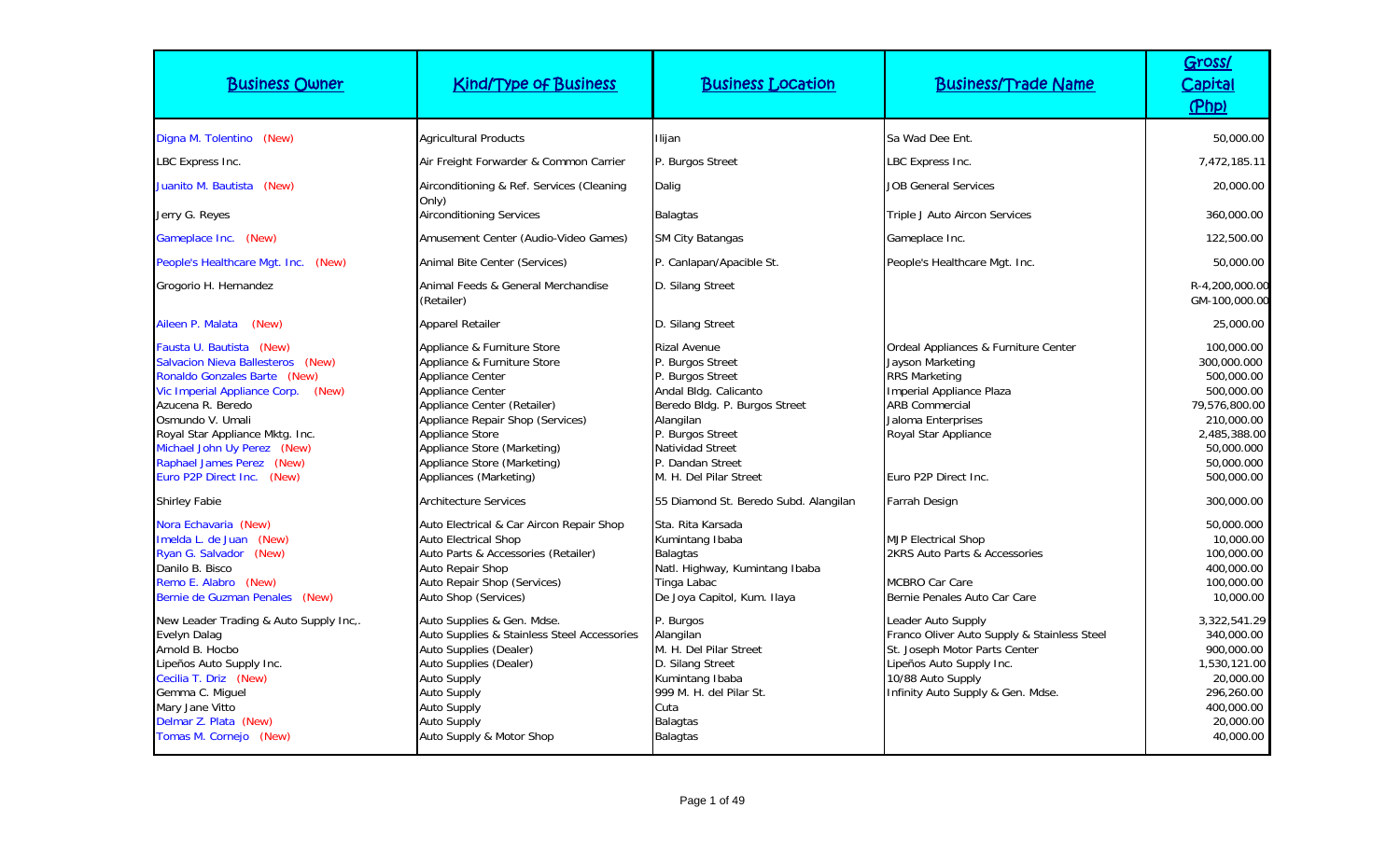| <b>Business Owner</b>                                                                                                                                                                                                                                                                                                                                                                                                                                                                | <b>Kind/Type of Business</b>                                                                                                                                                                                                                         | <b>Business Location</b>                                                                                                                                                                                                                                                                                                                    | <b>Business/Trade Name</b>                                                                                                                                                                                                                                                                                                                                                                                                    | Gross/<br><u>Capital</u><br>(Php)                                                                                                                                                                                                                                           |
|--------------------------------------------------------------------------------------------------------------------------------------------------------------------------------------------------------------------------------------------------------------------------------------------------------------------------------------------------------------------------------------------------------------------------------------------------------------------------------------|------------------------------------------------------------------------------------------------------------------------------------------------------------------------------------------------------------------------------------------------------|---------------------------------------------------------------------------------------------------------------------------------------------------------------------------------------------------------------------------------------------------------------------------------------------------------------------------------------------|-------------------------------------------------------------------------------------------------------------------------------------------------------------------------------------------------------------------------------------------------------------------------------------------------------------------------------------------------------------------------------------------------------------------------------|-----------------------------------------------------------------------------------------------------------------------------------------------------------------------------------------------------------------------------------------------------------------------------|
| Bernardito Corazon C. Endaya (New)<br>Citibaker Inc.<br>Maria Lunar                                                                                                                                                                                                                                                                                                                                                                                                                  | <b>Bake Shop</b><br><b>Bake Shop</b><br><b>Bake Shop</b>                                                                                                                                                                                             | Calicanto<br><b>Rizal Avenue</b><br>M. H. Del Pilar Street                                                                                                                                                                                                                                                                                  | Maculot Bakeshop br.-1<br>CITIBAKER                                                                                                                                                                                                                                                                                                                                                                                           | 71,217.00<br>550,000.00<br>60,000.00                                                                                                                                                                                                                                        |
| <b>Melba Perez</b><br>Mila U. Dueñas (New)<br>Reynaldo B. Doce (New)<br>Sancha Hernandez<br>Leonida A. Pagal (New)<br>Librada Delgado<br>Francisco Tamondong (New)                                                                                                                                                                                                                                                                                                                   | Bakery<br>Bakery<br>Bakery<br>Bakery<br><b>Bakerv</b><br>Bakery w/ ret. Tob. & ferm. Liq.<br>Bakery w/ sari-sari w/ eatery                                                                                                                           | 115 D. Silang Street<br>Libjo Central<br>Tabangao Aplaya<br>D. Silang Street<br><b>Gulod Labac</b><br>Calicanto<br>Kumintang Ibaba                                                                                                                                                                                                          | J.C. Marez Bakery<br><b>Hernandez Bakery</b>                                                                                                                                                                                                                                                                                                                                                                                  | 498,836.55<br>5,000.000<br>324,000.000<br>475,000.00<br>5,000.00<br>210,000.00<br>48,000.00                                                                                                                                                                                 |
| AIG Philam Saving Bank Inc.<br>Allied Banking Corp.<br>Banco De Oro Universal Bank<br>Banco de Oro-EPCI Inc.<br>Banco Filipino Savings & Mortage Bank<br><b>Bank of Commerce</b><br><b>Bank of Commerce</b><br>Bank of the Philippine Islands<br>Bats. Rural Bank Coop. Inc.<br><b>BPI</b><br><b>BPI Family Saving Bank</b><br>China Banking Corp.<br>Land Bank of the Philippines<br>LBC Devt. Bank<br>Luzon Development Bank<br><b>METRO Bank</b><br>Metropolitan Bank & Trust Co. | <b>Bank</b><br><b>Bank</b><br><b>Bank</b><br><b>Bank</b><br><b>Bank</b><br><b>Bank</b><br><b>Bank</b><br><b>Bank</b><br><b>Bank</b><br><b>Bank</b><br><b>Bank</b><br><b>Bank</b><br><b>Bank</b><br><b>Bank</b><br><b>Bank</b><br><b>Bank</b><br>Bank | P. Burgos Street<br>D. Silang Street<br>P. Burgos Street<br>P.Burgos St./R. Ave.<br>R.Ave/P. Gomez<br>Caedo, Calicanto<br>27 P. Burgos Street<br>Kumintang Ilaya<br>Cuta<br>P. Burgos Street<br>Caedo, Calicanto<br>P. Burgos Street<br>P. Burgos Street<br>D. Silang Street<br>Kumintang Ilaya<br>R. Ave./P. Burgos St.<br>Kumintang Ilaya | AIG Philam Saving Bank Inc.<br><b>Allied Bank</b><br>Banco De Oro Universal Bank<br>Banco de Oro-EPCI Inc.<br>Banco Filipino<br><b>Bank Of Commerce</b><br><b>Bank Of Commerce</b><br>Bank of the Phil. Islands<br>Bats. Rural Bank Coop. Inc.<br><b>BPI</b><br><b>BPI Family Saving Bank</b><br>China Banki<br>Land Bank Of the Phili.<br>LBC Devt. Bank<br>Luzon Development Bank<br><b>METRO BANK</b><br><b>METRO BANK</b> | 51,416,006.48<br>3,213,183.03<br>2,884,986.40<br>1,385,354.58<br>1,702,118.05<br>134,785.49<br>2,539,834.80<br>2,069,402.45<br>13,400,000.00<br>14,916,303.33<br>370.231.57<br>2,168,307.98<br>24,887,700.48<br>619,265.54<br>2.572.921.32<br>28.673.793.36<br>3,261,911.92 |
| Phil. National Bank<br>Phil. Saving Bank<br>Philippine Veterans Bank<br>Planters Dev't. Bank<br><b>RCBC</b><br>Rizal Commercial Banking Corp.<br>Rural Bank of Batangas Inc.<br>Rural Bank of Lobo<br>Security Bank Corp.<br>The Real Bank<br>Win Bank Inc. (A Thrift Bank) (New)<br><b>United Coconut Planters Bank</b><br>Juana Beredo Gamis (New)                                                                                                                                 | <b>Bank</b><br><b>Bank</b><br><b>Bank</b><br><b>Bank</b><br><b>Bank</b><br><b>Bank</b><br><b>Bank</b><br><b>Bank</b><br>Bank<br><b>Bank</b><br><b>Bank</b><br>Bank (Universal)<br>Bar & Restaurant w/ live band                                      | C. Tirona/P. Burgos St.<br>P. Burgos Street<br>Evangelista Street<br>64 P. Burgos St.<br><b>Rizal Avenue</b><br><b>Rizal Avenue</b><br><b>Rizal Avenue</b><br><b>Apacible Street</b><br><b>Rizal Avenue</b><br>P. Burgos Street<br>P. Burgos/Evangelista St.<br>P. Zamora/C. Tirona St.<br>Caedo, Calicanto                                 | <b>PNB</b><br>PS Bank<br>Phil. Veterans Bank<br><b>Planters Bank</b><br><b>RCBC</b><br><b>RCBC</b><br>Rural Bank of Lobo<br><b>SECURITY Bank</b><br>The Real Bank<br>Win Bank<br><b>United Coconut Planters Bank</b><br>Refinery Bar                                                                                                                                                                                          | 35,416,147.44<br>22,654,886.38<br>7,205,398.24<br>151,794.00<br>988,902.05<br>2.413.266.90<br>11,087,168.95<br>3,551,614.00<br>717,000.00<br>811,629.77<br>400,000.00<br>3,547,457.28<br>50,000.00                                                                          |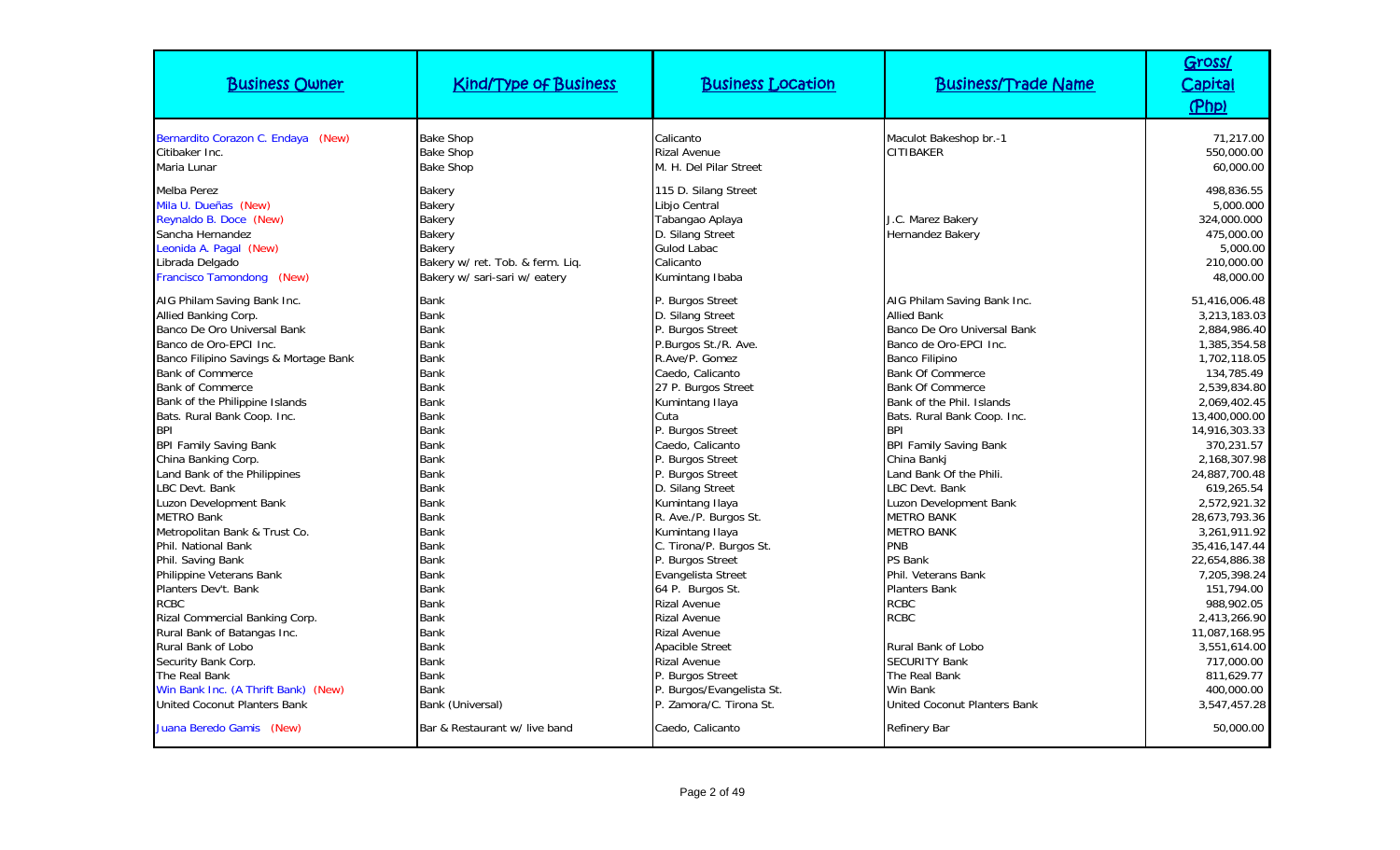| <b>Business Owner</b>                                                                                                                                                                                                                  | <b>Kind/Type of Business</b>                                                                                                                                                                                                                                                                                     | <b>Business Location</b>                                                                                                                           | <b>Business/Trade Name</b>                                                                                                                                                                   | Gross/<br><u>Capital</u><br>(Php)                                                                                                             |
|----------------------------------------------------------------------------------------------------------------------------------------------------------------------------------------------------------------------------------------|------------------------------------------------------------------------------------------------------------------------------------------------------------------------------------------------------------------------------------------------------------------------------------------------------------------|----------------------------------------------------------------------------------------------------------------------------------------------------|----------------------------------------------------------------------------------------------------------------------------------------------------------------------------------------------|-----------------------------------------------------------------------------------------------------------------------------------------------|
| Maria Eloisa M. Dicea (New)<br>Policarpio H. Ronquillo Jr (New)                                                                                                                                                                        | <b>Barber Shop (Services)</b><br>Barber Shop (Services)                                                                                                                                                                                                                                                          | C. Tirona Street<br>Kumintang Ilaya                                                                                                                |                                                                                                                                                                                              | 5,000.00<br>5,000.000                                                                                                                         |
| Otelo A. Otucan                                                                                                                                                                                                                        | Battery & Electrical Shop (Services)                                                                                                                                                                                                                                                                             | <b>Balagtas</b>                                                                                                                                    | <b>OTTOLITE</b>                                                                                                                                                                              | 180,000.00                                                                                                                                    |
| Atty. Martha Tatlonghari                                                                                                                                                                                                               | <b>Beach Resort</b>                                                                                                                                                                                                                                                                                              | Cuta                                                                                                                                               | A & V. Tatlonghari Beach Resort                                                                                                                                                              | 600,000.00                                                                                                                                    |
| <b>Concepcion Antenor</b><br>Leonardo R. Leorin<br>Leonardo R. Sanchez<br>Leuterio G. Gonzales (New)<br>Manuel de Silva<br>Minah Grace C. De Galicia (New)<br>Nancy C. Asensi                                                          | <b>Beauty Parlor (Services)</b><br><b>Beauty Parlor (Services)</b><br><b>Beauty Parlor (Services)</b><br><b>Beauty Parlor (Services)</b><br><b>Beauty Parlor (Services)</b><br><b>Beauty Parlor (Services)</b><br><b>Beauty Parlor (Services)</b>                                                                | P. Zamora Street<br>Evangelista Street<br>D. Silang Street<br>Kumintang Ibaba<br>P. Zamora Street<br>Banaba West<br><b>Noble Street</b>            | Jane Beauty Center                                                                                                                                                                           | 80,000.00<br>195,000.00<br>100,000.00<br>19,000.000<br>70,000.00<br>20,000.00<br>85,000.00                                                    |
| Romulo B. Hortaleza (New)<br>Signature by Joel Cruz Inc. (New)                                                                                                                                                                         | <b>Beauty Products</b><br><b>Beauty Products</b>                                                                                                                                                                                                                                                                 | Evangelista Street<br>SM City Batangas                                                                                                             | RB Hortaleza Vaciador & Beauty Supply<br>Signature by Joel Cruz Inc.                                                                                                                         | 100,000.00<br>62,500.00                                                                                                                       |
| Jennette I. de Silva (New)                                                                                                                                                                                                             | Beverages (Retailer)                                                                                                                                                                                                                                                                                             | <b>SM City Batangas</b>                                                                                                                            |                                                                                                                                                                                              | 100,000.00                                                                                                                                    |
| Oscar L. Dator (New)                                                                                                                                                                                                                   | <b>Bibingka Retailer</b>                                                                                                                                                                                                                                                                                         | Sta. Clara                                                                                                                                         |                                                                                                                                                                                              | 5,000.00                                                                                                                                      |
| Madison Shopping Plaza Inc. (New)                                                                                                                                                                                                      | <b>Bill Payment (Services)</b>                                                                                                                                                                                                                                                                                   | Makro, Balagtas                                                                                                                                    | Madison Shopping Plaza Inc.                                                                                                                                                                  | 100,000.00                                                                                                                                    |
| Melinda Lim<br>Amado Villena                                                                                                                                                                                                           | Bodega<br>Bodega (Dry Goods)                                                                                                                                                                                                                                                                                     | <b>NBCPM</b><br><b>JPMM</b>                                                                                                                        | Stall No. 7<br>Stall No. 125                                                                                                                                                                 | 7,000.00<br>30,000.00                                                                                                                         |
| Ma. Belen Tan Belda Jamalod<br>(New)                                                                                                                                                                                                   | Booking & Ticketing Services                                                                                                                                                                                                                                                                                     | Port Area, Sta. Clara                                                                                                                              | S & J Global Shipping Agency                                                                                                                                                                 | 50,000.00                                                                                                                                     |
| Irenea A. Bobadilla (New)                                                                                                                                                                                                              | Bookkeeping Agency (Services)                                                                                                                                                                                                                                                                                    | Evangelista Street                                                                                                                                 | Greenpoint Bookeeping                                                                                                                                                                        | 5,000.00                                                                                                                                      |
| Nicanor V. Medes Jr. (New)                                                                                                                                                                                                             | Books & School Supplies (Trading)                                                                                                                                                                                                                                                                                | Conde Labac                                                                                                                                        | NVM Trading                                                                                                                                                                                  | 50,000.00                                                                                                                                     |
| Geraldine T. Laudencia (New)<br>Merlita M. Tolentino (New)<br>Robert C. Silang (New)                                                                                                                                                   | <b>Boutique</b><br><b>Boutique</b><br>Boutique                                                                                                                                                                                                                                                                   | <b>SM City Batangas</b><br>P. Burgos Street<br>Pastor Rd. Cuta                                                                                     | <b>Get Laud Boutique</b><br>M.J.M. Collections<br>RMJ's Boutique                                                                                                                             | 200,000.000<br>20,000.00<br>20,000.00                                                                                                         |
| Ambrocia A. Fabalier<br>Ana Marie Zaraspe<br>Ceferina Cuarto (New)<br>Eusebio Clarin<br>Leandro Zaraspe<br>Leonila M. Villena<br>(New)<br>Librada Gualberto<br>Librada Gualberto<br>Librada Gualberto<br>Lucia Lira<br>Marlen Almerino | Bread & Candy (Retailer)<br>Bread & Candy (Retailer)<br>Bread & Candy (Retailer)<br>Bread & Candy (Retailer)<br>Bread & Candy (Retailer)<br>Bread & Candy (Retailer)<br>Bread & Candy (Retailer)<br>Bread & Candy (Retailer)<br>Bread & Candy (Retailer)<br>Bread & Candy (Retailer)<br>Bread & Candy (Retailer) | <b>JPMM</b><br><b>JPMM</b><br>Market 1<br>Market 1<br>Market 1<br>Market 1<br><b>JPMM</b><br><b>JPMM</b><br><b>JPMM</b><br>Market 1<br><b>JPMM</b> | Stall No. 170<br>Stall No. 154<br>Stall No. 394<br>Stall No. 429 & 430<br>Stall No. 434<br>Stall No. 396<br>Stall No. 148<br>Stall No. 157<br>Stall No. 158<br>Stall $#410$<br>Stall No. 160 | 100,000.00<br>75,000.00<br>30,000.00<br>35,000.00<br>67.000.00<br>10,000.000<br>50,000.00<br>50,000.00<br>50,000.00<br>40,000.00<br>45,000.00 |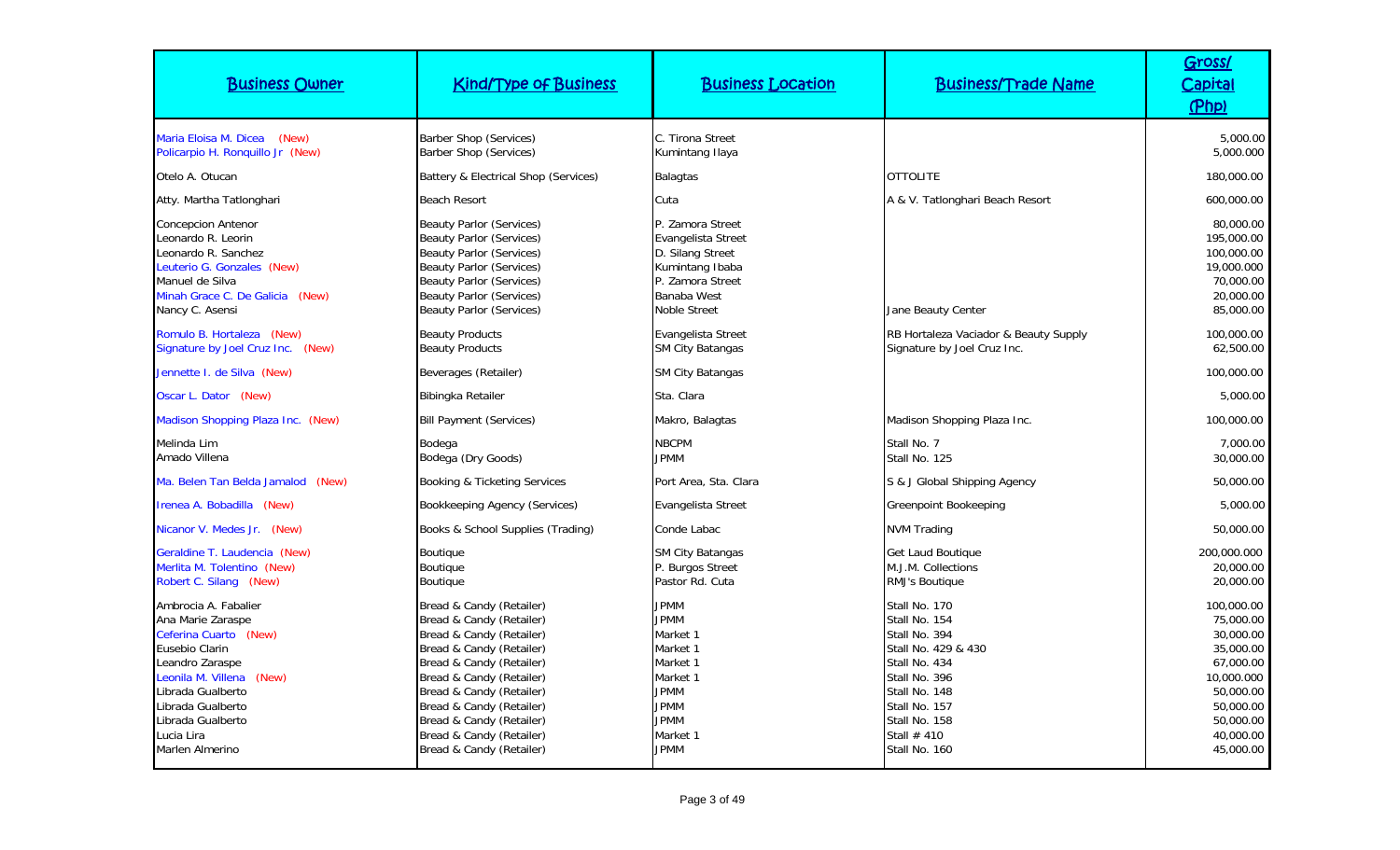| <b>Business Owner</b>                                                                                                                                                                                                                                               | <b>Kind/Type of Business</b>                                                                                                                                                                                          | <b>Business Location</b>                                                                                                                        | <b>Business/Trade Name</b>                                                                                                        | Gross/<br>Capital<br>(Php)                                                                                         |
|---------------------------------------------------------------------------------------------------------------------------------------------------------------------------------------------------------------------------------------------------------------------|-----------------------------------------------------------------------------------------------------------------------------------------------------------------------------------------------------------------------|-------------------------------------------------------------------------------------------------------------------------------------------------|-----------------------------------------------------------------------------------------------------------------------------------|--------------------------------------------------------------------------------------------------------------------|
| Marylen L. Almerino<br>Prudencio & Angelina Parto<br>Rodelio Proceso Hernandez<br>Ruperta Clarin<br>Ruperta Clarin<br>Victoria C. Clarin<br>Juana Muñoz<br>Anastacio Alvarez                                                                                        | Bread & Candy (Retailer)<br>Bread & Candy (Retailer)<br>Bread & Candy (Retailer)<br>Bread & Candy (Retailer)<br>Bread & Candy (Retailer)<br>Bread & Candy (Retailer)<br>Bread & Sari-sari Store<br><b>Bread Store</b> | <b>JPMM</b><br>Market 1<br>Market 1<br><b>JPMM</b><br><b>JPMM</b><br><b>JPMM</b><br><b>JPMM</b><br><b>NBCPM</b>                                 | Stall No. 98<br>Stall No. 448<br>Stall No. 436<br>Stall No. 167<br>Stall No. 166<br>Stall No. 159<br>Stall No. 25<br>Stall No. 47 | 39,000.00<br>62,000.00<br>25,000.00<br>53,000.00<br>53,000.00<br>32,000.00<br>200,000.00<br>40,000.00              |
| Godofredo A. Lopez (New)                                                                                                                                                                                                                                            | <b>Buko (Retailer)</b>                                                                                                                                                                                                | <b>Balagtas</b>                                                                                                                                 |                                                                                                                                   | 30,000.00                                                                                                          |
| Batangas Food Corp.<br>(New)<br>Batangas Food Corp.<br>(New)<br>Batangas Food Corp.<br>(New)<br>Sherryl S. Trasporto (New)                                                                                                                                          | <b>Burger Stand</b><br><b>Burger Stand</b><br><b>Burger Stand</b><br><b>Burger Stand</b>                                                                                                                              | P. Herrera Street<br>Sterling Heights, Alangilan<br>Gulod Labac<br>Alangilan                                                                    |                                                                                                                                   | 50,000.00<br>25,000.00                                                                                             |
| Bats. Star Express Corp. (New)<br>JAC Liner Inc. (New)<br>JAM Transit Inc.                                                                                                                                                                                          | <b>Bus Terminal</b><br><b>Bus Terminal</b><br><b>Bus Terminal</b>                                                                                                                                                     | <b>Bolbok</b><br><b>Bolbok</b><br>Calicanto                                                                                                     | Bats. Star Express Corp.<br>JAC Liner Inc.<br>JAM Transit Inc.                                                                    | 500,000.00<br>315,000.00<br>37,933,316.84                                                                          |
| Omnicor Industrial Estate & Realty Center Inc.<br>(New)                                                                                                                                                                                                             | <b>Bussiness Office</b>                                                                                                                                                                                               | Kumintang Ibaba                                                                                                                                 | Omnicor Industrial Estate & Realty Center Inc.                                                                                    | 500,000.00                                                                                                         |
| Genaro G. Andaya (New)<br>Ronilo B. Bibal (New)                                                                                                                                                                                                                     | <b>Calibration Services</b><br><b>Calibration Services</b>                                                                                                                                                            | Kumintang Ilaya<br>Sta. Rita Karsada                                                                                                            | Gerry's Calibration Center<br><b>Bibal Calibration Services Center</b>                                                            | 50,000.00<br>20,000.00                                                                                             |
| Adrian C. David (New)<br>Gemtech Global Solutions Inc. (New)<br>Marlon P. Cabal (New)                                                                                                                                                                               | Call Center (Services)<br>Call Center (Services)<br>Call Center (Services)                                                                                                                                            | M. H. Del Pilar Street<br>Margarita Bldg. Pallocan West<br>P. Burgos Street                                                                     | Batangas Resource Network<br>Gemtech Global Solutions Inc.<br>Interworld Link Com.                                                | 500,000.00<br>50,000.00<br>100,000.00                                                                              |
| Marcela Tan                                                                                                                                                                                                                                                         | Candle (Trading)                                                                                                                                                                                                      | P. Genato Street                                                                                                                                |                                                                                                                                   | 120,000.00                                                                                                         |
| Albert Candava<br>Normita Mercado<br>Vicente Lim<br>George M. Tan                                                                                                                                                                                                   | Candy Store<br><b>Candy Store</b><br>Candy Store<br>Candy & tobacco (Retailer)                                                                                                                                        | <b>NBCPM</b><br><b>B. Luna Street</b><br>D. Silang Street<br>Evangelista Street                                                                 | Stall No. 09<br><b>Royal Sales Center</b>                                                                                         | 8,000.00<br>195,000.00<br>14.801.512.12<br>16,980,192.54                                                           |
| Arres Adriano D. Hernandez (New)<br>Dr. Abygayle Machlle P. Chua<br>Dr. Manuel H. Pastor<br>Grace G. Quinio (New)<br>Hermogenes I. Mendoza<br>(New)<br>Jean F. Guntche (New)<br>Juan L. Como (New)<br>Lolita C. Quinto (New)<br>Lourdes de Jesus Hernandez<br>(New) | Canteen<br>Canteen<br>Canteen<br>Canteen<br>Canteen<br>Canteen<br>Canteen<br>Canteen<br>Canteen                                                                                                                       | Alangilan<br>Lopez Jaena Street<br>Cuta<br>Kumintang Ibaba<br>BSU Comp. R. Ave.<br>Gulod Itaas<br>Simlong<br>Kumintang Ibaba<br>Kumintang Ibaba | Loralie Canteen<br>Menes & Arthur Canteen<br>Gembso Café                                                                          | 20,000.00<br>170,333.50<br>202,000.00<br>5,000.00<br>10,000.00<br>20,000.00<br>5,000.000<br>10,000.00<br>20,000.00 |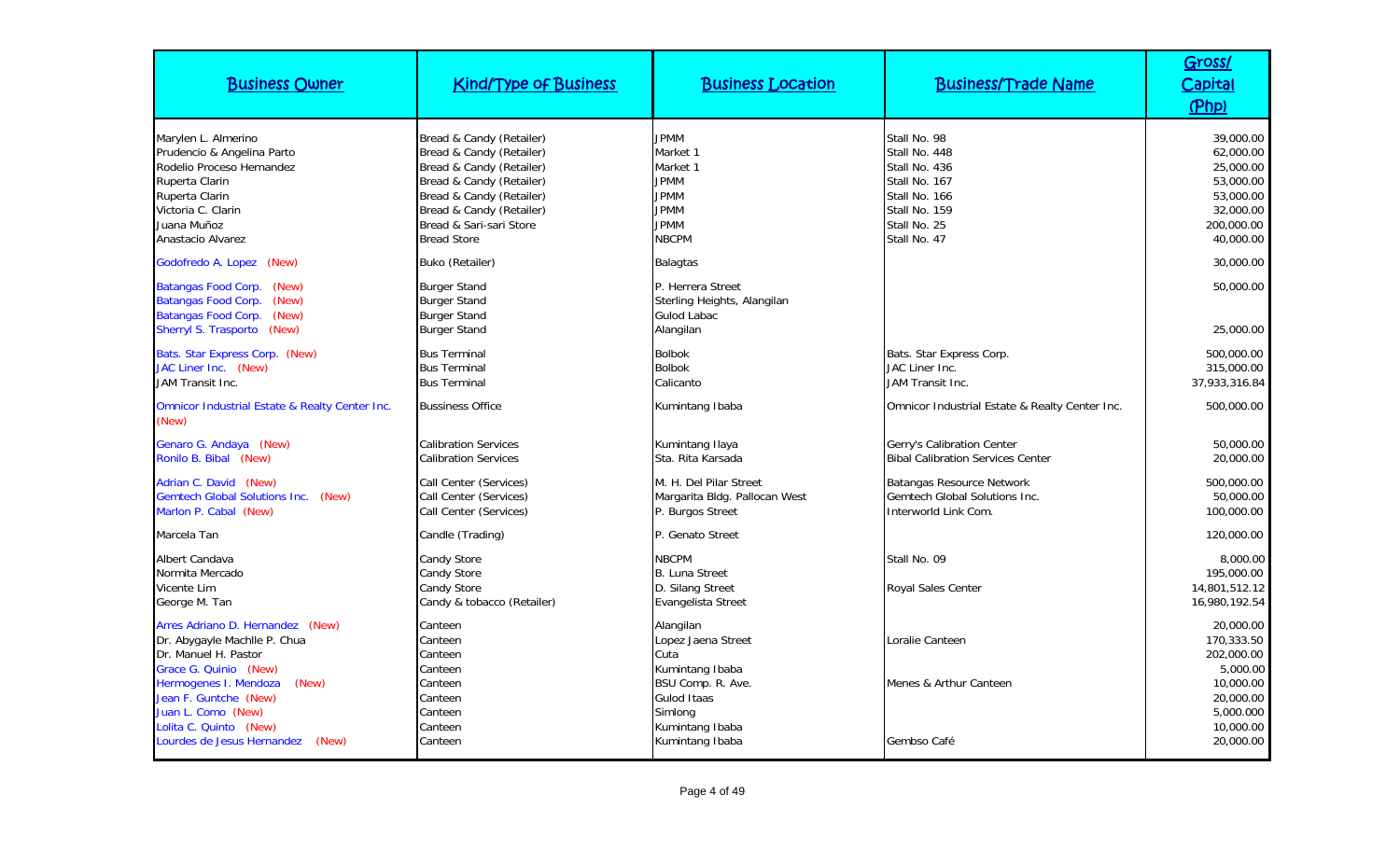| <b>Business Owner</b>                                                                                                                                                                                                                                                                                                                                                                                                                                                                                                            | <b>Kind/Type of Business</b>                                                                                                                                                                                                                                                                                     | <b>Business Location</b>                                                                                                                                                                                                                                                            | <b>Business/Trade Name</b>                                                                                                                                                                                                                                                                                                                                                                               | Gross/<br><u>Capital</u><br>(Php)                                                                                                                                                                                                                                                      |
|----------------------------------------------------------------------------------------------------------------------------------------------------------------------------------------------------------------------------------------------------------------------------------------------------------------------------------------------------------------------------------------------------------------------------------------------------------------------------------------------------------------------------------|------------------------------------------------------------------------------------------------------------------------------------------------------------------------------------------------------------------------------------------------------------------------------------------------------------------|-------------------------------------------------------------------------------------------------------------------------------------------------------------------------------------------------------------------------------------------------------------------------------------|----------------------------------------------------------------------------------------------------------------------------------------------------------------------------------------------------------------------------------------------------------------------------------------------------------------------------------------------------------------------------------------------------------|----------------------------------------------------------------------------------------------------------------------------------------------------------------------------------------------------------------------------------------------------------------------------------------|
| Marites B. Manalo (New)<br>Medel Michael A. Macatangay (New)<br>Medilina V. Andal (New)<br>Menandro M. Banaag (New)<br>Natalia T. Ilagan (New)<br>Norma C. Cleofe                                                                                                                                                                                                                                                                                                                                                                | Canteen<br>Canteen<br>Canteen<br>Canteen<br>Canteen<br>Canteen                                                                                                                                                                                                                                                   | Kumintang Ibaba<br><b>Bolbok</b><br>7 Lopez Jaena St.<br>Kumintang Ibaba<br>Alangilan<br>Kumintang Ibaba                                                                                                                                                                            | <b>MBM Canteen</b><br><b>Big Ems Food House</b><br>Norma C. Cleofe Canteen                                                                                                                                                                                                                                                                                                                               | 5,000.00<br>5,000.00<br>10,000.000<br>150,000.00<br>10,000.00<br>9,128,979.80                                                                                                                                                                                                          |
| San Rafael Car Accessories                                                                                                                                                                                                                                                                                                                                                                                                                                                                                                       | Car Accessories (Retailer)                                                                                                                                                                                                                                                                                       | Caedo, Calicanto                                                                                                                                                                                                                                                                    | San Rafael Car Accessories                                                                                                                                                                                                                                                                                                                                                                               | 151.692.45                                                                                                                                                                                                                                                                             |
| Auto Zoemzoon Inc.<br>(New)<br>Klassik Motor Care Intl'l. Trading Corp. (New)                                                                                                                                                                                                                                                                                                                                                                                                                                                    | Car Dealer<br>Car Dealer                                                                                                                                                                                                                                                                                         | Banaba South<br>Kumintang Ilaya                                                                                                                                                                                                                                                     | <b>MAZDA Batangas</b><br>Klassik Motor Care Intl'l. Trading Corp.                                                                                                                                                                                                                                                                                                                                        | 3,125,000.00<br>1,000,000.00                                                                                                                                                                                                                                                           |
| Edbert A. Mercado (New)<br>Arnold D. Arellano<br>(New)                                                                                                                                                                                                                                                                                                                                                                                                                                                                           | Car Paint & Fiber Glass Repair (Services)<br>Car Painting & Body Repair                                                                                                                                                                                                                                          | Alangilan<br><b>Gulod Labac</b>                                                                                                                                                                                                                                                     | H-Auto Clinic                                                                                                                                                                                                                                                                                                                                                                                            | 20,000.00<br>20,000.00                                                                                                                                                                                                                                                                 |
| Juanito A. Aldover (New)                                                                                                                                                                                                                                                                                                                                                                                                                                                                                                         | Car Rentals (Services)                                                                                                                                                                                                                                                                                           | Sta. Rita Karsada                                                                                                                                                                                                                                                                   | Aldover Rent A Car                                                                                                                                                                                                                                                                                                                                                                                       | 100,000.000                                                                                                                                                                                                                                                                            |
| <b>Shaw Automotive Resources Inc.</b><br>(New)                                                                                                                                                                                                                                                                                                                                                                                                                                                                                   | Car Sales                                                                                                                                                                                                                                                                                                        | <b>Balagtas</b>                                                                                                                                                                                                                                                                     | Shaw Automotive Resources Inc.                                                                                                                                                                                                                                                                                                                                                                           | 300,000.00                                                                                                                                                                                                                                                                             |
| Don Rey S. Debolgado (New)<br>Noel E. Doronila (New)<br>Rolando C. Perez (New)<br>Serafin M. Alea Jr. (New)                                                                                                                                                                                                                                                                                                                                                                                                                      | Car Wash (Services)<br>Car Wash (Services)<br>Car Wash (Services)<br>Car Wash (Services)                                                                                                                                                                                                                         | Div. Rd.<br>Kumintang Ibaba<br>Balagtas<br>Alangilan                                                                                                                                                                                                                                | Kar Crazy Car Care Center<br>Noel's Car Wash<br>Lando Carwash Station<br>J.M.A. Car Wash                                                                                                                                                                                                                                                                                                                 | 50,000.000<br>35,000.00<br>30,000.00<br>5,000.00                                                                                                                                                                                                                                       |
| Amado Villena<br>Anastacia D. Evangelista (New)<br>Benjamin Ebora<br>Benjamin Ebora (New)<br>Brenda A. de Guzman (New)<br>Caridad C. Castillo<br>Christine T. Ricalde (New)<br>Clodualdo Pagdonsolan<br><b>Concepcion Cordero</b><br>Cynthia Brizuela (New)<br>Erlinda V. Cirquillo<br>Florencio Olit<br>Henrea A. Magadia<br>Joy C. Malaluan<br>Juancho Pagdonsolan<br>Librada Gualberto<br>Librada Gualberto<br>Librada Gualberto<br>Lourdes S. Lumanglas<br>Luisita Dimalibot<br>Maria Elena Bituin<br>Marichu B. Pagdonsolan | Carinderia<br>Carinderia<br>Carinderia<br>Carinderia<br>Carinderia<br>Carinderia<br>Carinderia<br>Carinderia<br>Carinderia<br>Carinderia<br>Carinderia<br>Carinderia<br>Carinderia<br>Carinderia<br>Carinderia<br>Carinderia<br>Carinderia<br>Carinderia<br>Carinderia<br>Carinderia<br>Carinderia<br>Carinderia | <b>JPMM</b><br>Market 1<br>Market 1<br>Market 1<br>Market 1<br>Market 1<br>Market 1<br>Market 1<br>Market 1<br>Market 1<br>Market 1<br><b>JPMM</b><br>Market 1<br>Market 1<br>Market 1<br>Market 1<br><b>JPMM</b><br><b>JPMM</b><br><b>JPMM</b><br>Market 1<br>Market 1<br>Market 1 | Stall No. 341<br>Stall No. 200<br>Stall No. 129 & 131<br>Stall No. 125<br>Stall No. 232 & 234<br>Stall No. 240<br>Stall No. 191<br>Stall No. 242<br>Stall No. 188<br>Stall No. 201<br>Stall No. 147 & 149<br>Stall No. 10<br>Stall No. 248<br>Stall No. 127<br>Stall No. 246<br>Stall No. 53<br>Stall No. 162<br>Stall No. 153<br>Stall No. 345<br>Stall No. 135<br>Stall No. 192 & 193<br>Stall No. 244 | 80,000.00<br>1,000.00<br>110,000.00<br>5,000.000<br>1,600.00<br>80,000.00<br>2,500.00<br>10,000.00<br>10,000.00<br>10,000.00<br>40,000.00<br>15,000.00<br>10,000.00<br>5,000.00<br>77.000.00<br>50,000.00<br>55,000.00<br>55,000.00<br>93.000.00<br>23,000.00<br>5,000.00<br>10,000.00 |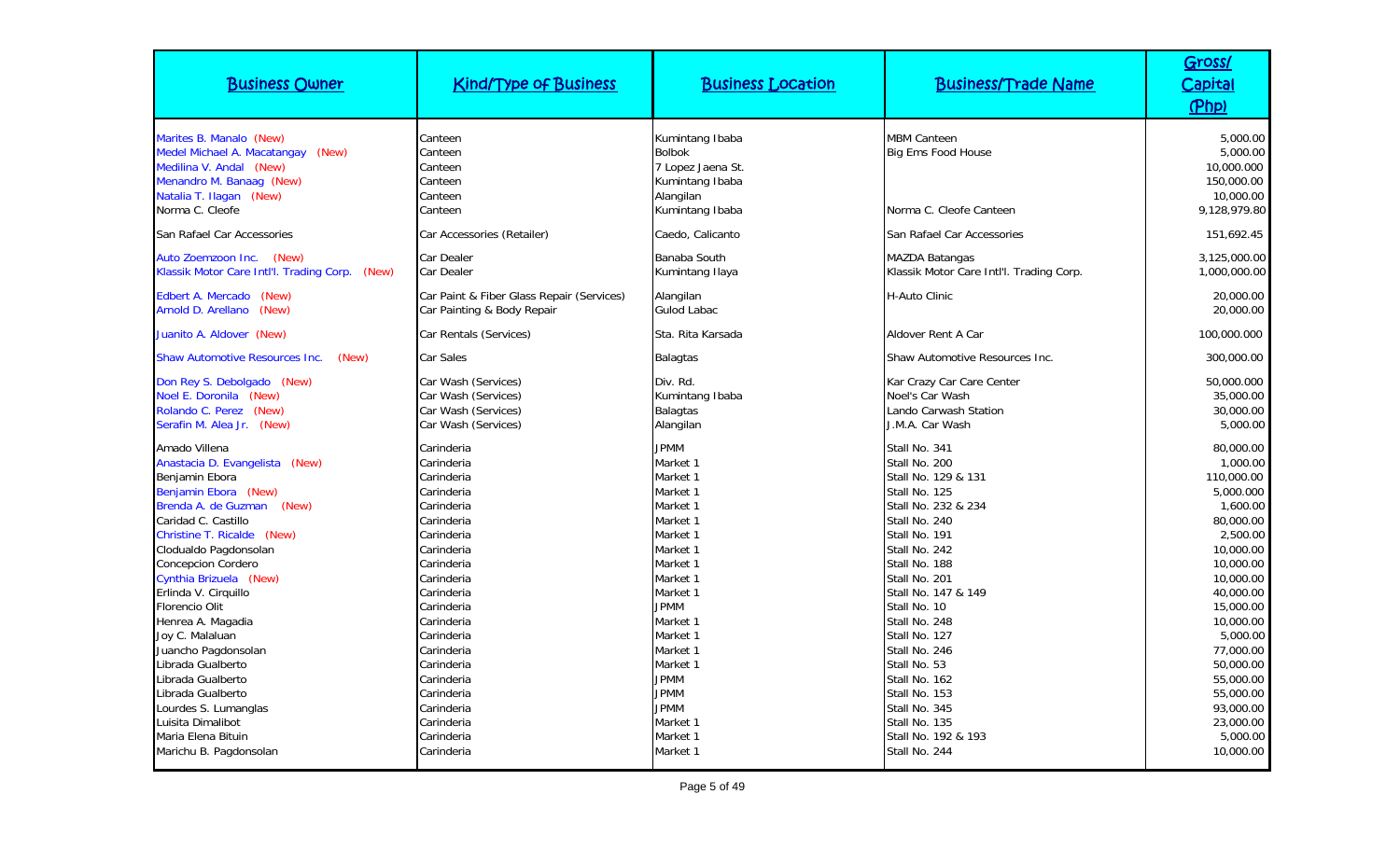| <b>Business Owner</b>                        | <b>Kind/Type of Business</b>                                         | <b>Business Location</b>             | <b>Business/Trade Name</b>                   | Gross/<br><b>Capital</b><br>(Php) |
|----------------------------------------------|----------------------------------------------------------------------|--------------------------------------|----------------------------------------------|-----------------------------------|
| Merian P. Dimaculangan<br>(New)              | Carinderia                                                           | Kumintang Ibaba                      |                                              | 2,000.00                          |
| Narciso Cometa                               | Carinderia                                                           | Market 1                             | Stall No. 238                                | 30,000.00                         |
| Rosario S. Patolot (New)                     | Carinderia                                                           | Kumintang Ibaba                      |                                              | 5,000.00                          |
| Violeta C. Montalbo (New)                    | Carinderia                                                           | <b>Bolbok</b>                        |                                              | 36,000.00                         |
| Virginia C. Aniano (New)                     | Carinderia                                                           | Sta. Rita Karsada                    |                                              | 20,000.00                         |
| Yolanda Ebora                                | Carinderia                                                           | Market 1                             | Stall No. 133                                | 5,000.00                          |
| Remedios Laraya                              | Carinderia w/ sari-sari store w/ beer                                | Kumintang Ibaba                      | Kumintang ilaya                              | 200,000.00                        |
| Argeo Auro Yosis (New)                       | <b>Catering Services</b>                                             | Pallocan West                        | <b>Argeo's Catering Services</b>             | 10,000.00                         |
| Belen M. Barrion                             | <b>Catering Services</b>                                             | Dolor Subd.                          |                                              | 165,500.00                        |
| Eloisa D. Lopez (New)                        | Catering Services                                                    | Pallocan East                        |                                              | 100,000.00                        |
| Elpidio Noel C. Mac                          | Catering Services                                                    | Kumintang Ibaba                      |                                              | 100,000.00                        |
| Evelyn L. Estigoy (New)                      | Catering Services                                                    | Banaba South                         | <b>Eveles Enterprises</b>                    | 100,000.00                        |
| Meno C. Guico (New)                          | Catering Services                                                    | 11 P. Gomez St.                      | <b>Canessera Catering Services</b>           | 25,000.00                         |
| Resnin A. Allinigne (New)                    | Catering Services                                                    | Cuta                                 |                                              | 25,000.00                         |
| (New)<br>Liezle V. Lontoc                    | Cellphone Accessories                                                | Pallocan West                        | I. Power Cellphone Accessories Store         | 7,000.00                          |
| Liezle V. Lontoc<br>(New)                    | <b>Cellphone Accessories</b>                                         | D. Silang Street                     | <b>ZTE Mobile Accessories Store</b>          | 7,000.00                          |
| Liezle V. Lontoc<br>(New)                    | Cellphone Accessories                                                | Evangelista Street                   | <b>ZTE Mobile Accessories Store</b>          | 10,000.00                         |
| Sobair M. Casain (New)                       | Cellphone Accessories                                                | <b>Rizal Avenue</b>                  |                                              | 5,000.00                          |
| Marlon vic C. San Juan (New)                 | Cellphone Accessories & Loading Station                              | <b>Bolbok</b>                        |                                              | 5,000.000                         |
| Marian F. Remo (New)                         | Cellphone Accessories & Loading Station                              | PPA, Sta. Clara                      |                                              | 120,000.000                       |
| Alanuya M. Solaiman<br>(New)                 | Cellphone Accessories (Retailer)                                     | Bay Citi Mall, D. Silang St.         | L-Jic Telecom Shop                           | 10,000.00                         |
| Dainoden S. Balindog<br>(New)                | Cellphone Accessories (Retailer)                                     | Bay Citi Mall, D. Silang St.         | <b>Dimsar Telecom Shop</b>                   | 10,000.00                         |
| Jimmy A. Caponpon (New)                      | Cellphone Accessories (Retailer)                                     | D. Silang Street                     | U & Me Cellphone Shop                        | 30,000.00                         |
| Johainer Sarip (New)                         | Cellphone Accessories (Retailer)                                     | Bay Citi Mall, D. Silang St.         |                                              | 10,000.00                         |
| Lina P. Caponpon (New)<br>Malik Maurak (New) | Cellphone Accessories (Retailer)<br>Cellphone Accessories (Retailer) | Calicanto                            | Citylight Telecom Center                     | 50,000.00<br>10,000.00            |
| Melvin A. Caponpon (New)                     | Cellphone Accessories (Retailer)                                     | D. Silang Street<br>D. Silang Street | <b>G Plus Mabel Phone Tradaing</b>           | 10,000.00                         |
| Mercedita A. Altares<br>(New)                | Cellphone Accessories (Retailer)                                     | Bay Citi Mall, D. Silang St.         |                                              | 10,000.00                         |
| Presnedy N. Bacal (New)                      | Cellphone Accessories (Retailer)                                     | Bay Citi Mall, D. Silang St.         | Preba E-Loading Station                      | 50,000.00                         |
| Salma Maguindanao (New)                      | Cellphone Accessories (Retailer)                                     | D. Silang Street                     |                                              | 15,000.00                         |
| Sarah M. Balindog (New)                      | Cellphone Accessories (Retailer)                                     | D. Silang Street                     | Saradin Telecom Shop                         | 10,000.00                         |
| Sarip R. Allan (New)                         | Cellphone Accessories (Retailer)                                     | Bay Citi Mall, D. Silang St.         | Allyn Majaahed Cell Accessories Ltd.         | 15,000.00                         |
| Nailah Maguidanao (New)                      | Cellphone Accessories/CD's (Retailer)                                | D. Silang Street                     |                                              | 3,000.00                          |
| Farinda M. Daturinan (New)                   | Cellphone Accessories/Repair shop                                    | 18 D. Silang St.                     | Hanza Telecom Shop                           | 15,000.00                         |
|                                              | (Retailer)                                                           |                                      |                                              |                                   |
| Macmod A. Tangcolo (New)                     | Cellphone Accessories/Repair shop                                    | 4/f Bay Citi Mall                    | <b>Bloopers Trading</b>                      | 50,000.00                         |
|                                              | (Retailer)                                                           |                                      |                                              |                                   |
| Pangalian M. Manongangcas (New)              | Cellphone Accessories/Repair shop                                    | D. Silang Street                     | Aleah, s Cellphone Accessories & Repair Shop | 15,000.00                         |
|                                              | (Retailer)                                                           |                                      |                                              |                                   |
| Pangalian M. Manongangcas (New)              | Cellphone Accessories/Repair shop                                    | 4/f Bay Citi Mall                    |                                              | 15,000.00                         |
|                                              | (Retailer)                                                           |                                      |                                              |                                   |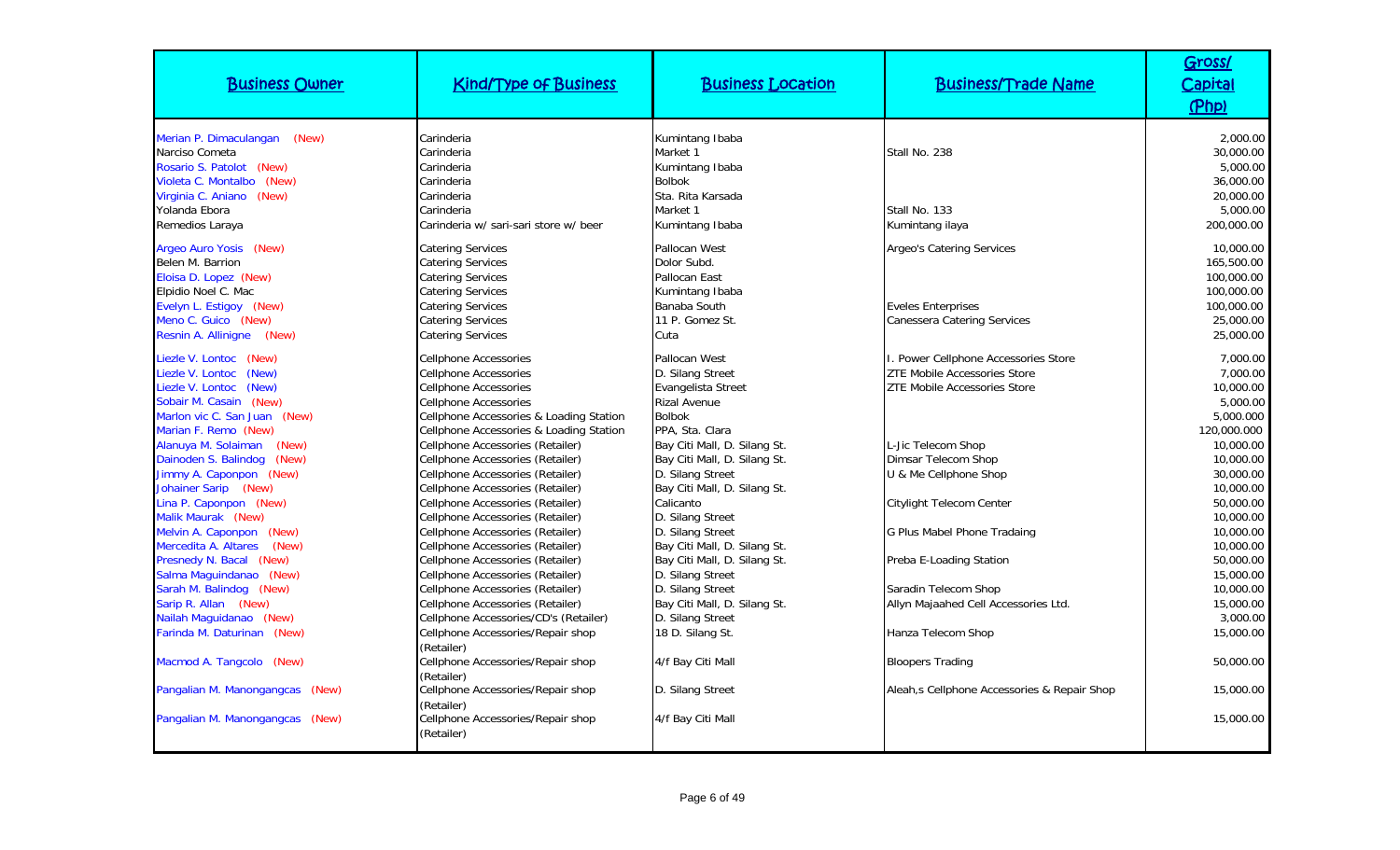| <b>Business Owner</b>                                                                                                                                                                                                                                                                             | <b>Kind/Type of Business</b>                                                                                                                                                                                                                                                                               | <b>Business Location</b>                                                                                                                                             | <b>Business/Trade Name</b>                                                                                                                                                                                                                      | Gross/<br><u>Capital</u><br>(Php)                                                                                                                                                 |
|---------------------------------------------------------------------------------------------------------------------------------------------------------------------------------------------------------------------------------------------------------------------------------------------------|------------------------------------------------------------------------------------------------------------------------------------------------------------------------------------------------------------------------------------------------------------------------------------------------------------|----------------------------------------------------------------------------------------------------------------------------------------------------------------------|-------------------------------------------------------------------------------------------------------------------------------------------------------------------------------------------------------------------------------------------------|-----------------------------------------------------------------------------------------------------------------------------------------------------------------------------------|
| Amor N. Bacal (New)                                                                                                                                                                                                                                                                               | Cellphone Shop                                                                                                                                                                                                                                                                                             | Pallocan West                                                                                                                                                        | Presnet Cellphone Shop                                                                                                                                                                                                                          | 150,000.00                                                                                                                                                                        |
| Globe Telecom Inc. (New)<br>Digitel Mobile Phone Phils. Inc. (New)<br>Digitel Mobile Phone Phils. Inc.<br>(New)<br>Digitel Mobile Phone Phils. Inc. (New)                                                                                                                                         | Cellsite (Globe)<br>Cellsite (Sun Cellular)<br>Cellsite (Sun Cellular)<br>Cellsite (Sun Cellular)                                                                                                                                                                                                          | <b>Bolbok</b><br>Kumintang Ibaba<br>Alangilan<br>Sta. Clara                                                                                                          | Digitel Mobile Phone Phils. Inc.<br>Digitel Mobile Phone Phils. Inc.<br>Digitel Mobile Phone Phils. Inc.                                                                                                                                        | 140.058.95<br>1,018,600.000<br>1,018,600.000<br>1,570,625.000                                                                                                                     |
| Delia R. Lim<br><b>Grace Panaligan</b><br>(New)                                                                                                                                                                                                                                                   | Cereals & Sweets<br>Cereals & Sweets                                                                                                                                                                                                                                                                       | <b>Rizal Avenue</b><br><b>NBCPM</b>                                                                                                                                  | Dr. Lim Foods Prod.<br>Stall No. 48                                                                                                                                                                                                             | 2,400,000.00<br>5,000.00                                                                                                                                                          |
| Quicktrip Logistics Inc. (New)                                                                                                                                                                                                                                                                    | <b>Chandling Services</b>                                                                                                                                                                                                                                                                                  | Nueva Villa Subd. Alangilan                                                                                                                                          |                                                                                                                                                                                                                                                 | 1,000,000.00                                                                                                                                                                      |
| Himmel Industries Inc.<br>LMG Land Dev't. Corp.                                                                                                                                                                                                                                                   | <b>Chemical Bulk Terminal</b><br>Chemical Storage Terminal                                                                                                                                                                                                                                                 | Pinamucan Ibaba<br>Pinamucan Proper                                                                                                                                  | <b>HIMMEL Industries Inc.</b><br>LMG Land Dev't. Corp.                                                                                                                                                                                          | 20,700,000.00<br>37,242,810.46                                                                                                                                                    |
| Susana Gayotin<br>Susana Gayotin<br>Susana Gayotin<br>Albert Ilagan<br>Ana marie Margarita Villena<br>Andonive Evangelio<br>Benita Agbing<br>Constancia Guadez<br>Elvie Villena Balmes<br>Flavio G. Casao<br>Floro C. Faltado<br>Honorina Macuha<br><b>Irish Silang</b><br>Juliana Dimayuga (New) | Clothes (Retailer)<br>Clothes (Retailer)<br>Clothes (Retailer)<br><b>Clothes Store</b><br>Clothes Store<br><b>Clothes Store</b><br>Clothes Store<br><b>Clothes Store</b><br>Clothes Store<br><b>Clothes Store</b><br><b>Clothes Store</b><br><b>Clothes Store</b><br>Clothes Store<br><b>Clothes Store</b> | Market 1<br>Market 1<br>Market 1<br>Market 1<br>Market 1<br>Market 1<br>Market 1<br>Market 1<br>Market 1<br>Market 1<br>Market 1<br>Market 1<br>Market 1<br>Market 1 | Stall No. 274<br>Stall No. 272<br>Stall No. 273<br>Stall # 280<br>Stall No. 179<br>Stall No. 275<br>Stall No. 160<br>Stall No. 216<br><b>Stall NO. 164</b><br>Stall NO. 231<br>Stall No. 260<br>Stall No. 265<br>Stall No. 213<br>Stall No. 176 | 15,000.00<br>16,000.00<br>20,000.00<br>35,000.00<br>35,000.00<br>25,000.00<br>25,000.00<br>25,000.00<br>10,000.00<br>15,000.00<br>16,000.00<br>15,000.00<br>33,000.00<br>8,000.00 |
| King Limuel G. Madlangbayan<br>King Limuel G. Madlangbayan<br>Lourdes Acosta<br>Marilina Cruzat<br>Milagros A. Serrano<br>Miriam S. Espiritu<br>Nancy H. Icaro<br>Nancy H. Icaro<br>Nieves Mendoza<br>Patrocinio Fondevilla<br>Perlita Pecson (New)<br>Phoebe Serrano<br>Remedios S. Macatangay   | Clothes Store<br><b>Clothes Store</b><br><b>Clothes Store</b><br><b>Clothes Store</b><br><b>Clothes Store</b><br>Clothes Store<br><b>Clothes Store</b><br><b>Clothes Store</b><br><b>Clothes Store</b><br><b>Clothes Store</b><br><b>Clothes Store</b><br>Clothes Store<br>Clothes Store                   | Market 1<br>Market 1<br>Market 1<br>Market 1<br>Market 1<br>Market 1<br>Market 1<br>Market 1<br>Market 1<br>Market 1<br>Market 1<br>Market 1<br><b>JPMM</b>          | Stall No. 299<br>Stall No. 300<br>stall No. 261<br>Stall No. 302<br>Stall No. 256<br>Stall No. 210<br>Stall No. 301<br>Stall No. 305<br>Stall No. 289<br>Stall No. 214<br>Stall No. 281<br>Stall No. 212<br>stall No. 285                       | 25,000.00<br>25,000.00<br>14,000.00<br>55,000.00<br>16,000.00<br>16,000.00<br>10,000.00<br>99.000.00<br>25,000.00<br>30,000.00<br>20,000.00<br>10,000.00<br>20,000.00             |
| Michael A. Aquino<br>Sta. rita Sportsville Center Inc.                                                                                                                                                                                                                                            | Cockpit Arena<br>Cockpit Arena                                                                                                                                                                                                                                                                             | <b>Balagtas</b><br>Sta. Rita Karsada                                                                                                                                 | MMA Cockpit Arena<br>Sta. Rita Sportsville                                                                                                                                                                                                      | 750,000.00<br>1,276,820.00                                                                                                                                                        |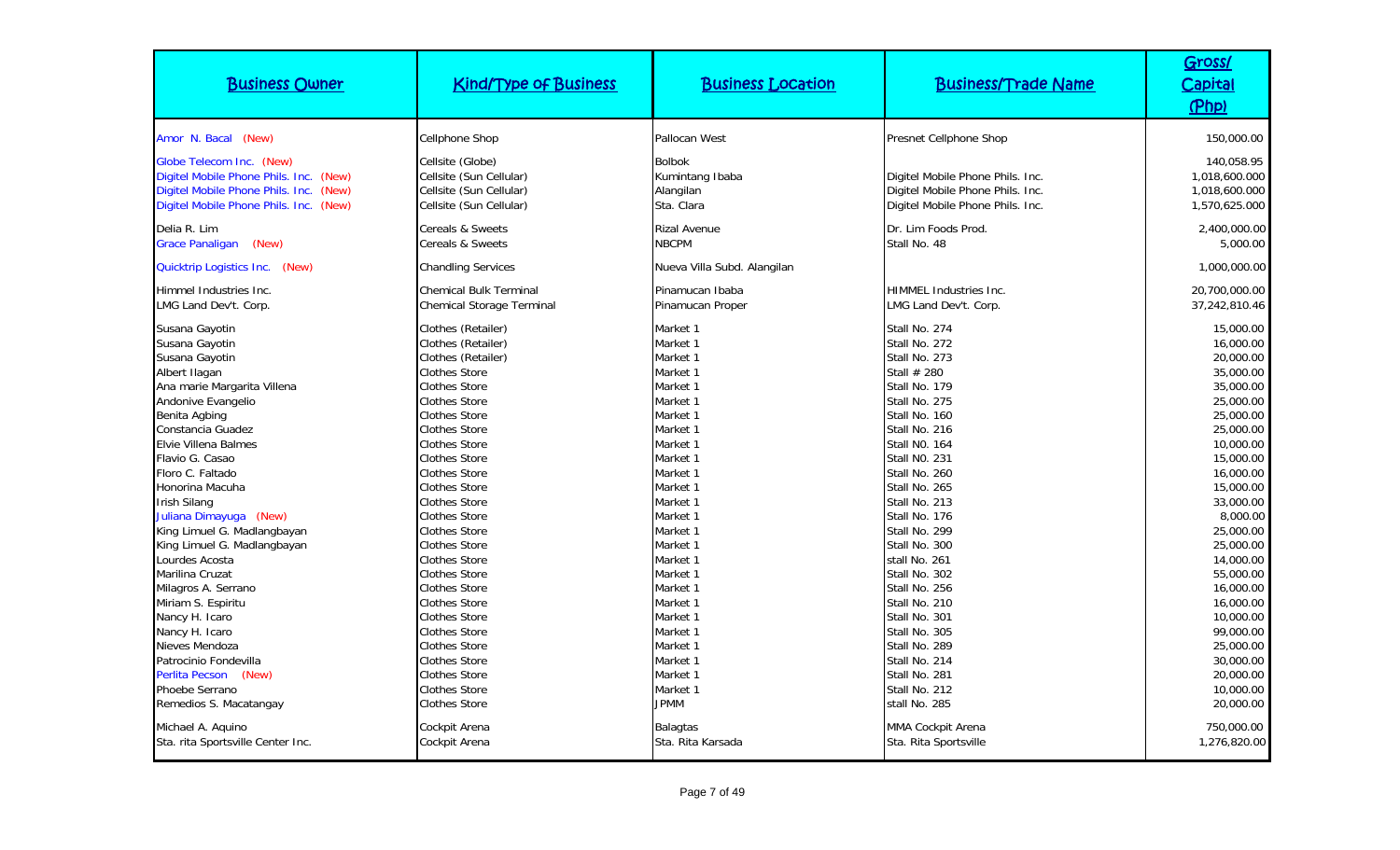| <b>Business Owner</b>                                                                                                                                                                                                                                                                                                                                                                                                                                                                                                      | <b>Kind/Type of Business</b>                                                                                                                                                                                                                                                                                                                                                                                                                              | <b>Business Location</b>                                                                                                                                                                                                                                                                                                                    | <b>Business/Trade Name</b>                                                                                                                                                                                                                                                                                 | Gross/<br><b>Capital</b><br>(Php)                                                                                                                                                                                               |
|----------------------------------------------------------------------------------------------------------------------------------------------------------------------------------------------------------------------------------------------------------------------------------------------------------------------------------------------------------------------------------------------------------------------------------------------------------------------------------------------------------------------------|-----------------------------------------------------------------------------------------------------------------------------------------------------------------------------------------------------------------------------------------------------------------------------------------------------------------------------------------------------------------------------------------------------------------------------------------------------------|---------------------------------------------------------------------------------------------------------------------------------------------------------------------------------------------------------------------------------------------------------------------------------------------------------------------------------------------|------------------------------------------------------------------------------------------------------------------------------------------------------------------------------------------------------------------------------------------------------------------------------------------------------------|---------------------------------------------------------------------------------------------------------------------------------------------------------------------------------------------------------------------------------|
| Cesar A. Solis<br>Cesar A. Solis<br>Damiana Fadullo<br>Librada Lim<br>Melinda Lim<br>Nilo H. Hernandez<br>Rogelio A. Solis<br>Serafin D. Llaga<br>Teodora Lim<br><b>Teodoro Lim</b>                                                                                                                                                                                                                                                                                                                                        | Coffee & Sugar<br>Coffee & Sugar<br>Coffee & Sugar<br>Coffee & Sugar<br>Coffee & Sugar<br>Coffee & Sugar<br>Coffee & Sugar<br>Coffee & Sugar<br>Coffee & Sugar<br>Coffee & Sugar                                                                                                                                                                                                                                                                          | <b>JPMM</b><br><b>JPMM</b><br><b>JPMM</b><br><b>JPMM</b><br><b>JPMM</b><br><b>JPMM</b><br><b>JPMM</b><br><b>JPMM</b><br><b>JPMM</b><br><b>JPMM</b>                                                                                                                                                                                          | Stall No. 182<br>Stall No. 181<br>Stall No. 186 & 187<br>stall No. 191<br>Stall 189<br>Stall No. 178 & 179<br>Stall No. 173 & 174<br>Stall No. 176 & 177<br>Stall No. 229 & 230<br>stall No. 190                                                                                                           | 140,000.00<br>140,000.00<br>200,000.00<br>15,000.00<br>140,000.00<br>180,000.00<br>30,000.00<br>250,000.00<br>220,000.00<br>240,000.00                                                                                          |
| Dolores H. Solis                                                                                                                                                                                                                                                                                                                                                                                                                                                                                                           | Coffee Shop                                                                                                                                                                                                                                                                                                                                                                                                                                               | <b>JPMM</b>                                                                                                                                                                                                                                                                                                                                 | Stall No. 1                                                                                                                                                                                                                                                                                                | 30,000.00                                                                                                                                                                                                                       |
| Cherryl D. Morato (New)                                                                                                                                                                                                                                                                                                                                                                                                                                                                                                    | Computer & Office Supplies (Distributor)                                                                                                                                                                                                                                                                                                                                                                                                                  | P. Canlapan Street                                                                                                                                                                                                                                                                                                                          | <b>CDM Enterprises</b>                                                                                                                                                                                                                                                                                     | 20,000.00                                                                                                                                                                                                                       |
| Raquel C. De Villa<br>The Computer Authority Inc. (New)                                                                                                                                                                                                                                                                                                                                                                                                                                                                    | <b>Computer Center</b><br><b>Computer Center</b>                                                                                                                                                                                                                                                                                                                                                                                                          | P. Burgos Street<br>SM City Batangas                                                                                                                                                                                                                                                                                                        | <b>SDV Printex Computer Center</b><br>The Computer Authority Inc.                                                                                                                                                                                                                                          | 200,000.00<br>625,000.00                                                                                                                                                                                                        |
| Richard G. Salazar (New)                                                                                                                                                                                                                                                                                                                                                                                                                                                                                                   | <b>Computer Ink Retailer</b>                                                                                                                                                                                                                                                                                                                                                                                                                              | Caedo, Calicanto                                                                                                                                                                                                                                                                                                                            | <b>Rich Ink Enterprises</b>                                                                                                                                                                                                                                                                                | 30,000.00                                                                                                                                                                                                                       |
| <b>Chatsworth Computer Trade Inc.</b><br>(New)                                                                                                                                                                                                                                                                                                                                                                                                                                                                             | <b>Computer Sales Center</b>                                                                                                                                                                                                                                                                                                                                                                                                                              | Calicanto                                                                                                                                                                                                                                                                                                                                   | Chatsworth Computer Trade Inc.                                                                                                                                                                                                                                                                             | 50,000.00                                                                                                                                                                                                                       |
| Charisse G. Marasigan (New)<br>Ernesto Z. Zembrano (New)<br>Ferdinand A. Macaraig (New)<br>James B. Holgado (New)<br>Mario E. Matira (New)<br>(New)<br><b>Tristan H. Flores</b><br>Lucila R. Nobos<br>(New)<br>Max Ericson W. Sabinay Jr. (New)<br>Audree A. de Castro (New)<br>Evan Joseph Lloyd A. Chan (New)<br>Joan Marie A. Miña (New)<br>Jovelyn B. Caguimbal (New)<br>Manuel S. Aclan (New)<br>Nikko A. Perez (New)<br>Annaliza M. Plata (New)<br>Brian Joseph B. Javillo (New)<br>Martha Jason C. Sta. Clara (New) | <b>Computer Shop</b><br><b>Computer Shop</b><br><b>Computer Shop</b><br><b>Computer Shop</b><br><b>Computer Shop</b><br>Computer Shop (18 Units)<br>Computer Shop (2 Units)<br>Computer Shop (2 Units)<br>Computer Shop (3 Units)<br>Computer Shop (3 Units)<br>Computer Shop (3 Units)<br>Computer Shop (3 Units)<br>Computer Shop (3 Units)<br>Computer Shop (3 Units)<br>Computer Shop (4 units)<br>Computer Shop (4 units)<br>Computer Shop (4 units) | Kumintang Ibaba<br>93 P. Burgos St.<br>Gulod Labac<br>185 D. Silang St.<br>Calicanto<br>P. Burgos Street<br>Kumintang Ibaba<br>P. Zamora/M.H. del Pilar St.<br>Talambiras St. Brgy. 20<br>Libjo Central<br>8 P. Zamora St.<br>Kumintang Ibaba<br>Kumintang Ilaya<br>P. Herrera Street<br>8 C, Rizal Ave.<br>D. Silang Street<br>Libjo Lamao | 3EZ Computer & Copy Center<br>Falls View Computer Shop<br>RRN Internet Café<br>Shanan 20.com Internet Café<br>Overnice Internet Café<br>Care's Net Café<br>Web Come Internet Café<br>Layer 8 Computer Shop<br><b>Gzone Computer Shop</b><br>Surfer's Inside Cybercafe<br>Over the Counter Digital Solution | 40,000.00<br>50,000.00<br>50,000.00<br>50,000.00<br>150,000.00<br>30,000.00<br>20,000.00<br>30,000.00<br>15,000.00<br>100,000.00<br>35,000.000<br>50,000.000<br>100,000.000<br>30,000.00<br>30,000.00<br>30,000.00<br>50,000.00 |
| Victoria D. Aldovino (New)<br>Alona D. Catibog (New)<br>Helen H. Geron (New)<br>Ivy Gail U. Debolgado<br>(New)<br>Maribel E. Alix (New)<br>Mary Ann E. Cabaguno (New)                                                                                                                                                                                                                                                                                                                                                      | Computer Shop (4 units)<br>Computer Shop (5 Units)<br>Computer Shop (5 Units)<br>Computer Shop (5 Units)<br>Computer Shop (5 Units)<br>Computer Shop (5 Units)                                                                                                                                                                                                                                                                                            | Calicanto<br>Libjo Lamao<br><b>Balagtas</b><br>M. H. Del Pilar Street<br>Kumintang Ibaba<br># 3 D. Atienza St.                                                                                                                                                                                                                              | Overlocked Cyber Games<br>Alix.Com Computer Shop<br>Cyber Netquest Internet Café                                                                                                                                                                                                                           | 50,000.00<br>45,000.00<br>30,000.00<br>50,000.00<br>50,000.00<br>50,000.00                                                                                                                                                      |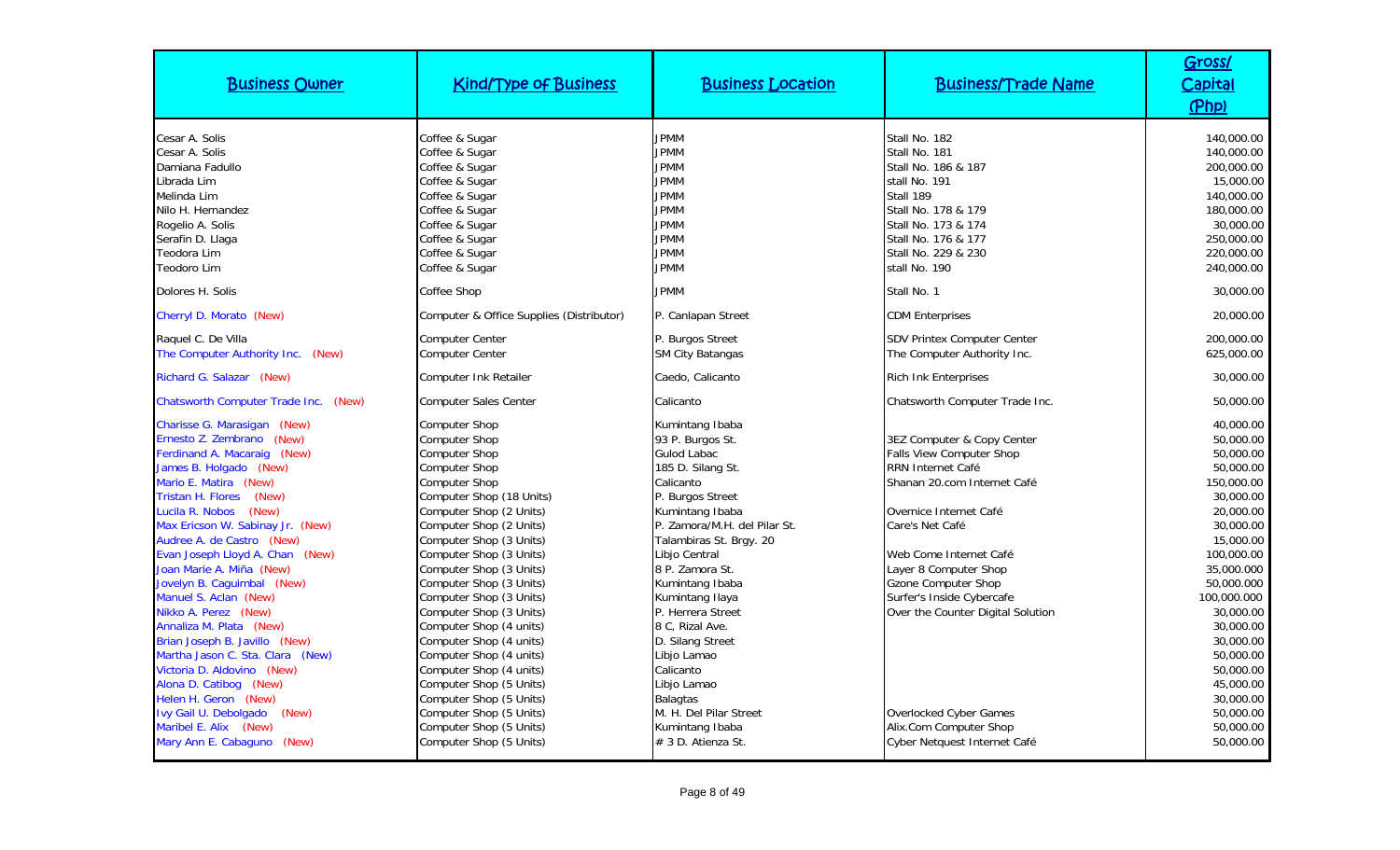| <b>Business Owner</b>                                                                                                                                                                                                                                                                                                                                                                                                                                                                                                                                                                                                                    | <b>Kind/Type of Business</b>                                                                                                                                                                                                                                                                                                                                                                                                                                                                                                                                                                                                                                                                                                                                                                                                                                                                                                     | <b>Business Location</b>                                                                                                                                                                                                                                                                                                                                                                                                 | <b>Business/Trade Name</b>                                                                                                                                                                                                                                                                                                                                                                                                                                             | Gross/<br>Capital<br>(Php)                                                                                                                                                                                                                                                        |
|------------------------------------------------------------------------------------------------------------------------------------------------------------------------------------------------------------------------------------------------------------------------------------------------------------------------------------------------------------------------------------------------------------------------------------------------------------------------------------------------------------------------------------------------------------------------------------------------------------------------------------------|----------------------------------------------------------------------------------------------------------------------------------------------------------------------------------------------------------------------------------------------------------------------------------------------------------------------------------------------------------------------------------------------------------------------------------------------------------------------------------------------------------------------------------------------------------------------------------------------------------------------------------------------------------------------------------------------------------------------------------------------------------------------------------------------------------------------------------------------------------------------------------------------------------------------------------|--------------------------------------------------------------------------------------------------------------------------------------------------------------------------------------------------------------------------------------------------------------------------------------------------------------------------------------------------------------------------------------------------------------------------|------------------------------------------------------------------------------------------------------------------------------------------------------------------------------------------------------------------------------------------------------------------------------------------------------------------------------------------------------------------------------------------------------------------------------------------------------------------------|-----------------------------------------------------------------------------------------------------------------------------------------------------------------------------------------------------------------------------------------------------------------------------------|
| Nimpha B. Bucher (New)<br>Maria Elsie M. Dimaano (New)<br>Baby Lyn Culla (New)<br>Hilario Felix Cello (New)<br>Arthur R. Torres (New)                                                                                                                                                                                                                                                                                                                                                                                                                                                                                                    | Computer Shop (5 Units)<br>Computer Shop (6 Units)<br>Computer Shop (8 units)<br>Computer Shop (8 units)<br>Computer Shop w/ sari-sari store                                                                                                                                                                                                                                                                                                                                                                                                                                                                                                                                                                                                                                                                                                                                                                                     | Kumintang Ibaba<br>M. H. Del Pilar Street<br><b>Balagtas</b><br>22 D. Atienza Street<br>Dolor Subd.                                                                                                                                                                                                                                                                                                                      | <b>QF Computer Shop</b><br>Net Cubez Internet Café<br>43 M Metal Internet Café                                                                                                                                                                                                                                                                                                                                                                                         | 50,000.00<br>50,000.000<br>75,000.00<br>50,000.00<br>70,000.00                                                                                                                                                                                                                    |
| Irish B. Pablo (New)<br>Reynaldo S.Tolentino (New)<br>Maria Annabelle Valdez Arcilla (New)<br>Mary Jane L. Maok (New)<br>Remedios M. Doctor (New)<br>Jordache Wesly P. Tan (New)<br>Kristina Marie Ann Aldover (New)<br>Ruth M. Reyes (New)<br>Brian A. Go (New)<br>Catherine P. Mendoza (New)<br>Elmer C. Evagelio (New)<br>Luigi Vergel Y. Montano (New)<br>Ronilo M. Jayag (New)<br>Brian Adarlo Marasigan (New)<br>Juvelyn P. Magsumbol (New)<br>Paul Joseph B. Malaluan (New)<br>Christopher William E. Ng (New)<br>Niel Norman C. Napinas (New)<br>Raffy C. Salazar (New)<br>Virginia P. Dimayuga (New)<br>Angelita D. Medel (New) | Computer Shop/Internet Café<br>Computer Shop/Internet Café<br>Computer Shop/Internet Café (3 units)<br>Computer Shop/Internet Café (3 units)<br>Computer Shop/Internet Café (3 units)<br>Computer Shop/Internet Café (4 units)<br>Computer Shop/Internet Café (4 units)<br>Computer Shop/Internet Café (4 units)<br>Computer Shop/Internet Café (5 units)<br>Computer Shop/Internet Café (5 units)<br>Computer Shop/Internet Café (5 units)<br>Computer shop/Internet Café (5 units)<br>Computer Shop/Internet Café (5 Units)<br>Computer Shop/Internet Café (5 units)<br>Computer Shop/Internet Café (6 units)<br>Computer Shop/Internet Café (6 units)<br>Computer Shop/Internet Café (10 Units)<br>Computer Shop/Internet Café (10 units)<br>Computer Shop/Internet Café (10 Units)<br>Computer Shop/Internet Café (10 Units)<br>Computer Shop/Internet Café/Retailer of<br><b>Computer Gadgets &amp; Playstation Gadgets</b> | P. Burgos Street<br>Kumintang Ibaba<br>Kumintang Ilaya<br>Alangilan<br>Alangilan<br>M. H. Del Pilar Street<br>Kumintang Ibaba<br>Kumintang Ibaba<br>Cuta<br>Hilltop, Kumintang Ibaba<br>Hilltop, Kumintang Ibaba<br>P. Burgos Street, Brgy. 12<br>Kumintang Ibaba<br>Alangilan<br>Kumintang Ibaba<br>R.L. Bldg. Kumintang Ibaba<br><b>Gulod Labac</b><br>Pallocan West<br>P. Prieto Street<br>Alangilan<br>Pallocan West | Pablo @ Burgos Internet Café<br>Joc's Gaming Café<br>Wirefreak Internet Café<br>Maok Internet Café<br><b>Two Little Angles</b><br>Benecia's Internet Café<br>Byte Marks Internet Café<br>Micro Max Internet Café<br>Online Zone Internet Café & Ink Station<br>Whygee Internet Café<br>Zabill Internet Café<br>Euro Tech Internet Café<br>Troylink Web Café<br>Ibox Café<br>Yenoh Internet Café<br>Inhenyeros Computer Shop<br>Game Vission Accessories & Play Station | 120,000.00<br>20,000.00<br>100,000.00<br>300,000.000<br>70,000.00<br>100,000.00<br>70,000.00<br>200,000.000<br>100,000.00<br>100,000.00<br>100,000.00<br>100,000.00<br>40,000.00<br>70,000.00<br>100,000.00<br>200,000.000<br>100,000.00<br>100,000.00<br>200,000.00<br>20,000.00 |
| Marites C. Hernandez (New)<br>Adrian C. David (New)                                                                                                                                                                                                                                                                                                                                                                                                                                                                                                                                                                                      | Computer Shop/Internet Shop (4 units)<br>Computer Shop/Internet Shop (8 Units)                                                                                                                                                                                                                                                                                                                                                                                                                                                                                                                                                                                                                                                                                                                                                                                                                                                   | Calicanto<br>P. Canlapan Street                                                                                                                                                                                                                                                                                                                                                                                          | Blog In Internet Café<br>Batangas Resource Network                                                                                                                                                                                                                                                                                                                                                                                                                     | 60,000.00<br>150,000.00                                                                                                                                                                                                                                                           |
| Mario N. Chan                                                                                                                                                                                                                                                                                                                                                                                                                                                                                                                                                                                                                            | Construction & Engg Services & Trading                                                                                                                                                                                                                                                                                                                                                                                                                                                                                                                                                                                                                                                                                                                                                                                                                                                                                           | Kumintang Ibaba                                                                                                                                                                                                                                                                                                                                                                                                          |                                                                                                                                                                                                                                                                                                                                                                                                                                                                        | 2,000,000.00                                                                                                                                                                                                                                                                      |
| Atty . Eduardo B. Dimacuha (New)                                                                                                                                                                                                                                                                                                                                                                                                                                                                                                                                                                                                         | Construction & Equipment Rentals                                                                                                                                                                                                                                                                                                                                                                                                                                                                                                                                                                                                                                                                                                                                                                                                                                                                                                 | D. Silang/R. Ave.                                                                                                                                                                                                                                                                                                                                                                                                        |                                                                                                                                                                                                                                                                                                                                                                                                                                                                        | 50,000.00                                                                                                                                                                                                                                                                         |
| Michael July A. Jose (New)                                                                                                                                                                                                                                                                                                                                                                                                                                                                                                                                                                                                               | <b>Construction &amp; General Services</b>                                                                                                                                                                                                                                                                                                                                                                                                                                                                                                                                                                                                                                                                                                                                                                                                                                                                                       | Pallocan West                                                                                                                                                                                                                                                                                                                                                                                                            | <b>GMAB const. &amp; Gen. Services</b>                                                                                                                                                                                                                                                                                                                                                                                                                                 | 100,000.000                                                                                                                                                                                                                                                                       |
| Eljay Leonardo Ramos (New)                                                                                                                                                                                                                                                                                                                                                                                                                                                                                                                                                                                                               | Construction & Heavy Equipment Rentals                                                                                                                                                                                                                                                                                                                                                                                                                                                                                                                                                                                                                                                                                                                                                                                                                                                                                           | San Isidro                                                                                                                                                                                                                                                                                                                                                                                                               | DK & L Construction & Heavy Equipmentg Rental                                                                                                                                                                                                                                                                                                                                                                                                                          | 100,000.00                                                                                                                                                                                                                                                                        |
| Leon Gonzales                                                                                                                                                                                                                                                                                                                                                                                                                                                                                                                                                                                                                            | <b>Construction &amp; Maintenance Services</b>                                                                                                                                                                                                                                                                                                                                                                                                                                                                                                                                                                                                                                                                                                                                                                                                                                                                                   | San Isidro                                                                                                                                                                                                                                                                                                                                                                                                               | <b>LCMG Construction &amp; Maint. Services</b>                                                                                                                                                                                                                                                                                                                                                                                                                         | 460,000.00                                                                                                                                                                                                                                                                        |
| Renato L. Caseda (New)<br>Remegia V. Tan<br>New Top Stell Builders Center Inc.                                                                                                                                                                                                                                                                                                                                                                                                                                                                                                                                                           | Construction Materials (Contractor)<br><b>Construction Materials (Retailer)</b><br>Construction Materials (trading)                                                                                                                                                                                                                                                                                                                                                                                                                                                                                                                                                                                                                                                                                                                                                                                                              | Kumintang Ibaba<br>Kumintang Ibaba<br>Evangelista Street                                                                                                                                                                                                                                                                                                                                                                 | North Shy Gen. Trading & Contracting Services<br>Native Lumber<br>New Top Stell Builders Center Inc.                                                                                                                                                                                                                                                                                                                                                                   | 50,000.00<br>4,729,147.31<br>16,000,000.00                                                                                                                                                                                                                                        |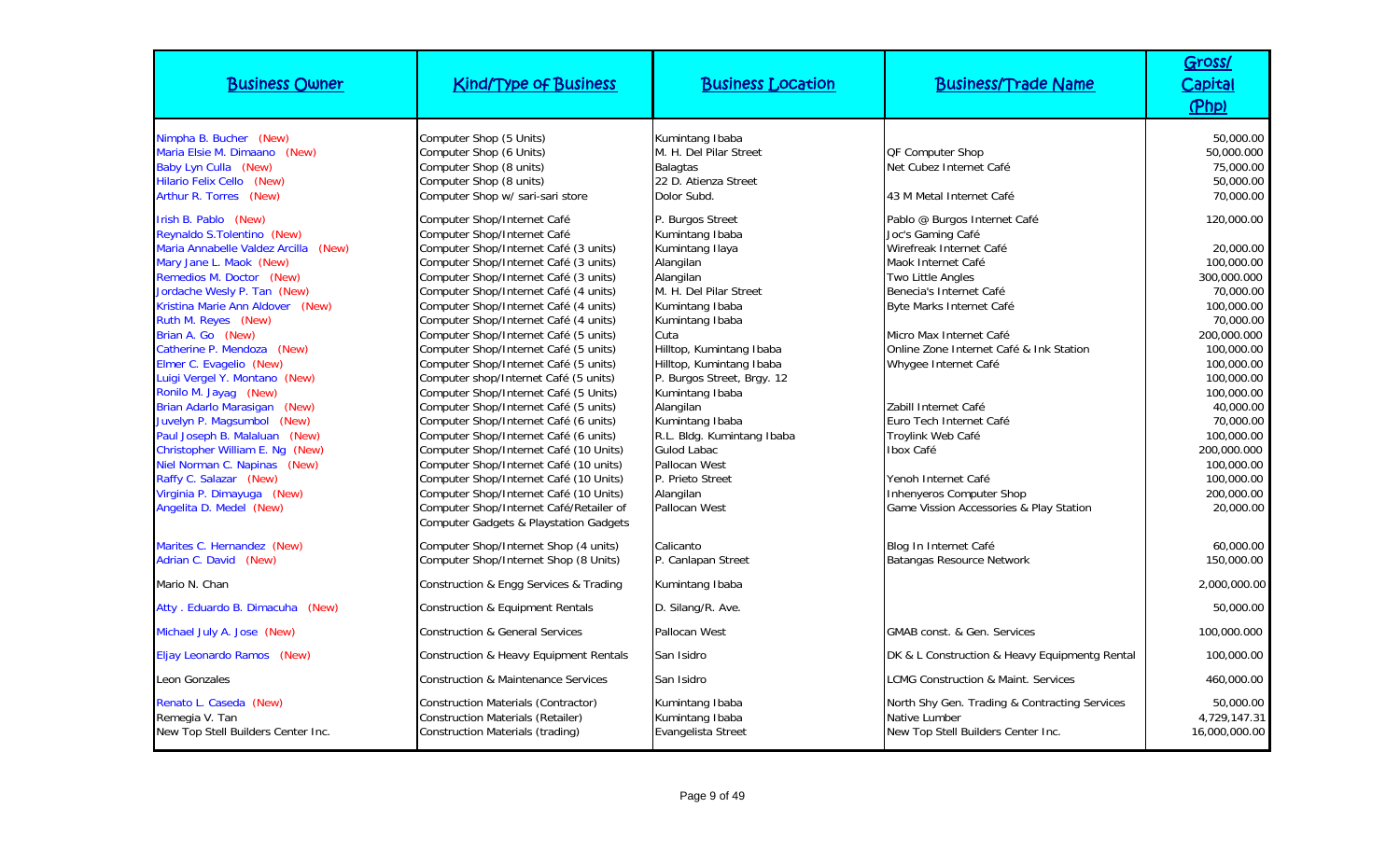| <b>Business Owner</b>                                                                                                                                                                                                                          | <b>Kind/Type of Business</b>                                                                                                                                                                                   | <b>Business Location</b>                                                                                                    | <b>Business/Trade Name</b>                                                                                                                                          | Gross/<br>Capital<br>(Php)                                                                               |
|------------------------------------------------------------------------------------------------------------------------------------------------------------------------------------------------------------------------------------------------|----------------------------------------------------------------------------------------------------------------------------------------------------------------------------------------------------------------|-----------------------------------------------------------------------------------------------------------------------------|---------------------------------------------------------------------------------------------------------------------------------------------------------------------|----------------------------------------------------------------------------------------------------------|
| Edgardo M. Pera (New)<br>Sofronio Samarita                                                                                                                                                                                                     | <b>Construction Office</b><br><b>Construction Office</b>                                                                                                                                                       | Nueva Villa Subd. Alangilan<br>Alangilan                                                                                    |                                                                                                                                                                     | 400,000.00<br>455,000.00                                                                                 |
| Catalino P. Tañas (New)<br>Cornelia Leni C. Villena (New)<br>Donna Mai Q. Tan (New)<br>Herminio G. Dalangin (New)<br>Mario C. Andal<br>Sara S. Chen (New)<br>Sotera m. Plata (New)                                                             | <b>Construction Supply</b><br><b>Construction Supply</b><br><b>Construction Supply</b><br><b>Construction Supply</b><br><b>Construction Supply</b><br><b>Construction Supply</b><br><b>Construction Supply</b> | Libio<br><b>Bolbok</b><br>D. Silang Street<br>Ms. Philippines St.<br>Sampaga<br>Balagtas<br>Balagtas                        | New lino Const. Supply<br>HD Const. & Supply                                                                                                                        | 50,000.00<br>100,000.000<br>150,000.00<br>50,000.00<br>400,000.00<br>100,000.00<br>30,000.00             |
| ABCC Phil. Inc.<br>Cesar C. Verastique                                                                                                                                                                                                         | <b>Consultancy Services</b><br><b>Consultancy Services</b>                                                                                                                                                     | M. H. Del Pilar Street<br>Evangelista Street                                                                                | ABCC Phil. Inc.<br>Dynamic Power Human Resources Dev't.                                                                                                             | 624,307.65<br>170,000.00                                                                                 |
| Prime Career Development & Mgt. Services Inc.                                                                                                                                                                                                  | <b>Consultancy Services</b>                                                                                                                                                                                    | M. H. Del Pilar Street                                                                                                      | <b>Services</b><br>Prime Career Development & Mgt. Services Inc.                                                                                                    | 171,780.00                                                                                               |
| Adelyn C. Lariba (New)<br>Donata Cañedo<br>(New)                                                                                                                                                                                               | Cooked Foods (Retailer)<br>Cooked Foods (Retailer)                                                                                                                                                             | Arrieta Subd. Brgy. 20<br>Libjo Lamao                                                                                       |                                                                                                                                                                     | 2,000.000<br>5,000.00                                                                                    |
| Dumantay Multi-Purpose Coop.<br>FPIC Multi-Purpose Coop.<br><b>OCVAS Multi-Purpose Cooperative (New)</b><br>Sam-Sil Multi Purpose Coop. (New)<br>San Miguel Multi-Purpose Coop. (New)<br>Talumpok Coop. Inc.<br><b>BSU Multi-Purpose Corp.</b> | Cooperative<br>Cooperative<br>Cooperative<br>Cooperative<br>Cooperative<br>Cooperative<br>Cooperative                                                                                                          | Dumantay<br>FPIC Compound, Alangilan<br><b>Bolbok</b><br>Sampaga East<br>San Miguel<br><b>Talumpok West</b><br>Rizal Avenue | Dumantay Multi-Purpose Coop.<br>FPIC Multi-Purpose Coop.<br><b>OCVAS Multi-Purpose Cooperative</b><br>Sam-Sil Multi Purpose Coop.<br>San Miguel Multi-Purpose Coop. | 1,450,000.00<br>129,790.00<br>450,000.000<br>1,585,900.00<br>20,000,000.00<br>2,482,923.76<br>300,843.66 |
| Banapra Dev't. Corp.<br>Julian Pastor Memorial Market Credit Corp.<br>ZOE Credit Corp.                                                                                                                                                         | Cooperative (Credit)<br>Cooperative (Credit)<br>Cooperative (Credit)                                                                                                                                           | G/F Beredo Bldg. P. Burgos Street<br><b>JPMM</b><br>Hilltop, Kumintang Ibaba                                                | Banapra Dev't. Cooperative<br>Stall 01<br>ZOE Credit Corp.                                                                                                          | 605,000.00<br>1,911,396.52<br>1,000,000.00                                                               |
| Batangas Teachers Credit Coop. (New)<br>Tuy Market Vendor's Com. Multi Purpose Coop.<br>(New)                                                                                                                                                  | Cooperative (Micro Finance)<br>Cooperative (Micro Finance)                                                                                                                                                     | Provincial Sports Complex, Bolbok<br><b>Bolbok</b>                                                                          | Batangas Teachers Credit Coop.<br>Tuy Market Vendor's Com. Multi Purpose Coop.                                                                                      | 80,000.00<br>500,000.00                                                                                  |
| First Country Saving Devt. & Loan Corp. (New)                                                                                                                                                                                                  | Cooperative Savings                                                                                                                                                                                            | 2/f DMC Bldg. Atienza Street                                                                                                | First Country Saving Devt. & Loan Corp.                                                                                                                             | 53,083.00                                                                                                |
| Soro-soro Multi-Purpose & Allied Services<br>Cooperative                                                                                                                                                                                       | Cooperative Water Services & Feeds<br>Supply/Consumer Goods                                                                                                                                                    | Soro-soro Ilaya                                                                                                             | Soro-soro Multi-Purpose & Allied Services<br>Cooperative                                                                                                            | 943,074.75                                                                                               |
| Edmundo Chua                                                                                                                                                                                                                                   | Copra Trading                                                                                                                                                                                                  | Cuta                                                                                                                        | Ezcon Copra Trading                                                                                                                                                 | 546,245.80                                                                                               |
| Mary Jane Garcia Diroy (New)                                                                                                                                                                                                                   | Corn Retailer                                                                                                                                                                                                  | <b>SM City Batangas</b>                                                                                                     | Queen Corn Ent.                                                                                                                                                     | 50,000.00                                                                                                |
| Marlo Uy Cabili (New)<br>Sonia Arboleda Babasa (New)                                                                                                                                                                                           | Cotton Candy (Retailer)<br>Cotton Candy (Retailer)                                                                                                                                                             | <b>SM City Batangas</b><br>Bay Citi Mall, D. Silang St.                                                                     | John Marlo Food<br>Jimpy Pop Candy Cotton                                                                                                                           | 100,000.00<br>100,000.00                                                                                 |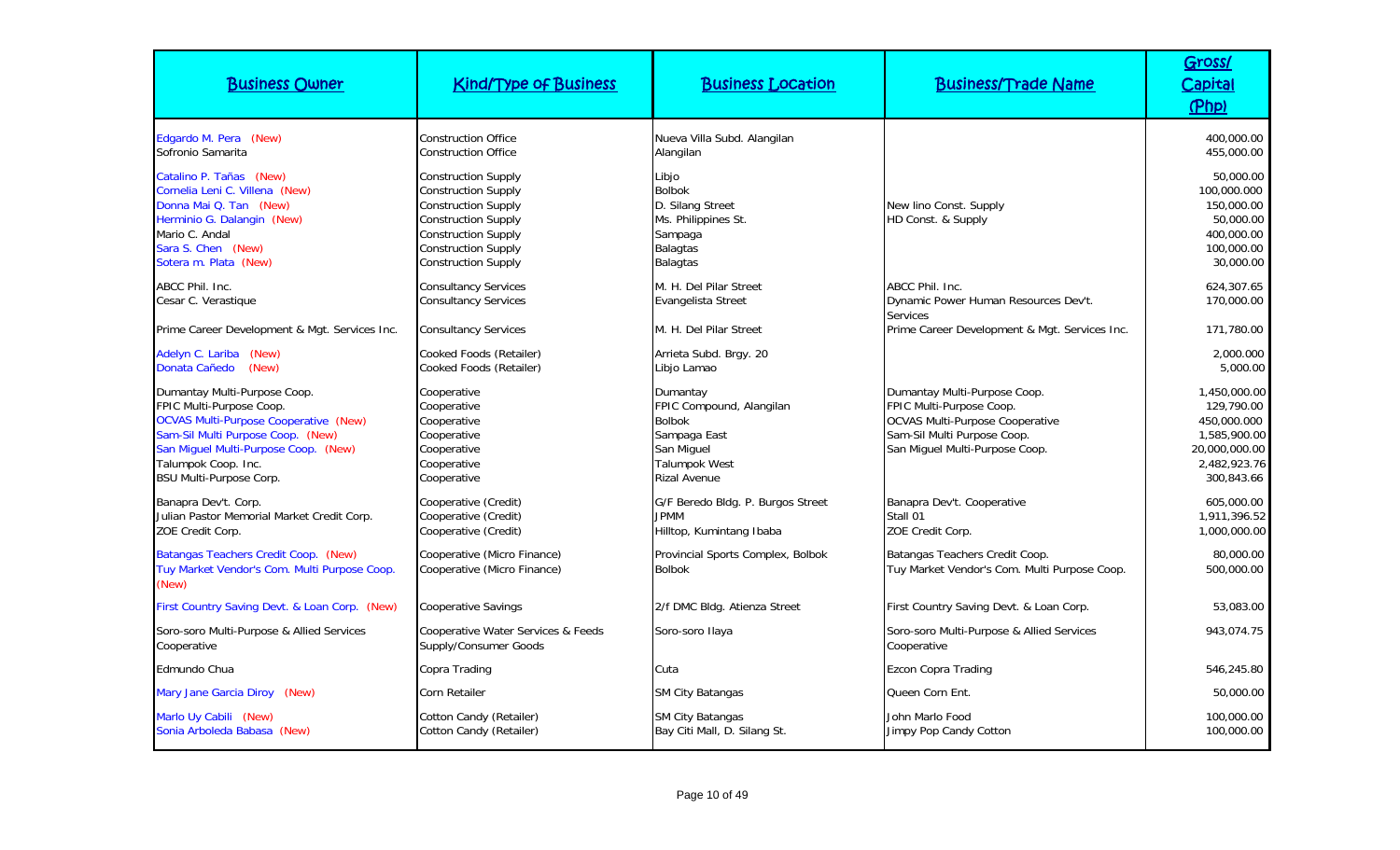| <b>Business Owner</b>                                                                                                                                                                                                                                                                                                                                                                                                                                                                                                                                                                                           | <b>Kind/Type of Business</b>                                                                                                                                                                                                                                                                                                                                                                                                                                                  | <b>Business Location</b>                                                                                                                                                                                                                                                                                                                                                                                                                                                                                 | <b>Business/Trade Name</b>                                                                                                                      | Gross/<br><b>Capital</b><br>(Php)                                                                                                                                                                                                                                                                         |
|-----------------------------------------------------------------------------------------------------------------------------------------------------------------------------------------------------------------------------------------------------------------------------------------------------------------------------------------------------------------------------------------------------------------------------------------------------------------------------------------------------------------------------------------------------------------------------------------------------------------|-------------------------------------------------------------------------------------------------------------------------------------------------------------------------------------------------------------------------------------------------------------------------------------------------------------------------------------------------------------------------------------------------------------------------------------------------------------------------------|----------------------------------------------------------------------------------------------------------------------------------------------------------------------------------------------------------------------------------------------------------------------------------------------------------------------------------------------------------------------------------------------------------------------------------------------------------------------------------------------------------|-------------------------------------------------------------------------------------------------------------------------------------------------|-----------------------------------------------------------------------------------------------------------------------------------------------------------------------------------------------------------------------------------------------------------------------------------------------------------|
| <b>JRS Express Corp.</b><br>Wide Wide World Express Corp.                                                                                                                                                                                                                                                                                                                                                                                                                                                                                                                                                       | <b>Courier Services</b><br><b>Courier Services</b>                                                                                                                                                                                                                                                                                                                                                                                                                            | Delgado Bldg. Rizal Ave.<br><b>SM City Batangas</b>                                                                                                                                                                                                                                                                                                                                                                                                                                                      | JRS Express Corp.<br>Wide Wide World Express Corp.                                                                                              | 2,223,553.89<br>508.070.33                                                                                                                                                                                                                                                                                |
| Joezon D. Dalanon (New)                                                                                                                                                                                                                                                                                                                                                                                                                                                                                                                                                                                         | Dance Studio (Services)                                                                                                                                                                                                                                                                                                                                                                                                                                                       | Kumintang Ibaba                                                                                                                                                                                                                                                                                                                                                                                                                                                                                          | Tempo Dance & Arts Center                                                                                                                       | 5,000.000                                                                                                                                                                                                                                                                                                 |
| Bernardita Balason Vergara (New)                                                                                                                                                                                                                                                                                                                                                                                                                                                                                                                                                                                | Daycare & Play Center                                                                                                                                                                                                                                                                                                                                                                                                                                                         | <b>SM City Batangas</b>                                                                                                                                                                                                                                                                                                                                                                                                                                                                                  | Playmates Learn & Play Center                                                                                                                   | 500,000.00                                                                                                                                                                                                                                                                                                |
| Dasmariñas Multi-Specialy Dental Clinic Co.<br>(New)                                                                                                                                                                                                                                                                                                                                                                                                                                                                                                                                                            | <b>Dental Clinic</b>                                                                                                                                                                                                                                                                                                                                                                                                                                                          | <b>SM City Batangas</b>                                                                                                                                                                                                                                                                                                                                                                                                                                                                                  | Perfect Teeth Dental Center                                                                                                                     | 50,000.00                                                                                                                                                                                                                                                                                                 |
| Dr. Amelia B. Javillo<br>Dr. Emelinda A. Buri<br>Dr. Evangeline Ann L. Perez (New)<br>Dr. Juana H. Macatangay<br>Dr. Juslie Racelis<br>Dr. Lovely Estrella Cabral<br>Dr. Luis P. Panaligan<br>Dr. Maria Antonette C. Solomon<br>Dr. Marie dela Roca<br>Dr. Mary Marjorie Montalbo<br>Dr. Mayglene Mendoza<br>Dr. Shirley J. Camarillas<br>Dr. Toriano R. Datingaling (New)<br>Dr. Ursula M. Ablog<br>Enrique B. Orense (New)<br>Josephine Arago<br>Ma. Pilar M. Magpantay<br>Melody M. Rivera<br>(New)<br>Nenette S. Pascual (New)<br>Rolando C. Argente<br>Rubber Slippier Store<br>SPS. Dante & Rowena Clarin | <b>Dental Clinic</b><br>Dental Clinic<br><b>Dental Clinic</b><br><b>Dental Clinic</b><br>Dental Clinic<br><b>Dental Clinic</b><br><b>Dental Clinic</b><br><b>Dental Clinic</b><br><b>Dental Clinic</b><br><b>Dental Clinic</b><br><b>Dental Clinic</b><br><b>Dental Clinic</b><br>Dental Clinic<br>Dental Clinic<br>Dental Clinic<br><b>Dental Clinic</b><br>Dental Clinic<br><b>Dental Clinic</b><br>Dental Clinic<br><b>Dental Clinic</b><br>Dental Clinic<br>Dental Clinic | 90-B Rizal Avenue<br>Libjo Central<br>Crown Bldg. Evangelista St.<br>79 Rizal Ave.<br><b>Rizal Avenue</b><br>Kumintang Ibaba<br>Leader Bldg. P. Burgos St.<br>123 M. H. Del Pilar St.<br><b>Evangelista Street</b><br>P. Burgos Street<br>86 P. Burgos Street<br>P. Canlapan Street<br>Kumintang Ibaba<br>Evangelista Street<br>Evangelista Street<br>28 P. Gomez Street<br>M. H. Del Pilar Street<br>Alangilan<br>384 - RR Station<br>29 Evangelista St.<br>12 P. Burgos Street<br>41-B Evangelista St. | Shirley Jordan Camarillas Dental Clinic<br><b>Bright Smile Ortho-Dental Clinic</b><br><b>NSP Dental clinic</b><br>Clarin Dental Clinic & Supply | 90,000.00<br>200,000.00<br>50,000.000<br>158,550.00<br>72,100.00<br>105,000.00<br>210,000.00<br>220,000.00<br>175,000.00<br>230,000.00<br>155,000.00<br>250,000.00<br>10,000.00<br>255,000.00<br>20,000.000<br>180,000.00<br>100,000.00<br>50,000.00<br>50,000.00<br>140,000.00<br>14,000.00<br>35,000.00 |
| Frederick M. De Guzman (New)                                                                                                                                                                                                                                                                                                                                                                                                                                                                                                                                                                                    | Dental Laboratory (Services)                                                                                                                                                                                                                                                                                                                                                                                                                                                  | Kumintang Ibaba                                                                                                                                                                                                                                                                                                                                                                                                                                                                                          | De Guzman Dental Lab                                                                                                                            | 20,000.00                                                                                                                                                                                                                                                                                                 |
| Nydia Christina A. Ambida (New)                                                                                                                                                                                                                                                                                                                                                                                                                                                                                                                                                                                 | <b>Dental Supplies</b>                                                                                                                                                                                                                                                                                                                                                                                                                                                        | P. Burgos Street                                                                                                                                                                                                                                                                                                                                                                                                                                                                                         | Ambida Enterprises                                                                                                                              | 10,000.000                                                                                                                                                                                                                                                                                                |
| BC Toms Shoppe Center Inc.<br>Medal Marketing Inc.<br>Map 2000 Terminal Inc. (New)                                                                                                                                                                                                                                                                                                                                                                                                                                                                                                                              | Department Store<br>Department Store<br>Depot (Diesel & Gasoline)                                                                                                                                                                                                                                                                                                                                                                                                             | D. Silang Street<br>Kumintang Ilaya<br>Pinamucan Proper                                                                                                                                                                                                                                                                                                                                                                                                                                                  | BC Toms Shoppe Center Inc.<br>Pic N Save Supermarket<br>Map 2000 Terminal Inc.                                                                  | 188,484,782.52<br>3,119,410.50<br>62,500.00                                                                                                                                                                                                                                                               |
| Melanie E. Acosta (New)                                                                                                                                                                                                                                                                                                                                                                                                                                                                                                                                                                                         | Diagnostic & Medical Supplies                                                                                                                                                                                                                                                                                                                                                                                                                                                 | Tierra Verde Subd, Pallocan West                                                                                                                                                                                                                                                                                                                                                                                                                                                                         | Acomed Diagnostic & Medical Supplies                                                                                                            | 10,000.00                                                                                                                                                                                                                                                                                                 |
| Ana A. Antido (New)<br>Jimmy A. Caponpon (New)                                                                                                                                                                                                                                                                                                                                                                                                                                                                                                                                                                  | <b>Diesel Refilling Station</b><br><b>Digital Advertising Services</b>                                                                                                                                                                                                                                                                                                                                                                                                        | Mabacong<br>P. Burgos Street                                                                                                                                                                                                                                                                                                                                                                                                                                                                             | Marant Diesel R3efilling Station<br>Infoprint Digital Advertising                                                                               | 300,000.00<br>30,000.00                                                                                                                                                                                                                                                                                   |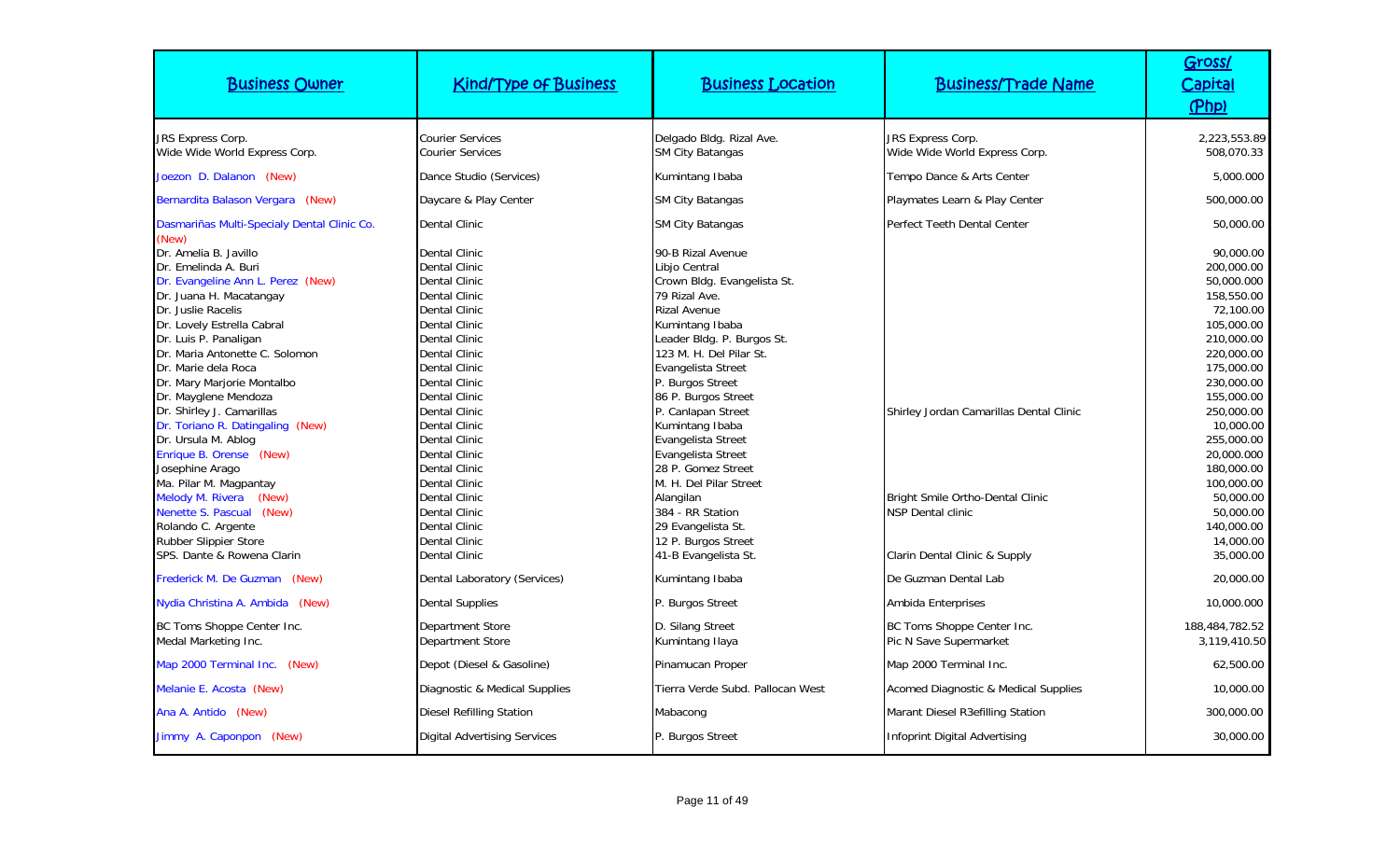| <b>Business Owner</b>                                                                                                                                                                                                                                                                                                                 | <b>Kind/Type of Business</b>                                                                                                                                                                                                                                                                                                                                      | <b>Business Location</b>                                                                                                                                                                                          | <b>Business/Trade Name</b>                                                                                                                                                                                             | Gross/<br><u>Capital</u><br>(Php)                                                                                                                                                                |
|---------------------------------------------------------------------------------------------------------------------------------------------------------------------------------------------------------------------------------------------------------------------------------------------------------------------------------------|-------------------------------------------------------------------------------------------------------------------------------------------------------------------------------------------------------------------------------------------------------------------------------------------------------------------------------------------------------------------|-------------------------------------------------------------------------------------------------------------------------------------------------------------------------------------------------------------------|------------------------------------------------------------------------------------------------------------------------------------------------------------------------------------------------------------------------|--------------------------------------------------------------------------------------------------------------------------------------------------------------------------------------------------|
| Soneta C. Garcia (New)<br>Keanburg Maktg. Corp.<br>Marcelino A. Mulingtapang (New)<br>Evangeline M. Musong (New)<br>Sherry Joy H. Nicasio (New)<br>Butternet 777 Corp. (New)<br>Isabelita E. Manawag (New)<br>Consolidated Industrial Gases inc.<br>Rene M. Mayo (New)<br>Lina Gagalang Eje (New)<br>Fuller Life Direct Selling Phil. | Distributor (Assorted Products)<br>Distributor (Beer)<br>Distributor (Coca-cola)<br>Distributor (Dietary Herbal Supplement)<br>Distributor (Fire Extinguisher)<br>Distributor (Food Supplement)<br>Distributor (Food Supplement)<br>Distributor (Gas)<br>Distributor (Medicines)<br>Distributor (Processed Meat)<br>Distrubutor (Cometics Products)               | Kumintang Ilaya<br>Alangilan<br>Kumintang Ibaba<br>M. H. Del Pilar Street<br>12 P. MENDOZA St.<br><b>Rizal Avenue</b><br>P. Burgos Street<br>Alangilan<br>Alangilan<br><b>Alegre Street</b><br>Evangelista Street | RCBA Manufacturing Inc.<br>Butternet 777 Corp.<br>Manawag Marketing<br>CIGI<br><b>Prime Luck Enterprises</b><br>City Wide Foods Distribution<br>Fuller Life Direct Selling Phil.                                       | 30,000.00<br>6,461,502.65<br>100,000.00<br>100,000.000<br>10,000.00<br>50,000.00<br>30,000.00<br>49,791,293.69<br>30,000.00<br>50,000.00<br>29,376,874.48                                        |
| <b>Concepcion Antenor</b><br>Ed Alijandrino<br>Josefina P. Aquino<br>Magdalena Alulod<br>Soledad M. Guilles (New)                                                                                                                                                                                                                     | <b>Dress Shop (Services)</b><br>Dress Shop (Services)<br>Dress Shop (Services)<br>Dress Shop (Services)<br>Dress Shop (Services)                                                                                                                                                                                                                                  | Evangelista Street<br>41 C. Tirona Street<br>Cuta<br>P. Zamora Street<br>Lat Bldg. D. Silang St.                                                                                                                  | Rose Dress Shop<br>Soledad Fashion House                                                                                                                                                                               | 680,000.00<br>200,000.00<br>52,000.00<br>310,500.00<br>10,000.00                                                                                                                                 |
| Alex Ramos (New)<br>Carlito Abaya (New)<br>Crispin Dimaculangan<br>(New)<br>Edelwina Holug<br>Edgardo Coliyat<br>Eduardo Mapagdalita (New)<br>Emeliana Panganiban<br>Maria Joy P. Banaag<br>Nimfa Tabeje<br>Odilina Macaraig<br>Rolando C. Chavez<br>Rosario Hernandez<br>Ruben Macaraig<br>Violeta H. Barela                         | <b>Dressed Chicken</b><br><b>Dressed Chicken</b><br><b>Dressed Chicken</b><br><b>Dressed Chicken</b><br><b>Dressed Chicken</b><br><b>Dressed Chicken</b><br><b>Dressed Chicken</b><br><b>Dressed Chicken</b><br><b>Dressed Chicken</b><br><b>Dressed Chicken</b><br><b>Dressed Chicken</b><br><b>Dressed Chicken</b><br><b>Dressed Chicken</b><br>Dressed Chicken | Market 1<br><b>JPMM</b><br><b>JPMM</b><br><b>JPMM</b><br><b>JPMM</b><br>Market 1<br><b>JPMM</b><br><b>JPMM</b><br><b>JPMM</b><br><b>JPMM</b><br><b>JPMM</b><br><b>JPMM</b><br><b>JPMM</b><br><b>JPMM</b>          | Stall No. 31<br>Stall No. 8<br>Stall No. 02<br>Stall No. 74<br>Stall No. 76<br>Stall $# 14$<br>Stall No. 75<br>Stall No. 03<br>Stall No. 73<br>Stall No. 11<br>Stall No. 07<br>Stall No. 10<br>Stall No. 12<br>Stall 6 | 50,000.00<br>200,000.000<br>10,000.000<br>375,000.00<br>615,000.00<br>45,000.000<br>780,000.00<br>585,000.00<br>375,000.00<br>375,000.00<br>560,000.00<br>557,000.00<br>375,000.00<br>115,000.00 |
| Alfredo P. Dapula (New)<br>Carolyn A. Velasquez<br>Catherine V. Solis<br>Lourdes U. perez<br>Marifi D. Palma<br>Narciso Cometa<br>Nemesia Cometa<br>Regina Contreras<br>Rosalinda P. de Castro<br>Victoriano de Castro                                                                                                                | <b>Dried Fish Store</b><br><b>Dried Fish Store</b><br>Dried Fish Store<br>Dried Fish Store<br>Dried Fish Store<br><b>Dried Fish Store</b><br><b>Dried Fish Store</b><br><b>Dried Fish Store</b><br><b>Dried Fish Store</b><br><b>Dried Fish Store</b>                                                                                                             | Calicanto<br><b>JPMM</b><br><b>JPMM</b><br><b>JPMM</b><br><b>JPMM</b><br><b>JPMM</b><br><b>JPMM</b><br><b>JPMM</b><br><b>JPMM</b><br><b>JPMM</b>                                                                  | Stall No. 19 & 20<br>Stall No. 17<br>Stall No. 9<br>Stall No. 23<br>Stall No. 07<br>Stall $# 11$<br>Stall No. 01<br>Stall No. 04<br>Stall No. 26                                                                       | 10,000.00<br>50,000.00<br>20,000.00<br>50,000.00<br>180,000.00<br>25,000.00<br>155,000.00<br>50,000.00<br>70,000.00<br>36,000.00                                                                 |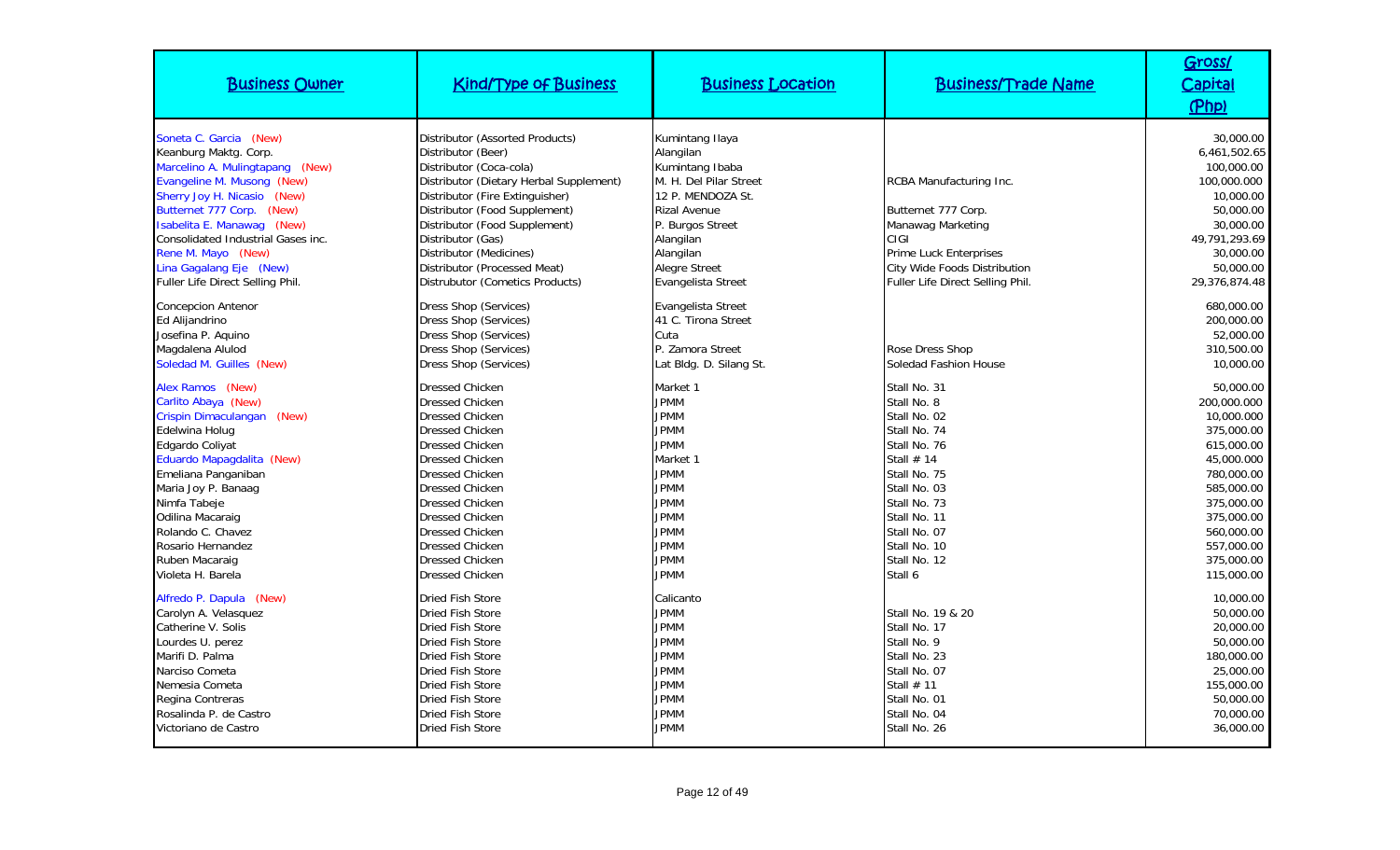| <b>Business Owner</b>                   | <b>Kind/Type of Business</b>       | <b>Business Location</b>   | <b>Business/Trade Name</b>    | Gross/<br><b>Capital</b><br>(Php) |
|-----------------------------------------|------------------------------------|----------------------------|-------------------------------|-----------------------------------|
| Adelaida Lontoc                         | Drug Store                         | <b>JPMM</b>                | Stall No. 11                  | 390,000.00                        |
| Angelina S. Alvarez                     | Drug Store                         | Market 1                   | Stall No. 384                 | 3,000.00                          |
| Chavez Pharmacy Corp.                   | <b>Drug Store</b>                  | <b>JPMM</b>                | Chavez Pharmacy               | 1,540,806.18                      |
| Chavez Pharmacy Corp.                   | Drug Store                         | <b>Rizal Avenue</b>        | <b>Chavez Pharmacy</b>        | 1,902,970.27                      |
| Chavez Pharmacy Corp.                   | Drug Store                         | Kumintang Ibaba            | Chavez Pharmacy               | 6,343,720.27                      |
| Clarissa Macatangay                     | <b>Drug Store</b>                  | P. Prieto Street           |                               | 920,478.35                        |
| Dr. Alijandro Palines Jr                | Drug Store                         | Kumintang Ibaba            | Guia's Pharmacy               | 1,000,000.00                      |
| <b>Florante Comia</b>                   | Drug Store                         | 33 D. Atienza St.          | Comia's Pharmacy              | 170,000.00                        |
| Fulgencia Angelita M. Cortez            | Drug Store                         | <b>NBCPM</b>               | Stall No. 63                  | 137,500.00                        |
| Holy Infant Drug Corp.                  | Drug Store                         | Evangelista Street         | Mercury Drug                  | R-29,953182.00                    |
|                                         |                                    |                            |                               | NE-103,496.00                     |
| Jinnette P. Salazar                     | Drug Store                         | <b>JPMM</b>                | Stall NO. C-3                 | 125,000.00                        |
| Maria U. Gertes                         | Drug Store                         | Market 1                   | Stall $# 378$                 | 255,000.00                        |
| Nanette T. Bolaños                      | Drug Store                         | D. Silang/B. Luna St.      | <b>CT Pharmacy</b>            | 835,000.00                        |
| Patrocinio A. Robles                    | Drug Store                         | <b>JPMM</b>                | Stall No. 10                  | 295,000.00                        |
| Renalyn Ramirez Cataga<br>(New)         | Drug Store                         | Pallocan East              | Omegalife Drug Store          | 300,000.00                        |
| Southern Luzon Drug Corp                | Drug Store                         | Caedo, Calicanto           | Mercury Drug-Caedo            | E-63,109,920.01                   |
|                                         |                                    |                            |                               | NE-3,618,614.81                   |
| Southern Luzon Drug Corp.<br>(New)      | Drug Store                         | <b>Rizal Avenue</b>        | Mercury Drug-Rizal Avenue     | 4,982,437.00                      |
| Chavez Pharmacy Corp.                   | Drug Store & General Merchadise    | Evangelista Street         | Chavez Pharmacy               | D.S.- 4,749,964.97                |
|                                         |                                    |                            |                               | G.M.-54,561.29                    |
| Chavez Pharmacy Corp.                   | Drug Store & General Merchadise    | P. Burgos Street           | Chavez Pharmacy               | D.S.-6,876,706.87                 |
|                                         |                                    |                            |                               | G.M.-57,193.06                    |
| Edna V. Bacalo (New)                    | Drug Testing Center (Services)     | Kumintang Ibaba            |                               | 40,000.000                        |
| Marianessa S. Sahagin (New)             | Drug Testing/Medical Clinic        | Kumintang Ibaba            |                               | 50,000.000                        |
|                                         |                                    |                            |                               |                                   |
| Adela A. Gatdula<br>Adelina Dela Roca   | Dry Goods Store                    | <b>JPMM</b><br><b>JPMM</b> | Stall No. 14<br>Stall $# 126$ | 105,000.00<br>97.000.00           |
|                                         | Dry Goods Store<br>Dry Goods Store | <b>JPMM</b>                | Stall No. 59                  | 85,000.00                         |
| Amanda yambao<br>Anacorita C. Tolentino | Dry Goods Store                    | <b>JPMM</b>                | Stall No. 135                 | 110,000.00                        |
| Antonia Cabitac                         | Dry Goods Store                    | Market 1                   | Stall No. 01                  | 35,600.00                         |
| Araceli Carnet                          | Dry Goods Store                    | <b>JPMM</b>                | Stall No. 49                  | 250,000.00                        |
| Bernadette M. Austria                   | Dry Goods Store                    | <b>JPMM</b>                | Stall No. 97                  | 85,000.00                         |
| Caridad B. Delos Reyes                  | Dry Goods Store                    | <b>JPMM</b>                | Stall No. 66                  | 20,000.00                         |
| Carlito V. Hernandez                    | Dry Goods Store                    | <b>JPMM</b>                | Stall No. 133                 | 65,000.00                         |
| Carlito V. Hernandez                    | Dry Goods Store                    | <b>JPMM</b>                | Stall No. 146                 | 105,000.00                        |
| Carmel Chua                             | Dry Goods Store                    | <b>JPMM</b>                | Stall No. 145                 | 55,000.00                         |
| Carmen Borillo                          | Dry Goods Store                    | D. Silang Street           |                               | 228,150.00                        |
| Cesar J. To                             | Dry Goods Store                    | Caedo, Calicanto           |                               | 352,315.00                        |
| Cristobal A. Pagdongsolan               | Dry Goods Store                    | <b>B.</b> Luna Street      |                               | 1,943,557.00                      |
| Cua To                                  | Dry Goods Store                    | 186 D. Silang Street       | New Toms Dry Goods Store      | 9,764,221.50                      |
| Emeliana C. Macalalad                   | Dry Goods Store                    | <b>JPMM</b>                | Stall No. 359                 | 40,000.00                         |
| Erlinda Ilagan                          | Dry Goods Store                    | Market 1                   | Stall 269                     | 35,000.00                         |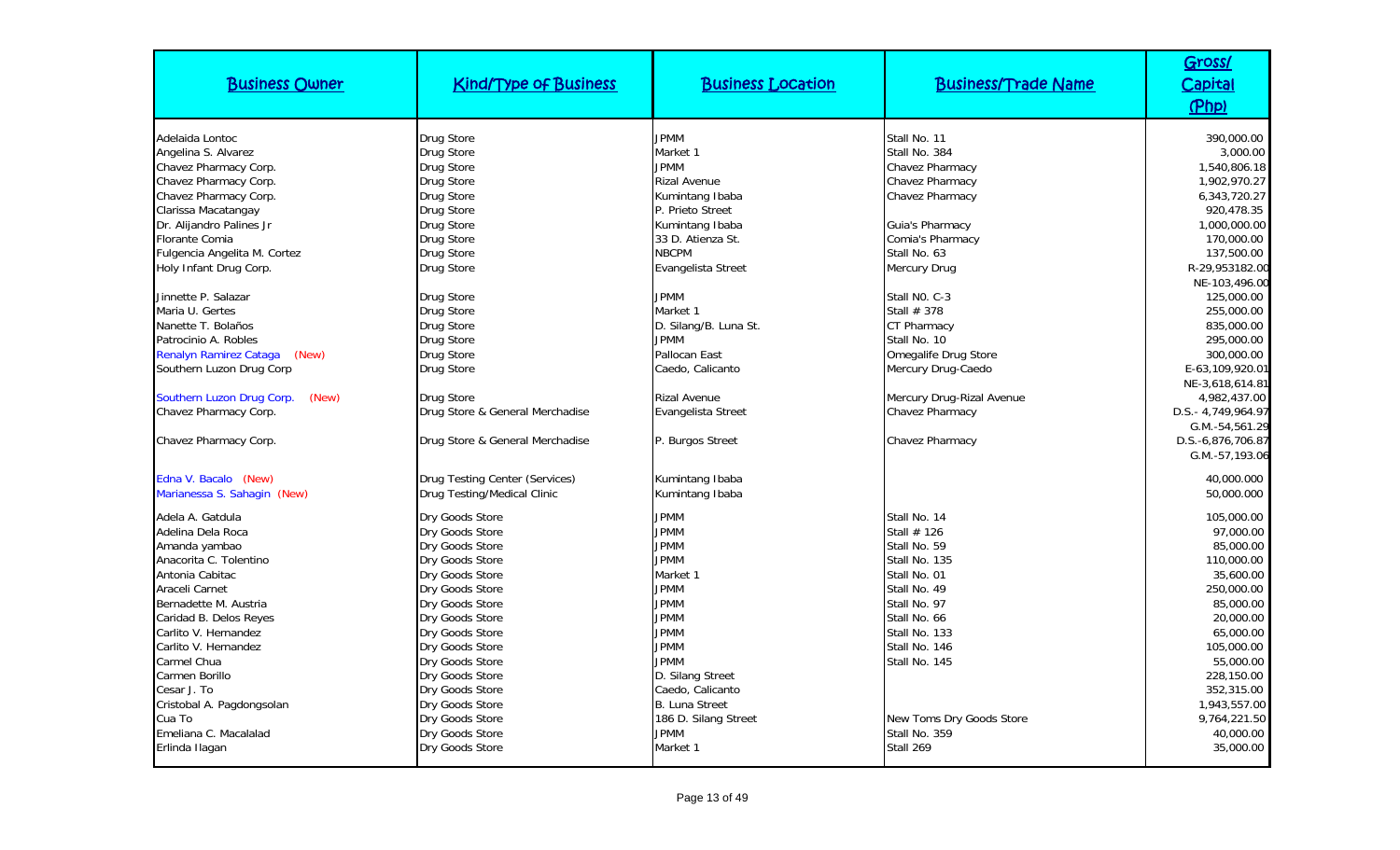| <b>Business Owner</b>           | <b>Kind/Type of Business</b> | <b>Business Location</b>    | <b>Business/Trade Name</b>    | Gross/<br>Capital<br>(Php) |
|---------------------------------|------------------------------|-----------------------------|-------------------------------|----------------------------|
| Felipe Magadia                  | Dry Goods Store              | <b>JPMM</b>                 | Stall No. 238                 | 80,000.00                  |
| Flora P. Chua                   | Dry Goods Store              | 133 D. Silang Street        | Cresencia Commercial          | 285,573.50                 |
| Geraldine M. Chua               | Dry Goods Store              | 121 D. Silang Street        | <b>Goldine Commercial</b>     | 211,250.00                 |
| Gliceria H. Aya                 | Dry Goods Store              | <b>JPMM</b>                 | Stall No. 105                 | 150,000.00                 |
| Henry Cua                       | Dry Goods Store              | D. Silang Street            | Henzon Commercial Center      | 14,864,687.76              |
| Irene A. Pagdongsolan           | Dry Goods Store              | <b>JPMM</b>                 | Stall No. 192                 | 243,000.00                 |
| Juan Pagdonsolan                | Dry Goods Store              | <b>JPMM</b>                 | Stall No. 195                 | 165,000.00                 |
| Juancho A. Pagdonsolon          | Dry Goods Store              | <b>JPMM</b>                 | Stall No.193                  | 178,000.00                 |
| Lolita Gamboa                   | Dry Goods Store              | <b>JPMM</b>                 | Stall No. 56 & 67             | 360,000.00                 |
| Maria Aluan Uy                  | Dry Goods Store              | <b>JPMM</b>                 | Stall No. 60                  | 145,000.00                 |
| Maria Lina Aclan                | Dry Goods Store              | <b>JPMM</b>                 | stall No. 58                  | 11,500.00                  |
| Marie Ann D. Arena              | Dry Goods Store              | <b>JPMM</b>                 | Stall No. 100                 | 126,000.00                 |
| Marilou Sia Cua                 | Dry Goods Store              | D. Silang Street            | H.J. Commercial               | 6,781,852.04               |
| Marylen L. Almerino             | Dry Goods Store              | <b>JPMM</b>                 | Stall No. 161                 | 38,000.00                  |
| Maxima Maranan                  | Dry Goods Store              | <b>JPMM</b>                 | Stall No. 81                  | 45,000.00                  |
| Nancy Ebora                     | Dry Goods Store              | <b>NBCPM</b>                | Stall No. 40                  | 20,000.00                  |
| Paulina H. Hernandez            | Dry Goods Store              | <b>JPMM</b>                 | Stall No. 04                  | 85,000.00                  |
| <b>Purificacion Bauan</b>       | Dry Goods Store              | <b>JPMM</b>                 | Stall No. 8                   | 50,000.00                  |
| <b>Remedios Gonzales</b>        | Dry Goods Store              | 177 Evangelista             |                               | 170,000.00                 |
| Renato M. Ilagan                | Dry Goods Store              | <b>JPMM</b>                 | Stall No. 20 & 29             | 130,000.00                 |
| Ria M. Buenafe                  | Dry Goods Store              | <b>JPMM</b>                 | Stall No. 163                 | 55,000.00                  |
| <b>Richard Gualberto</b>        | Dry Goods Store              | <b>JPMM</b>                 | Stall No. 131                 | 55,000.00                  |
| Rufina H. Bonsol                | Dry Goods Store              | <b>JPMM</b>                 | Stall No. 92                  | 300,000.00                 |
| Salvacion Lira                  | Dry Goods Store              | <b>JPMM</b>                 | Stall No. 6                   | 90,000.00                  |
| Sonny M. Uy                     | Dry Goods Store              | 38 D. Silang Street         | <b>New Quality Commercial</b> | 996.743.85                 |
| Vicenta A. Pagdongsolan         | Dry Goods Store              | <b>JPMM</b>                 | Stall No. 194                 | 162,000.00                 |
| Victor Javier                   | Dry Goods Store              | <b>JPMM</b>                 | Stall No. 132 & 147           | 60,000.00                  |
| Victoria Doce                   | Dry Goods Store              | <b>JPMM</b>                 | Stall No. 151                 | 75,000.00                  |
| Victoria Doce                   | Dry Goods Store              | <b>JPMM</b>                 | Stall No. 152                 | 80,000.00                  |
| Linda R. Francisco              | Dry Goods Store & Gen. Mdse. | D. Silang Street            |                               | 685,182.00                 |
| Victoria Montemayor             | Dry Goods Store & Gen. Mdse. | <b>B.</b> Luna Street       | King's Commercial             | 2,291,841.13               |
| Josie P. Lubis                  | Dry Goods Store & Rice       | <b>JPMM</b>                 | Stall No. 347 & 348           | R-20,000.00                |
|                                 |                              |                             |                               | DGS-10,000.00              |
| Alexander G. Auditor (New)      | Eatery                       | <b>Balagtas</b>             |                               | 5,000.00                   |
| Alvin Lawas/Maria Teresa Lawas  | Eatery                       | Calicanto                   |                               | 50,000.00                  |
| Aquilina G. Briones (New)       | Eatery                       | P. Herrera Street           |                               | 3,000.00                   |
| Ernesto T. Buron<br>(New)       | Eatery                       | Balagtas                    |                               | 3,000.00                   |
| Hannibal Collera (New)          | Eatery                       | Cuta                        | Chickolaku Kainan at Iba Pa   | 5,000.00                   |
| Irene G. Torio (New)            | Eatery                       | Alangilan                   |                               | 5,000.00                   |
| Jovita M. Isabedra<br>(New)     | Eatery                       | M. H. Del Pilar Street      |                               | 2,000.00                   |
| Leonida M. Gajitas<br>(New)     | Eatery                       | Hilltop, Kumintang Ibaba    |                               | 10,000.00                  |
| Liza M. Gonzales (New)          | Eatery                       | <b>Balagtas</b>             | <b>Vyroms Lomi Station</b>    | 5,000.00                   |
| Mariano C. Panganiban Jr. (New) | Eatery                       | Nueva Villa Subd. Alangilan |                               | 5,000.00                   |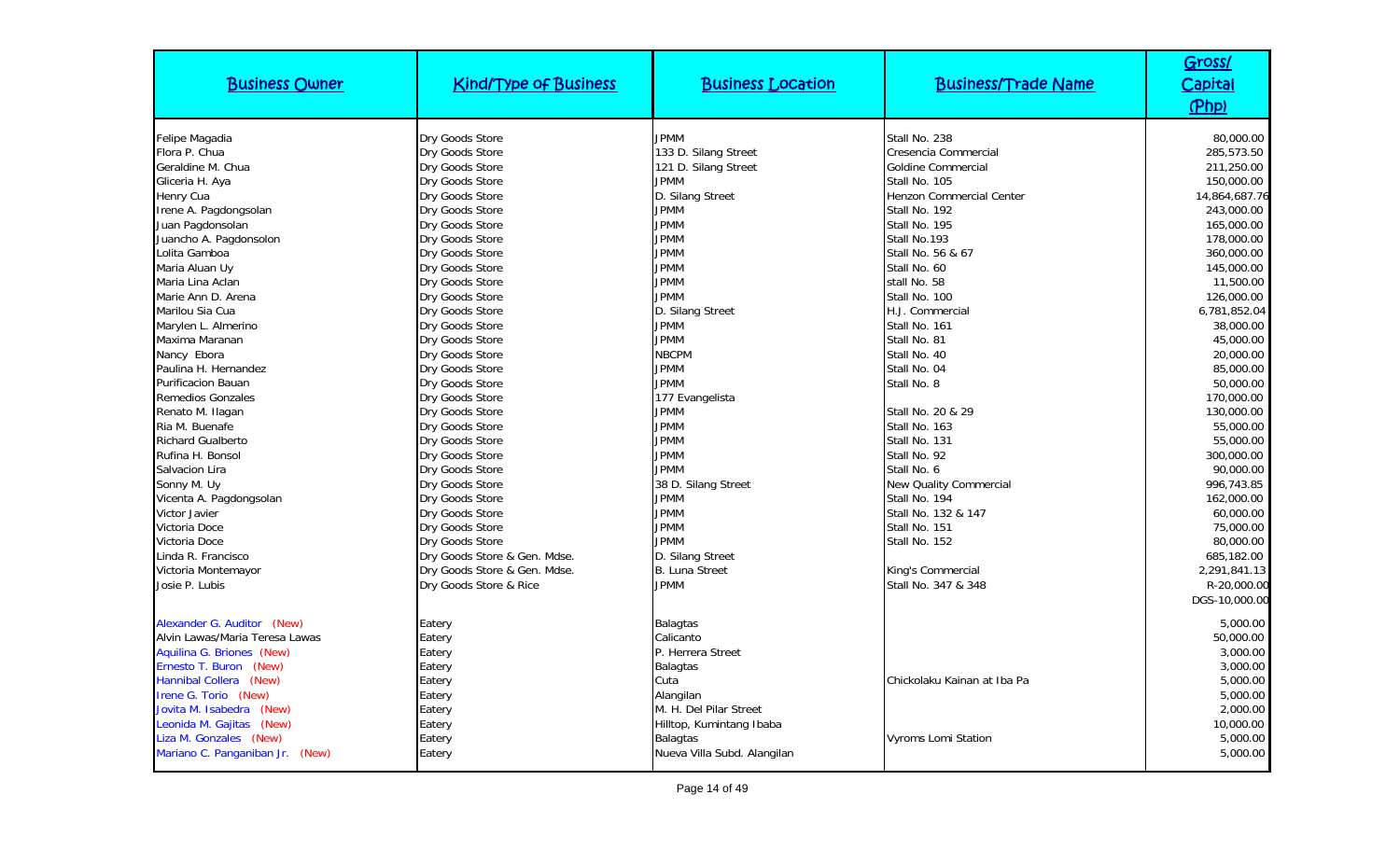| <b>Business Owner</b>                                                                                                                  | <b>Kind/Type of Business</b>                                                | <b>Business Location</b>                                                                                          | <b>Business/Trade Name</b>                                                                     | Gross/<br><b>Capital</b><br>(Php)                           |
|----------------------------------------------------------------------------------------------------------------------------------------|-----------------------------------------------------------------------------|-------------------------------------------------------------------------------------------------------------------|------------------------------------------------------------------------------------------------|-------------------------------------------------------------|
| Marites A. Latoza (New)<br>Max Ericson W. Sabinay Jr. (New)<br>Melanie G. Rayos (New)<br>Rachelle Fatima M. Comia (New)                | Eatery<br>Eatery<br>Eatery<br>Eatery                                        | Makro Comp. Balagtas<br>M. H. Del Pilar Street<br>D. Silang Street<br>Calicanto                                   |                                                                                                | 15,000.00<br>5,000.00<br>2,000.00                           |
| Rebilyn A. Diaz (New)<br>Walfred T. Robillas (New)<br>Zosima R. San Pedro (New)<br>Jimmydyn Anyayahan (New)<br>Francisca B. Acob (New) | Eatery<br>Eatery<br>Eatery<br>Eatery (Lomi House)<br>Eatery w/ fer. Liq.    | Kumintang Ibaba<br>Vicmar Bldg. P. Burgos St.<br>GCH, Alangilan<br>Sta. Rita Karsada<br>P. Canlapan/D. Silang St. | <b>Walfred Eatery</b><br>Liezel Eatery & Lomi House                                            | 10.600.00<br>50,000.00<br>5,000.00<br>5,000.00<br>15,000.00 |
| University of Batangas                                                                                                                 | <b>Educational Institution</b>                                              | Kumintang Ibaba                                                                                                   | <b>UB</b>                                                                                      | 30,640,587.38                                               |
| Theresa de Torres (New)                                                                                                                | Egg Store                                                                   | <b>NBCPM</b>                                                                                                      | Stall No. 119                                                                                  | 5,000.00                                                    |
| Industrial System Services Inc.<br>Andison Industrial Sales Inc.                                                                       | Electrical & Industrial Services<br>Electrical Supplies (Trading)           | 788 Libjo Takad<br>P. Zamora Street                                                                               | Industrial System Services Inc.                                                                | 1,034,368.40<br>8,121,574.09                                |
| Carlito Magnaye                                                                                                                        | <b>Electronic Center</b>                                                    | D. Silang Street                                                                                                  |                                                                                                | 130,050.00                                                  |
| Oscar B. Barte                                                                                                                         | Electronic Shop                                                             | D. Silang Street                                                                                                  |                                                                                                | 118,210.00                                                  |
| Andrew M. Mabilin (New)<br>Nicasio C. Pablo (New)                                                                                      | Electronics Spare Parts (Retailer)<br>Electronics Spare Parts (Retailer)    | rizal Avenue<br>Cuta                                                                                              | <b>Brightright Electronics Center</b>                                                          | 50,000.00<br>50,000.00                                      |
| Nerita T. Andal<br>Eduardo A. Magadia                                                                                                  | Embroidery (Sub-Contractor)<br>Embroidery Shop & Silk Printing (Services)   | # 1 Noble Street<br>Kumintang Ilaya                                                                               | Pioneer Clinical Laboratory Inc.                                                               | 756,815.50<br>125,000.00                                    |
| Chamera Osmundo Tatehado (New)                                                                                                         | <b>Emission Testing Center</b>                                              | Kumintang Ibaba                                                                                                   | <b>Automax Emission Testing Center</b>                                                         | 100,000.00                                                  |
| Ronald c. Atienza (New)                                                                                                                | Engineering & Consultancy Office                                            | Alangilan                                                                                                         | R.C. Atienza Geo-Konsult & Eng'g. Services                                                     | 100,000.00                                                  |
| Industrial Inspection International Inc.                                                                                               | Engineering & Inspection Services                                           | VGR Comp. Dumantay                                                                                                | Industrial Inspection International Inc.                                                       | 5,500,000.00                                                |
| Marcelo V. Buquid Jr.                                                                                                                  | Enterprise (Medical Supplies & Car                                          | Cuta                                                                                                              | <b>MV Buquid Enterprise</b>                                                                    | 426,017.37                                                  |
| Angeline R. Raymundo (New)<br>Ariel L. Manrique (New)<br>Ma. Rimma Lourdes J. Gualberto<br>(New)                                       | Accessories)<br><b>Enterprises</b><br>Enterprises<br>Enterprises & Services | M. H. Del Pilar Street<br>P. Burgos Street<br>Alangilan                                                           | Three's Maria's Enterprises<br><b>Arielle Enterprises</b><br>Glorious Shepinah Ent. & Services | 25,000.00<br>40,000.00<br>100,000.00                        |
| Romulo C. Mercado (New)                                                                                                                | <b>Export of Food Product Office</b>                                        | De Joya Capitol, Kum. Ilaya                                                                                       | Arm Trade International                                                                        | 50,000.00                                                   |
| Beeline Food Corp.                                                                                                                     | Fastfood                                                                    | D. Silang/P. Burgos St.                                                                                           | <b>JOLLIBEE</b>                                                                                | 37,113,928.82                                               |
| Zosimo Maximo<br>Ma. Mia P. Chavez (New)<br>Michael P. Sibug (New)                                                                     | Feeds & Agri. Supply<br>Feeds (Retailer)<br>Feeds (Retailer)                | 210 Evangelista<br>Pallocan West<br>Pastor Rd. Cuta                                                               | <b>JPI Marketing</b><br>Mikhielle Feeds Supply                                                 | 1,260,000.00<br>30,000.00<br>50,000.00                      |
| Armed Forces & Police Savings & Loans Asso.<br>Inc. (New)                                                                              | Financial Services (Savings & Loans)                                        | Kumintang Ilaya                                                                                                   | Armed Forces & Police Savings & Loans Asso.<br>Inc.                                            |                                                             |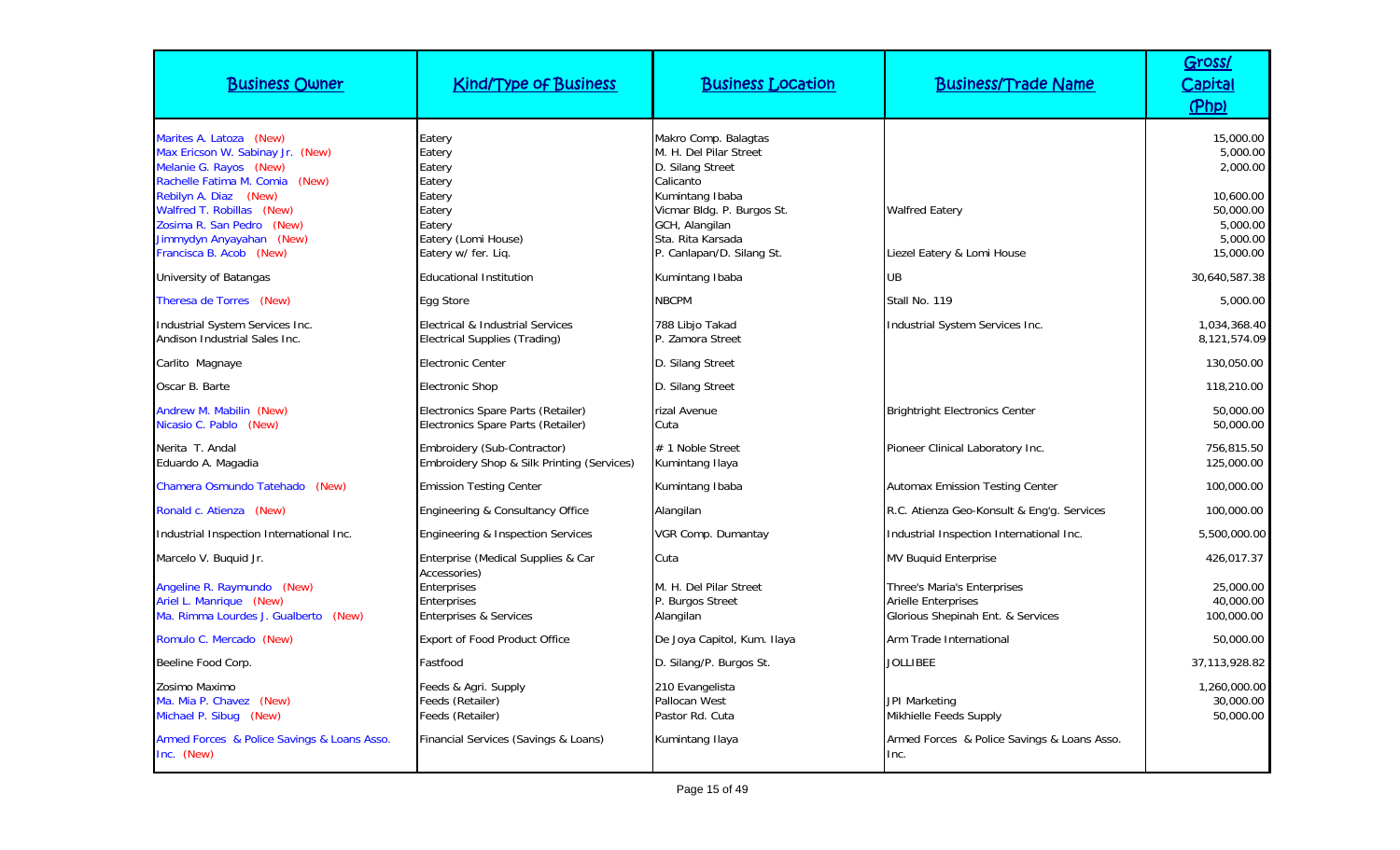| <b>Business Owner</b>                                                                                                                                                                                                                                                          | <b>Kind/Type of Business</b>                                                                                                                                                                                                                                                     | <b>Business Location</b>                                                                                                                                                              | <b>Business/Trade Name</b>                                                                                                                                                                          | Gross/<br>Capital<br>(Php)                                                                                                                                                |
|--------------------------------------------------------------------------------------------------------------------------------------------------------------------------------------------------------------------------------------------------------------------------------|----------------------------------------------------------------------------------------------------------------------------------------------------------------------------------------------------------------------------------------------------------------------------------|---------------------------------------------------------------------------------------------------------------------------------------------------------------------------------------|-----------------------------------------------------------------------------------------------------------------------------------------------------------------------------------------------------|---------------------------------------------------------------------------------------------------------------------------------------------------------------------------|
| Credit Associates Corp.<br>Radiowealth Finance Co.<br>Christine L. Jaca<br>(New)                                                                                                                                                                                               | Financing<br>Financing<br>Financing (Check En-cashment)                                                                                                                                                                                                                          | P. Burgos Street<br>D. Silang /D. Atienza St.<br>Caedo, Calicanto                                                                                                                     | Credit Associates Corp.<br>Radiowealth Finance Co.                                                                                                                                                  | 565,000.00<br>5,096,113.23<br>50,000.00                                                                                                                                   |
| Imelda R. Donut (New)                                                                                                                                                                                                                                                          | Finger Foods (Retailer)                                                                                                                                                                                                                                                          | D. Silang Street                                                                                                                                                                      |                                                                                                                                                                                                     | 9,000.00                                                                                                                                                                  |
| Wilma I. Sandoval (New)                                                                                                                                                                                                                                                        | Fire Fighting Equipment Supplier                                                                                                                                                                                                                                                 | R. Ave/P. Mendoza St.                                                                                                                                                                 |                                                                                                                                                                                                     | 50,000.00                                                                                                                                                                 |
| Antonio G. Perez (New)                                                                                                                                                                                                                                                         | Fire Safety Products (Sales & Services)                                                                                                                                                                                                                                          | 80 D. Silang Street                                                                                                                                                                   | AGP Industrial Sales & Services                                                                                                                                                                     | 100,000.00                                                                                                                                                                |
| Shooters Guns & Ammo Corp.                                                                                                                                                                                                                                                     | Firearms & Ammo (Dealer)                                                                                                                                                                                                                                                         | P. Burgos Street                                                                                                                                                                      | Shooters Guns & Ammo Corp.                                                                                                                                                                          | 176,000.00                                                                                                                                                                |
| Rosalina Lacsamana                                                                                                                                                                                                                                                             | Fish (Wholesaler)                                                                                                                                                                                                                                                                | <b>JPMM</b>                                                                                                                                                                           | Stall No. 241                                                                                                                                                                                       | 1,300,000.00                                                                                                                                                              |
| Domingo Macalalad<br>Erlinda Ramos<br>Gemma Arceo<br>Melinda Dueñas (New)<br>Roderick Ramos                                                                                                                                                                                    | Fish Casa<br>Fish Casa<br><b>Fish Casa</b><br>Fish Casa<br><b>Fish Casa</b>                                                                                                                                                                                                      | <b>JPMM</b><br><b>JPMM</b><br><b>JPMM</b><br><b>JPMM</b><br><b>JPMM</b>                                                                                                               | Stall No. 6<br>Stall No. 05<br>Stall No. 4<br>Stall No. 8<br>Stall $#$ IV-A                                                                                                                         | 150,000.00<br>1,500,000.00<br>300,000.00<br>350,000.000<br>1,200,000.00                                                                                                   |
| Muscle & Health Silver Co. (New)                                                                                                                                                                                                                                               | <b>Fitness Center</b>                                                                                                                                                                                                                                                            | Alangilan                                                                                                                                                                             | Muscle & Health Silver Co.                                                                                                                                                                          |                                                                                                                                                                           |
| Divina D. De Chavez (New)<br>Zenaida M. Bergaitino (New)                                                                                                                                                                                                                       | <b>Flower Shop</b><br><b>Flower Shop</b>                                                                                                                                                                                                                                         | Pallocan West<br>P. Burgos Street                                                                                                                                                     | My Sunshine Flower Shop<br>Zennie's Flower Shop                                                                                                                                                     | 10,000.00<br>30,000.00                                                                                                                                                    |
| Ester R. Cuevas (New)                                                                                                                                                                                                                                                          | Food Cart (Chicharon)                                                                                                                                                                                                                                                            | D. Silang Street                                                                                                                                                                      | Chicharific                                                                                                                                                                                         | 250,000.00                                                                                                                                                                |
| Beefarm Food Corp.                                                                                                                                                                                                                                                             | Food Chain                                                                                                                                                                                                                                                                       | Caedo, Calicanto                                                                                                                                                                      | JOLIBEE-Caedo                                                                                                                                                                                       | 17,107,451.61                                                                                                                                                             |
| Soro-soro Ibaba Dev't. Corp. (New)                                                                                                                                                                                                                                             | <b>Food Retailer</b>                                                                                                                                                                                                                                                             | Soro-soro Ibaba                                                                                                                                                                       | Casawrap Foods                                                                                                                                                                                      | 50,000.00                                                                                                                                                                 |
| Richard T. Yapco (New)                                                                                                                                                                                                                                                         | <b>Food Stall</b>                                                                                                                                                                                                                                                                | <b>SM City Batangas</b>                                                                                                                                                               |                                                                                                                                                                                                     | 100,000.00                                                                                                                                                                |
| Zenco Sales Inc.                                                                                                                                                                                                                                                               | Footwear (Retailer)/General Merchandise                                                                                                                                                                                                                                          | Evangelista Street                                                                                                                                                                    | <b>ZENCO FOOTSTEP</b>                                                                                                                                                                               | 27,719,585.88                                                                                                                                                             |
| Claire G. Alcantara (New)<br><b>Eddie Rivero</b><br>Emelia P. Serrano<br>Felomina Valdez<br>Fermina C. Clarin<br>Florencia Serrano<br>Guiller Calingasan<br>Jose dela Roca (New)<br>Joseph Uy<br>Leonardo Añonuevo<br>Leovigildo R. Landicho<br>Marilou Icaro<br>Marilou Icaro | <b>Footwear Store</b><br>Footwear Store<br><b>Footwear Store</b><br><b>Footwear Store</b><br>Footwear Store<br><b>Footwear Store</b><br><b>Footwear Store</b><br>Footwear Store<br>Footwear Store<br>Footwear Store<br>Footwear store<br>Footwear Store<br><b>Footwear Store</b> | Market 1<br>Evangelista Street<br>JPMM<br>Market 1<br>Market 1<br><b>JPMM</b><br><b>JPMM</b><br>Market 1<br><b>NBCPM</b><br><b>JPMM</b><br>P. Canlapan Street<br>Market 1<br>Market 1 | Stall No. 157<br>Stall No. 39 & 40<br>Stall No. 122<br>Stall No. 107 & 108<br>Stall No. 43 & 44<br>Stall No. 333<br>Stall No. 118<br>Stall No. 14<br>Stall No. 47<br>Stall No. 112<br>Stall No. 113 | 15,000.00<br>980,000.00<br>90,000.00<br>15,000.00<br>82,000.00<br>150,000.00<br>96,000.00<br>10,000.00<br>10,000.00<br>148,000.00<br>110,000.00<br>75,000.00<br>75,000.00 |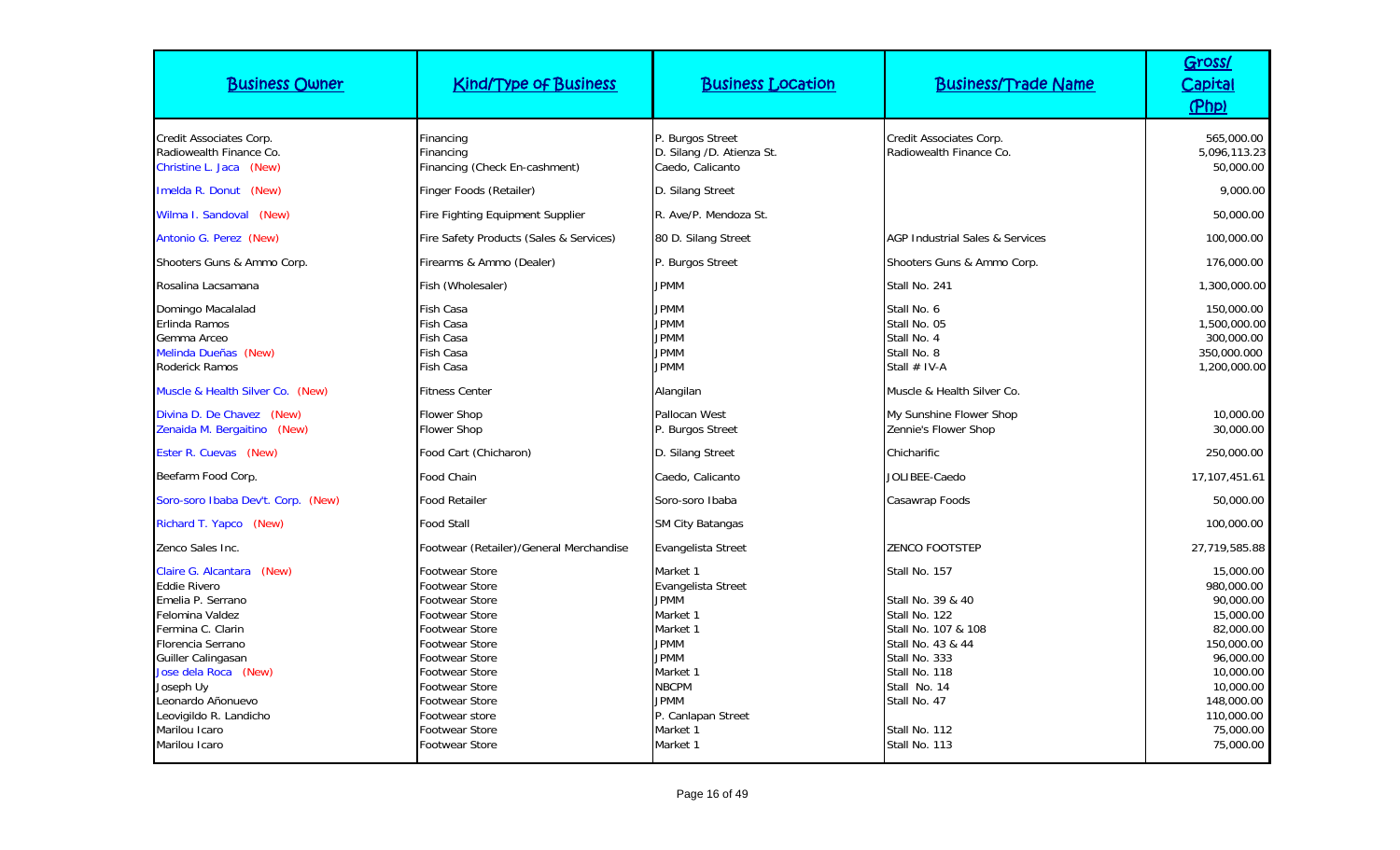| <b>Business Owner</b>                                                                                                                                                                                                                                | <b>Kind/Type of Business</b>                                                                                                                                                                                                                                                        | <b>Business Location</b>                                                                                                                                               | <b>Business/Trade Name</b>                                                                                                                                                                                     | Gross/<br><u>Capital</u><br>(Php)                                                                                                                              |
|------------------------------------------------------------------------------------------------------------------------------------------------------------------------------------------------------------------------------------------------------|-------------------------------------------------------------------------------------------------------------------------------------------------------------------------------------------------------------------------------------------------------------------------------------|------------------------------------------------------------------------------------------------------------------------------------------------------------------------|----------------------------------------------------------------------------------------------------------------------------------------------------------------------------------------------------------------|----------------------------------------------------------------------------------------------------------------------------------------------------------------|
| Marites Beñoza<br>Myla Aurelia Lojo<br>Myla Lojo<br>Riza Icaro Goco<br>Romella Rosales (New)<br>Teresita Paunlagui<br>Venancia V. Valdez<br>Victoria Montemayor<br>Vindenilla Caedo<br>Jose A. Dela Roca<br>Marissa R. Hernandez<br>Norlito Añonuevo | <b>Footwear Store</b><br><b>Footwear Store</b><br>Footwear Store<br><b>Footwear Store</b><br><b>Footwear Store</b><br><b>Footwear Store</b><br><b>Footwear Store</b><br><b>Footwear Store</b><br>Footwear Store<br><b>Footwear Store</b><br>Footwear Store<br><b>Footwear Store</b> | Market 1<br>Market 1<br>Market 1<br>Market 1<br>Market 1<br><b>JPMM</b><br>Market 1<br>158 Evangelista Street<br><b>JPMM</b><br><b>JPMM</b><br>Market 1<br><b>JPMM</b> | Stall No. 119<br>Stall No. 305<br>Stall No. 156<br>Stall No. 111<br>Stall No. 116<br>Stall No. 37 & 38<br>Stall No. 124<br>King's Commercial<br>Stall No. 41 & 42<br>Stall No. 45<br>Stall 106<br>Stall No. 48 | 15,000.00<br>160,000.00<br>101,000.00<br>225,000.00<br>36,000.00<br>116,000.00<br>15,000.00<br>615,342.50<br>111,000.00<br>55,000.00<br>12,000.00<br>45,000.00 |
| Francisco S. Arenas<br>Francisco S. Arenas<br>Michael Anthony M. Arce (New)                                                                                                                                                                          | Footwear Store (Retailer)<br>Footwear Store (Retailer)<br>Frozen Bangus (Retailer)                                                                                                                                                                                                  | Market 1<br>Market 1<br>Kumintang Ibaba                                                                                                                                | Stall No. 121<br>Stall No. 123<br>M.A.M.A. Trading                                                                                                                                                             | 127,000.00<br>135,000.00<br>20,000.00                                                                                                                          |
| Gregoria Versosa (New)<br>Arthur J. De Guzman (New)<br>Eleuteria Perculeza (New)<br>Era F. Flores (New)<br>Flordeliza ramos<br>Letecia C. Bayan<br>(New)<br>Nemesia Cometa<br>Rosario Dimaano (New)                                                  | <b>Fruit Stand</b><br>Fruits & Vegetables Store<br>Fruits & Vegetables Store<br>Fruits & Vegetables Store<br>Fruits & Vegetables Store<br>Fruits & Vegetables Store<br>Fruits & Vegetables Store<br>Fruits & Vegetables Store                                                       | Market 1<br>Market 1<br>Market 1<br>Market 1<br><b>JPMM</b><br>Market 1<br><b>JPMM</b><br>Market 1                                                                     | Stall No. 506<br>Stall No. 421<br>Stall No. 445<br>Stall No. 31<br>Stall No. 202<br>Staall No. 499<br>Stall No. 247<br>Stall No. 415                                                                           | 10,000.00<br>500.000<br>25,000.000<br>15,000.00<br>50,000.00<br>5,000.00<br>128,000.00<br>5,000.00                                                             |
| <b>Consolacion Catapang</b><br>(New)<br>Perla F. Fajarito (New)<br>Rolando C. Uy (New)                                                                                                                                                               | Fruits (Retailer)<br>Fruits (Retailer)<br>Fruits (Retailer)                                                                                                                                                                                                                         | Market 1<br>Market 1<br>Market 1                                                                                                                                       | stall No. 508<br>Stall NO. 493<br>Stall No. 409                                                                                                                                                                | 9,000.00<br>5,000.00<br>5,000.000                                                                                                                              |
| Cruzmar Corp.<br>Rudolf Francis M. Montalbo (New)                                                                                                                                                                                                    | Funeral Parlor/Chapel (Services)<br><b>Funeral Services Office</b>                                                                                                                                                                                                                  | Kumintang Ibaba<br>Kumintang Ilaya                                                                                                                                     | Holy Saints John Funeral Home                                                                                                                                                                                  | 1,305,000.00<br>20,000.00                                                                                                                                      |
| Ruben Macaraig                                                                                                                                                                                                                                       | Furniture & Gen. Merchandise                                                                                                                                                                                                                                                        | Calicanto                                                                                                                                                              | R. A. Macaraig Furniture                                                                                                                                                                                       | 1,337,832.32                                                                                                                                                   |
| Ligaya Rampas (New)                                                                                                                                                                                                                                  | <b>Furniture Display</b>                                                                                                                                                                                                                                                            | Alangilan                                                                                                                                                              |                                                                                                                                                                                                                | 100,000.00                                                                                                                                                     |
| Ferdinand S. Calingasan<br>Mandigma's Furniture Inc.<br>Zoraida B. Gainza<br>Maria Cecilia B. Fetalvero (New)<br>Vicenta Therissa G. Kharrani Pour (New)                                                                                             | <b>Furniture Shop</b><br><b>Furniture Shop</b><br><b>Furniture Shop</b><br>Furniture Shop (Retailer)<br>Furniture Shop (Retailer)                                                                                                                                                   | P. Burgos Street<br><b>Noble Street</b><br>158 P. Burgos Street<br>P. Burgos Street, Brgy. 11<br>Mabini Ext. Brgy. 11                                                  | <b>Caliver A Enterprises</b><br>Mandigma's Furniture Inc.<br>J. Gainza's Furniture Center<br><b>Nushin's Home</b>                                                                                              | 1,570,500.00<br>400.300.00<br>4,680,012.00<br>75,000.00<br>50,000.00                                                                                           |
| Emme Subis Transport Corp. (New)                                                                                                                                                                                                                     | Garage (Trucking)                                                                                                                                                                                                                                                                   | Libio                                                                                                                                                                  | Emme Subis Transport Corp.                                                                                                                                                                                     | 3,000,000.00                                                                                                                                                   |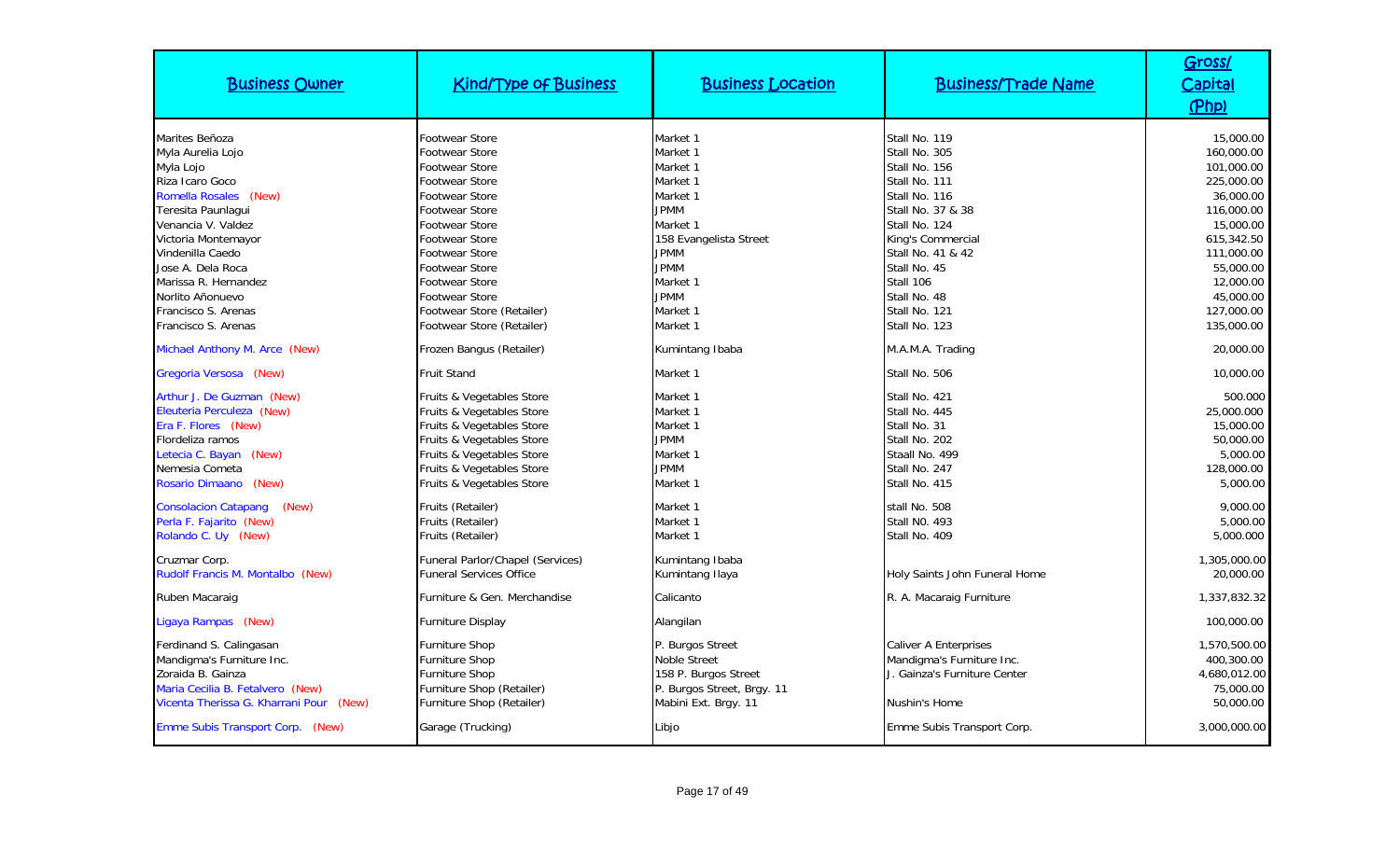| <b>Business Owner</b>                                                                                                                                                                                                | <b>Kind/Type of Business</b>                                                                                                                                                                                                                                 | <b>Business Location</b>                                                                                                                                                            | <b>Business/Trade Name</b>                                                                                                                                                               | Gross/<br><b>Capital</b><br>(Php)                                                                                                |
|----------------------------------------------------------------------------------------------------------------------------------------------------------------------------------------------------------------------|--------------------------------------------------------------------------------------------------------------------------------------------------------------------------------------------------------------------------------------------------------------|-------------------------------------------------------------------------------------------------------------------------------------------------------------------------------------|------------------------------------------------------------------------------------------------------------------------------------------------------------------------------------------|----------------------------------------------------------------------------------------------------------------------------------|
| Teresita P. Eslabra<br>Conrada C. Fatado<br>Theresa A. Balibalsa                                                                                                                                                     | Garments (Retailer)<br>Garments (Sub-Contractor)<br>Garments (Sub-Contractor)                                                                                                                                                                                | <b>NBCPM</b><br><b>Balete</b><br>Domuclay South                                                                                                                                     | Stall No. 34                                                                                                                                                                             | 130,000.00<br>30,000.00<br>450,000.00                                                                                            |
| Esperanza F. Castillo (New)<br>Juanito M. Sia<br>Maura C. Ballogas<br>Rodrigo B. Castillo<br>Sandra Sia<br>Juanito Sia                                                                                               | <b>Gasoline Station</b><br><b>Gasoline Station</b><br><b>Gasoline Station</b><br><b>Gasoline Station</b><br><b>Gasoline Station</b><br>Gasoline Station w/ Services & General<br>Merchandise                                                                 | Pastor Rd. Cuta<br>Calicanto<br>P. Burgos/N. H-Way<br>Kumintang Ilaya<br>Sta. Clara<br>Div. Road, Alangilan                                                                         | <b>EFC Gasoline Service Station</b><br>Sialay Shell Truck Stop Station<br><b>RBC Petron Gasoline Station</b><br>Batangas Flying "A" Service Station<br>Sialay Shell Truck Stop Station   | 100,000.00<br>650,000.00<br>1,965,205.00<br>669,446.70<br>800,000.00<br>GS-1,150,000.00<br>GM-650,000.00                         |
| <b>Cesar Ramirez</b><br>Constancia Blesie G. Berberabe (New)<br>Efren G. Perez<br>Elaine R. De Guzman (New)<br>Gerry Fetalvero<br>Mercy S. Moreno<br>Remigia V. Tan                                                  | <b>General Contractor</b><br><b>General Contractor</b><br><b>General Contractor</b><br><b>General Contractor</b><br><b>General Contractor</b><br><b>General Contractor</b><br><b>General Contractor</b>                                                      | 9 Buenafe Street<br>Pallocan East<br>Pallocan West<br><b>Bolbok</b><br>Arrieta Subd. Brgy. 20<br>Calicanto<br>Kumintang Ibaba                                                       | CGR Const. & gen. Services<br>Danber Design & Const.<br>EGP Const. & Ent.<br>South Points Construction<br><b>GCF Fetalvero Const. Enterprises</b><br>R.V. Tan General Builders & Trading | 270,000.00<br>50,000.00<br>6,000,000.00<br>25,000.000<br>35,566,179.23<br>726,198.06<br>60,000.00                                |
| Reynaldo Perez<br>Romeo M. Varela<br>Ronaldo Dy Tan<br><b>RPD Construction</b><br>Ruel Mercado<br>Vicmar Const. Inc.<br><b>Victor Alvarez</b>                                                                        | <b>General Contractor</b><br><b>General Contractor</b><br><b>General Contractor</b><br><b>General Contractor</b><br><b>General Contractor</b><br><b>General Contractor</b><br><b>General Contractor</b>                                                      | <b>Bolbok</b><br>120 Evangelista Street<br>Evangelista Street<br>Tabangao<br>Calicanto<br>Calicanto<br>De Joya Compound, Alangilan                                                  | R.M. Varela Construction<br><b>Topsteel Builders</b><br><b>RPD Contruction</b><br><b>Vical Construction</b>                                                                              | 2,161,312.50<br>700,000.00<br>91,000,000.00<br>3,995,500.00<br>75,000.00<br>36,144,504.00<br>518,000.00                          |
| Alberto Uy<br>Alysardo F. Uy<br>Ameda D. Glaban (New)<br>Aurea S. Gajol<br>Aurelia Luningning Sulit<br>Bayani G. Malaluan<br>Eddie P. Chua                                                                           | General Merchandise<br>General Merchandise<br><b>General Merchandise</b><br><b>General Merchandise</b><br>General Merchandise<br>General Merchandise<br>General Merchandise                                                                                  | P. Genato Street<br>P. Gomez Street<br><b>Balagtas</b><br><b>Bolbok</b><br>P. Burgos Street<br>De Joya Compound, Alangilan<br><b>Balagtas</b>                                       | Allens General Merchandise<br>Moiras General Merchandise<br>Marife Commercial<br>Vicrom Trading                                                                                          | 2,508,843.42<br>390,000.00<br>30,000.000<br>270,000.00<br>410,000.00<br>90,000.00<br>1,250,000.00                                |
| Edgardo A. Marasigan<br>Elza Perez<br>Emma Macalintal Dinglasan<br>Emmanuel S. Camacho<br>Felicisimo M. Caringal<br><b>Felipe Reyes</b><br>Fidela M. Gualberto<br>Francisco A. Mandigma (New)<br>Genasco Mktg. Corp. | General Merchandise<br><b>General Merchandise</b><br><b>General Merchandise</b><br><b>General Merchandise</b><br><b>General Merchandise</b><br>General Merchandise<br><b>General Merchandise</b><br><b>General Merchandise</b><br><b>General Merchandise</b> | Banaba West<br>D. Silang Street<br>79 C. Tirona Street<br>C. Tirona Street<br>Div. Road, Balagtas<br><b>Rizal Avenue</b><br>Libjo D'Hope<br>D. Silang Street<br>38 D. Silang Street | E. Villena Insurance Agency<br>Power Game Sporting Goods<br><b>GENASCO</b>                                                                                                               | 180,000.00<br>181,000.00<br>450,000.00<br>180,000.00<br>345,500.00<br>2,078,000.00<br>1,653,510.00<br>30,000.00<br>29,476,601.26 |
| Generoso B. de Torres                                                                                                                                                                                                | General Merchandise                                                                                                                                                                                                                                          | Pastor Rd. Cuta                                                                                                                                                                     |                                                                                                                                                                                          | 325,300.00                                                                                                                       |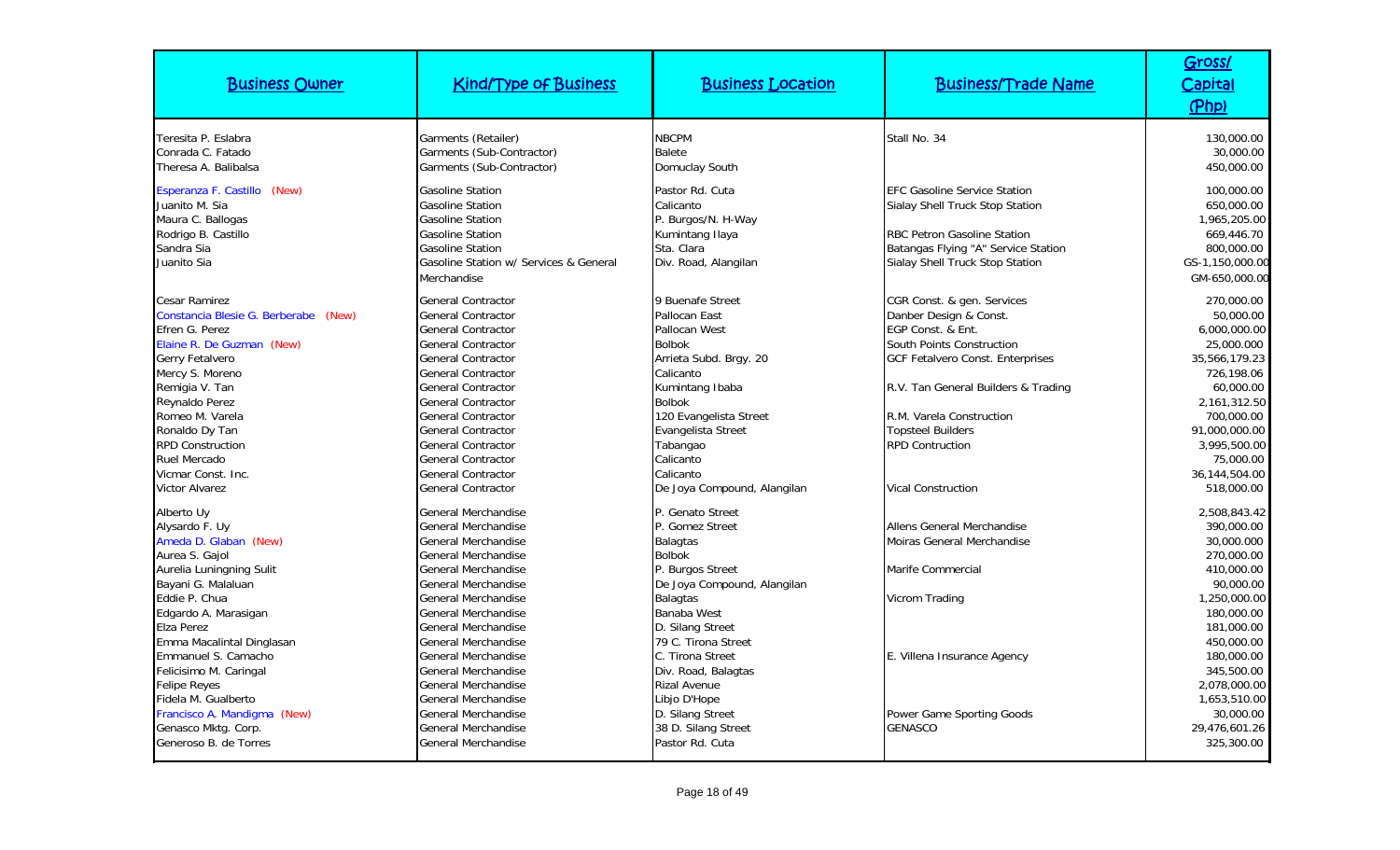| <b>Business Owner</b>                                                                                                                                                                                                               | <b>Kind/Type of Business</b>                                                                                                                                                                                                                     | <b>Business Location</b>                                                                                                                                                                                                  | <b>Business/Trade Name</b>                                                                                                                                | Gross/<br>Capital<br>(Php)                                                                                                                      |
|-------------------------------------------------------------------------------------------------------------------------------------------------------------------------------------------------------------------------------------|--------------------------------------------------------------------------------------------------------------------------------------------------------------------------------------------------------------------------------------------------|---------------------------------------------------------------------------------------------------------------------------------------------------------------------------------------------------------------------------|-----------------------------------------------------------------------------------------------------------------------------------------------------------|-------------------------------------------------------------------------------------------------------------------------------------------------|
| Irenea M. Erlano (New)<br>Isabelita R. Rivera<br>Jose L. Chua<br>Lilia M. Andal (New)<br>Loreta Magtibay Jao<br>Mariano Ng                                                                                                          | General Merchandise<br>General Merchandise<br>General Merchandise<br>General Merchandise<br>General Merchandise<br>General Merchandise                                                                                                           | P. Zamora Street<br>Kumintang Ibaba<br>41 D. Silang Street<br>Kumintang Ibaba<br>D. Silang Street<br>C. Tirona Street                                                                                                     | Nevada Industrial Sales<br>John Paolo Trading & Gen. Mdse.<br>Batangas Asia Commercial                                                                    | 20,000.000<br>140,000.00<br>3,375,000.00<br>10,000.00<br>2,510,790.00<br>2,309,695.00                                                           |
| Marie Shiela L. Santoyo (New)<br>Pancho Beñoza<br>Panelo Beñoza<br>Remedios L. Wong<br>Rhine Marketing Corp.<br>Roberto Frago Uy<br>Rodolfo Gaan<br>Rowena Jane V. Tan (New)<br>Security Bank Corp.<br>Tan Kee & Sons Trading Corp. | <b>General Merchandise</b><br>General Merchandise<br>General Merchandise<br>General Merchandise<br>General Merchandise<br>General Merchandise<br>General Merchandise<br>General Merchandise<br><b>General Merchandise</b><br>General Merchandise | Alangilan<br>21 D. Silang Street<br>23 D. Silang Street<br>210 D. Silang Street<br>88 D. Silang Street<br>97 D. Silang Street<br>21 D. Silang Street<br>R. Avenue Ext.<br>Pastor Ville Subd. Cuta<br>115 D. Silang Street | Batangas New Life Commercial<br>Rhine Marketing Corp.<br>Apiong's Store<br>Gaan General Merchandise<br><b>SVT Marketing</b><br>State Const. & Auto Supply | 5,000.000<br>20,000.00<br>6,459,110.15<br>557,098.25<br>8,423,919.97<br>4,110,000.00<br>140,000.00<br>150,000.00<br>378,000.00<br>14,253,507.24 |
| Teresita T. Go<br>Uni Gulf Trading Sales corp.<br>Vivian Wong<br>Ruperto Aclan<br>Rene de Tomas Koa                                                                                                                                 | General Merchandise<br>General Merchandise<br>General Merchandise<br>General Merchandise and Blue Printing<br><b>Services</b><br>General Merchandise & Retailer (Construction D. Silang Street                                                   | 141 D. Silang Street<br>Evangelista Street<br>Cuta<br>P. Genato Street                                                                                                                                                    | Formosa Commercial<br>Uni Gulf Trading Sales corp.<br>J.V. Commercial<br>Rene's General Mdse. & Construction Supply                                       | 8,190,000.00<br>17,936,383.59<br>2,800,000.00<br>465,259.00<br>GM-10,089,597.80                                                                 |
| The Gateway Business Center Inc.<br><b>Ferdinand Chua</b>                                                                                                                                                                           | Supplies)<br>General Merchandise & Services<br>General Merchandise (Tires)                                                                                                                                                                       | P. Panganiban Street<br>Sta. Clara                                                                                                                                                                                        |                                                                                                                                                           | R-1,683,740.74<br>G.M.-168,3119.70<br>S-100,000.00<br>575,986.95                                                                                |
| Lourdes Alarca<br>Maphet Macatangay<br>Dorothy Lim                                                                                                                                                                                  | General Merchandise w/ Ferm. Liq. and Dom. P. Zamora Street<br>Lig.<br>General Merchandise w/ Ferm. Liq. and Dom. # 2 P. Panganiban Street<br>Lia.<br>General Merchandise w/ ret. Tob. Ferm Liq.                                                 | 117 D. Silang Street                                                                                                                                                                                                      | Maphet One Stop Shoppe<br>Lim General Merchandise                                                                                                         | 91,000.00<br>292,000.00<br>1,121,610.70                                                                                                         |
| Aristotle C. Amorado<br>(New)                                                                                                                                                                                                       | & Tricvcle Parts<br>General Merchandise/Hardware and Auto<br>Supply                                                                                                                                                                              | <b>Balagtas</b>                                                                                                                                                                                                           | Ariz Hardware & Auto Supply                                                                                                                               | 50,000.00                                                                                                                                       |
| Cenonia P. Macatangay<br>(New)<br>Usi-Utility Solutions Inc. (New)                                                                                                                                                                  | General Merhcandise & Hardware<br><b>General Services</b>                                                                                                                                                                                        | <b>Balagtas</b><br><b>Gulod Labac</b>                                                                                                                                                                                     | C. Macatangay Hardware & Gen. Mdse.<br>Usi-Utility Solutions Inc.                                                                                         | 100,000.00<br>100,000.00                                                                                                                        |
| Arbee H. Gatpandan (New)<br>Elizabeth S. Mercado<br>(New)<br>Maria Luisa V. Caedo<br>Yolanda Liboon Malapit (New)<br>Jeanneth Dimaano Lopez (New)                                                                                   | <b>Gift Shop</b><br><b>Gift Shop</b><br><b>Gift Shop</b><br><b>Gift Shop</b><br>Gifts & Accessories (Retailer)                                                                                                                                   | P. Gomez Street, Brgy. 22<br>P. Canlapan Street<br>107 Rizal Avenue<br>11 Rizal Avenue<br>Tolentino Rd. Kumintang Ibaba                                                                                                   | Sto. Nino Gift Shop<br>Sto. Niño Mini Gift Shop<br>Jhen's Gift Shop & Accessories                                                                         | 25,000.00<br>7.000.00<br>505,500.00<br>50,000.00                                                                                                |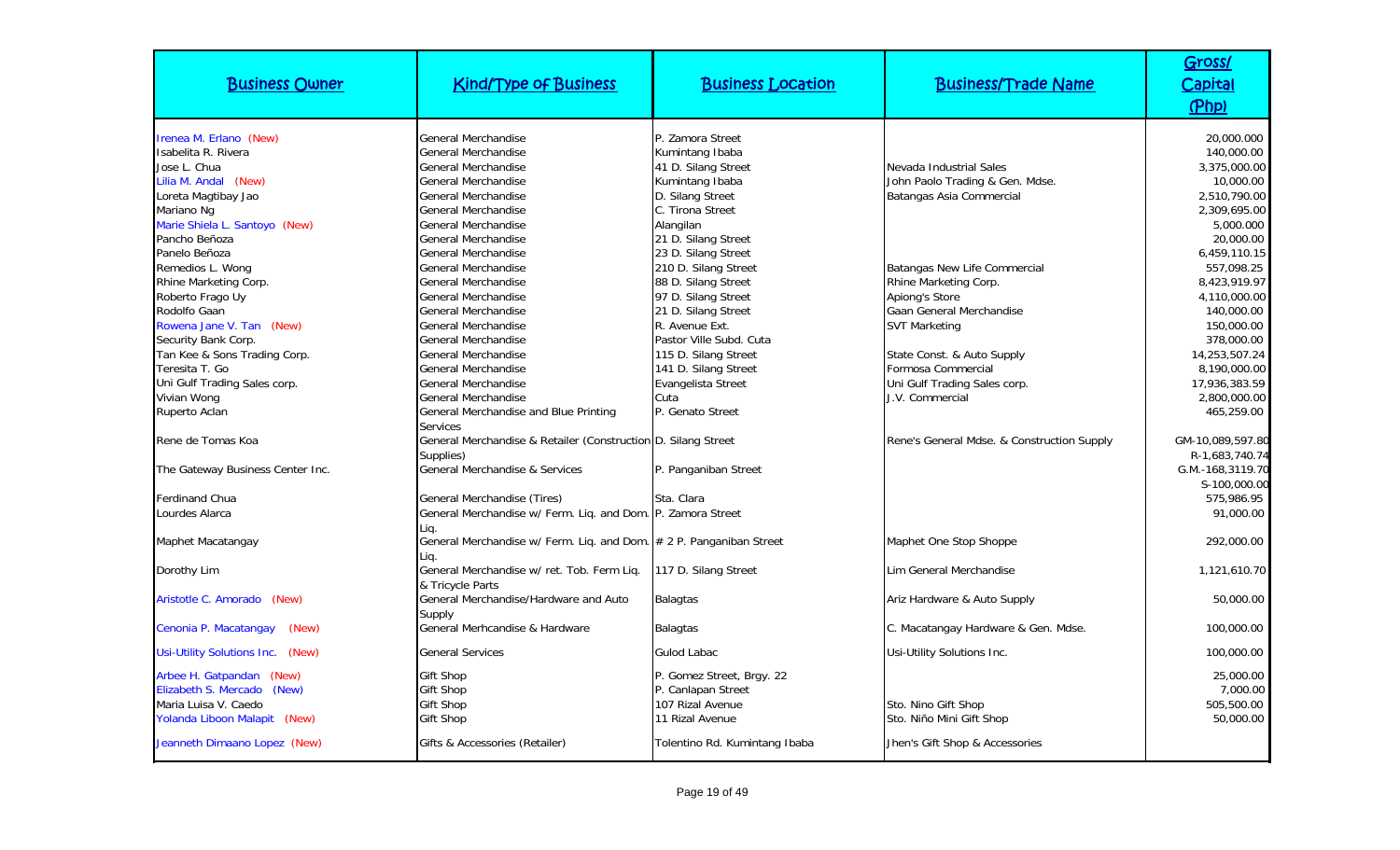| <b>Business Owner</b>                                                                                                                                                                                                                                                                                                                                                                                                                                                                                                                                                                                               | <b>Kind/Type of Business</b>                                                                                                                                                                                                                                                                                                                                                                                                                                                                                                                                                                                                                                                          | <b>Business Location</b>                                                                                                                                                                                                                                                                                                                                                  | <b>Business/Trade Name</b>                                                                                                                                                                                                                                                                                                                                                                                                                                                                                                       | Gross/<br>Capital<br>(Php)                                                                                                                                                                                                                                                                                                                                                                   |
|---------------------------------------------------------------------------------------------------------------------------------------------------------------------------------------------------------------------------------------------------------------------------------------------------------------------------------------------------------------------------------------------------------------------------------------------------------------------------------------------------------------------------------------------------------------------------------------------------------------------|---------------------------------------------------------------------------------------------------------------------------------------------------------------------------------------------------------------------------------------------------------------------------------------------------------------------------------------------------------------------------------------------------------------------------------------------------------------------------------------------------------------------------------------------------------------------------------------------------------------------------------------------------------------------------------------|---------------------------------------------------------------------------------------------------------------------------------------------------------------------------------------------------------------------------------------------------------------------------------------------------------------------------------------------------------------------------|----------------------------------------------------------------------------------------------------------------------------------------------------------------------------------------------------------------------------------------------------------------------------------------------------------------------------------------------------------------------------------------------------------------------------------------------------------------------------------------------------------------------------------|----------------------------------------------------------------------------------------------------------------------------------------------------------------------------------------------------------------------------------------------------------------------------------------------------------------------------------------------------------------------------------------------|
| Arsenio T. Amul<br>(New)<br>Maricel G. Aguda<br>(New)                                                                                                                                                                                                                                                                                                                                                                                                                                                                                                                                                               | Glass & Aluminum Supply<br>Glass & Aluminum Supply                                                                                                                                                                                                                                                                                                                                                                                                                                                                                                                                                                                                                                    | <b>Bolbok</b><br>Kumintang Ilaya                                                                                                                                                                                                                                                                                                                                          | Double A Glass & Aluminum Supply                                                                                                                                                                                                                                                                                                                                                                                                                                                                                                 | 50,000.00<br>30,000.00                                                                                                                                                                                                                                                                                                                                                                       |
| Ceferino Zaraspe<br>Christopher Ian A. Ebron<br>(New)<br>Joel C. Chavez<br>Aniceto D. Gui<br>Arnel C. Plata<br>Aurea T. Diola<br>Aurora Ilagan<br>Aurora Ilagan<br>Avelina A.Cometa<br>Bienvinida Escalona<br>Bienvinida Escalona<br>Carina Lim<br>Catalina Ramos<br>Herminia B. Aloria<br>Isabel Valdez & Elena Valdez<br>Ma. Teresa B. Ebron<br>Marcos Aloria<br>Marifi R. Icaro<br>Medarle Laureta Gabo<br>Nenita Elizaga<br>Oscar M. Ebron<br>Rafaela Diola<br>Roselyn Justiniano<br>Susana A. Tanyag<br>Teresita Espeleta<br>Victorina Aloria<br>Victorina Aloria<br>Victorina Aloria<br>Mabelle Eguaras (New) | Glassware<br>Glassware<br>Glassware<br>Glassware (Retailer)<br>Glassware (Retailer)<br>Glassware (Retailer)<br>Glassware (Retailer)<br>Glassware (Retailer)<br>Glassware (Retailer)<br>Glassware (Retailer)<br>Glassware (Retailer)<br>Glassware (Retailer)<br>Glassware (Retailer)<br>Glassware (Retailer)<br>Glassware (Retailer)<br>Glassware (Retailer)<br>Glassware (Retailer)<br>Glassware (Retailer)<br>Glassware (Retailer)<br>Glassware (Retailer)<br>Glassware (Retailer)<br>Glassware (Retailer)<br>Glassware (Retailer)<br>Glassware (Retailer)<br>Glassware (Retailer)<br>Glassware (Retailer)<br>Glassware (Retailer)<br>Glassware (Retailer)<br><b>Glassware Store</b> | Market 1<br>Market 1<br>Market 1<br>Market 1<br>Market 1<br><b>JPMM</b><br>Market 1<br>Market 1<br>Market 1<br><b>JPMM</b><br><b>JPMM</b><br><b>NBCPM</b><br>Market 1<br>Market 1<br>Market 1<br>Market 1<br>Market 1<br>Market 1<br>Market 1<br>Market 1<br>Market 1<br><b>JPMM</b><br>Market 1<br>Market 1<br>Market 1<br>Market<br>Market 1<br>Market 1<br><b>JPMM</b> | Stall No. 306 & 307<br>Stall No. 330<br>Stall #322<br>Stall No. 315<br>Stall No. 324<br>Stall No. 33 & 34<br>Stall No. 334<br>Stall No. 335<br>Stall No. 323<br>Stall No. 36<br>Stall No. 28<br>Stall No. 06<br>Stall No. 308 & 309<br>Stall 253<br>Stall No. 206<br>Stall No. 328<br>Stall No. 249<br>Stall No. 344 - 338<br>Stall No. 311 & 312<br>Stall No. 325<br>Stall No. 329<br>Stall No. 30<br>Stall No. 320<br>Stall No. 340<br>Stall No. 316 & 317<br>Stall 251<br>Stall No. 254<br>Stall No. 252<br>Stall No. 27 & 26 | 5,000.00<br>15,000.00<br>16,000.00<br>25,000.00<br>15,000.00<br>160,000.00<br>70,000.00<br>70,000.00<br>45,000.00<br>12,000.00<br>13,000.00<br>215,000.00<br>80,000.00<br>50,000.00<br>15,000.00<br>13,000.00<br>135,000.00<br>20,000.00<br>50,000.00<br>16,000.00<br>40,000.00<br>190,000.00<br>14,000.00<br>10,000.00<br>70,000.00<br>255,500.00<br>415,000.00<br>415,000.00<br>10,000.000 |
| Randy Michael Eguaras (New)<br>Randy Michael Equaras (New)<br>Rustica Doce Tan (New)                                                                                                                                                                                                                                                                                                                                                                                                                                                                                                                                | <b>Glassware Store</b><br><b>Glassware Store</b><br><b>Glassware Store</b>                                                                                                                                                                                                                                                                                                                                                                                                                                                                                                                                                                                                            | Market 1<br><b>JPMM</b><br><b>JPMM</b>                                                                                                                                                                                                                                                                                                                                    | Stall No. 338<br>Stall No. 267<br>Stall No. 35                                                                                                                                                                                                                                                                                                                                                                                                                                                                                   | 5,000.000<br>5,000.000<br>10,000.00                                                                                                                                                                                                                                                                                                                                                          |
| Jessie Ramos<br>Natividad M. Ramos<br>Teofila Lacsamana<br>Amparo P. Guico<br>Basilia C. Catapang (New)<br>Belen Llaga<br>Benigna Calingasan<br>Benita Gamboa                                                                                                                                                                                                                                                                                                                                                                                                                                                       | Grocery<br>Grocery<br>Grocery<br><b>Grocery Store</b><br><b>Grocery Store</b><br><b>Grocery Store</b><br><b>Grocery Store</b><br><b>Grocery Store</b>                                                                                                                                                                                                                                                                                                                                                                                                                                                                                                                                 | Kumintang Ibaba<br>Market 1<br><b>JPMM</b><br>Market 1<br><b>JPMM</b><br><b>JPMM</b><br><b>JPMM</b><br><b>JPMM</b>                                                                                                                                                                                                                                                        | Stall No. 58<br>Stall No. 18<br>Stall No. 69<br>Stall No. 318<br>Stall No. 295<br>Stall No. 305 - 332<br>Stall No. 87                                                                                                                                                                                                                                                                                                                                                                                                            | 450,000.00<br>50,000.00<br>157,000.00<br>163,000.00<br>5,000.00<br>180,000.00<br>100,000.00<br>235,500.00                                                                                                                                                                                                                                                                                    |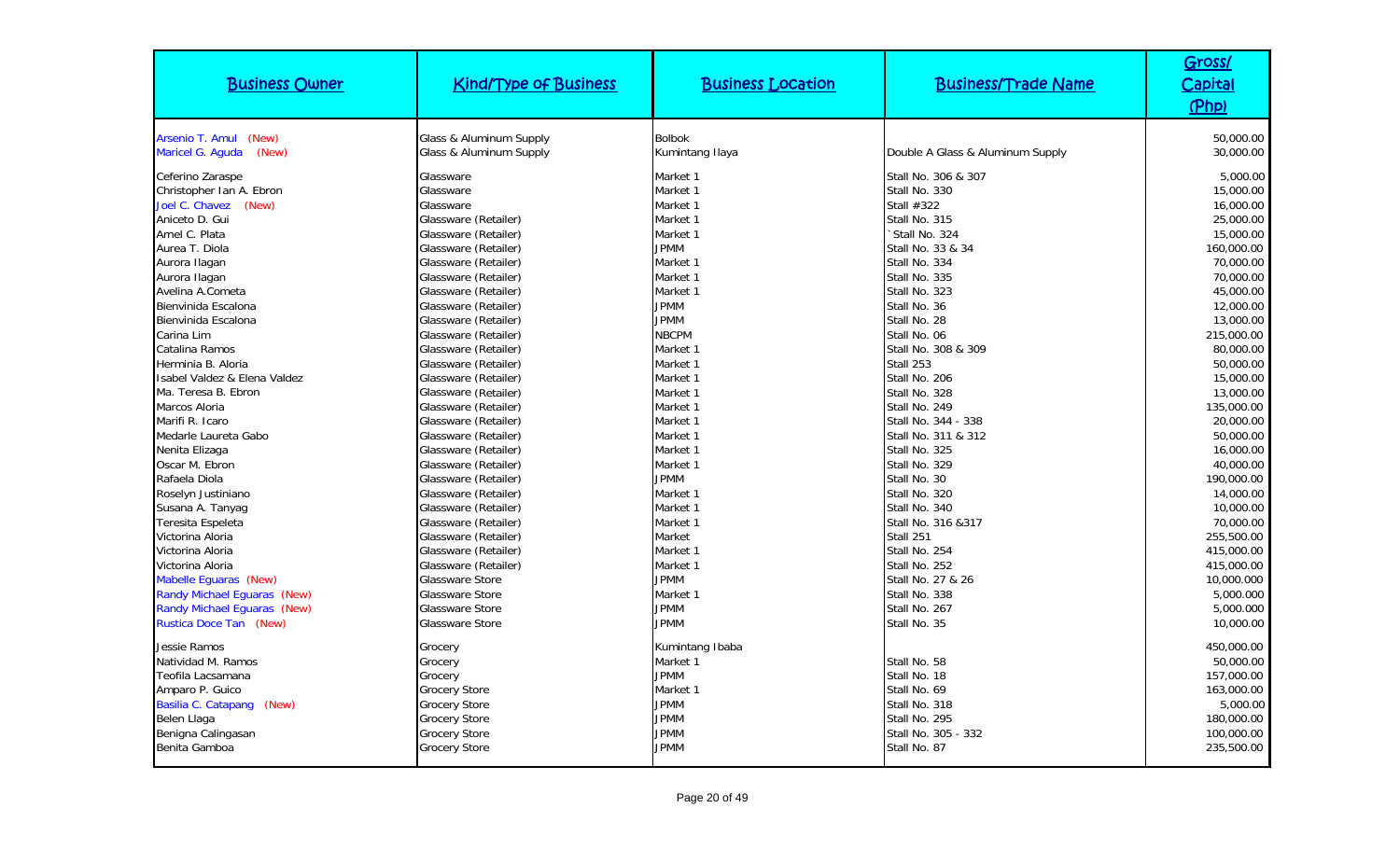| <b>Business Owner</b>      | <b>Kind/Type of Business</b> | <b>Business Location</b>  | <b>Business/Trade Name</b> | Gross/<br>Capital<br>(Php) |
|----------------------------|------------------------------|---------------------------|----------------------------|----------------------------|
| Carmen Gonzales (New)      | <b>Grocery Store</b>         | Market 1                  | Stall No. 128              | 25,000.000                 |
| Catalina B. Antenor (New)  | <b>Grocery Store</b>         | Market 1                  | stall No. 148              | 4,000.00                   |
| Ceasar M. Hernandez (New)  | <b>Grocery Store</b>         | <b>B. Luna Street</b>     |                            | 40,000.000                 |
| Cesar Solis (New)          | <b>Grocery Store</b>         | Market 1                  | stall No. 142              | 10,000.000                 |
| Danilo O. Delos Reyes      | <b>Grocery Store</b>         | <b>JPMM</b>               | Stall No. V-1              | 110,000.00                 |
| Danilo San Jose (New)      | <b>Grocery Store</b>         | <b>JPMM</b>               | Stall No. 317              | 3,000.000                  |
| Divina Llaga               | <b>Grocery Store</b>         | <b>JPMM</b>               | Stall No. 298              | 180,000.00                 |
| Edna L. Mandigma           | <b>Grocery Store</b>         | <b>JPMM</b>               | Stall No. 19               | 180,000.00                 |
| Efren L. Gonzales          | <b>Grocery Store</b>         | <b>JPMM</b>               | Stall No. 220              | 90,000.00                  |
| Emiliano Untalan           | <b>Grocery Store</b>         | <b>JPMM</b>               | Stall No. 235              | 155,000.00                 |
| Felicidad B. Abe           | <b>Grocery Store</b>         | <b>NBCPM</b>              | Stall No. 302              | 60,000.00                  |
| Francisca B. Gonzales      | <b>Grocery Store</b>         | Market 1                  |                            | 25,000.00                  |
| Galbenito F. Fabregas      | <b>Grocery Store</b>         | Market 1                  | Stall No. 59               | 12,000.00                  |
| George Manansala           | <b>Grocery Store</b>         | Caedo, Calicanto          |                            | 232,400.00                 |
| Guiller Calingasan         | <b>Grocery Store</b>         | <b>JPMM</b>               | Stall No. 334              | 105,000.00                 |
| Herminia Aguilar           | <b>Grocery Store</b>         | Market 1                  | Stall No. 150              | 21,000.00                  |
| <b>Isabelita Morales</b>   | <b>Grocery Store</b>         | Market 1                  | Stall No. 93               | 65,000.00                  |
| <b>Isidora Perez</b>       | <b>Grocery Store</b>         | Market 1                  | Stall No. 74               | 85,000.00                  |
| Jacinto Flores (New)       | <b>Grocery Store</b>         | <b>JPMM</b>               | Stall No. 237              | 50,000.00                  |
| Jones Berberabe M. Ramos   | <b>Grocery Store</b>         | Market 1                  | Stall No. 208 & 209        | 75,000.00                  |
| Juanita Maderazo           | <b>Grocery Store</b>         | <b>JPMM</b>               | Stall No. 168              | 110,000.00                 |
| Leona Untalan              | <b>Grocery Store</b>         | <b>JPMM</b>               | Stall No. 231-232          | 265,000.00                 |
| Librada Lim                | <b>Grocery Store</b>         | <b>JPMM</b>               | Stall No. 226              | 85,000.00                  |
| Librado E. Custudio        | <b>Grocery Store</b>         | M. H. Del Pilar Street    | Paz Grocery                | 30,000.00                  |
| Lourdes M. Perez           | <b>Grocery Store</b>         | <b>JPMM</b>               | Stall No. 312              | 151,000.00                 |
| Lourdes M. Perez           | <b>Grocery Store</b>         | <b>JPMM</b>               | Stall No. 311              | 216,000.00                 |
| Ma. Theresa Acob           | <b>Grocery Store</b>         | Market 1                  |                            | 25,000.00                  |
| Macario Untalan            | <b>Grocery Store</b>         | <b>JPMM</b>               | Stall 224                  | 155,000.00                 |
| Margarita Manongsong       | <b>Grocery Store</b>         | <b>JPMM</b>               | Stall No. 228              | 65,000.00                  |
| Maria Aluan Uy             | <b>Grocery Store</b>         | <b>NBCPM</b>              | Stall No. 301              | 85,000.00                  |
| Maria C. Magadia           | <b>Grocery Store</b>         | <b>JPMM</b>               | Stall No. 205              | 165,000.00                 |
| Maria C. Magadia           | <b>Grocery Store</b>         | <b>JPMM</b>               | Stall # 204                | 165,600.00                 |
| Maria Falamig              | <b>Grocery Store</b>         | <b>JPMM</b>               | Stall No. 319              | 245,000.00                 |
| Mariano Ng                 | <b>Grocery Store</b>         | Evangelista Street        | Batangas Ideal Marketing   | G-10,925,197.18            |
|                            |                              |                           |                            | T-5,340,314.50             |
| Marife C. Manongsong (New) | <b>Grocery Store</b>         | <b>JPMM</b>               | Stall No. 301              | 50,000.000                 |
| Marilou M. Cecilio (New)   | <b>Grocery Store</b>         | Market 1                  | Stall # 138                | 10,000.000                 |
| Marilyn M. Andal (New)     | <b>Grocery Store</b>         | Libjo Lamao               |                            | 50,000.00                  |
| Marylen L. Legaspi         | <b>Grocery Store</b>         | D. Silang/Evangelista St. |                            | 2,850,000.00               |
| Melinda Lim                | <b>Grocery Store</b>         | <b>JPMM</b>               | Stall No. 225              | 75,000.00                  |
| Melinda Lim                | <b>Grocery Store</b>         | <b>JPMM</b>               | Stall 196 & 197            | 200,000.00                 |
| Mercedes Valdez            | <b>Grocery Store</b>         | <b>JPMM</b>               | Stall No. 198              | 72,000.00                  |
| Monica Castillo Tio        | <b>Grocery Store</b>         | <b>JPMM</b>               | Stall No. 274              | 150,000.00                 |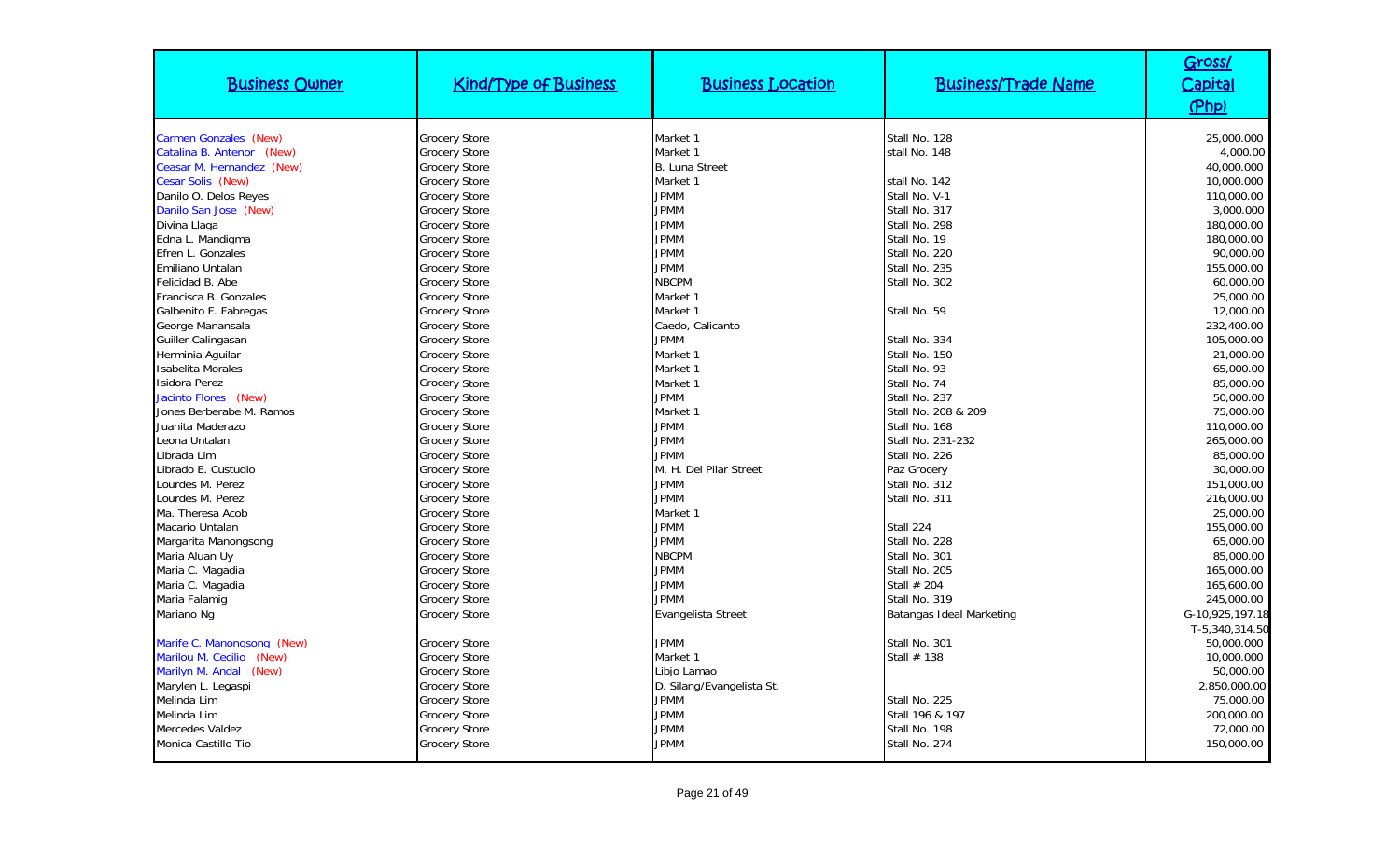| <b>Business Owner</b>                                                                                           | <b>Kind/Type of Business</b>                                                                                                  | <b>Business Location</b>                                           | <b>Business/Trade Name</b>                                                                | Gross/<br><u>Capital</u><br>(Php)                                |
|-----------------------------------------------------------------------------------------------------------------|-------------------------------------------------------------------------------------------------------------------------------|--------------------------------------------------------------------|-------------------------------------------------------------------------------------------|------------------------------------------------------------------|
| Napoleon Catapang (New)<br>Nenita Muñoz<br>Neri Dimaano<br>Norma H. Abacan                                      | <b>Grocery Store</b><br>Grocery Store<br><b>Grocery Store</b><br><b>Grocery Store</b>                                         | Market 1<br><b>JPMM</b><br><b>JPMM</b><br>Market 1                 | Stall $#61$<br>Stall No. C-2<br>Stall No. 256 & 257<br>Stall No. 204                      | 10,000.00<br>115,000.00<br>55,000.00<br>165,000.00               |
| Orlando Gamboa (New)<br>Pacita Lontoc<br>Renato Villena<br>Rene Linga<br>Rodrigo E. Muñoz                       | <b>Grocery Store</b><br><b>Grocery Store</b><br>Grocery Store<br>Grocery Store<br><b>Grocery Store</b>                        | <b>NBCPM</b><br>JPMM<br><b>JPMM</b><br>Market 1<br><b>JPMM</b>     | Stall No. 318<br>Stall No. 322<br>Stall No. 183<br>Stall No. 89 & 90<br>Stall No. 302     | 5,000.00<br>219,000.00<br>230,000.00<br>147,000.00<br>135,000.00 |
| Rolando Sambayan (New)<br>Romulo Benz U. Perez<br>Rosario Perez (New)<br>Saturnina D. Blay<br>Teresita Abracosa | <b>Grocery Store</b><br><b>Grocery Store</b><br><b>Grocery Store</b><br><b>Grocery Store</b><br><b>Grocery Store</b>          | Market 1<br><b>JPMM</b><br>Market 1<br><b>NBCPM</b><br>Market 1    | Stall No. 77 & 78<br>Stall No. 310<br>Stall No. 95 & 96<br>Stall No. 307<br>Stall No. 109 | 3,000.00<br>128,000.00<br>5,000.00<br>70,000.00<br>70,000.00     |
| Teresita Calapit<br>Venancio Brucal<br>Vilma V. Cataquiz<br>Virginia G. Claus<br>Glenn Cueto                    | <b>Grocery Store</b><br><b>Grocery Store</b><br><b>Grocery Store</b><br><b>Grocery Store</b><br>Grocery Store w/ ret. Tobacco | <b>JPMM</b><br>Market 1<br>Market 1<br><b>NBCPM</b><br><b>JPMM</b> | Stall No. c-1<br>Stall No. 104<br>Stall No. 84 & 85<br>Stall No. 297<br>Stall No. 101     | 4,000.00<br>50,000.00<br>60,000.00<br>105,000.00<br>30,000.00    |
| Luciana M. Rosales<br>Alberto S. Dimaano                                                                        | Grocery Store w/ rice<br>Grocery Store w/ Rice / ret. Tob. and Ferm.<br>Lig.                                                  | <b>NBCPM</b><br>D. Silang Street                                   | Stall No. 347                                                                             | G-120,000.00<br>R-50.000.00<br>183,000.00                        |
| Teofila Lacsamana<br>Cristina M. Gutierrez<br>Leonila C. Mendoza & Consorcia Cabral                             | Grocery w/ ret. Tob. & Ferm Liq.<br>Grocery w/ rice<br>Grocery w/ rice                                                        | <b>JPMM</b><br><b>JPMM</b><br><b>NBCPM</b>                         | Stall No. 17<br>Stall No. 88 & 89<br>Stall No. 15                                         | 160,000.00<br>G-100,000.00<br>R-150,000.00<br>G-150,000.00       |
| Antonio/Lucila Hernandez                                                                                        | Grocery w/ ret. Tob. & Ferm. Lig.                                                                                             | <b>B. Luna Street</b>                                              |                                                                                           | R-130,000<br>950,000.00                                          |
| Two Alpha Shooting Club of Bats. Inc. (New)<br>Carlos O. Orencillo<br>Karen Al. P. Konno (New)                  | Gun Club & Firing Range<br>Gym & Aerobics Center<br><b>Gym Fitness Center</b>                                                 | San Isidro<br>Caedo, Calicanto<br>P. Burgos Street                 |                                                                                           | 15,000.00<br>100,000.00<br>500,000.00                            |
| Editha M. Peradilla (New)                                                                                       | Hand Embroidery (Sub-Contractor)                                                                                              | Paharang East                                                      |                                                                                           | 10,000.000                                                       |
| Nestor K. Uy<br>Rudyson C. Lubis (New)<br>Lydia C. Catambay<br>Sofronio E. Coliyat                              | Hardware<br>Hardware<br>Hardware<br>Hardware                                                                                  | P. Gomez Street<br><b>Bolbok</b><br>Cuta<br>Pastor Rd. Cuta        | Carlson Hardware<br>Catambay Hardware<br><b>CDL Hardware</b>                              | 285,000.00<br>70,000.00<br>1,000,000.00<br>765,000.00            |
| Juan Ng Tan                                                                                                     | Hardware & Auto Supply                                                                                                        | Evangelista Street                                                 | JNT Ent. & Auto supply                                                                    | 3,805,817.24                                                     |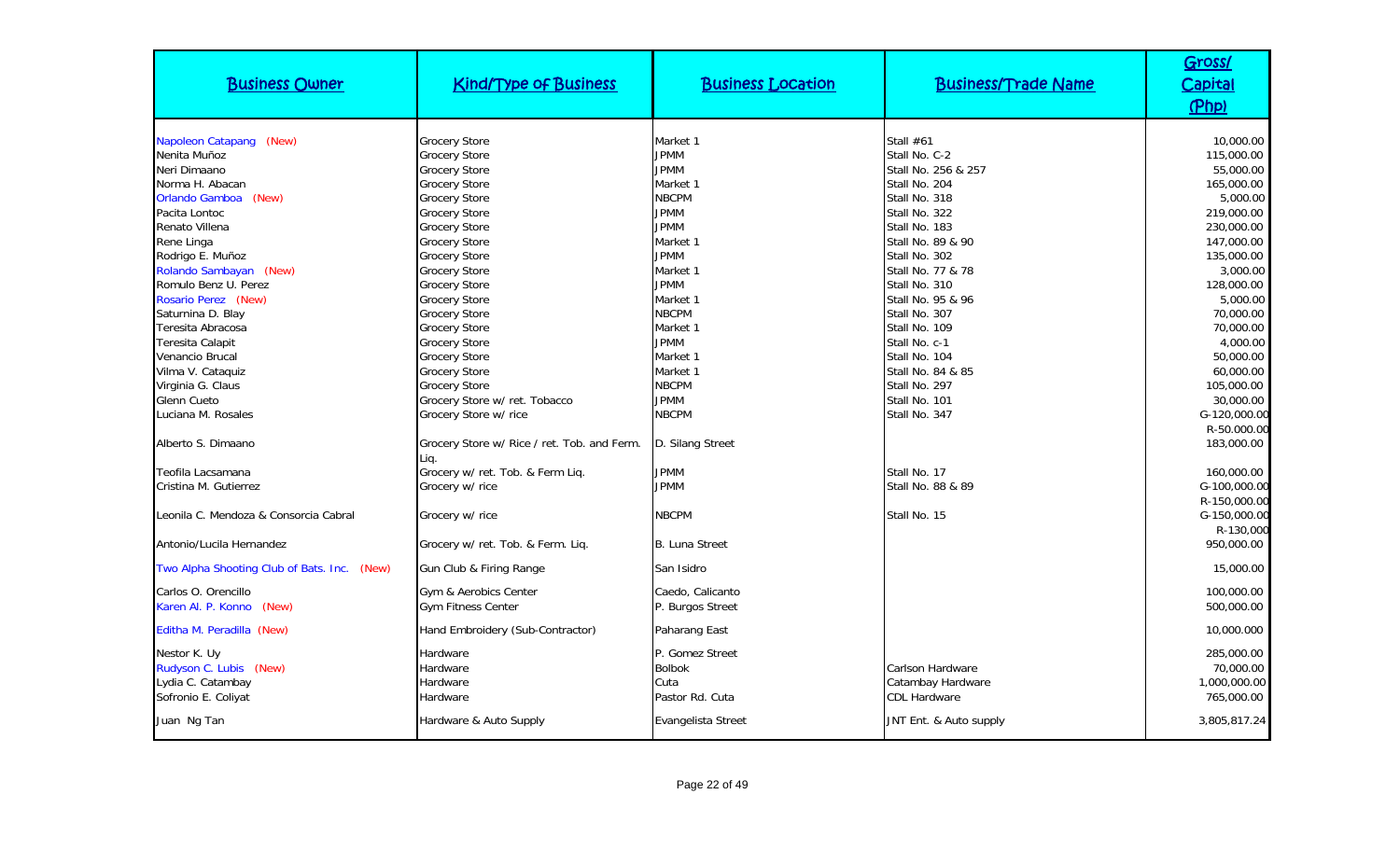| <b>Business Owner</b>                                                                                                                                                                                                                                    | <b>Kind/Type of Business</b>                                                                                                                                                                           | <b>Business Location</b>                                                                                                                                                                         | <b>Business/Trade Name</b>                                                                                                                                                                       | Gross/<br>Capital<br>(Php)                                                                                          |
|----------------------------------------------------------------------------------------------------------------------------------------------------------------------------------------------------------------------------------------------------------|--------------------------------------------------------------------------------------------------------------------------------------------------------------------------------------------------------|--------------------------------------------------------------------------------------------------------------------------------------------------------------------------------------------------|--------------------------------------------------------------------------------------------------------------------------------------------------------------------------------------------------|---------------------------------------------------------------------------------------------------------------------|
| E. Amorado Hardware & Const. Supply Inc.<br>Realyn Aguila Nebres (New)<br>Chua Wo Tan Corp.                                                                                                                                                              | Hardware & Construction Supply<br>Hardware & Construction Supply<br>Hardware & Construction Supply                                                                                                     | Alangilan<br>Libjo Lamao<br>D. Silang Street                                                                                                                                                     | E. Amorado Hardware & Const. Supply Inc.<br><b>LEJMA Enterprises</b><br>United Hardware & General Merchandise                                                                                    | 1,999,740.18<br>100,000.00<br>11,309,328.58                                                                         |
| Cecilia Lim                                                                                                                                                                                                                                              | Hardware & General Merchandise                                                                                                                                                                         | Calicanto                                                                                                                                                                                        |                                                                                                                                                                                                  | 920,000.00                                                                                                          |
| Alexander P. Aquilar (New)<br>Ligaya A. Macatangay                                                                                                                                                                                                       | <b>Herbal Products</b><br><b>Herbal Products</b>                                                                                                                                                       | Beredo Subd. Alangilan<br>Market 1                                                                                                                                                               | Mega Rabah Ent.<br>Stall No. 390                                                                                                                                                                 | 100,000.000<br>35,000.00                                                                                            |
| Catherine Joyce M. Tan (New)                                                                                                                                                                                                                             | <b>Hollow Blocks Manufacturer</b>                                                                                                                                                                      | <b>Bolbok</b>                                                                                                                                                                                    | <b>Richgen Builders</b>                                                                                                                                                                          | 50,000.00                                                                                                           |
| Maria Venecia C. Almeda (New)                                                                                                                                                                                                                            | Home Care SPA (Services)                                                                                                                                                                               | P. Dandan                                                                                                                                                                                        | Venecian Care Home SPA                                                                                                                                                                           | 70,000.00                                                                                                           |
| St. Patrick Hospital Inc.                                                                                                                                                                                                                                | Hospital                                                                                                                                                                                               | Lopez Jaena Street                                                                                                                                                                               | St. Patricks Hospital & Medical Center                                                                                                                                                           | 25,917,304.31                                                                                                       |
| Marissa A. Mendoza<br>Alpha Asia Hotels & Rest.                                                                                                                                                                                                          | Hotel<br>Hotel & Rest. (Ret. Tob. / Ferm. & Dom. Lig.<br>' Services)                                                                                                                                   | P. Burgos Street<br>Kumintang Ibaba                                                                                                                                                              | Quinio Hotel<br>Alpa Hotel                                                                                                                                                                       | 275,000.00<br>R-2,175,417.40<br>H. 1,510530.78                                                                      |
| Erlinda Macatangay                                                                                                                                                                                                                                       | House Décor                                                                                                                                                                                            | Caedo, Calicanto                                                                                                                                                                                 |                                                                                                                                                                                                  | 320,000.00                                                                                                          |
| Lorenzo Keh Ku (New)                                                                                                                                                                                                                                     | Household Appliances (Retailer)                                                                                                                                                                        | Kumintang Ibaba                                                                                                                                                                                  |                                                                                                                                                                                                  | 50,000.00                                                                                                           |
| Creamline Dairy Corp. (New)<br>Junglefreeze Food Corp. (New)<br>Crispin E. Flores (New)<br>Lenny Lee M. Lanting (New)<br>Rodel C. Manalo (New)                                                                                                           | Ice Cream (Distributor)<br>Ice Cream (Retailer)<br>Ice Cream Distributor<br>Ice Cream Kiosk<br>Ice Cream Manufacturer                                                                                  | <b>Balagtas</b><br>SM City Batangas<br>Libjo Lamao<br><b>SM City Batangas</b><br>366 P. Burgos St.                                                                                               | Creamline Dairy Corp.<br>Junglefreeze Food Corp.<br><b>Flores Enterprises</b><br>Lucky Scoop Ice Cream Station<br>Rod. Lyn Ice Cream on Stick                                                    | 250,000.00<br>65,500.00<br>50,000.00<br>100,000.00<br>70,000.00                                                     |
| Marilyn C. Mercado (New)                                                                                                                                                                                                                                 | <b>Ice Retailer</b>                                                                                                                                                                                    | Calicanto                                                                                                                                                                                        | Mercado Ice Dealer                                                                                                                                                                               | 3,000.00                                                                                                            |
| Marlon M. Calayan (New)                                                                                                                                                                                                                                  | Industrial & Eng'g. Services                                                                                                                                                                           | San Isidro                                                                                                                                                                                       | Marjan Industrial & Eng'g. Services                                                                                                                                                              | 25,000.00                                                                                                           |
| Abbasero Inc. (New)                                                                                                                                                                                                                                      | Industrial Equipment (Trading)                                                                                                                                                                         | P. Burgos Street                                                                                                                                                                                 | Abbasero Inc.                                                                                                                                                                                    | 200,000.00                                                                                                          |
| Allan Poe G. Ng (New)                                                                                                                                                                                                                                    | <b>Industrial Materials Supplier</b>                                                                                                                                                                   | Rd. 1 Arce Subd Kumintang Ibaba                                                                                                                                                                  | 2KL Trading                                                                                                                                                                                      | 20,000.00                                                                                                           |
| Cap Life Ins. Corp.<br>Prudential Guarantee & Assurance Inc.                                                                                                                                                                                             | Insurance (Life)<br>Insurance (Non-life)                                                                                                                                                               | 53 Cap Bldg. R. Ave.<br>Pemica Bldg. P. Herrera Ext. Kumintang<br>Ibaba                                                                                                                          | Cap Life Ins. Corp.<br>Prudential Guarantee & Assurance Inc.                                                                                                                                     | 91.381.79<br>3,608,828.35                                                                                           |
| Standard Insurance Co. Inc.<br><b>CAP Pension Corp.</b><br>CAP Group of Companies/CAP Phils. Inc.<br>Insular Life Ass. Co. Ltd.<br>Simeon Y. Acuzar<br>United Coconut Planters Life Ass. Corp.<br>BF Life Insurance Corp.<br>E. Villena Insurance Agency | Insurance (Non-life)<br>Insurance (Pension Plan)<br>Insurance (Pre-Need)<br>Insurance (Services)<br>Insurance (Services)<br>Insurance (Services)<br><b>Insurance Agency</b><br><b>Insurance Agency</b> | Security Bank Bldg. R. Ave.<br>53 Rizal Avenue<br>53 Rizal Avenue<br>Hilltop, Kumintang Ibaba<br>90 D. Silang Street<br>Kumintang Ibaba<br>3/F Romero Bldg. P. Burgos St.<br><b>Rizal Avenue</b> | Standard Insurance<br>CAP Network Ins. Agency Inc.<br>CAP<br>Insular Life Ass. Co. Ltd.<br>First Batangas Insurance Agency<br>United Coconut Planters Life Ass. Corp.<br>BF Life Insurance Corp. | 2,981,952.09<br>71,102.00<br>71,102.00<br>42,671,470.18<br>1,300,540.00<br>4,932,220.19<br>449,997.88<br>225,450.19 |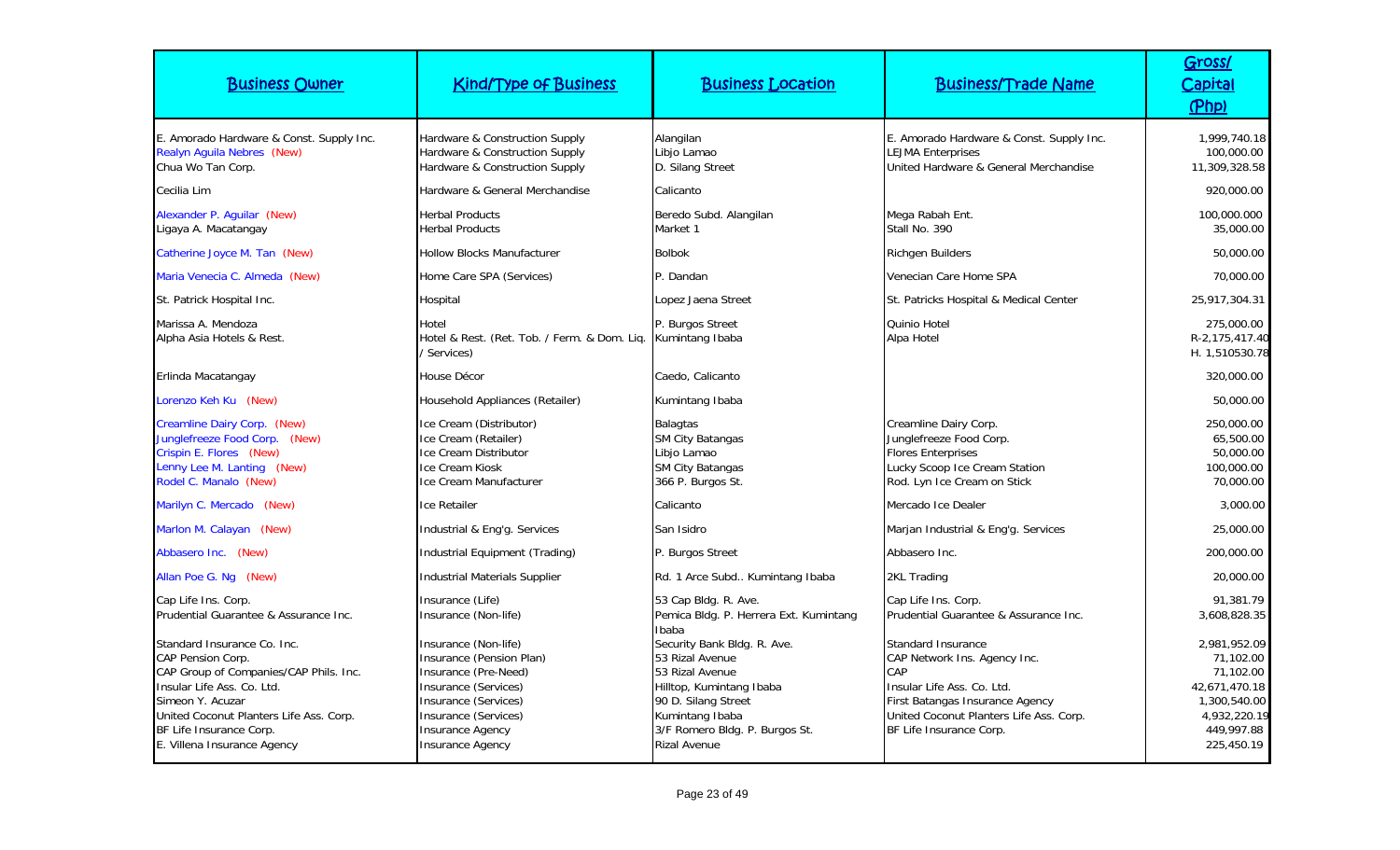| <b>Business Owner</b>                                                                                                                           | <b>Kind/Type of Business</b>                                                                                                                                 | <b>Business Location</b>                                                                                      | <b>Business/Trade Name</b>                                                                     | Gross/<br>Capital<br>(Php)                                       |
|-------------------------------------------------------------------------------------------------------------------------------------------------|--------------------------------------------------------------------------------------------------------------------------------------------------------------|---------------------------------------------------------------------------------------------------------------|------------------------------------------------------------------------------------------------|------------------------------------------------------------------|
| Francisco Banal<br>The Phil. American Life & Gen. Ins. Co.<br>Cocoplans Ins.<br>Beneficial PNB Life Ins. Co. Inc. (New)<br>Henry D. David (New) | <b>Insurance Agency</b><br><b>Insurance Agency</b><br>Insurance Agency (pension/educational)<br>Insurance Agency (Services))<br>Insurance Agency (Services)) | P. Canlapan/D. Silanag st.<br>Kumintang Ibaba<br>Dy Tan Bldg. Kumintang Ibaba<br>Alangilan<br>PPA, Sta. Clara | The Phil. American Life & Gen. Ins. Co.<br>Cocoplans Ins.<br>Beneficial PNB Life Ins. Co. Inc. | 42,000.00<br>229,127,528.36<br>9,209,166.00<br>50,000.00         |
| John Nikson Dequito (New)                                                                                                                       | Insurance Agency (Services))                                                                                                                                 | Meralco Site, Kumintang Ibaba                                                                                 | JNDD Ins. Services                                                                             | 30,000.00                                                        |
| Elmer C. Evagelio (New)                                                                                                                         | Jamming Center (Services)                                                                                                                                    | Hilltop, Kumintang Ibaba                                                                                      | Why gee Music Studio                                                                           | 150,000.00                                                       |
| Lina C. Añonuevo (New)                                                                                                                          | Janitorial Services                                                                                                                                          | Pallocan West                                                                                                 |                                                                                                | 60,000.000                                                       |
| <b>Batangas Active Capital Services Terminal Inc.</b><br>(New)                                                                                  | Jeepney Terminal                                                                                                                                             | Capitol Site, Kumintang Ibaba                                                                                 | Batangas Active Capital Services Terminal Inc.                                                 | 250,000.00                                                       |
| Dante Plata                                                                                                                                     | Jewelry & Plateria                                                                                                                                           | Evangelista Street                                                                                            |                                                                                                | S-200,000.00<br>P-40,000.00                                      |
| Donabil Judith A. Gonzales (New)<br>Maximina G. Delos Reyes<br>Danilo Victoria<br>Feliciana E. Espino<br>Adelaida T. Lozano Sañoza              | Jewelry Repair Shop<br>Jewelry Repair Shop<br>Jewelry Store<br>Jewelry Store<br>Jewelry/Cellphone and Accessories                                            | D. Silang Street<br>78 Rizal Avenue<br>Caedo, Calicanto<br><b>Rizal Avenue</b><br>D. Silang Street            | Angeles Plateria<br>Edfe's Plateria's Jewelry Store                                            | 5,000.00<br>503,230.00<br>255,000.00<br>300,000.00<br>450,000.00 |
| Adelaida L. Sañoza                                                                                                                              | (Retailer)<br>Jewelry/Cellphone/Money Changer and<br>Accessories (Retailer)                                                                                  | Evangelista/P. Zamora St.                                                                                     | Golden Sun Jewelry Emporium                                                                    | 450,000.00                                                       |
| Josephine Minoza                                                                                                                                | Jewelry/Mobile Phone and Accessories<br>(Trading)                                                                                                            | Caedo, Calicanto                                                                                              | Pyramid Emporium                                                                               | 430,925.00                                                       |
| Eusebio Macaraig<br>Juanita Lim<br>Juanito Q. Mendoza Sr.<br>Ross Leylani L. Dimacuha<br>(New)                                                  | Junk Shop<br>Junk Shop<br>Junk Shop<br>Junk Shop                                                                                                             | Pastor Ville Subd. Cuta<br>Beredo Comp. Alangilan<br>Sta. Clara<br>Libjo Tacad                                | <b>RLD Materials Recovery Services</b>                                                         | 1,050,000.00<br>400,000.00<br>100,000.00<br>50,000.00            |
| Annaliza P. Zuluelta (New)                                                                                                                      | Kiddie Rides (Services)                                                                                                                                      | <b>SM City Batangas</b>                                                                                       | Simple Ride Kiddie & Bike Rentals Amusement<br>Center                                          | 200,000.00                                                       |
| Wilfredo A. Aguda (New)                                                                                                                         | KTV & Rest.                                                                                                                                                  | Div. Rd. Alangilan                                                                                            |                                                                                                | 50,000.00                                                        |
| Batangas City lab. Inc.                                                                                                                         | Laboratory Clinic                                                                                                                                            | 2/f Leona Bldg. Apacible St.                                                                                  | Batangas City Lab. Inc.                                                                        | 1,645,165.35                                                     |
| Merga M. Osorio (New)                                                                                                                           | Ladies Accessories                                                                                                                                           | Calicanto                                                                                                     | <b>Silver Star Accessories Shop</b>                                                            | 10,000.00                                                        |
| Maria Elsie M. Dimaano (New)                                                                                                                    | Laundry Shop                                                                                                                                                 | M. H. Del Pilar Street                                                                                        | <b>WM Laundry Shop</b>                                                                         | 50,000.000                                                       |
| Atty. Albino Dennis C. Macatangay<br>Atty. Nimrod S. Camba (New)<br>Eliseo Lontoc (New)<br>Franklin I. Cueto (New)                              | Law Office<br>Law Office<br>Law Office<br>Law Office                                                                                                         | 88 D. Silang Street<br>71 D. Silang St.<br>Kumintang Ibaba<br>P. Canlapan/Apacible St.                        |                                                                                                | 75,000.00<br>30,000.00<br>10,000.00<br>50,000.00                 |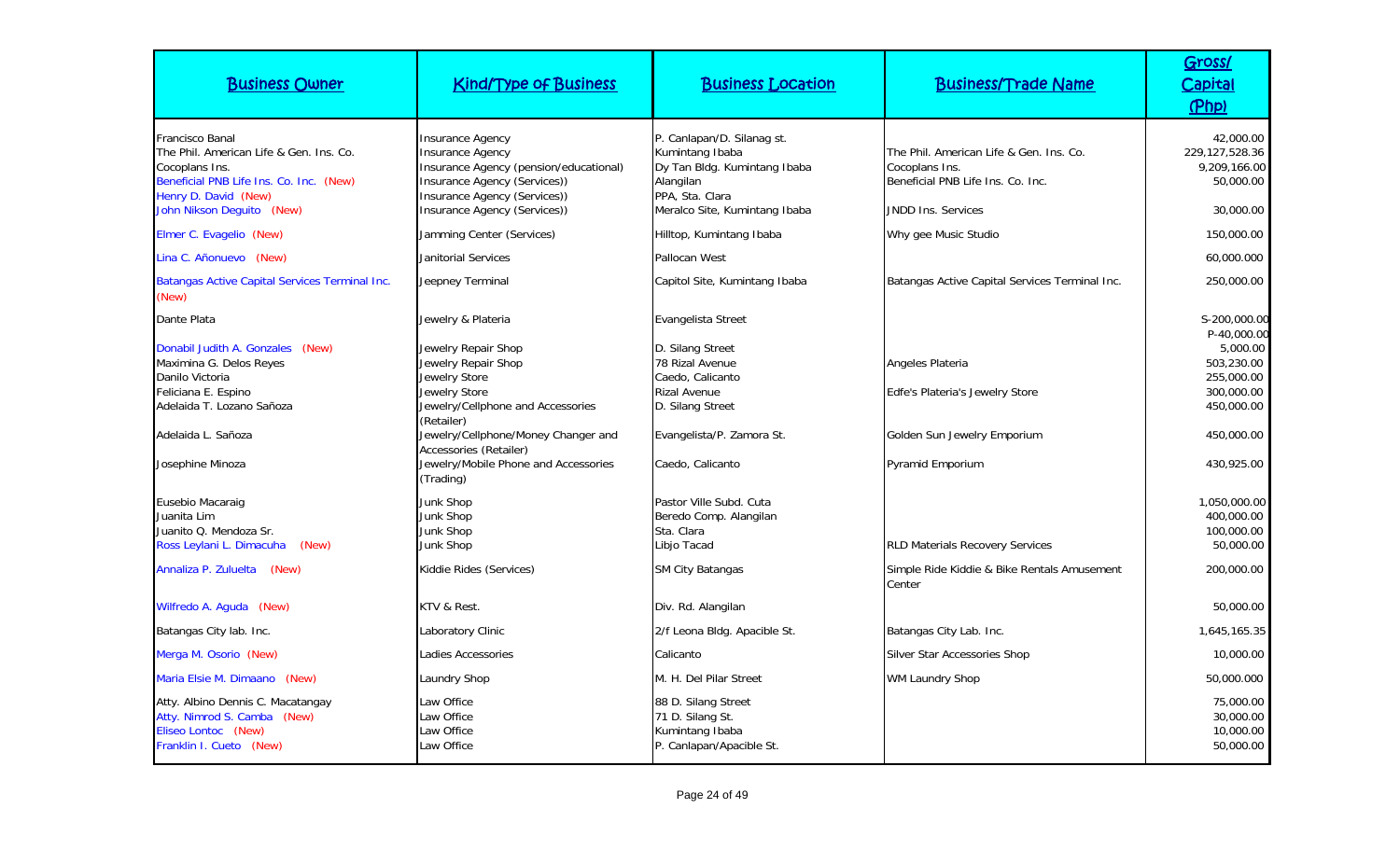| <b>Business Owner</b>                                                                                                                                                                                                                                                                                                                                                                                                                                                                                                                                                                    | <b>Kind/Type of Business</b>                                                                                                                                                                                                                                                                                                                                                                                                                                                                         | <b>Business Location</b>                                                                                                                                                                                                                                                                                                                                                                                                                                                            | <b>Business/Trade Name</b>                                                                                                                                                                                                                                                                                                                                                                                                                                       | Gross/<br><u>Capital</u><br>(Php)                                                                                                                                                                                                                                                 |
|------------------------------------------------------------------------------------------------------------------------------------------------------------------------------------------------------------------------------------------------------------------------------------------------------------------------------------------------------------------------------------------------------------------------------------------------------------------------------------------------------------------------------------------------------------------------------------------|------------------------------------------------------------------------------------------------------------------------------------------------------------------------------------------------------------------------------------------------------------------------------------------------------------------------------------------------------------------------------------------------------------------------------------------------------------------------------------------------------|-------------------------------------------------------------------------------------------------------------------------------------------------------------------------------------------------------------------------------------------------------------------------------------------------------------------------------------------------------------------------------------------------------------------------------------------------------------------------------------|------------------------------------------------------------------------------------------------------------------------------------------------------------------------------------------------------------------------------------------------------------------------------------------------------------------------------------------------------------------------------------------------------------------------------------------------------------------|-----------------------------------------------------------------------------------------------------------------------------------------------------------------------------------------------------------------------------------------------------------------------------------|
| Mayo Austria Mayo Law Office                                                                                                                                                                                                                                                                                                                                                                                                                                                                                                                                                             | Law Office                                                                                                                                                                                                                                                                                                                                                                                                                                                                                           | <b>Rizal Avenue</b>                                                                                                                                                                                                                                                                                                                                                                                                                                                                 | Mayo Austria Mayo Law Office                                                                                                                                                                                                                                                                                                                                                                                                                                     | 771,287.38                                                                                                                                                                                                                                                                        |
| <b>Beauty Agro Ventures Inc.</b><br>(New)<br><b>Beauty Agro Ventures Inc.</b><br>(New)                                                                                                                                                                                                                                                                                                                                                                                                                                                                                                   | Lechon Manok (Retailer)<br>Lechon Manok (Retailer)                                                                                                                                                                                                                                                                                                                                                                                                                                                   | Bay Citi Mall, D. Silang St.<br>Bay Citi Mall, D. Silang St.                                                                                                                                                                                                                                                                                                                                                                                                                        | Beauty Agro Ventures Inc.                                                                                                                                                                                                                                                                                                                                                                                                                                        | 80,000.00<br>80,000.00                                                                                                                                                                                                                                                            |
| Asian Penscon Loan Corp. (New)<br>Beeper Lending Corp.<br>Bless Micro Finance Corp. (New)<br>City's Best Credit & Loans Corp.<br>Empire Credit Corp.<br>Evelyn U. Lat<br>Francis Albert Q. Maguyon (New)<br>Limacor Lending Investor Inc.<br>Living Stone Lending Inc. (New)<br>Lucky Deal Lending Corp.<br>Peoples Popular & Reliable Corp.<br>Quezon APC Lending Co. Inc. (New)<br>Esteban C. Perez<br>Leoncia P. Vivas<br>Melecio Castillo<br>Nemarian Credit Corp.<br>Numero Uno Lending Investor Corp.<br>Pablo C. Evangelista<br>Pascar Credit Corp.<br>Solid Loans & Credit Corp. | Lending Investor<br>Lending Investor<br>Lending Investor<br>Lending Investor<br>Lending Investor<br>Lending Investor<br>Lending Investor<br>Lending Investor<br>Lending Investor<br>Lending Investor<br>Lending Investor<br>Lending Investor<br>Lending Investor (Services)<br>Lending Investor (Services)<br>Lending Investor (Services)<br>Lending Investor (Services)<br>Lending Investor (Services)<br>Lending Investor (Services)<br>Lending Investor (Services)<br>Lending Investor (Services) | P. Burgos Street<br>D. Silang Street<br>Villanueva Subd. Kumintang Ibaba<br>Sangalang Bldg. C. Tirona St.<br><b>Rizal Avenue</b><br>P. Burgos Street<br>Caedo, Calicanto<br>P & C Bldg. Noble St.<br>P. Zamora Street<br>Alangilan<br>D. Silang Street<br>P. Burgos Street<br>20 C. Tirona Street<br>M. H. Del Pilar Street<br>Calicanto<br>M. H. Del Pilar Street<br>53 Evangelista Street<br>P. Burgos Street<br>39-A P. Canlapan Street<br>Rm. 204 Acuzar Bldg. D. Silang Street | Asian Penscon Loan Corp.<br>Beeper Lending Corp.<br>Bless Micro Finance Corp.<br>City's Best Credit & Loans Corp.<br>Empire Credit Corp.<br>Rex lending Investor<br>Mae Money Changer-Bat. Branch<br>Limacor Lending Investor<br>Lucky Deal Lending Corp.<br>Peoples Popular & Reliable Corp.<br>Quezon APC Lending Co. Inc.<br><b>MBC Pawnshop</b><br>Nemariam Credit Corp.<br>Numero Uno Lending Investor<br>Pascar Credit Corp.<br>Solid Loans & Credit Corp. | 100,000.00<br>238,377.00<br>100,000.00<br>118,965.00<br>214.714.27<br>385,000.00<br>200,000.00<br>385,999.73<br>250,000.00<br>37,000.00<br>662,654.33<br>50,000.00<br>225,000.00<br>208,640.00<br>80,000.00<br>695,505.86<br>112,693.87<br>350,000.00<br>350,000.00<br>768,581.28 |
| St. Peter Life Plans Inc.                                                                                                                                                                                                                                                                                                                                                                                                                                                                                                                                                                | Life Plan                                                                                                                                                                                                                                                                                                                                                                                                                                                                                            | 2/f Palacios Bldg. P. Burgos Street                                                                                                                                                                                                                                                                                                                                                                                                                                                 | St. Peter Life Plans Inc.                                                                                                                                                                                                                                                                                                                                                                                                                                        | 5,208,304.45                                                                                                                                                                                                                                                                      |
| Tristan M. Alcantara                                                                                                                                                                                                                                                                                                                                                                                                                                                                                                                                                                     | Lights & Décor (Retailer)                                                                                                                                                                                                                                                                                                                                                                                                                                                                            | Leona Bldg. P. Burgos Street                                                                                                                                                                                                                                                                                                                                                                                                                                                        |                                                                                                                                                                                                                                                                                                                                                                                                                                                                  | 73.500.00                                                                                                                                                                                                                                                                         |
| Imelda U. Chavez (New)                                                                                                                                                                                                                                                                                                                                                                                                                                                                                                                                                                   | Loading Station (Cellphone)                                                                                                                                                                                                                                                                                                                                                                                                                                                                          | 45 Pastor Rd. Brgy. 14                                                                                                                                                                                                                                                                                                                                                                                                                                                              |                                                                                                                                                                                                                                                                                                                                                                                                                                                                  | 50,000.00                                                                                                                                                                                                                                                                         |
| Johnlito B. Ramirez<br>Rolando Ramirez<br>Ruby Macatangay<br><b>SM Travelodge</b><br>Raquel R. Qui (New)                                                                                                                                                                                                                                                                                                                                                                                                                                                                                 | Lodging Inn<br>Lodging Inn<br>Lodging Inn<br>Lodging Inn<br>Lodging Inn/Pension House                                                                                                                                                                                                                                                                                                                                                                                                                | Tinga Labac<br><b>Rizal Avenue</b><br>P. Panganiban Street<br>Tingga Labac<br>P. Herrera Street                                                                                                                                                                                                                                                                                                                                                                                     | <b>RGR Traveller's Inn</b><br>Macro Lodge<br><b>SM Travel Lodge</b><br><b>Gerason Pension House</b>                                                                                                                                                                                                                                                                                                                                                              | 250,000.00<br>490,000.00<br>950,000.00<br>989,560.52<br>100,000.00                                                                                                                                                                                                                |
| <b>Supply Oilfield Services Inc.</b><br>(New)                                                                                                                                                                                                                                                                                                                                                                                                                                                                                                                                            | Logistics Office (Services)                                                                                                                                                                                                                                                                                                                                                                                                                                                                          | PPA Admin Bldg. Calicanto                                                                                                                                                                                                                                                                                                                                                                                                                                                           | Supply Oilfield Services Inc.                                                                                                                                                                                                                                                                                                                                                                                                                                    | 500,000.00                                                                                                                                                                                                                                                                        |
| Mary Jane F. Gomez (New)<br>Michael H. Mojares (New)<br>Remedios P. Conti (New)<br>Cristina Bitanga (New)                                                                                                                                                                                                                                                                                                                                                                                                                                                                                | Lomi Haus & Eatery<br>Lomi House<br>Lomi House<br>Lomi w/ beer                                                                                                                                                                                                                                                                                                                                                                                                                                       | <b>Balagtas</b><br>Pallocan West<br>Gulod Labac<br>Fastfood, Evangelista                                                                                                                                                                                                                                                                                                                                                                                                            | Joryhands Lomi Haus & Eatery<br><b>MGM Kitchenette</b>                                                                                                                                                                                                                                                                                                                                                                                                           | 4,000.000<br>30,000.000<br>3,000.00<br>5,000.000                                                                                                                                                                                                                                  |
| Lucky Circle Corp. (New)                                                                                                                                                                                                                                                                                                                                                                                                                                                                                                                                                                 | Lotto Outlet                                                                                                                                                                                                                                                                                                                                                                                                                                                                                         | SM City Batangas                                                                                                                                                                                                                                                                                                                                                                                                                                                                    | Lucky Circle Corp.                                                                                                                                                                                                                                                                                                                                                                                                                                               | 1,000,000.00                                                                                                                                                                                                                                                                      |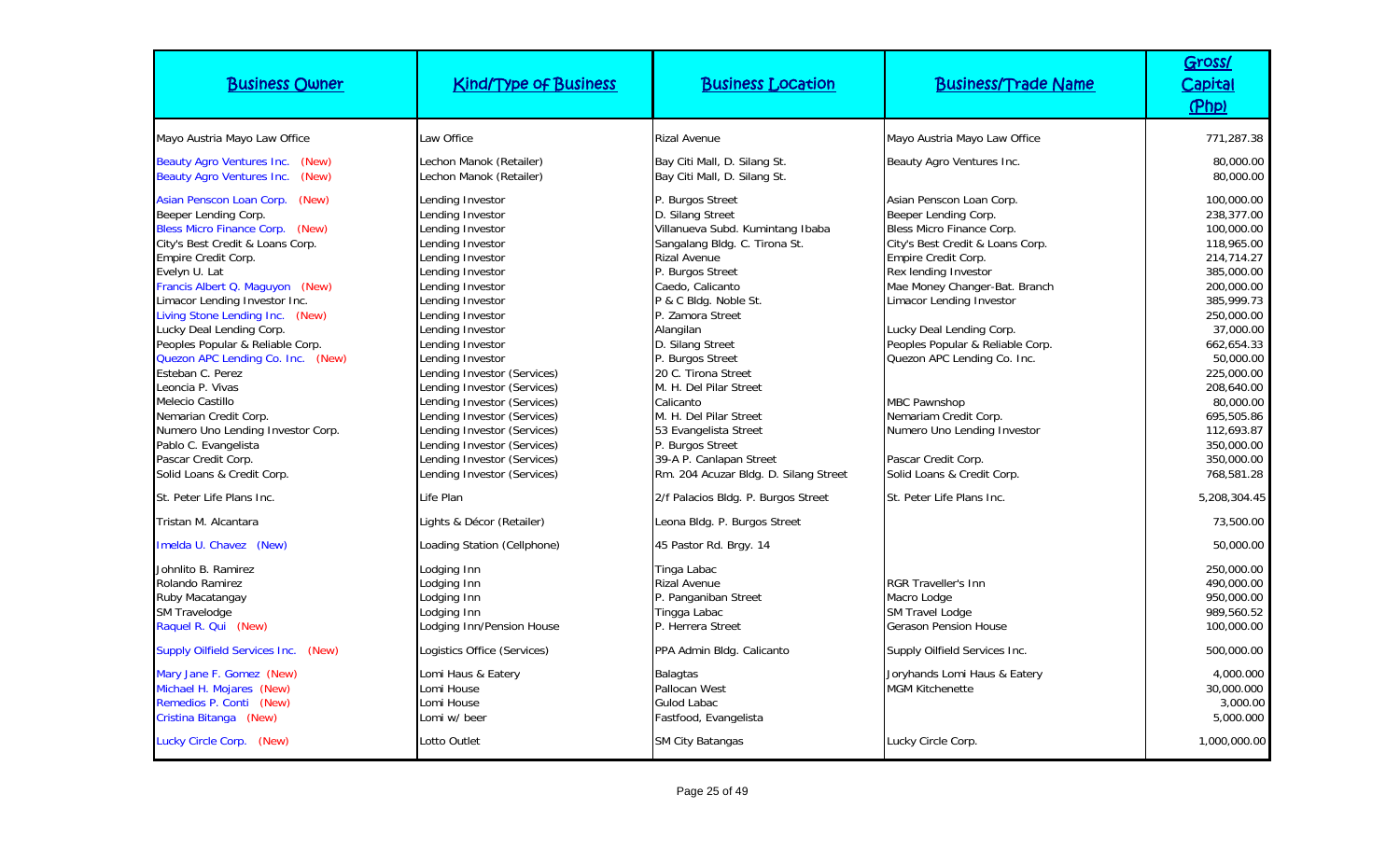| <b>Business Owner</b>                                                                                                                                                                                             | <b>Kind/Type of Business</b>                                                                                                                                                                                   | <b>Business Location</b>                                                                                                                     | <b>Business/Trade Name</b>                                                                                                                                   | Gross/<br>Capital<br>(Php)                                                                                                                            |
|-------------------------------------------------------------------------------------------------------------------------------------------------------------------------------------------------------------------|----------------------------------------------------------------------------------------------------------------------------------------------------------------------------------------------------------------|----------------------------------------------------------------------------------------------------------------------------------------------|--------------------------------------------------------------------------------------------------------------------------------------------------------------|-------------------------------------------------------------------------------------------------------------------------------------------------------|
| Benebicto B. Castillo                                                                                                                                                                                             | LPG Appliances &. General Mdse.                                                                                                                                                                                | P. Burgos Street                                                                                                                             |                                                                                                                                                              | 510,140.00                                                                                                                                            |
| Tableria Tan Tao & Sawmill                                                                                                                                                                                        | Lumber & Sawmill                                                                                                                                                                                               | Calicanto                                                                                                                                    | Tableria Tan Tao & Sawmill                                                                                                                                   | 8,500,000.00                                                                                                                                          |
| Fe H. Abanco (New)                                                                                                                                                                                                | Lying-Inn                                                                                                                                                                                                      | R. R. station                                                                                                                                | JL'S Birthing Home                                                                                                                                           | 15,000.00                                                                                                                                             |
| Dominadora H. Aguda<br><b>SRMS Mechanlysis</b>                                                                                                                                                                    | Machine Shop<br>Machine Shop                                                                                                                                                                                   | <b>Rizal Avenue</b><br>Sta. Rita                                                                                                             | <b>SRMS Mechanlysis</b>                                                                                                                                      | 2,812,479.80<br>6,000,000.00                                                                                                                          |
| Christian Carmelo M. Guinhawa<br>(New)<br>AGP Sales & Building Services Inc.<br>Conrado R. Sanchez (New)<br>Mylene V. Fallero (New)                                                                               | Manpower & General Services<br><b>Manpower Services</b><br><b>Manpower Services</b><br><b>Manpower Services</b>                                                                                                | Libjo<br>80 D. Silang Street<br>49 P. Canlapan St.<br>Kumintang Ibaba                                                                        | Paradigm Manpower & General Services                                                                                                                         | 100,000.00<br>280,000.00<br>50,000.00<br>35,000.00                                                                                                    |
| Leonardo D. Tolentino (New)<br>Pepsi Cola Prod. Phils Inc.<br>San Miguel Brewery Inc.<br>DMB Fire & Safety Ent. Intl. Inc.<br>Edwin Tan Lim<br>Rosario de Chavez                                                  | Manufacturer<br>Manufacturer<br>Manufacturer<br>Manufacturer (Fire Extinguisher)<br>Manufacturer (Textile)<br>Manufacturing (Loofah)                                                                           | Wawa<br>Mahabang Parang<br><b>Balagtas</b><br>Div. Road, Alangilan<br>Calicanto<br>Bilogo                                                    | <b>PVC Boat Making &amp; Other Woods</b><br>Pepsi Cola<br>San Miguel Brewery Inc.<br>DMB Fire & Safety Ent. Intl. Inc.<br>Blim's Textile Mftg. Industries    | 20,000.00<br>131,967,630.00<br>558,786,898.24<br>10,750,000.00<br>185,000.00<br>145,000.00                                                            |
| Leonidas Camus (New)<br>Reymundo de Castro Closa<br>(New)                                                                                                                                                         | <b>Marine Services</b><br>Maritime Services & Travel Agency                                                                                                                                                    | Sta. Rita Aplaya<br>A. Delas Alas Drive                                                                                                      | <b>LM Camus Marine Services</b><br>Shipmate Maritime Services & Travel Agency                                                                                | 50,000.00<br>30,000.00                                                                                                                                |
| FNC South Distribution Inc.<br>(New)<br>Francisco C. Ilagan<br>Myra A. Manalo (New)<br>Philam Plans Inc.<br>Levina T. Lim                                                                                         | Marketing<br>Marketing<br>Marketing (Chemicals)<br>Marketing (Pre-needs)<br>Marketing (Ukay-ukay)                                                                                                              | Masonic Bldg. P.Burgos St.<br>Sta. Rita Karsada<br>Calicanto<br>Kumintang Ibaba<br>121 D. Silang Street                                      | FNC South Distribution Inc.<br><b>FCI Marketing</b><br>Philam Plans Inc.<br><b>LTL Marketing</b>                                                             | 312,750.00<br>140,000.00<br>50,000.00<br>74,836,517.84<br>65,000.00                                                                                   |
| Judith G. Cantos (New)                                                                                                                                                                                            | <b>Material Recovery Services</b>                                                                                                                                                                              | Tabangao Ambulong                                                                                                                            | <b>VRRG Marial Recovery Services</b>                                                                                                                         | 100,000.000                                                                                                                                           |
| <b>SIDCI</b><br><b>SIDCI</b>                                                                                                                                                                                      | Meat & Chicken Store<br>Meat & Chicken Store                                                                                                                                                                   | <b>JPMM</b><br><b>JPMM</b>                                                                                                                   | Stall No. 03<br>Stall No. 02                                                                                                                                 | 2.709.616.20<br>2,751,166.63                                                                                                                          |
| SIDCI (New)                                                                                                                                                                                                       | <b>Meat Processing Plant</b>                                                                                                                                                                                   | Soro-soro Ibaba                                                                                                                              | <b>SIDCI Meat Processing Plant</b>                                                                                                                           | 5,600,000.00                                                                                                                                          |
| Adela dinglasan<br>Alberto Macaraig<br>Allen Macaraig<br>Alvin Catapang<br>Angeline Panganiban<br>Antonio B. Catapang<br><b>Belen Salvador</b><br>Cecilia Barrola (New)<br>Cesar C. Buño<br>Doratea Quinere (New) | <b>Meat Store</b><br><b>Meat Store</b><br><b>Meat Store</b><br><b>Meat Store</b><br><b>Meat Store</b><br><b>Meat Store</b><br><b>Meat Store</b><br><b>Meat Store</b><br><b>Meat Store</b><br><b>Meat Store</b> | <b>JPMM</b><br><b>JPMM</b><br><b>JPMM</b><br><b>JPMM</b><br><b>JPMM</b><br><b>JPMM</b><br><b>JPMM</b><br>Market 1<br><b>JPMM</b><br>Market 1 | Stall No. 15<br>Stall NO. 43<br>Stall No. 44<br>Stall No. 36<br>Stall No. 46<br>Stall No. 39<br>Stall No. 50<br>Stall No. 55<br>Stall No. 58<br>Stall No. 51 | 1,015,000.00<br>3,000,000.00<br>525,000.00<br>2,855,000.00<br>52,500.00<br>1,090,000.00<br>1,292,500.00<br>1,887,500.00<br>2,697,500.00<br>275,000.00 |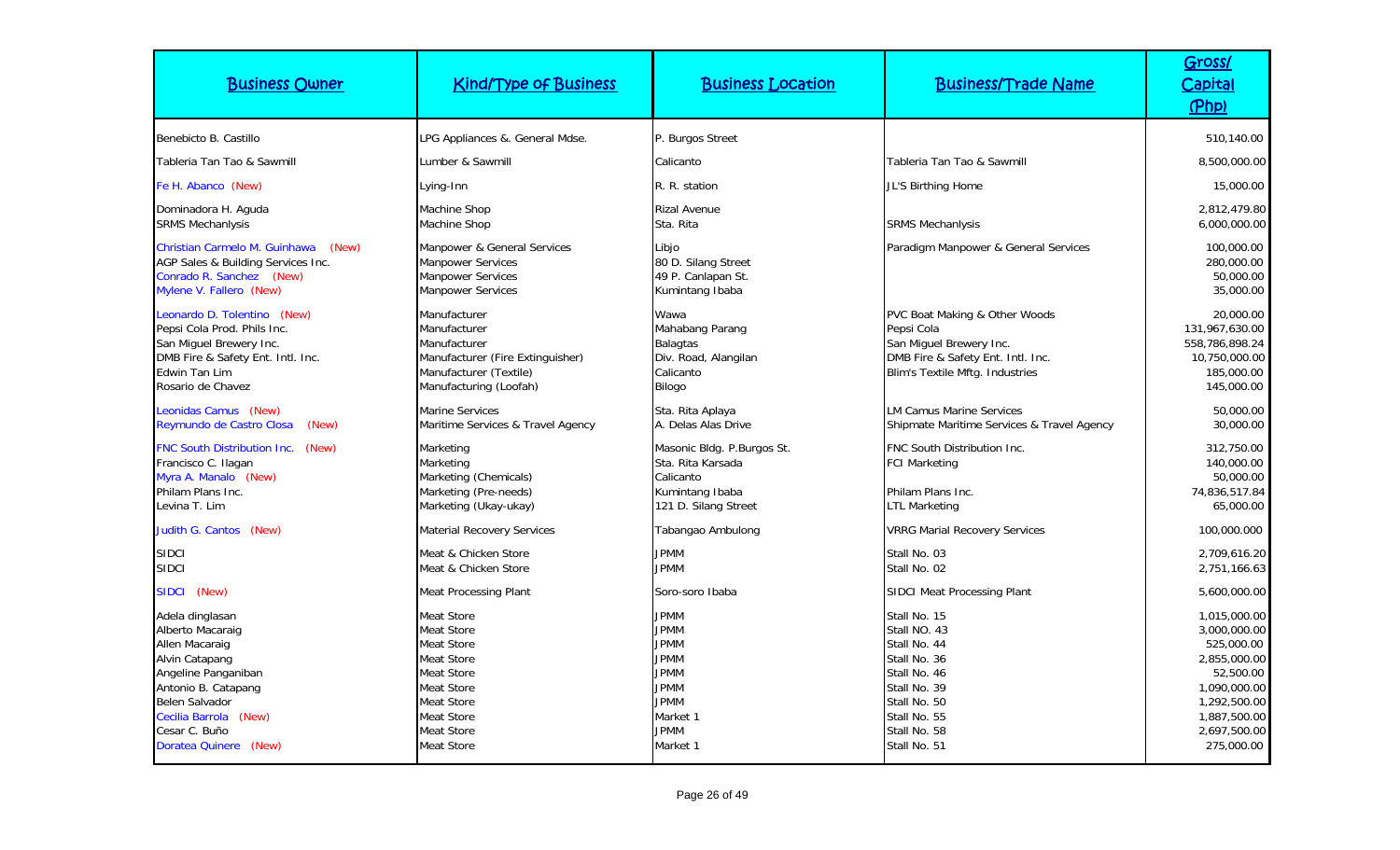| <b>Business Owner</b>                    | <b>Kind/Type of Business</b> | <b>Business Location</b>            | <b>Business/Trade Name</b>               | Gross/<br>Capital<br>(Php) |
|------------------------------------------|------------------------------|-------------------------------------|------------------------------------------|----------------------------|
| Emilio Berberabe (New)                   | <b>Meat Store</b>            | Market 1                            | Stall No. 42 & 43                        | 3,072,500.00               |
| Eribert D. manalo                        | Meat Store                   | <b>JPMM</b>                         | Stall No. 19                             | 1,827,500.00               |
| Gregorio Coliyat                         | <b>Meat Store</b>            | <b>JPMM</b>                         | Stall No. 48                             | 920,000.00                 |
| Jaime Godoy                              | <b>Meat Store</b>            | <b>JPMM</b>                         | Stall No. 28                             | 885,000.00                 |
| Mariano Manalo                           | <b>Meat Store</b>            | <b>JPMM</b>                         | Stall No. 17                             | 927,500.00                 |
| Marilyn Bagsit (New)                     | <b>Meat Store</b>            | Market 1                            | Stall No. 54                             | 815,000.000                |
| Merlita Untiveros                        | <b>Meat Store</b>            | <b>JPMM</b>                         | Stall No. 64                             | 1,032,000.00               |
| Minerva Delica                           | <b>Meat Store</b>            | <b>JPMM</b>                         | stall No. 24                             | 697,500.00                 |
| Petra Panganiban                         | <b>Meat Store</b>            | <b>JPMM</b>                         | Stall No. 71                             | 4,210,000.00               |
| Petrofilo V. Flores                      | <b>Meat Store</b>            | <b>JPMM</b>                         | Stall No. 65                             | 1,270,000.00               |
| Rogelio Dinglasan                        | <b>Meat Store</b>            | <b>JPMM</b>                         | Stall No. 14                             | 1,157,500.00               |
| Rosa D. Perez                            | <b>Meat Store</b>            | <b>JPMM</b>                         | Stall No. 53                             | 20,000.00                  |
| Rufino Panganiban (New)                  | <b>Meat Store</b>            | Market 1                            | Stall No. 10                             | 92,500.00                  |
| Salome Godoy                             | <b>Meat Store</b>            | <b>JPMM</b>                         | Stall No. 57                             | 180,000.00                 |
| Salustiano Abacan                        | <b>Meat Store</b>            | <b>JPMM</b>                         | Stall No. 62                             | 850,000.00                 |
| Salustiano Abacan                        | Meat Store                   | <b>JPMM</b>                         | Stall No. 42                             | 1,612,500.00               |
| Victoria Panganiban<br>(New)             | <b>Meat Store</b>            | Market 1                            | Stall No. 24                             | 92,500.00                  |
| Dr. Alberto Arriola                      | Medical                      | Evangelista Street                  |                                          | 90,000.00                  |
| Dr. Sheera Recto Malabanan<br>(New)      | Medical & Acupuncture Clinic | <b>Apacible Street</b>              |                                          | 80,000.00                  |
| Alexander Marie T. Untalan<br>(New)      | Medical Clinic               | D. Silang Street                    | Untalan-Tobias Medical & Children Clinic | 30,000.00                  |
| Dina Hernandez de Castro (New)           | Medical Clinic               | Kumintang Ilaya                     | De Castro Asthma & Chest Clinic          | 50,000.00                  |
| Dr. Abegayle Machelle P. Chua (New)      | Medical Clinic               | St. Patrick's Hospital, Lopez Jaena |                                          | 10,000.00                  |
| Dr. Alfredo M. Abarintos                 | <b>Medical Clinic</b>        | 13 Apacible Street                  |                                          | 1,300,000.00               |
| Dr. Alfredo P. Beron                     | <b>Medical Clinic</b>        | 2/f Zaragoza Bldg. Apacible Street  |                                          | 90,000.00                  |
| Dr. Angelita B. Villena                  | <b>Medical Clinic</b>        | D. Atienza                          |                                          | 480,000.00                 |
| Dr. Antonio M. Palacios                  | Medical Clinic               | P. Burgos Street                    |                                          | 410,000.00                 |
| Dr. Beaulah G. Zaragoza                  | Medical Clinic               | <b>Apacible Street</b>              |                                          | 348,300.00                 |
| Dr. Corazon Dilay Lanuza                 | <b>Medical Clinic</b>        | 45 P. Canlapan St.                  |                                          | 1,000,000.00               |
| Dr. Cynthia R.De Jesus                   | <b>Medical Clinic</b>        | P. Herrera Street                   |                                          | 800,000.00                 |
| Dr. Eleanor A. Gamo                      | <b>Medical Clinic</b>        | 1/f Gamo Bldg. D. Silang St.        |                                          | 565,000.00                 |
| Dr. Emmanuel D. Malabanan                | <b>Medical Clinic</b>        | 38 Rizal Avenue                     |                                          | 289,500.00                 |
| Dr. Jelyn Mandigma                       | Medical Clinic               | Apacible Street                     |                                          | 190,000.00                 |
| Dr. Jessie & Teresita Rizalyn Villanueva | <b>Medical Clinic</b>        | 2/F Gamo Bldg. D. Silang Street     |                                          | 210,000.00                 |
| Dr. Joselyn Malaluan Cruz                | <b>Medical Clinic</b>        | M. H. Del Pilar Street              |                                          | 300,000.00                 |
| Dr. Leila M. Corales                     | <b>Medical Clinic</b>        | 35 C. Tirona St.                    |                                          | 220,000.00                 |
| Dr. Ma. Belinda S. Kalaw                 | Medical Clinic               | 74 P. Burgos Street                 |                                          | 420,000.00                 |
| Dr. Ma. Cristina C. Candava Aquino       | <b>Medical Clinic</b>        | R. Ave./P. Mendoza St.              |                                          | 500,000.00                 |
| Dr. Nida Manansala (New)                 | Medical Clinic               | Evangelista Street                  |                                          | 75,000.00                  |
| Dr. Reynaldo de Guzman (New)             | <b>Medical Clinic</b>        | Apacible Street                     |                                          | 100,000.00                 |
| Dr. Vivian Guantero Herrela              | <b>Medical Clinic</b>        | Evangelista Street                  |                                          | 150,000.00                 |
| Drs. Joselito & herminia Nicolas         | <b>Medical Clinic</b>        | Apacible/P. Burgos                  |                                          | 625,000.00                 |
| <b>Elizabeth Palines</b>                 | Medical Clinic               | Kumintang Ibaba                     |                                          | 500,000.00                 |
| Lorelie Evangeline P. Miranda (New)      | <b>Medical Clinic</b>        | Lopez Jaena Street                  |                                          | 5,000.00                   |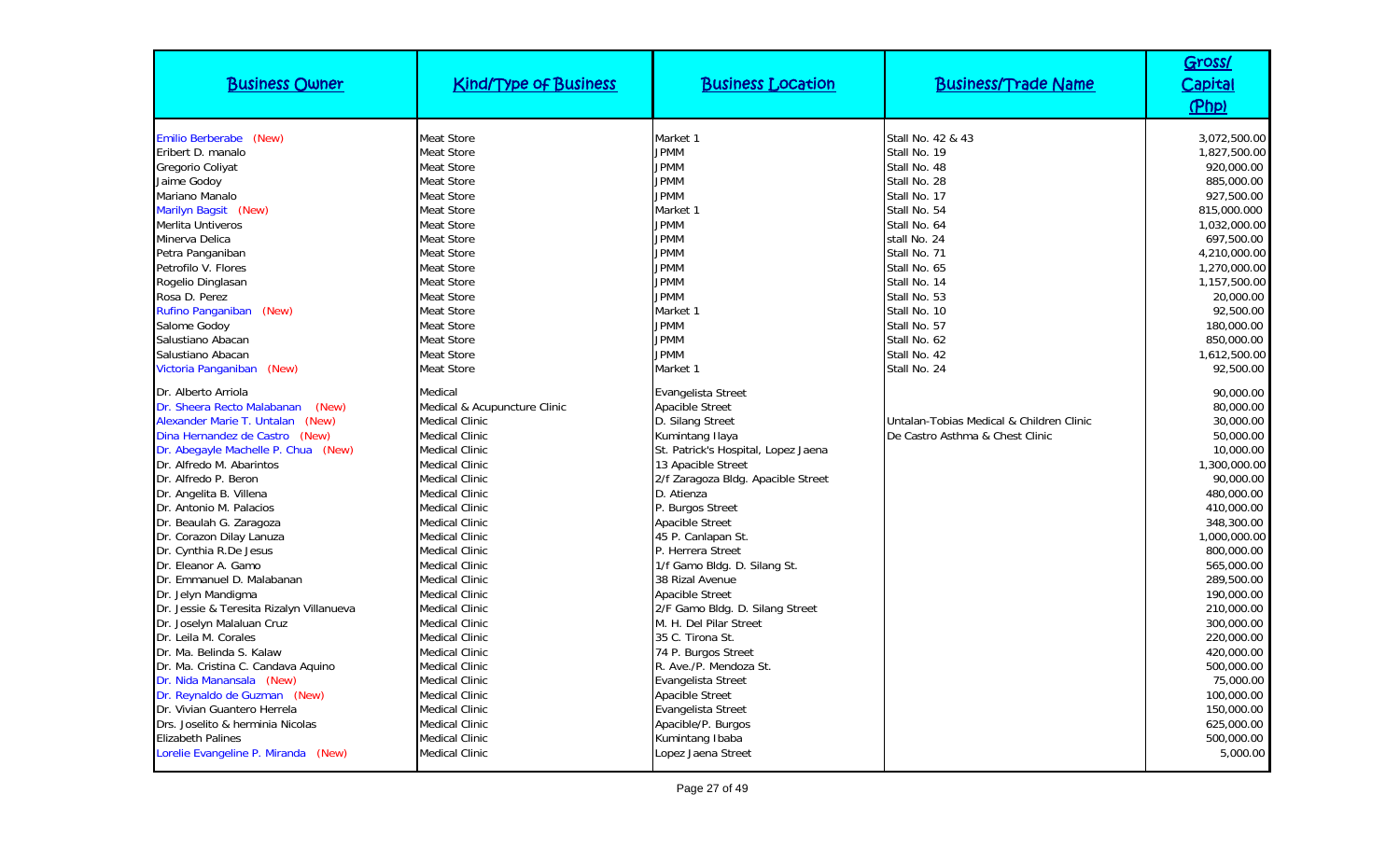| <b>Business Owner</b>                                                                                                                                                                                                                                                      | <b>Kind/Type of Business</b>                                                                                                                          | <b>Business Location</b>                                                                                                                                                            | <b>Business/Trade Name</b>                                                                                                    | Gross/<br><b>Capital</b><br>(Php)                                                                                      |
|----------------------------------------------------------------------------------------------------------------------------------------------------------------------------------------------------------------------------------------------------------------------------|-------------------------------------------------------------------------------------------------------------------------------------------------------|-------------------------------------------------------------------------------------------------------------------------------------------------------------------------------------|-------------------------------------------------------------------------------------------------------------------------------|------------------------------------------------------------------------------------------------------------------------|
| Randolf C. Perez (New)<br>Dr. Jose B. Beredo                                                                                                                                                                                                                               | <b>Medical Clinic</b><br>Medical Clinic (EENT)                                                                                                        | Alangilan                                                                                                                                                                           |                                                                                                                               | 25,000.000<br>122,500.00                                                                                               |
| Florencia B. Andal (New)                                                                                                                                                                                                                                                   | Medical Equipment (Trading)                                                                                                                           | <b>Gulod Labac</b>                                                                                                                                                                  | Veagu Mdse. Braker                                                                                                            | 20,000.00                                                                                                              |
| St. Patrick 2-D Echo Inc.<br>St. Patrick's C.T. Scan Inc.                                                                                                                                                                                                                  | <b>Medical Services</b><br><b>Medical Services</b>                                                                                                    | Lopez Jaena Street<br>Lopez Jaena Street                                                                                                                                            | St. Patrick 2-D Echo Inc.<br>St. Patrick's C.T. Scan Inc.                                                                     | 1,534,066.99<br>2,393,651.24                                                                                           |
| Gaudencio E. Velasquez<br>Nancy C. Macatangay (New)<br>Mario Aguila Claus<br>Edwino M. Aguirre (New)                                                                                                                                                                       | <b>Medical Supplies</b><br>Medical Supplies (Dealer)<br>Medical Supplies (Geneal Merchandise)<br>Medical Supply (Distributor)                         | Kumintang Ibaba<br>Calicanto<br>175 M. H. Del Pilar Street<br>Kumintang Ibaba                                                                                                       | Mac Tycoon Marketing                                                                                                          | 250,000.00<br>20,000.000<br>2,120,000.00<br>130,000.000                                                                |
| Amparo Cadorna                                                                                                                                                                                                                                                             | <b>Medicinal Plants Retailer</b>                                                                                                                      | <b>JPMM</b>                                                                                                                                                                         | Stall No. 12                                                                                                                  | 72,000.00                                                                                                              |
| Provident Plans Int'l. Corp.                                                                                                                                                                                                                                               | Memorial Life/Educational Corp. (Services)                                                                                                            | <b>Rizal Avenue</b>                                                                                                                                                                 | Provident Plans Int'l. Corp.                                                                                                  | 4,785,208.04                                                                                                           |
| Eternal Garden Memorial park Corp.                                                                                                                                                                                                                                         | <b>Memorial Park</b>                                                                                                                                  | <b>Balagtas</b>                                                                                                                                                                     | Eternal Garden Memorial park Corp.                                                                                            | 17,150,000.00                                                                                                          |
| Lifebank Foundation Inc. (New)<br>Marlon M. Mendez (New)                                                                                                                                                                                                                   | Micro-Finance<br>Micro-Finance                                                                                                                        | Santolan Rd. Pallocan West<br><b>Rizal Avenue</b>                                                                                                                                   | Lifebank Foundation Inc.                                                                                                      | 100,000.00<br>500,000.000                                                                                              |
| Joseph F. Fabregas<br>Real Fresh Dairy Farm Inc. (New)                                                                                                                                                                                                                     | Miki Factory<br>Milk Retailer                                                                                                                         | Calicanto<br>Alangilan                                                                                                                                                              | <b>Real Fresh Dairy Products</b>                                                                                              | 235,990.50<br>100,000.00                                                                                               |
| Felicito G. Cometa (New)                                                                                                                                                                                                                                                   | Minimart                                                                                                                                              | Mahabang Parang                                                                                                                                                                     | <b>Felecity Minimart</b>                                                                                                      | 40.000.00                                                                                                              |
| Betty R. Decal (New)<br>Bobby L. Castro (New)<br><b>Currency Connections Corp. (New)</b><br><b>Currency Connections Corp. (New)</b><br>Daisy Catapang<br>Gloria F. Orilla (New)<br>Maria Editha T. Ramirez (New)<br>Maricel A. Almarez (New)<br>Sedemin A. De Castro (New) | Money Changer<br>Money Changer<br>Money Changer<br>Money Changer<br>Money Changer<br>Money Changer<br>Money Changer<br>Money Changer<br>Money Changer | 19 Rizal Avenue<br>Calicanto<br>P. Zamora Street<br>P. Zamora Street<br><b>Rizal Avenue</b><br>P. Burgos Street<br>Apacible Street, Brgy.10<br>P. Burgos Street<br>P. Burgos Street | Hero Zone Money Changer<br><b>Currency Connections Corp.</b><br><b>Currency Connections Corp.</b><br>A. Journey Money Changer | 30,000.00<br>50,000.00<br>100,000.00<br>100,000.00<br>185,000.00<br>50,000.00<br>300,000.00<br>100,000.00<br>50,000.00 |
| Bobby L. Castro (New)                                                                                                                                                                                                                                                      | <b>Money Transfer Services</b>                                                                                                                        | P. Gomez Street                                                                                                                                                                     |                                                                                                                               | 50,000.00                                                                                                              |
| Percival M. Carandang<br>(New)                                                                                                                                                                                                                                             | Motor Parts (Services)                                                                                                                                | Cuta                                                                                                                                                                                | MS Motor parts & Gen. Services                                                                                                | 50,000.00                                                                                                              |
| Isaac a. Areglado (New)                                                                                                                                                                                                                                                    | Motor Works (Services)                                                                                                                                |                                                                                                                                                                                     | I & J Calibration/Service Center                                                                                              | 15,000.00                                                                                                              |
| Motor Trade/Broaduwe Traders Corp.<br>Norkis Financials Corp. (New)                                                                                                                                                                                                        | Motorcycle Dealer<br>Motorcycle Dealer                                                                                                                | 55 R. Ave.<br>61 Rizal Ave.                                                                                                                                                         | Motor Trade/Broaduwe Traders Corp.<br>Norkis Financial Corp.                                                                  | 5,000,000.00<br>500,000.00                                                                                             |
| Roland Bunyi (New)                                                                                                                                                                                                                                                         | Motorcycle Parts & Accessories (Retailer)                                                                                                             | Alangilan                                                                                                                                                                           |                                                                                                                               | 15,000.00                                                                                                              |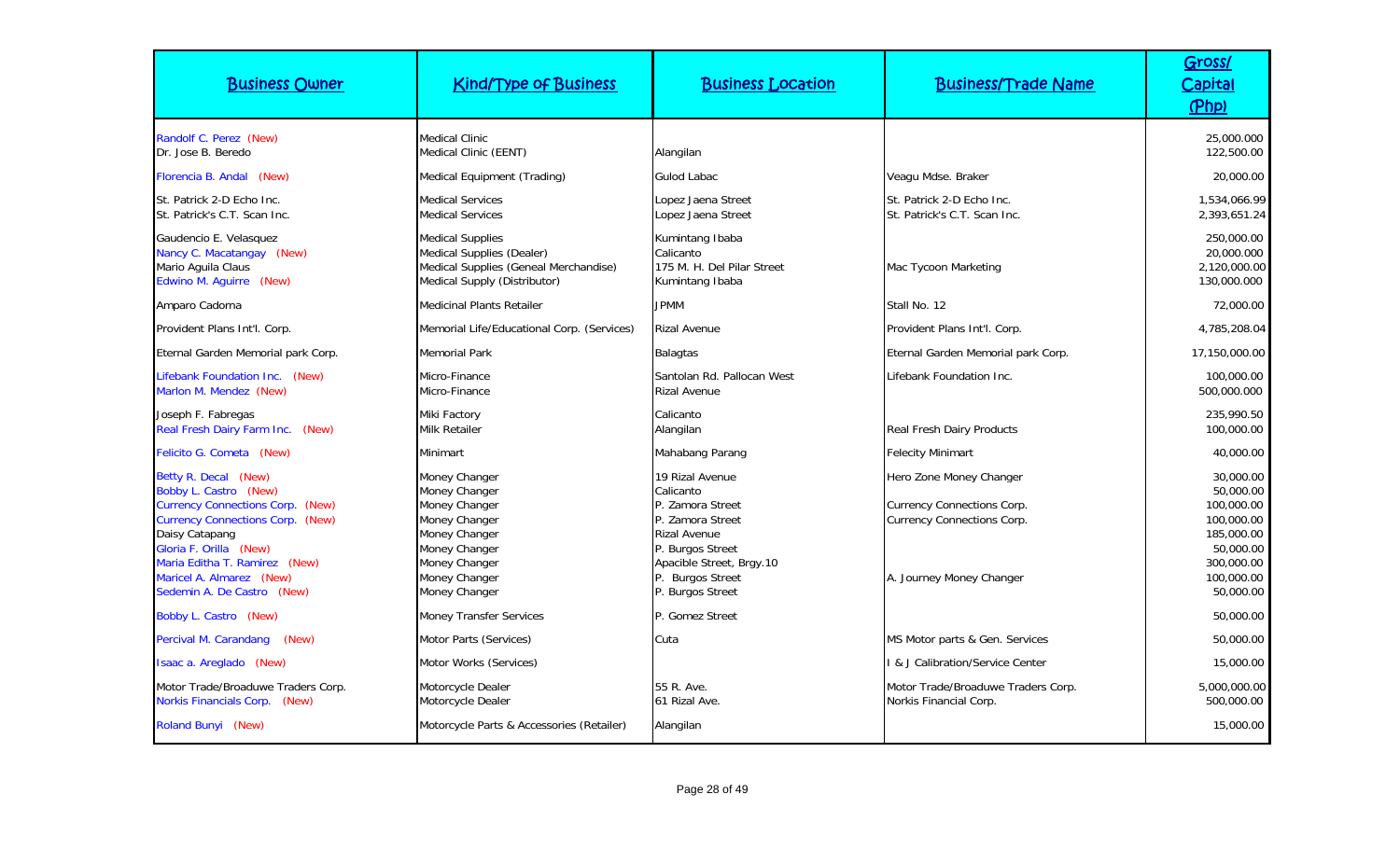| <b>Business Owner</b>                                                                                                                                                                                                                                                                                                                                                                                                                                                                                | <b>Kind/Type of Business</b>                                                                                                                                                                                                                                                                                                                                                                                                                                                                                                                                                                                                                                                                                   | <b>Business Location</b>                                                                                                                                                                                                                                                         | <b>Business/Trade Name</b>                                                                                                                                                                                                                                                                                                                                                                                                      | Gross/<br>Capital<br>(Php)                                                                                                                                                                                                                                                                             |
|------------------------------------------------------------------------------------------------------------------------------------------------------------------------------------------------------------------------------------------------------------------------------------------------------------------------------------------------------------------------------------------------------------------------------------------------------------------------------------------------------|----------------------------------------------------------------------------------------------------------------------------------------------------------------------------------------------------------------------------------------------------------------------------------------------------------------------------------------------------------------------------------------------------------------------------------------------------------------------------------------------------------------------------------------------------------------------------------------------------------------------------------------------------------------------------------------------------------------|----------------------------------------------------------------------------------------------------------------------------------------------------------------------------------------------------------------------------------------------------------------------------------|---------------------------------------------------------------------------------------------------------------------------------------------------------------------------------------------------------------------------------------------------------------------------------------------------------------------------------------------------------------------------------------------------------------------------------|--------------------------------------------------------------------------------------------------------------------------------------------------------------------------------------------------------------------------------------------------------------------------------------------------------|
| Felesita Magtibay                                                                                                                                                                                                                                                                                                                                                                                                                                                                                    | Motorworks (Repair Shop / Jeep Body                                                                                                                                                                                                                                                                                                                                                                                                                                                                                                                                                                                                                                                                            | <b>JPMM</b>                                                                                                                                                                                                                                                                      | Stall No. 07                                                                                                                                                                                                                                                                                                                                                                                                                    | 100,000.00                                                                                                                                                                                                                                                                                             |
| Maria Arlene A. Montalbo                                                                                                                                                                                                                                                                                                                                                                                                                                                                             | Builder)<br>Motorworks (Repair Shop / Jeep Body<br>Builder)                                                                                                                                                                                                                                                                                                                                                                                                                                                                                                                                                                                                                                                    | Balagtas                                                                                                                                                                                                                                                                         | <b>Automatic Motors</b>                                                                                                                                                                                                                                                                                                                                                                                                         | 2,066,382.08                                                                                                                                                                                                                                                                                           |
| Eduardo I Aguirre                                                                                                                                                                                                                                                                                                                                                                                                                                                                                    | Movie Theater                                                                                                                                                                                                                                                                                                                                                                                                                                                                                                                                                                                                                                                                                                  | D. Silang Street                                                                                                                                                                                                                                                                 | Rhoda Theater                                                                                                                                                                                                                                                                                                                                                                                                                   | 100,000.00                                                                                                                                                                                                                                                                                             |
| <b>Nexstar FX Entertaiment Corp.</b><br>(New)                                                                                                                                                                                                                                                                                                                                                                                                                                                        | Music Recording (Services)                                                                                                                                                                                                                                                                                                                                                                                                                                                                                                                                                                                                                                                                                     | <b>SM City Batangas</b>                                                                                                                                                                                                                                                          | Nexstar FX Entertaiment Corp.                                                                                                                                                                                                                                                                                                                                                                                                   | 250,000.00                                                                                                                                                                                                                                                                                             |
| Fernan Abañes Andal (New)                                                                                                                                                                                                                                                                                                                                                                                                                                                                            | Music Studio                                                                                                                                                                                                                                                                                                                                                                                                                                                                                                                                                                                                                                                                                                   | 162 P. Burgos St.                                                                                                                                                                                                                                                                | Level High Jamming Studio                                                                                                                                                                                                                                                                                                                                                                                                       | 20,000.00                                                                                                                                                                                                                                                                                              |
| Remedios Dinglasan                                                                                                                                                                                                                                                                                                                                                                                                                                                                                   | Musical Instruments                                                                                                                                                                                                                                                                                                                                                                                                                                                                                                                                                                                                                                                                                            | 175 M. H. Del Pilar Street                                                                                                                                                                                                                                                       |                                                                                                                                                                                                                                                                                                                                                                                                                                 | 40,000.00                                                                                                                                                                                                                                                                                              |
| Adelaida Lontoc<br>Arsenia N. Aguila<br>Arturo I. Atienza<br>Bonifacio Evangelista<br>Clemen Fidel<br>Corazon Dimasacat<br>Eulalio Acob<br>Florante Ilagan<br>Gregoria Almero<br>Josephine Arago<br>Juanita C. Mercado<br>Julita Untalan<br>Karren P. Navarro (New)<br>Lyn G. Agapay<br>Maria Leonardo C. Guico (New)<br>Maura A. Perez<br>Maxima T. Soriano<br>Moielia V. Mercado<br>Myra C. Mercado<br><b>Natividad Balmes</b><br>Norma Castillo<br>Rona Mercado Tenorio<br>(New)<br>Ronie Mercado | Native Products (Retailer)<br>Native Products (Retailer)<br>Native Products (Retailer)<br>Native Products (Retailer)<br>Native Products (Retailer)<br>Native Products (Retailer)<br>Native Products (Retailer)<br>Native Products (Retailer)<br>Native Products (Retailer)<br>Native Products (Retailer)<br>Native Products (Retailer)<br>Native Products (Retailer)<br>Native Products (Retailer)<br>Native Products (Retailer)<br>Native Products (Retailer)<br>Native Products (Retailer)<br>Native Products (Retailer)<br>Native Products (Retailer)<br>Native Products (Retailer)<br>Native Products (Retailer)<br>Native Products (Retailer)<br>Native Products (Retailer)<br>Native Products (Retailer) | Market 1<br>Market 1<br>Market 1<br>Market 1<br>Market 1<br>Market 1<br>Market 1<br>Market 1<br>Market 1<br>Market 1<br>Market 1<br>Market 1<br>Market 1<br>Market 1<br>Market 1<br>Market 1<br>Market 1<br>Market 1<br>Market 1<br>Market 1<br>Market 1<br>Market 1<br>Market 1 | Stall No. 467<br>Stall No. 470<br>Stall No. 373<br>Stall No. 494-495-496<br>Stall No. 482 & 483<br>Stall No. 468<br>Stall No. 498<br>Stall No. 458<br>Stall 348<br>Stall No. 485<br>Stall NO. 478 & 479<br>Stall No. 471<br>Stall No. 452<br>Stall No. 476<br>Stall No. 473<br>Stall $#$ 453<br>Stall No. 383<br>Stall No. 490<br>Stall no. 464 & 465<br>Stall No. 381<br>Stall No. 462<br>Stall No. 377<br>Stall No. 491 & 492 | 10,000.00<br>22,000.00<br>30,000.00<br>80,000.00<br>46,000.00<br>15,000.00<br>50,000.00<br>50,000.00<br>26,000.00<br>30,000.00<br>125,000.00<br>20,000.00<br>5,000.00<br>10,000.00<br>8,000.00<br>72,000.00<br>80,000.00<br>8,000.00<br>96,500.00<br>130,000.00<br>30,000.00<br>15,000.00<br>75,000.00 |
| Prudencio A. Mendoza                                                                                                                                                                                                                                                                                                                                                                                                                                                                                 | Needlecrafts Embroidery (Sub-Contractor)                                                                                                                                                                                                                                                                                                                                                                                                                                                                                                                                                                                                                                                                       | Kumintang Ibaba                                                                                                                                                                                                                                                                  |                                                                                                                                                                                                                                                                                                                                                                                                                                 | 558,306.65                                                                                                                                                                                                                                                                                             |
| Romeo Clarin<br>Simeona Susan A. Perez                                                                                                                                                                                                                                                                                                                                                                                                                                                               | Newspaper & Magazines (Retailer)<br>Newspaper & Magazines (Retailer)                                                                                                                                                                                                                                                                                                                                                                                                                                                                                                                                                                                                                                           | P. Burgos Street<br>D. Silang Street                                                                                                                                                                                                                                             | <b>Clarins Newspaper</b><br>Perez Educational Supply & Magazines Store                                                                                                                                                                                                                                                                                                                                                          | 380,000.00<br>650,000.00                                                                                                                                                                                                                                                                               |
| Dante M. Diña                                                                                                                                                                                                                                                                                                                                                                                                                                                                                        | Night Club/Restaurant w/ ret. Tob. and Ferm Balagtas<br>Liq.                                                                                                                                                                                                                                                                                                                                                                                                                                                                                                                                                                                                                                                   |                                                                                                                                                                                                                                                                                  | Taverna Queen Super Night Club                                                                                                                                                                                                                                                                                                                                                                                                  | 600,000.00                                                                                                                                                                                                                                                                                             |
| Mla Teachers Saving & Loans Ass. Inc. (New)                                                                                                                                                                                                                                                                                                                                                                                                                                                          | Non Stock Saving & Loans (Services)                                                                                                                                                                                                                                                                                                                                                                                                                                                                                                                                                                                                                                                                            | Alangilan                                                                                                                                                                                                                                                                        | Mla Teachers Saving & Loans Ass. Inc.                                                                                                                                                                                                                                                                                                                                                                                           | 150,000.00                                                                                                                                                                                                                                                                                             |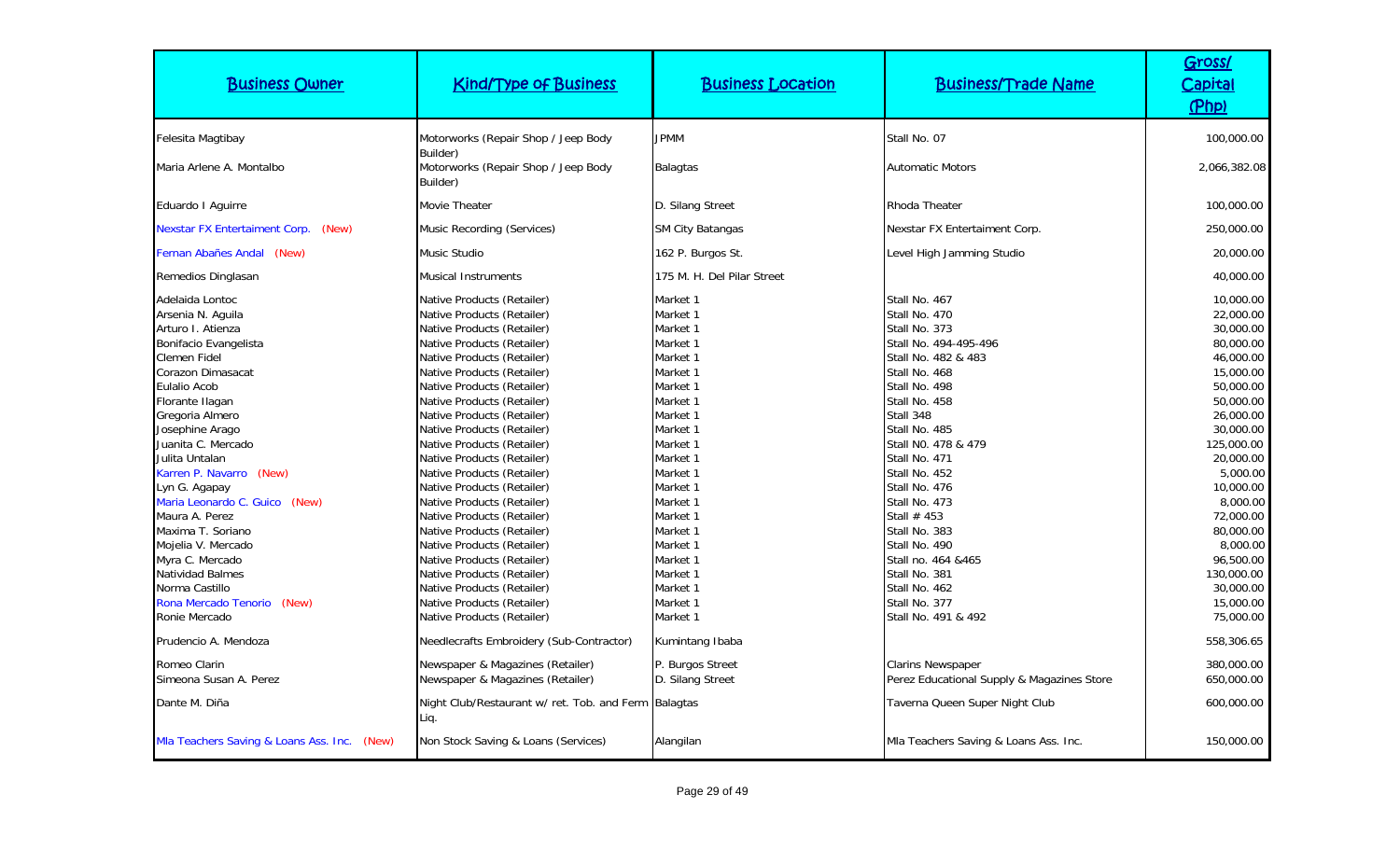| <b>Business Owner</b>                                                                                                                                                                                                                                            | <b>Kind/Type of Business</b>                                                                                                                                                                                        | <b>Business Location</b>                                                                                                                                                                                                | <b>Business/Trade Name</b>                                                                                                  | Gross/<br>Capital<br>(Php)                                                                                                                                              |
|------------------------------------------------------------------------------------------------------------------------------------------------------------------------------------------------------------------------------------------------------------------|---------------------------------------------------------------------------------------------------------------------------------------------------------------------------------------------------------------------|-------------------------------------------------------------------------------------------------------------------------------------------------------------------------------------------------------------------------|-----------------------------------------------------------------------------------------------------------------------------|-------------------------------------------------------------------------------------------------------------------------------------------------------------------------|
| Ma. Isabel Romano Simon (New)<br>Delia Protesta<br>Click Comm. Inc. (New)<br>David E. Arceo (New)                                                                                                                                                                | Novelty Items (Retailer)<br>Office & Equipment Supply (Trading)<br>Office (Communication)<br>Office Supplies (Trading)                                                                                              | Pallocan West<br>Evangelista/P. Canlapan St<br>Batangan Plaza, Kum. Ibaba<br>Pallocan East                                                                                                                              | <b>Capsy Doodles Trading</b><br>Click Comm. Inc.<br>Hao Shong TJ Trading                                                    | 50,000.00<br>1,139,917.41<br>100,000.00<br>20,000.00                                                                                                                    |
| Dr. Emma B. Belen<br>Dr. Felipa T. Barlaan<br>Dr. Maryrose Burog Alea<br>Modesta Panaligan Cometa<br>Patrocinio A. Robles<br>Rowel V. Clarin<br>Violeta Anis Brual<br>Librada Bunyi                                                                              | <b>Optical Clinic</b><br><b>Optical Clinic</b><br><b>Optical Clinic</b><br><b>Optical Clinic</b><br><b>Optical Clinic</b><br><b>Optical Clinic</b><br><b>Optical Clinic</b><br>Optical Clinic & General Merchandise | 47 P. Canlapan Street<br>130 Evangelista<br>24 D. Silang Street<br>Evangelista Street<br>Market 1<br>Evangelista Street<br>Evangelista Street<br>Rizal Avenue                                                           | Panaligan Optical<br>Stall No. 374 & 376<br>Clarin Optical Clinic<br>Anis Optical Clinic<br>Panaligan Optical               | 300,000.00<br>135,000.00<br>120,000.00<br>160,000.00<br>20,000.00<br>400,000.00<br>105,000.00<br>GM-75,000.00<br>OC-165,000.00                                          |
| Chris Domongas de Jesus (New)                                                                                                                                                                                                                                    | Paint Retailer                                                                                                                                                                                                      | Calicanto                                                                                                                                                                                                               | Cornerstone Paint Coml.                                                                                                     | 50,000.000                                                                                                                                                              |
| Grace D. Tan (New)                                                                                                                                                                                                                                               | Paper Products (Retailer)                                                                                                                                                                                           | <b>SM City Batangas</b>                                                                                                                                                                                                 | Peek A Boo Merchandising                                                                                                    | 10,000.000                                                                                                                                                              |
| Dr. Manuel H. Pastor<br>Golden Grain Milling Corp. (New)<br>Ronaldo M. Blanco (New)                                                                                                                                                                              | Parking Lot (Services)<br>Parking Lot (Services)<br>Parking Services                                                                                                                                                | Cuta<br>Tabangao<br>Sta. Clara                                                                                                                                                                                          |                                                                                                                             | 305,000.00<br>20,000.00<br>25,000.00                                                                                                                                    |
| Agencia de Bats. Pawshop<br>Atty. Martha Tatlonghari<br>Bobby L. Castro (New)<br>Bobby L. Castro (New)<br>Enrique T. Cortez<br>Erning's Pawshop Corp.<br>Lourdes L. Borbon<br>Melecio B. Castillo<br>Melecio Castillo<br>Noel B. Sangalang<br>P.J. Lhuiller Inc. | Pawnshop<br>Pawnshop<br>Pawnshop<br>Pawnshop<br>Pawnshop<br>Pawnshop<br>Pawnshop<br>Pawnshop<br>Pawnshop<br>Pawnshop<br>Pawnshop                                                                                    | P. Genato Street<br>Evangelista Street<br>Calicanto<br>P. Gomez Street<br><b>Rizal Avenue</b><br>78 Rizal Avenue<br><b>Rizal Avenue</b><br>Magsombol Bldg. Cuta<br>Calicanto<br>57 P. Zamora St.<br>87 D. Silang Street | M.M. Tatlonghari Pawnshop<br>Erning's Pawshop Corp.<br>Lourdes Borbon Pawshop<br><b>MBC Pawnshop</b><br><b>MBC Pawnshop</b> | 460,000.00<br>620,000.00<br>100,000.00<br>150,000.00<br>568,000.00<br>379,305.00<br>550,000.00<br>300,660.00<br>78,635.57<br>226,295.00<br>MR-53384.00<br>P2,975,249.00 |
| Rodolfo B. Gonzales<br>Solargold Pawnshop Inc. (New)<br>Urbano Mojares Jr.<br>Urbano Mojares Jr.<br>P.J. Lhuiller Inc.<br>Michel J. Lhuiller Pawshop Inc.                                                                                                        | Pawnshop<br>Pawnshop<br>Pawnshop<br>Pawnshop<br>Pawnshop & Money Remmittance<br>Pawnshop & Money Transfer                                                                                                           | R. Avenue/D. Silang Street<br>Cuta<br>D. Silang Street<br>D. Silang Street<br>R. Avenue/P. Genato<br><sup>2</sup> . Zamora Street                                                                                       | Utility Pawnshop II<br>Cebuana Lhuiller Inc.<br>Michel J. Lhuiller Pawshop Inc.                                             | 331,468,000.00<br>465,676.75<br>164,588.00<br>P-829,091.02<br>MR-12,508.00<br>P-2,097,468.00<br>MT-1,507,976.00<br>GM-26,483.00                                         |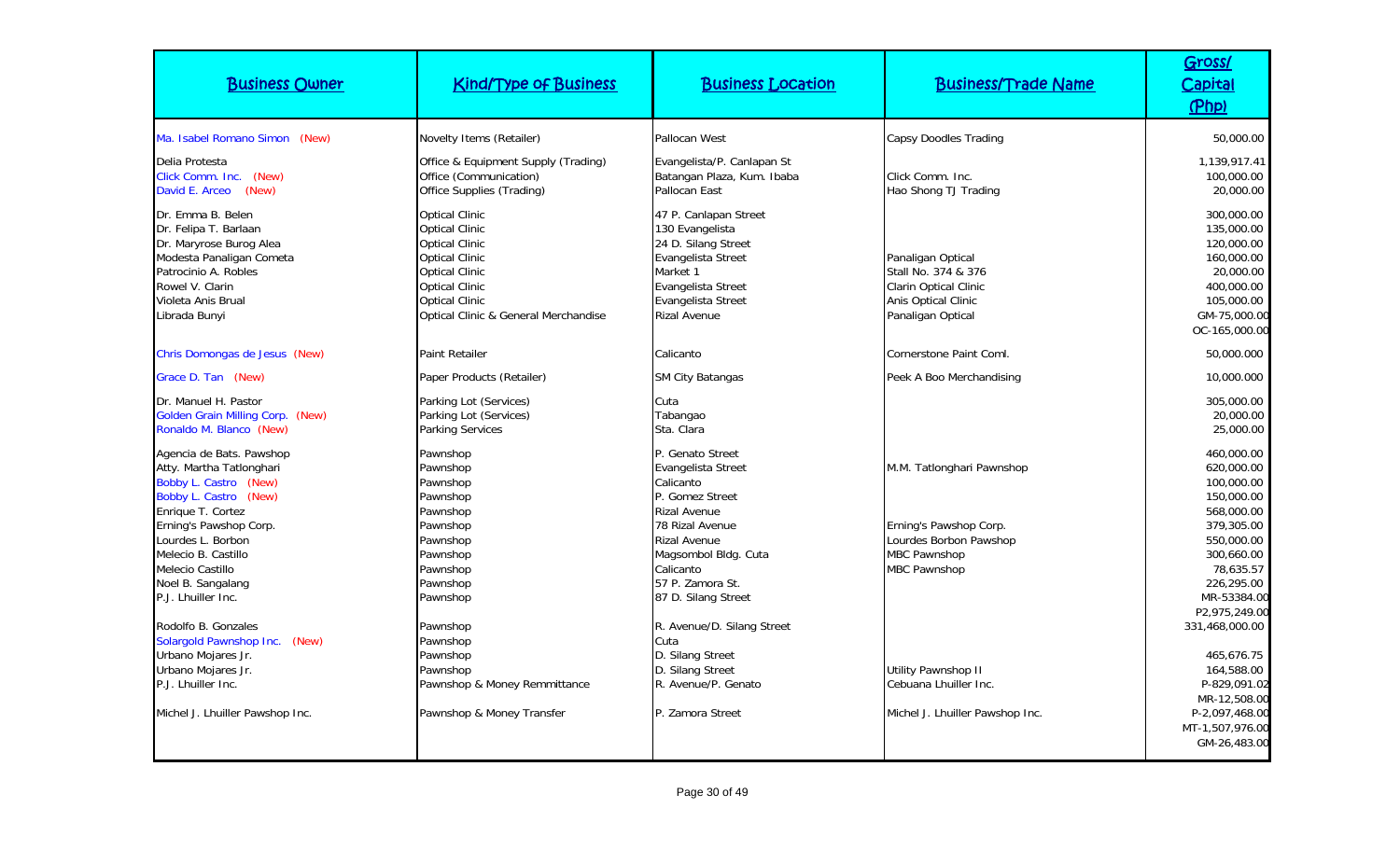| <b>Business Owner</b>                                                                                                                                                                                                                       | <b>Kind/Type of Business</b>                                                                                                                                                                                                                             | <b>Business Location</b>                                                                                                                                                                            | <b>Business/Trade Name</b>                                                                                                                                                                                                                                         | Gross/<br>Capital<br>(Php)                                                                                                            |
|---------------------------------------------------------------------------------------------------------------------------------------------------------------------------------------------------------------------------------------------|----------------------------------------------------------------------------------------------------------------------------------------------------------------------------------------------------------------------------------------------------------|-----------------------------------------------------------------------------------------------------------------------------------------------------------------------------------------------------|--------------------------------------------------------------------------------------------------------------------------------------------------------------------------------------------------------------------------------------------------------------------|---------------------------------------------------------------------------------------------------------------------------------------|
| Michael J. Lhuiller Pawnshop Inc.                                                                                                                                                                                                           | Pawnshop/Jewelry/Money Transfer Service                                                                                                                                                                                                                  | <b>Rizal Avenue</b>                                                                                                                                                                                 | Michael J. Lhuiller Pawnshop Inc.                                                                                                                                                                                                                                  | P-1,698,908.00<br>MT-876,800.00                                                                                                       |
| Michel J. Lhuiller Pawshop Inc.                                                                                                                                                                                                             | Pawnshop/Jewelry/Money Transfer Service                                                                                                                                                                                                                  | D. Silang Street                                                                                                                                                                                    | Michel J. Lhuiller Pawshop Inc.                                                                                                                                                                                                                                    | GM-50,000.00<br>P-1,698,908.00<br>MT-876,800.00<br>GM-50,000.00                                                                       |
| Andrea V. Tan (New)                                                                                                                                                                                                                         | Peanut Related Products (Retailer)                                                                                                                                                                                                                       | Bay Citi Mall, D. Silang St.                                                                                                                                                                        | <b>JM Peanut World</b>                                                                                                                                                                                                                                             | 100,000.000                                                                                                                           |
| Brand Innovators Inc. (New)<br>Central Affirmative Co. Inc. (New)<br>Iza Marie D. David (New)<br>Iza Marie D. David (New)<br>Sherryl-Lyn R. Condino<br>(New)                                                                                | Perfume Retailer<br>Perfume Retailer<br>Perfume Retailer<br>Perfume Retailer<br>Perfume Retailer                                                                                                                                                         | <b>SM City Batangas</b><br>Excel Tom's, D. Silang st.<br><b>SM City Batangas</b><br>Bay Citi Mall, D. Silang St.<br><b>SM City Batangas</b>                                                         | Acqua Sense Perfume & Bar<br>Central Affirmative Co. Inc.<br><b>Triple Sales Trading</b><br>Triple Sales Trading<br>Perfume 4 Len Marketing                                                                                                                        | 100,000.00<br>62,500.00<br>425,000.00<br>425,000.00<br>70,000.00                                                                      |
| Felisa B. Jimenez<br>Noel C. Balmes (New)                                                                                                                                                                                                   | Pest Control & General Services<br><b>Pest Control Services</b>                                                                                                                                                                                          | Calicanto<br>Nueva Villa Subd. Alangilan                                                                                                                                                            |                                                                                                                                                                                                                                                                    | 125,000.00<br>50,000.000                                                                                                              |
| Francisco S. Lim (New)<br>Nelie R. Borbon (New)                                                                                                                                                                                             | Pet Shop<br>Pet Shop                                                                                                                                                                                                                                     | A. Delas Alas Drive<br>C. Tirona Street                                                                                                                                                             |                                                                                                                                                                                                                                                                    | 10,000.00<br>20,000.00                                                                                                                |
| Fernando H. Baylosis (New)                                                                                                                                                                                                                  | Petroleum Products (Retailer)                                                                                                                                                                                                                            | Sta. Clara                                                                                                                                                                                          |                                                                                                                                                                                                                                                                    | 100,000.000                                                                                                                           |
| Rina Mañebo Bautista (New)<br>Roberto Q. Quijqano jr. (New)<br>St. Patrick Hospital Inc.<br>Merlita G. Publico<br>(New)                                                                                                                     | Pharmacy<br>Pharmacy<br>Pharmacy<br>Pharmacy & Clinic                                                                                                                                                                                                    | Div. Rd. Bolbok<br>Kumintang Ibaba<br>Lopez Jaena Street<br>P. Herrera Street                                                                                                                       | RR Pharmacy<br>AMP Pharmacy & Family Clinic                                                                                                                                                                                                                        | 50,000.00<br>150,000.00<br>1,903,006.03<br>100,000.00                                                                                 |
| Rodante G. Melo (New)<br>J. A. Sales Corp.<br>Innovatronix Inc. (New)<br>Cesar Jocson Orbe Jr. (New)<br>Michael Angelo Galvez (New)<br>Noel M. Abanico<br>rocely H. Flores<br>Rodennis A. Mando<br>Dennis C. Alcancia<br>Dennis C. Alcancia | Photo & Video Coverage (Services)<br><b>Photo Center Services</b><br>Photo Imaging Services<br>Photo Shop<br>Photo Studio<br>Photo Studio<br>Photo Studio<br>Photo Studio<br>Photo Studio & Ret. Photo Supplies<br>Photo Supplies & Finishing Laboratory | Alangilan<br>Caedo, Calicanto<br>2/f SM City Batangas<br><b>SM City Batangas</b><br>Kumintang Ibaba<br>Alegre Street<br>P. Burgos<br><b>Rizal Avenue</b><br>Caedo, Calicanto<br><b>Rizal Avenue</b> | Sir BhoyetDigital Photography & Graphics Aryt<br>Mitsubishi Photo Center<br>Innovatronix Inc.<br>CJO Trade<br>Michael Angelo Galvez Photography<br>Andy's Studio<br>De Luxe Studio<br>Mila's Photo & Color Lab.<br>Color Master Photo<br><b>Color Master Photo</b> | 30,000.00<br>400,000.00<br>100,000.00<br>250,000.00<br>5,000.00<br>190,000.00<br>275,000.00<br>205.670.00<br>235,132.35<br>434,385.56 |
| Robert T. Inciong (New)<br>Augusto C. Resurrecion                                                                                                                                                                                           | Pizza (Retailer)<br>Pizza Store (retailer)                                                                                                                                                                                                               | <b>SM City Batangas</b><br>D. Silang Street                                                                                                                                                         | Mikmik Pizza Parlor                                                                                                                                                                                                                                                | 30,000.00<br>90,000.00                                                                                                                |
| Dr. Diosdado Emmanuel A. Caringal<br>(New)                                                                                                                                                                                                  | Polyclinic & Lab                                                                                                                                                                                                                                         | <b>Rizal Avenue</b>                                                                                                                                                                                 | Most Holy Trinity Polyclinic & Lab.                                                                                                                                                                                                                                | 50,000.00                                                                                                                             |
| Cesar Beron                                                                                                                                                                                                                                 | Poultry Farm                                                                                                                                                                                                                                             | Sta. Rita Ilaya                                                                                                                                                                                     | Cab Poultry Farm                                                                                                                                                                                                                                                   | 175,000.00                                                                                                                            |
| <b>Estelita Miguel</b>                                                                                                                                                                                                                      | Poultry Feeds Store                                                                                                                                                                                                                                      | Cuta                                                                                                                                                                                                |                                                                                                                                                                                                                                                                    | 680,000.00                                                                                                                            |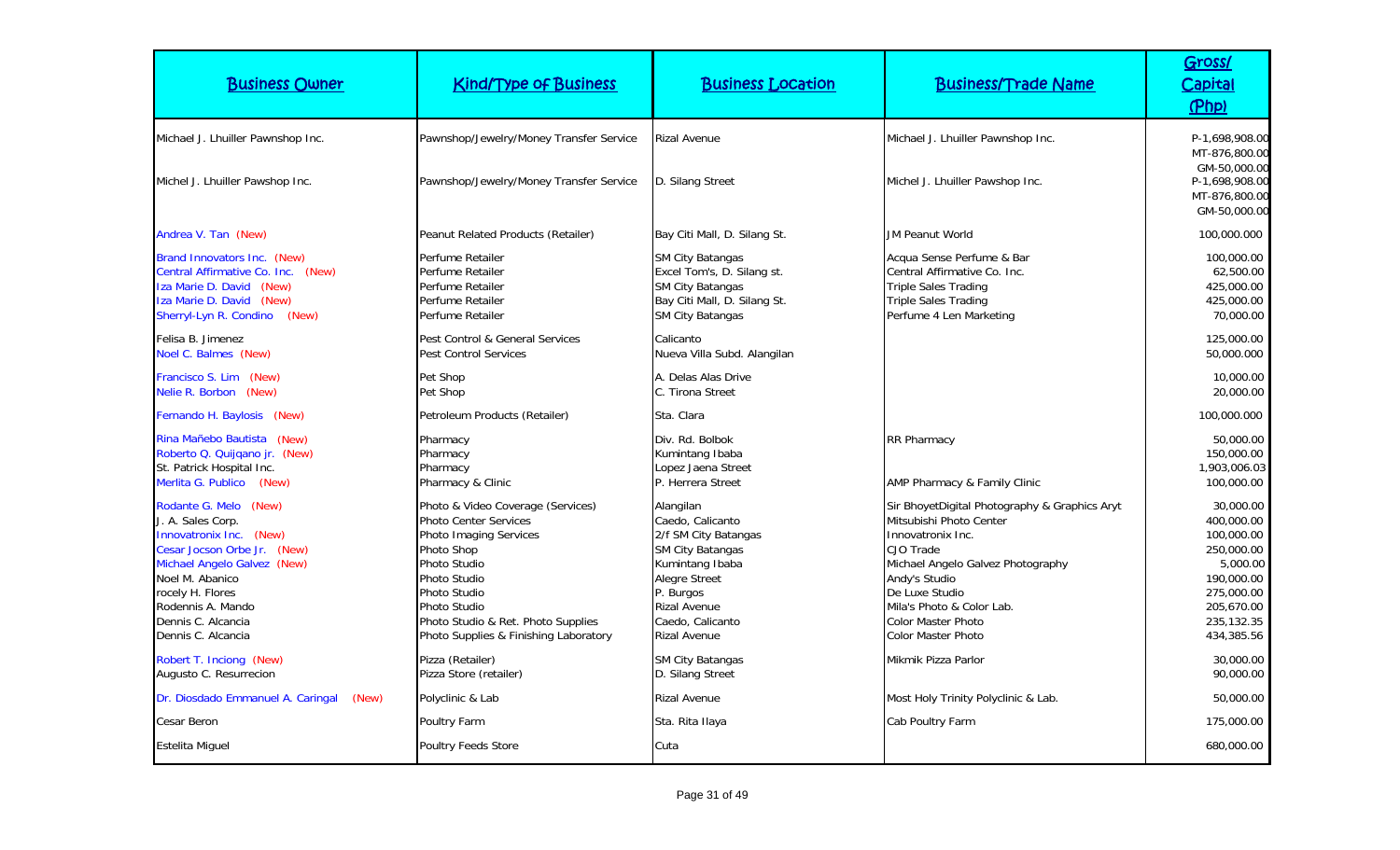| <b>Business Owner</b>                                                                                                                                                                                                                                             | <b>Kind/Type of Business</b>                                                                                                                                                            | <b>Business Location</b>                                                                                                                        | <b>Business/Trade Name</b>                                                                                                                                                                                                                                                           | Gross/<br>Capital<br>(Php)                                                                                         |
|-------------------------------------------------------------------------------------------------------------------------------------------------------------------------------------------------------------------------------------------------------------------|-----------------------------------------------------------------------------------------------------------------------------------------------------------------------------------------|-------------------------------------------------------------------------------------------------------------------------------------------------|--------------------------------------------------------------------------------------------------------------------------------------------------------------------------------------------------------------------------------------------------------------------------------------|--------------------------------------------------------------------------------------------------------------------|
| EGP Corp.                                                                                                                                                                                                                                                         | <b>Power Plant</b>                                                                                                                                                                      | Sta. Rita                                                                                                                                       | FGP Corp.                                                                                                                                                                                                                                                                            | 11,498,794,447.09                                                                                                  |
| Quirino C. Acorda (New)                                                                                                                                                                                                                                           | <b>Powersaw Services</b>                                                                                                                                                                | Banaba South                                                                                                                                    |                                                                                                                                                                                                                                                                                      | 40,000.00                                                                                                          |
| Carmelita G. Gutierrez (New)<br>Delia Protesta<br>Domingo Araguas<br>Editha M. Santos<br>Rizalino Cubangbang (New)<br>Western Batangas Dev't. Corp.<br>Marcelo Cuasay                                                                                             | <b>Printing Press</b><br><b>Printing Press</b><br><b>Printing Press</b><br><b>Printing Press</b><br><b>Printing Press</b><br><b>Printing Press</b><br><b>Printing Press/Enterprises</b> | P. Burgos Street<br>Evangelista/P. Canlapan St<br>Cuta<br>Evangelista Street<br>Kumintang Ibaba<br>M. H. Del Pilar Street<br>93 Evangelista St. | Katkat & Kobe Printing Services<br><b>ARB Printing &amp; Enterprises</b><br><b>Goldmine Printing Press</b><br>10-10 Print Express & Ent.<br><b>WBDC Printing Press</b><br><b>MCC Printers &amp; Enterprises</b>                                                                      | 50,000.00<br>105,350.00<br>150,000.00<br>150,000.00<br>105,000.00<br>1,789,526.05<br>P-1200,000.00<br>E-500,000.00 |
| Eduardo A. Magadia (New)<br>Felimon V. Magadia<br>(New)<br>Joel M. Bicol (New)<br>Valentin C. Dinglasan (New)                                                                                                                                                     | <b>Printing Services</b><br><b>Printing Services</b><br><b>Printing Services</b><br><b>Printing Services</b>                                                                            | <b>Rizal Avenue</b><br>Gulod Labac<br>P. Burgos Street<br>Meralco Site, Kumintang Ibaba                                                         | Riches & Glory ETM Silk Screen Printing<br><b>Magnill Printing Services</b><br>Precious Moments Sign & Printing Press<br>Kabarin Silk Screen Printing                                                                                                                                | 100,000.00<br>25,000.00<br>10,000.00<br>10,000.00                                                                  |
| Batangas Presbytarian Chruch<br>Carmel School of Batangas Inc.<br>Casa del Bambino Emmanuel montessori Inc.<br>Good Shepherd Developmental School Inc.<br>Guadalina S. Fernandez<br>Guardian Angels School of Batangas Inc. (New)<br><b>HOPE Christian School</b> | Private School<br>Private School<br><b>Private School</b><br>Private School<br><b>Private School</b><br><b>Private School</b><br><b>Private School</b>                                  | Cuta<br>Pallocan West<br>Alangilan<br>Sta. Rita Karsada<br>Kumintang Ilaya<br>Tulo<br>17 C. tirona Street                                       | Batangas Presbytarian Chruch<br><b>CARMEL School</b><br>Casa Del Bambino Emmanuel Montessori Inc.<br>Good Shepherd School<br>Filipino Academy of Scientific Trade Institute of<br>Electronics & Com. Inc.<br>Guardian Angels School of Batangas Inc.<br><b>HOPE Christian School</b> | 2,700,000.00<br>4,818,452.25<br>5,000,000.00<br>930,000.00<br>144,000.00<br>100,000.00<br>1,305,550.00             |
| Kipsi Chinese School (New)<br>Marian Learning Center & Science High School<br>Pacita Berberabe<br>Regis Benedictine Academy Inc.                                                                                                                                  | Private School<br><b>Private School</b><br>Private School<br><b>Private School</b>                                                                                                      | A. Delas Alas Drive<br>41 D. Silang Street<br>Villa Neneng, Kumintang Ibaba<br>Tierra del Oro, Sta. Rita Karsada                                | Kipsi Chinese School<br>St. Euphrasia Montessori School<br>Regis Benedictine Academy Inc. (Learning<br>Center)                                                                                                                                                                       | 475,000.00<br>4,605,834.70<br>1,000,000.00<br>1,000,000.00                                                         |
| St. Bridget College Batangas City Inc.<br>Sunhill International College of Bus. Mgt. Inc.<br>(New)                                                                                                                                                                | <b>Private School</b><br><b>Private School</b>                                                                                                                                          | M. H. Del Pilar Street<br>Pallocan West                                                                                                         | <b>SBC</b><br>Sunhill International College of Bus. Mgt. Inc.                                                                                                                                                                                                                        | 33,662,663.10<br>80,000.00                                                                                         |
| Great Wisdom Academy of Batangas Inc. (New)<br>St. Therese of the Child Jesus Multiple<br>Intellegence School Inc. (New)<br>St. Therese of the Child Jesus Special Learning &<br>Dev't. Center Inc. (New)                                                         | Private School (Pre-Elem)<br>Private School (Pre-Grade School)<br>Private School (Special Child)                                                                                        | Sta. Clara<br>37 M. H. del Pilar St.<br>M. H. Del Pilar Street                                                                                  | Great Wisdom Academy of Batangas Inc.<br>St. Therese of the Child Jesus Multiple<br>Intellegence School Inc.<br>St. Therese of the Child Jesus Special Learning &<br>Dev't. Center Inc.                                                                                              | 80,000.00<br>475,000.00                                                                                            |
| Analiza H. Andal (New)                                                                                                                                                                                                                                            | Processed Meat & Grocery (Trading)                                                                                                                                                      | National H-way, Alangilan                                                                                                                       |                                                                                                                                                                                                                                                                                      | 20,000.00                                                                                                          |
| Bayani G. Malaluan<br>Sun Star People's Courier Inc.<br>Mia Panganiban Roxas (New)                                                                                                                                                                                | <b>Publication (Services)</b><br><b>Publication (Services)</b><br>Publishing Office-Distributor (Services)                                                                              | Alangilan<br>D. Silang Street<br>Cuta Looban                                                                                                    | <b>Batangas Post</b><br>MPR Publication & Book Distributor                                                                                                                                                                                                                           | 200,000.00<br>463,224.30<br>100,000.00                                                                             |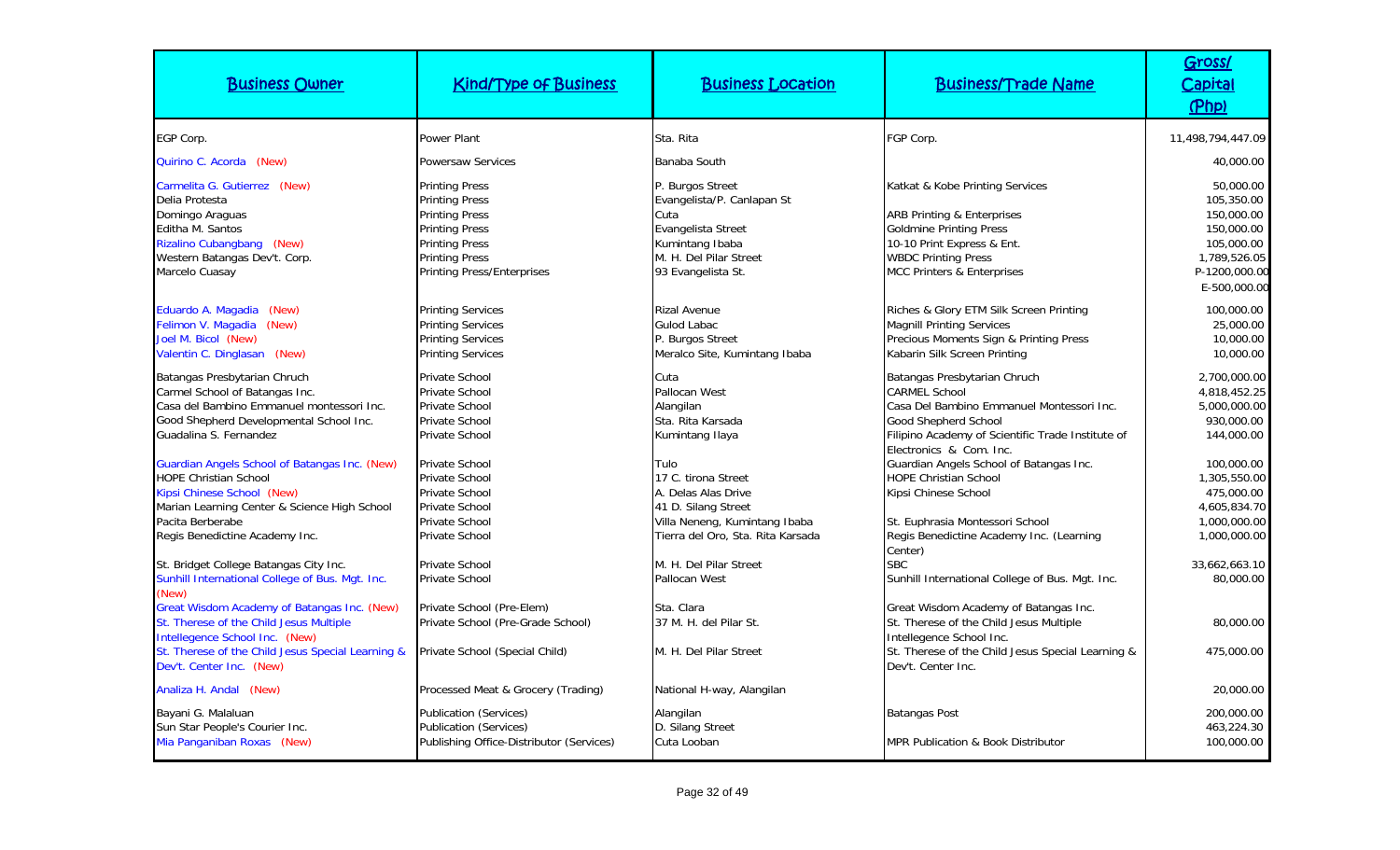| <b>Business Owner</b>                                                                                                                                                                                                                                                                                                                                                                                                                                                                                 | <b>Kind/Type of Business</b>                                                                                                                                                                                                                                                                                                                                                                                                         | <b>Business Location</b>                                                                                                                                                                                                                                                                                                                                                                               | <b>Business/Trade Name</b>                                                                                                           | Gross/<br>Capital<br>(Php)                                                                                                                                                                                                                            |
|-------------------------------------------------------------------------------------------------------------------------------------------------------------------------------------------------------------------------------------------------------------------------------------------------------------------------------------------------------------------------------------------------------------------------------------------------------------------------------------------------------|--------------------------------------------------------------------------------------------------------------------------------------------------------------------------------------------------------------------------------------------------------------------------------------------------------------------------------------------------------------------------------------------------------------------------------------|--------------------------------------------------------------------------------------------------------------------------------------------------------------------------------------------------------------------------------------------------------------------------------------------------------------------------------------------------------------------------------------------------------|--------------------------------------------------------------------------------------------------------------------------------------|-------------------------------------------------------------------------------------------------------------------------------------------------------------------------------------------------------------------------------------------------------|
| First Philippine Industrial Corp. (FPIC)                                                                                                                                                                                                                                                                                                                                                                                                                                                              | <b>Pumping Station</b>                                                                                                                                                                                                                                                                                                                                                                                                               | Kumintang Ilaya                                                                                                                                                                                                                                                                                                                                                                                        | First Philippine Industrial Corp. (FPIC)                                                                                             | 592,471,537.08                                                                                                                                                                                                                                        |
| Vienady M. Tejada (New)                                                                                                                                                                                                                                                                                                                                                                                                                                                                               | Radiator Shop (Services)                                                                                                                                                                                                                                                                                                                                                                                                             | Sta. Rita Karsada                                                                                                                                                                                                                                                                                                                                                                                      |                                                                                                                                      | 70,000.00                                                                                                                                                                                                                                             |
| Marilyn Villena                                                                                                                                                                                                                                                                                                                                                                                                                                                                                       | Radio Repair Shop                                                                                                                                                                                                                                                                                                                                                                                                                    | 5 P. Genato St.                                                                                                                                                                                                                                                                                                                                                                                        | Villena Electronic's Center                                                                                                          | 185,000.00                                                                                                                                                                                                                                            |
| Radio Bayanihan System<br>AR Communication Network Co. Inc. (New)<br>Fil South Bay Land Devt. Inc. (New)                                                                                                                                                                                                                                                                                                                                                                                              | Radio Station<br>Radio Station Office<br>Real Estate Developer                                                                                                                                                                                                                                                                                                                                                                       | Basilica Site, M.H. Del Pilar St.<br>Sampaga<br>JDL Bldg. Evangelista St.                                                                                                                                                                                                                                                                                                                              | Spirit FM<br>AR Communication Network Co. Inc.                                                                                       | 575,000.00<br>50,000.00<br>100,000.00                                                                                                                                                                                                                 |
| Abelardo S. Perez (New)<br>Adelberto V. Samala (New)<br>Agatona A. Villena (New)<br>Aida del Rosario (New)<br>Aida L. Alonzo (New)<br>(New)<br>Aida L. Alonzo<br>(New)<br>Aida L. Alonzo<br>(New)<br>Aida L. Alonzo<br>Alberto A. Pastor (New)<br>Alex M. Fuentes (New)<br>Alvin Alonto (New)<br>Alvin P. Untalan (New)<br>Amelia Arceo<br>Anastacia Hernandez (New)<br>Andrea A. Oliveros<br>Atty Eugenio E. mendoza<br>Atty. Antonio R. Pastor & Celia E. Pastor et. Al<br>Aurelia Luningning Sulit | <b>Real Estate Lessor</b><br>Real Estate Lessor<br>Real Estate Lessor<br>Real Estate Lessor<br>Real Estate Lessor<br>Real Estate Lessor<br>Real Estate Lessor<br>Real Estate Lessor<br><b>Real Estate Lessor</b><br>Real Estate Lessor<br>Real Estate Lessor<br>Real Estate Lessor<br><b>Real Estate Lessor</b><br>Real Estate Lessor<br>Real Estate Lessor<br>Real Estate Lessor<br>Real Estate Lessor<br><b>Real Estate Lessor</b> | 107 D. Silang St.<br>83 P. Canlapan/Mabini St.<br>Kumintang Ibaba<br>Sta. Rita Karsada<br>Arce Rd. Kumintang Ibaba<br>Gulod Labac<br>Kumintang Ibaba<br><b>Noble Street</b><br><b>Gulod Itaas</b><br>St. Paul Subd. Alangilan<br><b>Rizal Avenue</b><br>Dolor Subd.<br><b>D.Silang Street</b><br>Kumintang Ibaba<br>P. Burgos Street<br>165 Evangelista Street<br>P. Burgos Street<br>P. Burgos Street |                                                                                                                                      | 180,000.00<br>180,000.00<br>100,000.00<br>50,000.00<br>36,000.00<br>60,000.00<br>144,000.00<br>400,000.00<br>2,000,000.000<br>95,000.000<br>15,000.00<br>70,000.00<br>60,000.00<br>30,000.00<br>15,200.00<br>290,000.00<br>1,194,150.00<br>150,000.00 |
| <b>Batangas Active Capital Services Commercial</b><br>Arcade (New)<br>Batangas Masonic Asso. Inc.<br>Belen B. Caedo<br>Belen D. Dimaano (New)<br>Belen Quinio<br>Belsichius C. Ma (New)<br>Beredo Land Inc.<br>Bienvinido D. Mandigma<br>(New)<br>Caedo Commercial Complex<br>Carlito C. Go<br>Carmela P. Llana (New)<br>Carmela P. Llana (New)<br>Carmen Borillo<br>Carmen Manalo<br>Catalina Ilona P. Cabral (New)                                                                                  | Real Estate Lessor<br>Real Estate Lessor<br>Real Estate Lessor<br>Real Estate Lessor<br>Real Estate Lessor<br>Real Estate Lessor<br>Real Estate Lessor<br>Real Estate Lessor<br>Real Estate Lessor<br>Real Estate Lessor<br>Real Estate Lessor<br>Real Estate Lessor<br>Real Estate Lessor<br><b>Real Estate Lessor</b><br>Real Estate Lessor                                                                                        | Kumintang Ibaba<br>P. Burgos Street<br>D. Silang Street<br>Villanueva Subd. Kumintang Ibaba<br><b>Rizal Avenue</b><br>Malitam<br>Alangilan<br>Apacible Street<br>41 P. Panganiban St.<br><b>Rizal Avenue</b><br>D. Silang Street<br><b>Rizal Avenue</b><br>D. Silang Street<br>40 P. Panganiban Street<br><b>Balagtas</b>                                                                              | Batangas Active Capital Services Commercial<br>Arcade<br>Batangas Masonic Asso. Inc.<br>Beredo Land Inc.<br>Caedo Commercial Complex | 750,000.00<br>1,654,852.50<br>110,000.00<br>100,000.00<br>180,000.00<br>96,000.00<br>2,000,000.00<br>100,000.00<br>2,200,000.00<br>800,000.00<br>24,000.000<br>120,000.000<br>80,000.00<br>200,000.00<br>100,000.00                                   |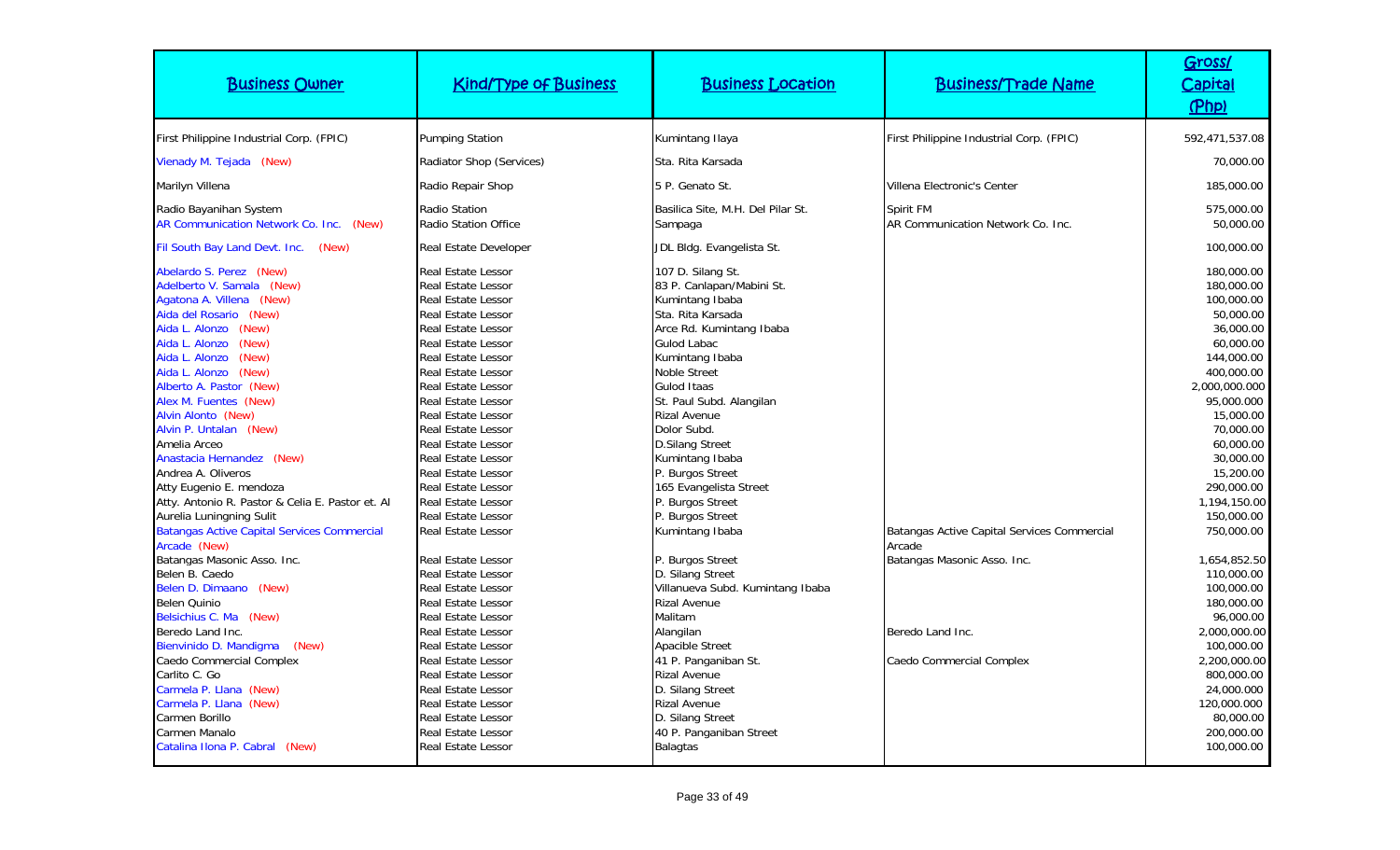| <b>Business Owner</b>        | <b>Kind/Type of Business</b> | <b>Business Location</b>         | <b>Business/Trade Name</b> | Gross/<br>Capital<br>(Php) |
|------------------------------|------------------------------|----------------------------------|----------------------------|----------------------------|
| Cesar A. Cruz (New)          | <b>Real Estate Lessor</b>    | D. Silang Street                 |                            | 90.000.00                  |
| Cesar S. Macatangay          | Real Estate Lessor           | D. Silang Street                 |                            | 90,000.00                  |
| Cipriano P. Manalo           | <b>Real Estate Lessor</b>    | P. Panganiban Street             |                            | 31,600.00                  |
| Claudia L. Macalalad         | Real Estate Lessor           | Calicanto                        |                            | 35,000.00                  |
| Consuelo A. Gempes           | <b>Real Estate Lessor</b>    | <b>Rizal Avenue</b>              |                            | 484,000.00                 |
| Cornelia Dagumanpas (New)    | Real Estate Lessor           | 57 Noble St.                     |                            | 120,000.00                 |
| Crisanta Robles (New)        | <b>Real Estate Lessor</b>    | Sterling Heights, Alangilan      |                            | 36,000.00                  |
| Cruzmar Corp.                | <b>Real Estate Lessor</b>    | 54 Rizal Avenue                  |                            | 526,978.00                 |
| Danilo Escano (New)          | Real Estate Lessor           | Kumintang Ibaba                  |                            | 126,000.00                 |
| Danilo G. Escano             | Real Estate Lessor           | P. Burgos/Ms. Philippines Street |                            | 198,000.00                 |
| Danilo Macaraig (New)        | Real Estate Lessor           | Dolor Subd.                      |                            | 25,000.00                  |
| Danilo Porillo (New)         | <b>Real Estate Lessor</b>    | GCH, Alangilan                   |                            | 180,000.00                 |
| David aTan & Chua Wo         | Real Estate Lessor           | D. Silang Street                 |                            | 770,782.80                 |
| Delia B. Paz (New)           | <b>Real Estate Lessor</b>    | Cuta                             |                            | 20,000.00                  |
| Delia Lopez & Virginia Caedo | <b>Real Estate Lessor</b>    | P. Burgos Street                 |                            | 1,000,000.00               |
| Demetrio O. Robles           | <b>Real Estate Lessor</b>    | D. Silang/M. H. Del Pilar St.    |                            | 29,000.00                  |
| Dennis M. Sandoval (New)     | <b>Real Estate Lessor</b>    | Kumintang Ibaba                  |                            | 168,000.00                 |
| Divina Yap Dy                | <b>Real Estate Lessor</b>    | 67 P. Burgos St.                 | Dayton Real Estate Lessor  | 897.000.00                 |
| Dr. Antonio M. Palacios      | <b>Real Estate Lessor</b>    | P. Burgos Street                 |                            | 170,000.00                 |
| Dr. Luis C. Lira             | <b>Real Estate Lessor</b>    | <b>Rizal Avenue</b>              | Lira Bldg.                 | 632.732.46                 |
| Dr. Manuel H. Pastor         | <b>Real Estate Lessor</b>    | Cuta                             |                            | 1,200,000.00               |
| Dr. Mary Marjorie Montalbo   | <b>Real Estate Lessor</b>    | P. Burgos Street                 |                            | 312,000.00                 |
| Dr. Ursula M. Ablog          | <b>Real Estate Lessor</b>    | Evangelista Street               |                            | 140,000.00                 |
| Eduardo Beltran              | <b>Real Estate Lessor</b>    | Kumintang Ibaba                  |                            | 270,000.00                 |
| <b>Efren Catolos</b>         | <b>Real Estate Lessor</b>    | C. Tirona/D. Silang Street       |                            | 74,000.00                  |
| Efren D. Tio (New)           | Real Estate Lessor           | Twinvilla Subd. Kum. Ilaya       |                            | 288,000.00                 |
| Ejulyn C. Tumambing (New)    | Real Estate Lessor           | Calicanto                        |                            |                            |
| Elena Ferriols               | <b>Real Estate Lessor</b>    | P. Burgos Street                 |                            | 80,000.00                  |
| Emmanuel A. Puyo (New)       | <b>Real Estate Lessor</b>    | 9 R. Avenue                      |                            | 120,000.00                 |
| Emmanuel M. Ramos (New)      | <b>Real Estate Lessor</b>    | Kumintang Ilaya                  |                            | 120,000.00                 |
| Enrique T. Cortez            | Real Estate Lessor           | D. Silang Street                 |                            | 464,000.00                 |
| Enrique T. Cortez            | <b>Real Estate Lessor</b>    | <b>Rizal Avenue</b>              |                            | 680,000.00                 |
| Eric Robles (New)            | <b>Real Estate Lessor</b>    | Sterling Heights, Alangilan      |                            | 36,000.00                  |
| Erlinda Fajardo              | <b>Real Estate Lessor</b>    | Delas Alas Drive                 |                            | 15,000.00                  |
| Erlinda L. Castillo          | Real Estate Lessor           | Kumintang Ibaba                  |                            | 72,000.00                  |
| Erlinda L. Castillo          | <b>Real Estate Lessor</b>    | Kumintang Ilaya                  |                            | 180,000.00                 |
| Erlinda Macatangay           | Real Estate Lessor           | P. Burgos Street                 |                            | 306,765.00                 |
| Estanislao Godoy             | <b>Real Estate Lessor</b>    | <b>Rizal Avenue</b>              |                            | 39,000.00                  |
| Faustino Maramot (New)       | Real Estate Lessor           | Kumintang Ibaba                  |                            | 300,000.00                 |
| Fe B. Gutierrez (New)        | <b>Real Estate Lessor</b>    | Kumintang Ibaba                  |                            | 96,000.00                  |
| Felisa I. Rosales (New)      | Real Estate Lessor           | Hilltop, Kumintang Ibaba         |                            | 50,000.00                  |
| Fidela M. Gualberto          | <b>Real Estate Lessor</b>    | Kumintang Ibaba                  |                            | 186,000.00                 |
| Flor A. Balita (New)         | <b>Real Estate Lessor</b>    | Kumintang Ibaba                  |                            | 100,000.00                 |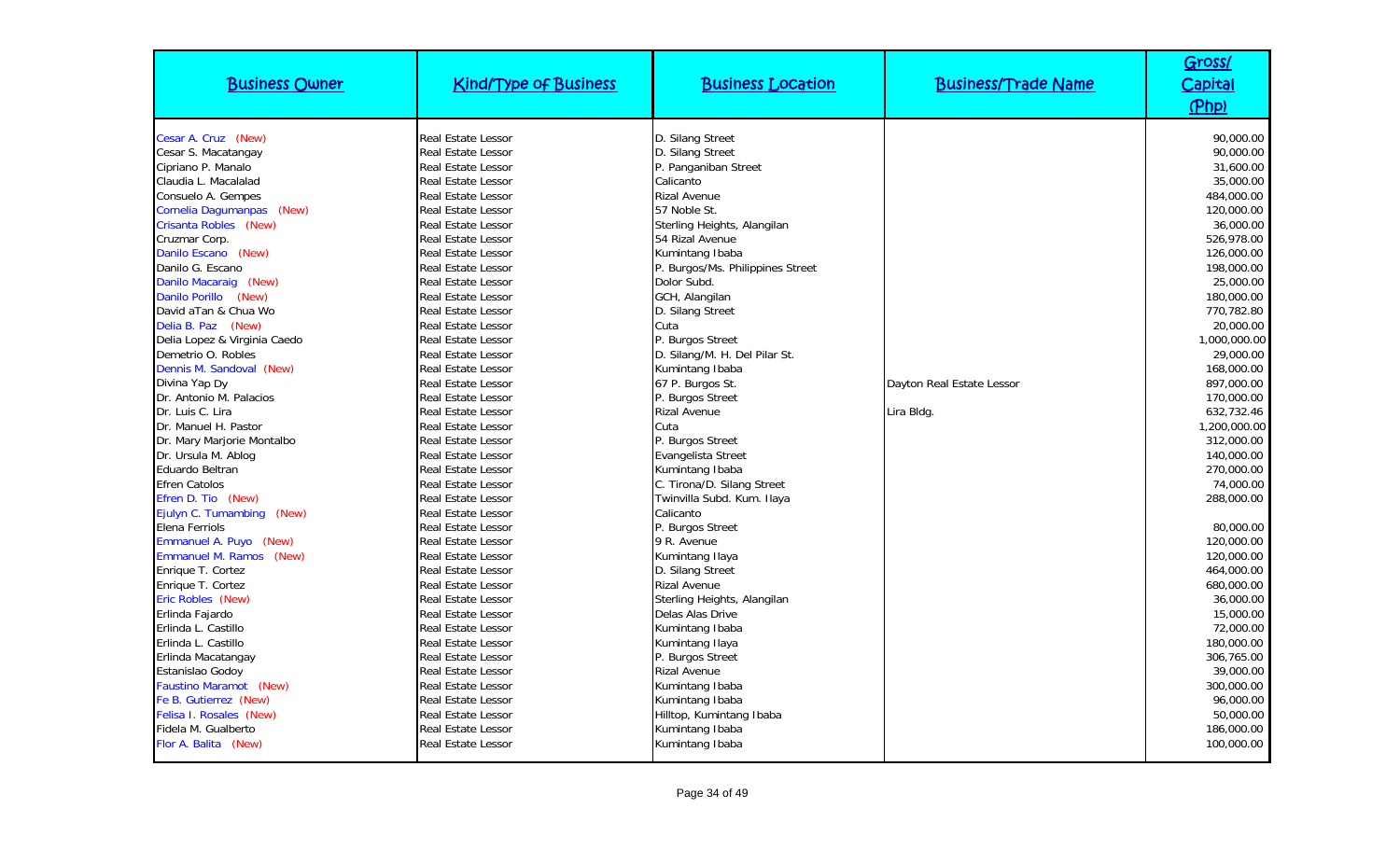| <b>Business Owner</b>        | <b>Kind/Type of Business</b> | <b>Business Location</b>    | <b>Business/Trade Name</b>      | Gross/<br>Capital<br>(Php) |
|------------------------------|------------------------------|-----------------------------|---------------------------------|----------------------------|
| Gene B. Barte (New)          | <b>Real Estate Lessor</b>    | Kumintang Ibaba             |                                 | 90.000.00                  |
| Guillermo C. Lopez           | Real Estate Lessor           | A. Delas Alas Drive         |                                 | 15,000.00                  |
| H. C. Tomsom Dev't. Corp.    | <b>Real Estate Lessor</b>    | D. Silang Street            | H. C. Tomsom Dev't. Corp.       | 3.938.472.00               |
| Iluminada Barza (New)        | Real Estate Lessor           | Natividad Street            |                                 | 60,000.00                  |
| Irene A. Sambo               | Real Estate Lessor           | C. Tirona Street            |                                 | 60,000.00                  |
| Isabelita C. Perez (New)     | Real Estate Lessor           | Sterling Heights, Alangilan |                                 | 60,000.00                  |
| Ismael C. Gonzales (New)     | Real Estate Lessor           | Libjo Lamao                 |                                 | 100,000.00                 |
| Jacinto A. Sanchez (New)     | Real Estate Lessor           | D. Atienza St.              |                                 | 100,000.00                 |
| Jaime D. David (New)         | Real Estate Lessor           | Kumintang Ilaya             |                                 | 160,000.00                 |
| Javier B. Villena            | Real Estate Lessor           | Sta. Rita Karsada           |                                 | 40,000.00                  |
| Jimmy M. Delgado             | Real Estate Lessor           | Evangelista Street          |                                 | 28,000.00                  |
| Jose Beredo et al            | <b>Real Estate Lessor</b>    | 55 P. Burgos St.            |                                 | 250,000.00                 |
| Josefa dela Peña             | Real Estate Lessor           | M. H. Del Pilar Street      |                                 | 588,000.00                 |
| Josefina L. Bolor (New)      | <b>Real Estate Lessor</b>    | <b>Balagtas</b>             |                                 | 160,000.00                 |
| Joselito Valenzuela<br>(New) | Real Estate Lessor           | Gulod Labac                 |                                 | 50,000.00                  |
| Joselito Valenzuela<br>(New) | Real Estate Lessor           | <b>Noble Street</b>         |                                 | 100,000.00                 |
| Juan J. Guinto               | Real Estate Lessor           | 205 D. Silang Street        |                                 | 110,000.00                 |
| Junnefer Ortega (New)        | Real Estate Lessor           | R. R. station               | Power of Two Ortega's Apartment | 168,000.00                 |
| Kalmia Luisa Caedo           | Real Estate Lessor           | 42 P. Panganiban Street     |                                 | 750,000.00                 |
| Lamberto A. Palas (New)      | <b>Real Estate Lessor</b>    | Alangilan                   |                                 | 60,000.00                  |
| Lamberto F. Feudo (New)      | <b>Real Estate Lessor</b>    | Kumintang Ibaba             |                                 | 72,000.00                  |
| Lazaro S. Lawas (New)        | Real Estate Lessor           | Gulod Labac                 |                                 | 72,000.00                  |
| Lazaro Sarmiento Lawas       | <b>Real Estate Lessor</b>    | Calicanto                   | Aida Alonzo Space Rental        | 210,000.00                 |
| Leonardo Porillo<br>(New)    | <b>Real Estate Lessor</b>    | Alangilan                   |                                 | 180,000.00                 |
| Liberty C. Chavez (New)      | <b>Real Estate Lessor</b>    | <b>Gulod Labac</b>          |                                 | 36,000.00                  |
| Librada Boongaling (New)     | <b>Real Estate Lessor</b>    | Dolor Subd.                 |                                 | 35,000.00                  |
| Lilia M. Mendoza (New)       | Real Estate Lessor           | Sta. Rita Karsada           |                                 | 15,000.00                  |
| Lilia Remo (New)             | <b>Real Estate Lessor</b>    | <b>Rizal Avenue</b>         |                                 | 420,000.00                 |
| Linda R. Francisco<br>(New)  | Real Estate Lessor           | Calicanto                   |                                 | 50,000.00                  |
| Lourdes M. Atienza           | <b>Real Estate Lessor</b>    | D. Silang Street            |                                 | 72,000.00                  |
| Lucia M. Dela Cruz<br>(New)  | Real Estate Lessor           | Kumintang Ibaba             |                                 | 144,000.00                 |
| Luciano A. Rosales (New)     | <b>Real Estate Lessor</b>    | Kumintang Ibaba             |                                 | 150,000.00                 |
| Lucila L. Ada                | Real Estate Lessor           | Kumintang Ilaya             |                                 | 218,000.00                 |
| Luisa B. Montalbo            | <b>Real Estate Lessor</b>    | D. Silang Street            |                                 | 150,000.00                 |
| Lydia C. Catambay<br>(New)   | Real Estate Lessor           | <b>B.</b> Luna Street       |                                 | 60,000.00                  |
| Ma. Luisa V. Caedo<br>(New)  | <b>Real Estate Lessor</b>    | <b>Rizal Avenue</b>         |                                 | 200,000.00                 |
| Manuel M. Lat                | <b>Real Estate Lessor</b>    | P. Burgos Street            |                                 | 115,000.00                 |
| Marcela P. Cañete            | Real Estate Lessor           | P. Prieto Street            |                                 | 62,400.00                  |
| Marcelo I. Reyes (New)       | Real Estate Lessor           | Pallocan West               |                                 | 40,000.00                  |
| Marcelo M. Gonzales          | <b>Real Estate Lessor</b>    | 111 Evangelista Street      |                                 | 195,000.00                 |
| Maria Minda Caedo            | Real Estate Lessor           | Rizal Avenue                |                                 | 570,000.00                 |
| Maria Minda Caedo<br>(New)   | Real Estate Lessor           | P. Panganiban/P.Dandan St.  |                                 | 180,000.00                 |
| Mario Cuasay                 | Real Estate Lessor           | P. Panganiban Street        |                                 | 144,000.00                 |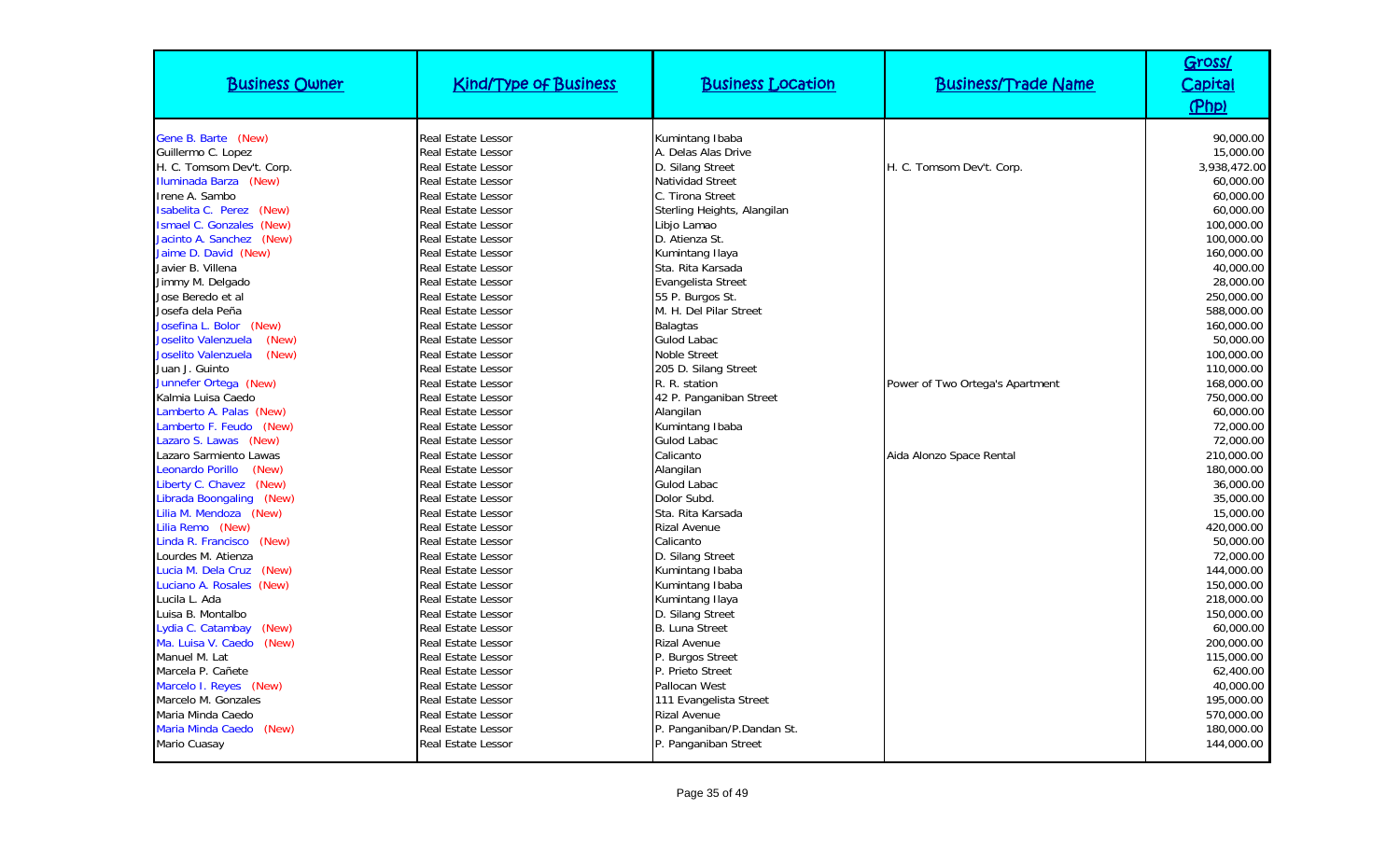| <b>Business Owner</b>                  | <b>Kind/Type of Business</b>                           | <b>Business Location</b>               | <b>Business/Trade Name</b>            | Gross/<br>Capital<br>(Php) |
|----------------------------------------|--------------------------------------------------------|----------------------------------------|---------------------------------------|----------------------------|
| Mario M. Acob (New)                    | <b>Real Estate Lessor</b>                              | Kumintang Ilaya                        |                                       | 100,000.00                 |
| Marissa A. Mendoza                     | <b>Real Estate Lessor</b>                              | P. Burgos Street                       |                                       | 186,000.00                 |
| Maura H. Matira (New)                  | <b>Real Estate Lessor</b>                              | Kumintang Ibaba                        |                                       | 72,000.00                  |
| Melchor Espino (New)                   | <b>Real Estate Lessor</b>                              | Lopez Jaena Street                     |                                       | 120,000.00                 |
| Melinda F. Mangubat (New)              | <b>Real Estate Lessor</b>                              | Sto. Niño Village, Bolbok              |                                       | 120,000.00                 |
| Miquel B. Perez (New)                  | <b>Real Estate Lessor</b>                              | Evangelista Street                     |                                       | 100,000.00                 |
| Myrna D. Arceo                         | <b>Real Estate Lessor</b>                              | D. Silang Street                       |                                       | 25,000.00                  |
| Myrna L. Buyao                         | <b>Real Estate Lessor</b>                              | 37 P. Canlapan Street                  |                                       | 60,000.00                  |
| Napoleon delos Reyes                   | <b>Real Estate Lessor</b>                              | M. H. Del Pilar Street                 |                                       | 95,000.00                  |
| Nehemias Atienza                       | <b>Real Estate Lessor</b>                              | <b>Bolbok</b>                          |                                       | 120,000.00                 |
| Nemar Realty Corp.                     | <b>Real Estate Lessor</b>                              | P. Burgos Street                       |                                       | 601,000.00                 |
| Nestor S. Manalo                       | <b>Real Estate Lessor</b>                              | Arrieta Subd. Brgy. 20                 |                                       | 75,000.00                  |
| Nicanor P. Almero (New)                | <b>Real Estate Lessor</b>                              | Kumintang Ibaba                        |                                       | 50,000.00                  |
| Nila R. Blabagno                       | <b>Real Estate Lessor</b>                              | C. Tirona/D. Silang Street             |                                       | 45,000.00                  |
| Ofelia J. Hernandez                    | <b>Real Estate Lessor</b>                              | Kumintang Ibaba                        |                                       | 294.600.00                 |
| Ofelia J. Hernandez                    | <b>Real Estate Lessor</b>                              | Alangilan                              |                                       | 845,462.40                 |
| Ofelia J. Hernandez                    | <b>Real Estate Lessor</b>                              | P. Burgos Street                       |                                       | 994.748.02                 |
| Olypia R. Campang (New)                | <b>Real Estate Lessor</b>                              | Melos Cmpd. Alangilan                  |                                       | 96,000.00                  |
| Pacita a. Berberabe                    | <b>Real Estate Lessor</b>                              | D. Silang/Evangelista St.              |                                       | 540,000.00                 |
| Pascuala B. Platino (New)              | <b>Real Estate Lessor</b>                              | <b>Rizal Avenue</b>                    | P.B. Platino Building                 | 100,000.00                 |
| Pedro Mercado (New)                    | <b>Real Estate Lessor</b>                              | Noble Street                           |                                       | 96,000.00                  |
| Pelagia G. Mendoza                     | <b>Real Estate Lessor</b>                              | <b>Rizal Avenue</b>                    |                                       | 72,000.00                  |
| Petra C. Aguila (New)                  | <b>Real Estate Lessor</b>                              | Alangilan                              |                                       | 120,000.00                 |
| Pilipinas Shell Petroleum Corp. (PSPC) | <b>Real Estate Lessor</b>                              | Tabangao                               |                                       | 2,218,714.00               |
| Progressive Sales & Development Corp.  | <b>Real Estate Lessor</b>                              | P. Burgos Street                       | Progressive Sales & Development Corp. | 717,429.00                 |
| Rafael Sarmeinto                       | <b>Real Estate Lessor</b>                              | D. Silang Street                       |                                       | 60,000.00                  |
| Raquel R. Qui (New)                    | <b>Real Estate Lessor</b>                              | Sta. Clara                             |                                       | 240,000.000                |
| RBK Dev't. Corp.                       | <b>Real Estate Lessor</b>                              | Kumintang Ibaba                        |                                       | 200,000.00                 |
| Remedios C. Gonzales (New)             | <b>Real Estate Lessor</b>                              | Evangelista Street                     |                                       | 50,000.00                  |
| Remedios Dela Cruz                     | <b>Real Estate Lessor</b>                              | Kumintang Ilaya                        |                                       | 302,000.00                 |
| Remegia V. Tan (New)                   | <b>Real Estate Lessor</b>                              | Hilltop, Kumintang Ibaba               |                                       | 25,000.00                  |
| Rhona A. Bautista                      | <b>Real Estate Lessor</b>                              | 109 Evangelista Street                 |                                       | 600,000.00                 |
| Richmore Realty & Devt. Corp.          | <b>Real Estate Lessor</b>                              | Caedo, Calicanto                       | Richmore Realty & Devt. Corp.         | 12,925,218.00              |
| Roberto C. Aguila (New)                | <b>Real Estate Lessor</b>                              | Sitio Calumpang, Alangilan             |                                       | 96.000.00                  |
| Rofiel Jose Kabatay                    | <b>Real Estate Lessor</b>                              | RK Village, Kumintang Ibaba            |                                       | 210,000.00                 |
| Rolando Ramirez                        | <b>Real Estate Lessor</b>                              | <b>Rizal Avenue</b>                    |                                       | 271.000.00                 |
| Rosalina Lawas (New)<br>Rosario Lapuz  | <b>Real Estate Lessor</b><br><b>Real Estate Lessor</b> | P. Panganiban Street<br>Rizal Avenue   |                                       | 100,000.00<br>200,000.00   |
| Rubelita D. Zara (New)                 | <b>Real Estate Lessor</b>                              |                                        |                                       | 100,000.00                 |
| Ruperta Clarin                         | <b>Real Estate Lessor</b>                              | Kumintang Ibaba<br>A. Delas Alas Drive |                                       | 30,000.00                  |
| Sabino C. Bauan (New)                  | <b>Real Estate Lessor</b>                              | Kumintang Ilaya                        |                                       | 120,000.00                 |
| Simeon Y. Acuzar                       | <b>Real Estate Lessor</b>                              | D. Silang Street                       |                                       | 113,128.20                 |
| Simeona De Castro (New)                | Real Estate Lessor                                     | Kumintang Ibaba                        |                                       | 108,000.00                 |
|                                        |                                                        |                                        |                                       |                            |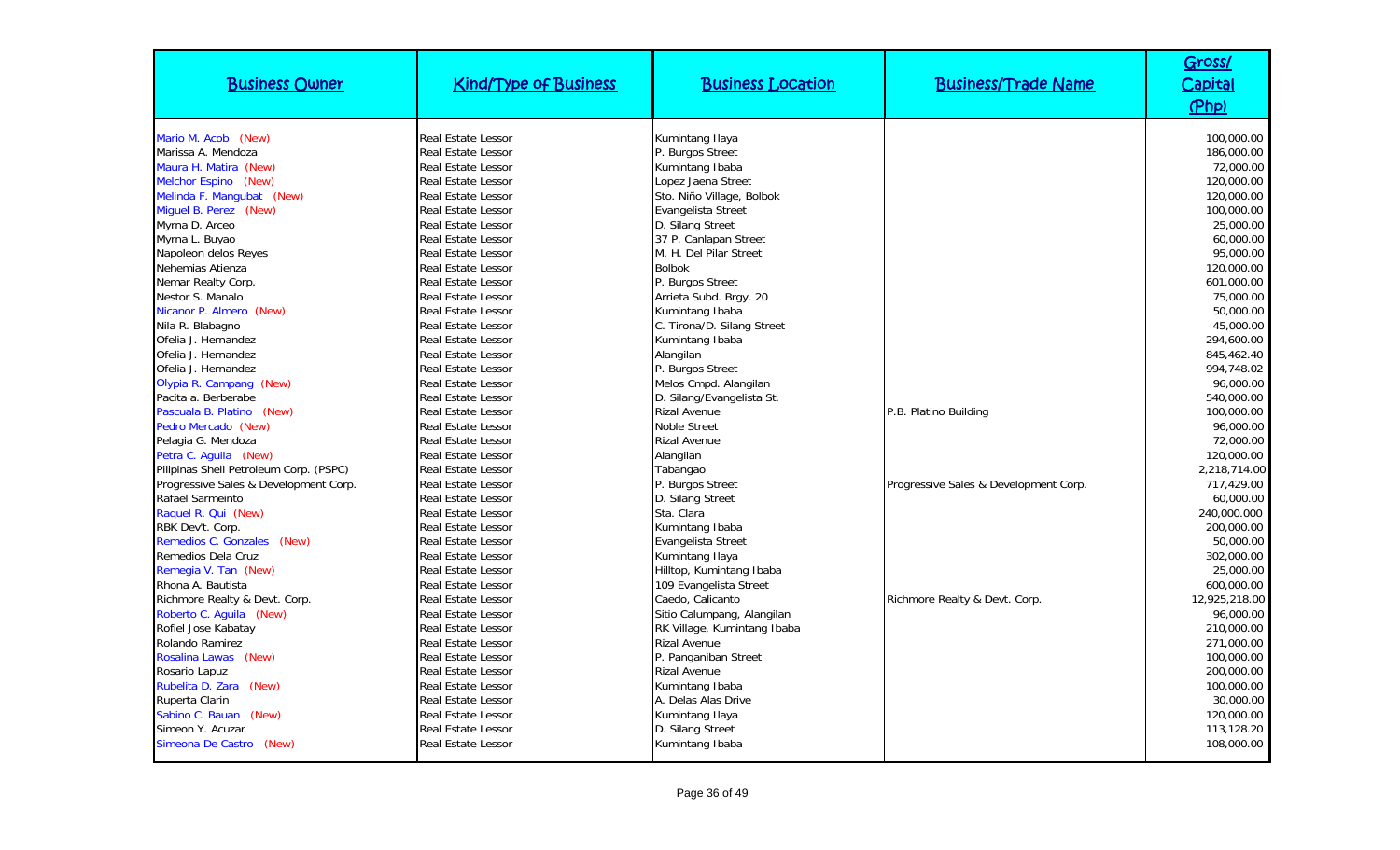| <b>Business Owner</b>                                                                                                                                                                                                                                                                 | <b>Kind/Type of Business</b>                                                                                                                                                                                                                                              | <b>Business Location</b>                                                                                                                                                                                      | <b>Business/Trade Name</b>                                                                                                                                                                                                                         | Gross/<br><b>Capital</b><br>(Php)                                                                                                    |
|---------------------------------------------------------------------------------------------------------------------------------------------------------------------------------------------------------------------------------------------------------------------------------------|---------------------------------------------------------------------------------------------------------------------------------------------------------------------------------------------------------------------------------------------------------------------------|---------------------------------------------------------------------------------------------------------------------------------------------------------------------------------------------------------------|----------------------------------------------------------------------------------------------------------------------------------------------------------------------------------------------------------------------------------------------------|--------------------------------------------------------------------------------------------------------------------------------------|
| Simeona Susan A. Perez (New)<br>Soccoro Montalbo<br>Socorro I. Ingco<br>Sojite Realty & Devt. Corp.<br>Teresita A. Borbon<br>The Insular Life Ass. Co. Ltd. (New)<br>Tita M. Cabreros (New)<br>Trusteeship Plan Inc. Bldg. (New)                                                      | <b>Real Estate Lessor</b><br>Real Estate Lessor<br><b>Real Estate Lessor</b><br><b>Real Estate Lessor</b><br><b>Real Estate Lessor</b><br><b>Real Estate Lessor</b><br>Real Estate Lessor<br>Real Estate Lessor                                                           | P. Herrera Street<br><b>Rizal Avenue</b><br>P. Mendoza Street<br>10 P. Burgos Street<br><b>Rizal Avenue</b><br>Kumintang Ibaba<br>Kumintang Ibaba<br>P. Burgos Street                                         | Sojite Realty & Devt. Corp.                                                                                                                                                                                                                        | 90.000.00<br>175,000.00<br>100,000.00<br>2.932.687.45<br>140,000.00<br>1.627.800.78<br>300,000.00<br>126,595.00                      |
| Urbano Mojares Jr.<br>Urbano Mojares Jr.<br>Urbano Mojares Jr.<br>V. J. Land Holdings Corp.<br>(New)<br>Vicente Caballes<br>Victor Ku Uy (New)<br>Victor M. Ortega (New)<br>Wenie I. de Chavez (New)<br>William A. Alcantara (New)<br>Zenaida I. Mercado                              | <b>Real Estate Lessor</b><br>Real Estate Lessor<br>Real Estate Lessor<br><b>Real Estate Lessor</b><br>Real Estate Lessor<br><b>Real Estate Lessor</b><br><b>Real Estate Lessor</b><br><b>Real Estate Lessor</b><br><b>Real Estate Lessor</b><br><b>Real Estate Lessor</b> | D. Silang Street<br>D. Silang Street<br>Alangilan<br>D. Silang Street<br>D. Silang Street<br><b>B.</b> Luna Street<br>Vergara Street<br>De Joya Compound, Alangilan<br>Kumintang Ibaba<br><b>Rizal Avenue</b> | V. J. Land Holdings Corp.<br>Victor Ku Uy Comm'l. Space Rental<br>Dominique Apartment Rental                                                                                                                                                       | 75,000.00<br>84,000.00<br>240,000.00<br>600,000.00<br>145,000.00<br>500,000.00<br>168,000.00<br>54,000.00<br>50,000.00<br>110,000.00 |
| LGTM Corp. (New)                                                                                                                                                                                                                                                                      | <b>Real Estate Office</b>                                                                                                                                                                                                                                                 | Shailla Bldg. Pallocan West                                                                                                                                                                                   |                                                                                                                                                                                                                                                    | 145,000.00                                                                                                                           |
| <b>ALV Realty Corporation (New)</b><br>Batangas Portview Intl. Land Venture Inc. (New)<br>Center Plain Realty Corp.<br>F. B. Cueto Realty Corp.<br>Maria Lorena B. Reyes (New)<br>Natalia Linda Villena Aclan (New)<br>Roma Trade Realty Devt. Corp. (New)<br><b>TGBC Realty Inc.</b> | <b>Realty Office</b><br><b>Realty Office</b><br><b>Realty Office</b><br><b>Realty Office</b><br><b>Realty Office</b><br><b>Realty Office</b><br><b>Realty Office</b><br><b>Realty Office</b>                                                                              | 34 Rizal Ave.<br>Caedo, Calicanto<br>Apacible Street/P. Burgos Street<br>2/f Dunkin Donut Bldg. P. Burgos Street<br><b>Rizal Avenue</b><br>Alangilan<br>Cuta<br>356 P. Burgos St.                             | <b>ALV Realty Corporation</b><br>Batangas Portview Intl. Land Venture Inc.<br>Center Plain Realty Corp.<br>F. B. Cueto Realty Corp.<br>LMB land Holding<br>Mark NLV Realty Development<br>Roma Trade Realty Devt. Corp.<br><b>TGBC Realty Inc.</b> | 330,000.00<br>50,000.00<br>423,600.00<br>152,400.00<br>100,000.00<br>500,000.00<br>100,000.00                                        |
| Villa Victoire Devt. Corp. (New)<br>Vinia Sonte Realty Holdings Inc.<br>(New)                                                                                                                                                                                                         | <b>Realty Office</b><br>Realty Office                                                                                                                                                                                                                                     | Pallocan East<br>Pallocan West                                                                                                                                                                                | Villa Victoire Devt. Corp.<br>Vinia Sonte Realty Holdings Inc.                                                                                                                                                                                     | 125,000.00<br>312,500.00                                                                                                             |
| Agustin P. Nacino (New)<br>East-West Palcement Center Inc. (New)<br>Joblane International Manpower Services Inc.<br>(New)                                                                                                                                                             | Recruitment Agency (Services)<br>Recruitment Agency (Services)<br>Recruitment Agency (Services)                                                                                                                                                                           | Sta. Rita Karsada<br>Alangilan<br>P. Dandan/Evangelista                                                                                                                                                       | East-West Palcement Center Inc.<br>Joblane International Manpower Services Inc.                                                                                                                                                                    | 50,000.00<br>250,000.00<br>100,000.00                                                                                                |
| Vicente I. Cañias (New)<br>Yangwha Human Resource Corp. (New)                                                                                                                                                                                                                         | Recruitment Agency (Services)<br>Recruitment Agency (Services)                                                                                                                                                                                                            | 3/f NMC Bldg., Atienza Street/M. H. del Pilar<br><b>Street</b><br>Calicanto                                                                                                                                   | Yangwha Human Resource Corp.                                                                                                                                                                                                                       | 50,000.000<br>200,000.00                                                                                                             |
| Christopher Dela Cruz Batalla (New)<br>Edgardo T. Montalbo<br>Juan Manalo<br>Marissa G. torres                                                                                                                                                                                        | Ref. & Airconditioning Services<br>Ref. & Airconditioning Services<br>Ref. & Airconditioning Services<br>Ref. & Airconditioning Services                                                                                                                                  | <b>Bolbok</b><br>Kumintang Ilaya<br><b>Gulod Labac</b><br>Tingga Labac                                                                                                                                        | Airs Free Ref. & Airconditioning Services<br>Xavier Ref. & Aircon Services<br>JLM Ref. & Airconditioning Services<br>Makiling Ref. & Airconditioning Services                                                                                      | 20,000.000<br>85,000.00<br>132,000.00<br>76,000.00                                                                                   |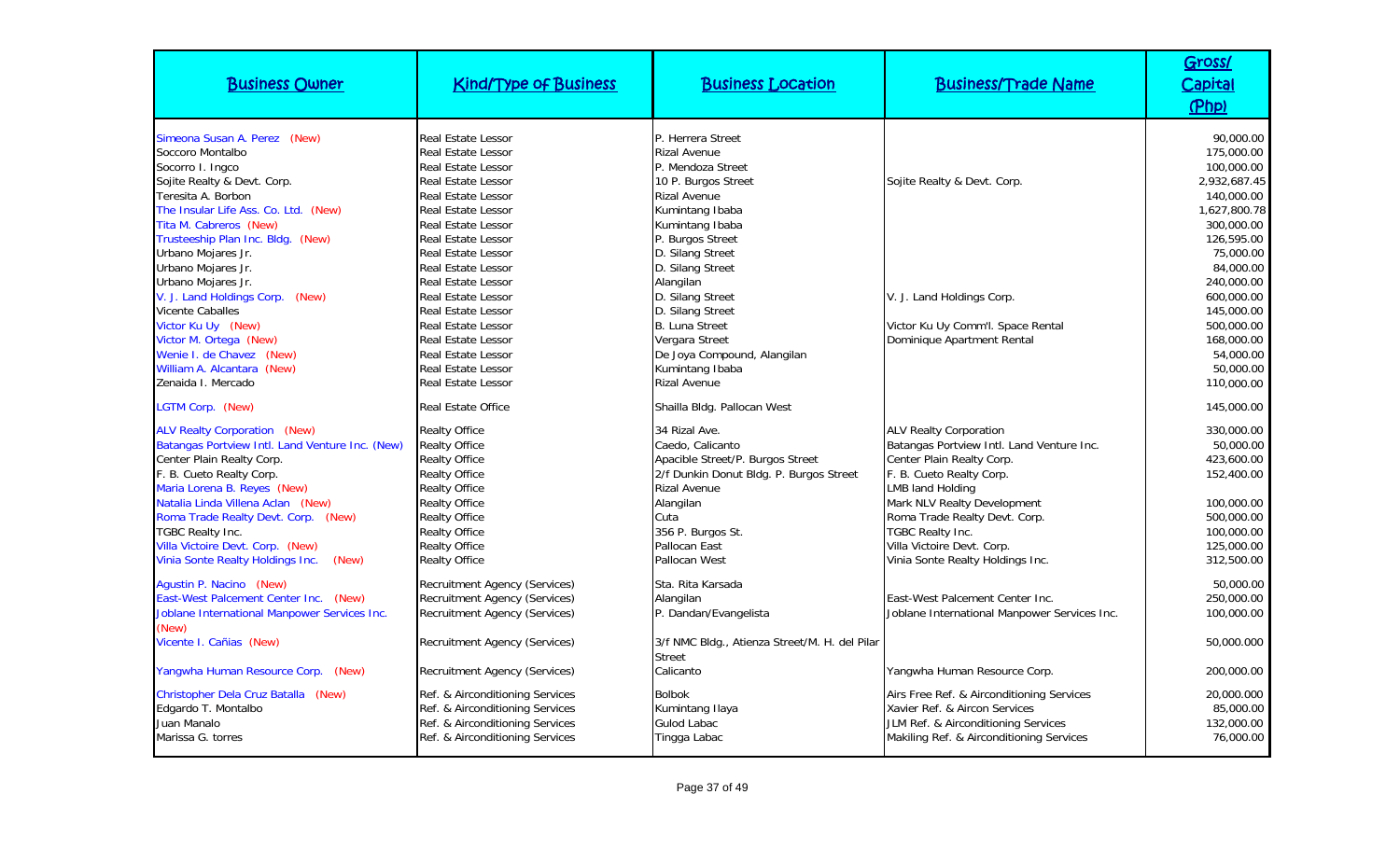| <b>Business Owner</b>                                                                                                                                                                                                                                                                                                                                                                                                                                                                                                                                                                                                                                                                                                                           | <b>Kind/Type of Business</b>                                                                                                                                                                                                                                                                                                                                                                                                                                                                         | <b>Business Location</b>                                                                                                                                                                                                                                                                                                                                                                                                                                                                                                                                                                      | <b>Business/Trade Name</b>                                                                                                                                                                                                                                                                                                                                                                                                                                                                                                                   | Gross/<br><b>Capital</b><br>(Php)                                                                                                                                                                                                                                                                                                                                                                                                    |
|-------------------------------------------------------------------------------------------------------------------------------------------------------------------------------------------------------------------------------------------------------------------------------------------------------------------------------------------------------------------------------------------------------------------------------------------------------------------------------------------------------------------------------------------------------------------------------------------------------------------------------------------------------------------------------------------------------------------------------------------------|------------------------------------------------------------------------------------------------------------------------------------------------------------------------------------------------------------------------------------------------------------------------------------------------------------------------------------------------------------------------------------------------------------------------------------------------------------------------------------------------------|-----------------------------------------------------------------------------------------------------------------------------------------------------------------------------------------------------------------------------------------------------------------------------------------------------------------------------------------------------------------------------------------------------------------------------------------------------------------------------------------------------------------------------------------------------------------------------------------------|----------------------------------------------------------------------------------------------------------------------------------------------------------------------------------------------------------------------------------------------------------------------------------------------------------------------------------------------------------------------------------------------------------------------------------------------------------------------------------------------------------------------------------------------|--------------------------------------------------------------------------------------------------------------------------------------------------------------------------------------------------------------------------------------------------------------------------------------------------------------------------------------------------------------------------------------------------------------------------------------|
| Ryann L. Tan (New)                                                                                                                                                                                                                                                                                                                                                                                                                                                                                                                                                                                                                                                                                                                              | Repair Shop                                                                                                                                                                                                                                                                                                                                                                                                                                                                                          | 115 M. H. Del Pilar St.                                                                                                                                                                                                                                                                                                                                                                                                                                                                                                                                                                       | <b>RLT Electronics Service Center</b>                                                                                                                                                                                                                                                                                                                                                                                                                                                                                                        | 100,000.000                                                                                                                                                                                                                                                                                                                                                                                                                          |
| Severiano T. Catapang<br>(New)                                                                                                                                                                                                                                                                                                                                                                                                                                                                                                                                                                                                                                                                                                                  | Resort                                                                                                                                                                                                                                                                                                                                                                                                                                                                                               | Libjo Tangisan                                                                                                                                                                                                                                                                                                                                                                                                                                                                                                                                                                                | Golden Grande Resort                                                                                                                                                                                                                                                                                                                                                                                                                                                                                                                         | 500,000.00                                                                                                                                                                                                                                                                                                                                                                                                                           |
| Grace G. Catapang<br>Aniceto de Castro<br>Arnulfa N. Laniba (New)<br>Beemall Food Corp. (New)<br>Citichow Food Corp.<br>Elpidio Noel C. Mac<br>Felisa Dimacuha<br>(New)<br>Glenn A. Aldover<br>Indalecio E. Espina Jr. (New)<br>Lino R. Lim<br>Luis B. Uy<br>Mang Inasal Phils. Inc. (New)<br>Marilou B. Uy<br>Marilyn M. Andal (New)<br>Marina Alvarez (New)<br>Nenita Uy Perez<br>New Smart food Corp.<br>Rosemarie Untalan<br>Simeona Magtibay<br>Southside Country Foods Corp.<br>Stat Food Corp. (New)<br>Taclobo Club Inc.<br><b>Teresita Caringal (New)</b><br>Isabelina S. Antenor<br>Michael H. Mojares<br>Eduardo R. Valenzuela<br>Ichiban Laser Karaoke & Pub House Co.<br>Victoria Bondad<br>Bienvinido H. Uri<br>Corazon Cantos Ng | Restaurant<br>Restaurant<br>Restaurant<br>Restaurant<br>Restaurant<br>Restaurant<br>Restaurant<br>Restaurant<br>Restaurant<br>Restaurant<br>Restaurant<br>Restaurant<br>Restaurant<br>Restaurant<br>Restaurant<br>Restaurant<br>Restaurant<br>Restaurant<br>Restaurant<br>Restaurant<br>Restaurant<br>Restaurant<br>Restaurant<br>Restaurant<br>Restaurant<br>Restaurant & Catering<br>Restaurant & Pub House<br>Restaurant w/ beer<br>Restaurant w/ dom. Liq & Ret. Tob<br>Restaurant w/ ferm. Liq. | Tinga Labac<br><b>JPMM</b><br>Kumintang Ibaba<br>D. Silang Street<br><b>Rizal Avenue</b><br>190 Evangelista Street<br>Kumintang Ibaba<br>Kumintang Ibaba<br>M. H. Del Pilar Street<br><b>Rizal Avenue</b><br>P. Panganiban Street<br><b>SM City Batangas</b><br>Kumintang Ibaba<br>Libjo<br>Kumintang Ibaba<br>P. Burgos Street<br>P. Burgos Street<br>97 M.H. Del Pilar St.<br><b>JPMM</b><br>P. Burgos Street<br>R. Ave./D. Atienza<br>Tabangao<br>Calicanto<br><b>JPMM</b><br>Alegre Street<br>Kumintang Ilaya<br>Kumintang Ibaba<br>Sta. Clara<br>Div. Road, Bolbok<br>78 Evangelista St. | Stall No. 12<br>Beemall Food Corp.<br>Chowking<br><b>TNF</b><br><b>Riggs</b><br>Jenelle's Pancit Malabon<br>Kays Nook<br>Mang Inasal Restaurant - SM<br>A & M Village Restaurant<br>Niño Niña's Eatery<br>Goodish Fastfood<br>New Smart Food Corp.<br>Sa Masmasarap Food House and Catering Services<br>Stall No. 02<br><b>BROWNIES Chicken</b><br>Stat Food Corp.<br>Taclobo Club Inc.<br>El Modesto Rest. & Bar<br>Stall No. 07<br>MGM Kitchenette (MAIN)<br>Wa Nam<br><b>ICHIBAN</b><br>The Other Place<br>Kainan sa Diversion<br>Ho Tsai | 220,000.00<br>115,000.00<br>25,000.00<br>100,000.00<br>4,200,000.00<br>330,000.00<br>150,000.00<br>110,000.00<br>30,000.00<br>850,000.00<br>335,000.00<br>1,000,000.00<br>550,000.00<br>20,000.00<br>5,000.00<br>830,000.00<br>1,026,967.90<br>45,000.00<br>50,000.00<br>2,950,065.00<br>100,000.00<br>7,583,643.55<br>30,000.00<br>150,000.00<br>288,672.00<br>325,000.00<br>550,000.00<br>1,800,000.00<br>315,000.00<br>395,000.00 |
| Romana A. Hernandez<br>Venancio Seño Jr.<br>Conrado P. Bondad<br>Riza Garote<br>Valentin R. Marasigan (New)                                                                                                                                                                                                                                                                                                                                                                                                                                                                                                                                                                                                                                     | Restaurant w/ ferm. Liq.<br>Restaurant w/ ferm. Liq. & Ret. Tob<br>Restaurant w/ ferm. Lig./Foreign lig.<br>Restaurant w/ Videoke<br>Restaurant w/ Videoke                                                                                                                                                                                                                                                                                                                                           | 23 Evangelista Street<br>Kumintang Ibaba<br>P. Burgos Street<br>Tingga Labac<br><b>Balagtas</b>                                                                                                                                                                                                                                                                                                                                                                                                                                                                                               | San Wa Nam Restaurant<br>Lutong Bahay sa Sawali<br>The Only Place Restaurant<br>Ate Vi<br>View Way Ktv & Restaurant                                                                                                                                                                                                                                                                                                                                                                                                                          | 645,000.00<br>175,000.00<br>2,100,000.00<br>185,000.00<br>50,000.00                                                                                                                                                                                                                                                                                                                                                                  |
| Maria C. Magadia<br>Nepomuceno D. Mendoza (New)<br>Carleen O. Go (New)                                                                                                                                                                                                                                                                                                                                                                                                                                                                                                                                                                                                                                                                          | Retailer<br>Retailer (Baby Dress)<br>Retailer (Burger)                                                                                                                                                                                                                                                                                                                                                                                                                                               | <b>JPMM</b><br>P. Burgos Street<br>D. Silang Street                                                                                                                                                                                                                                                                                                                                                                                                                                                                                                                                           | Stall No. 216<br>Bea's Export Overun                                                                                                                                                                                                                                                                                                                                                                                                                                                                                                         | 10,000.00<br>10,000.00<br>5,000.00                                                                                                                                                                                                                                                                                                                                                                                                   |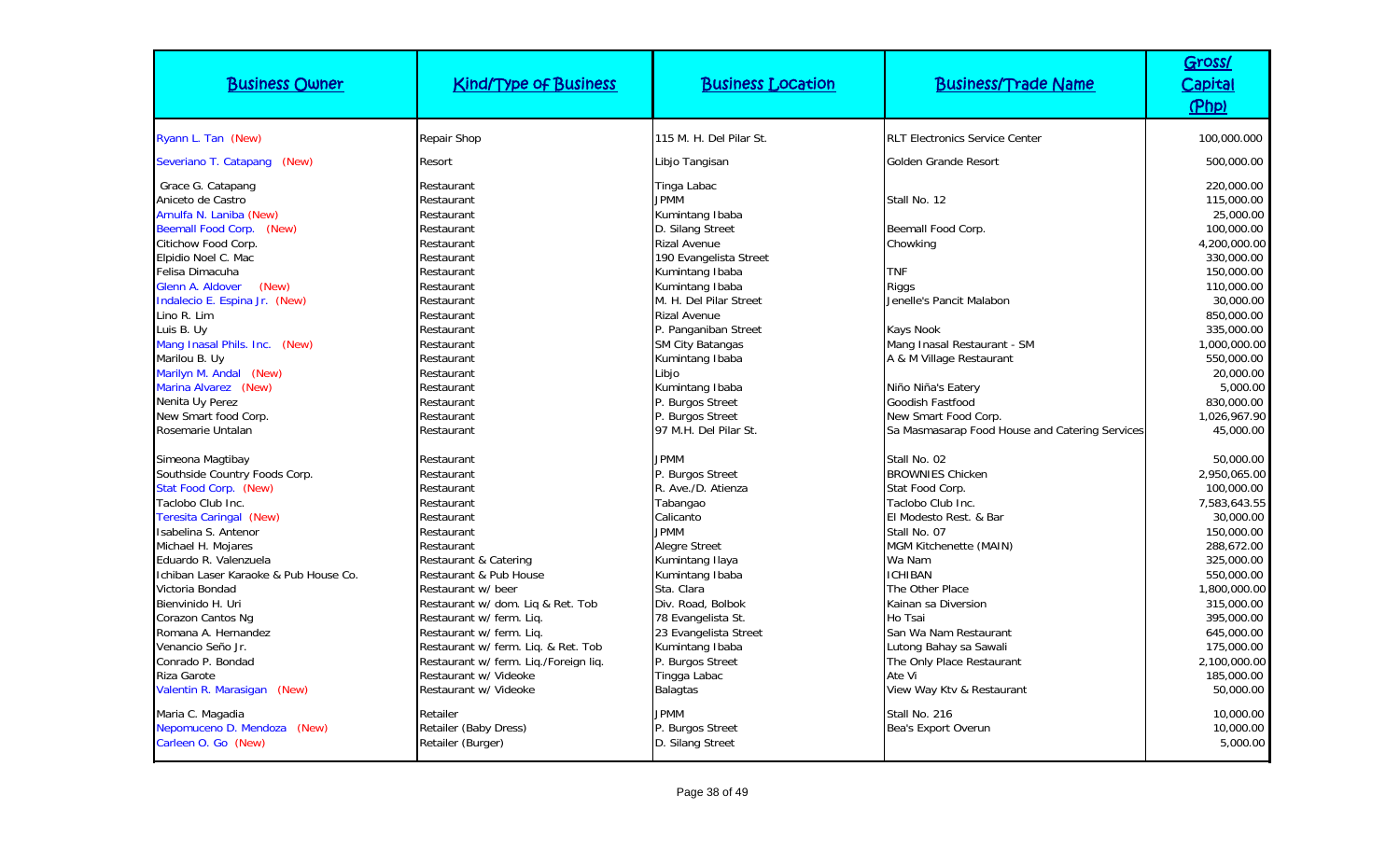| <b>Business Owner</b>                                                                                                                                                                                                                                                                                                                                                                                                            | <b>Kind/Type of Business</b>                                                                                                                                                                                                                                                                                                                                                                                                                | <b>Business Location</b>                                                                                                                                                                                                                                                                                                                                      | <b>Business/Trade Name</b>                                                                                                                                                                                                                                              | Gross/<br>Capital<br>(Php)                                                                                                                                                                                        |
|----------------------------------------------------------------------------------------------------------------------------------------------------------------------------------------------------------------------------------------------------------------------------------------------------------------------------------------------------------------------------------------------------------------------------------|---------------------------------------------------------------------------------------------------------------------------------------------------------------------------------------------------------------------------------------------------------------------------------------------------------------------------------------------------------------------------------------------------------------------------------------------|---------------------------------------------------------------------------------------------------------------------------------------------------------------------------------------------------------------------------------------------------------------------------------------------------------------------------------------------------------------|-------------------------------------------------------------------------------------------------------------------------------------------------------------------------------------------------------------------------------------------------------------------------|-------------------------------------------------------------------------------------------------------------------------------------------------------------------------------------------------------------------|
| Carlito O. Go (New)<br>Gulez Food Prod. Corp. (New)<br>Oscar R. Sakiponde (New)<br>Julius Ceasar H. Castillo (New)<br>Lea G. Satera (New)<br>Ariel B. Benitez (New)<br>Irma T. Evangelio (New)<br>Glenn B. Pangilinan (New)<br>Ellen P. Diomampo (New)<br>Ma. Gracia Shiela H. Arca (New)<br>Medina C. Garing (New)<br>Jason S. Delos Reyes (New)<br>Juny V. Reyes (New)<br>Analiza B. hernandez<br>Dixon Atienza (New)<br>(New) | Retailer (Burger)<br>Retailer (Chicharon)<br>Retailer (Children's Wear)<br>Retailer (Cuddleberry Rolls)<br>Retailer (French Fries)<br>Retailer (Gardenia Bread)<br>Retailer (Natasha)<br>Retailer (Original Perfume)<br>Retailer (Pastillas)<br>Retailer (Pastillas)<br>Retailer (Pearl Shake)<br>Retailer (Pizza)<br>Retailer (Potato Fries)<br>Retailer (Shawarma)<br>Retailer (Siopao & Siomai)<br>Retailer (Watch Straps & Accessories) | D. Silang Street<br><b>SM City Batangas</b><br>43 Rizal Avenue<br><b>SM City Batangas</b><br><b>SM City Batangas</b><br>Pallocan West<br><b>Rizal Avenue</b><br>Scents Cent Boutique<br>M. H. Del Pilar Street<br><b>SM City Batangas</b><br>Caedo, Calicanto<br>61-A Evangelista St.<br>Pallocan West<br>Makro, Balagtas<br><b>Balagtas</b><br>Pallocan West | Gulez Food Prod. Corp.<br>Julius Ceasar's Cuddberry rolls<br>Potato Corner Food Kiosk<br><b>AKM Foodtrip Marketing</b><br>Dulceria Angela Homemade Pastillas<br>Express ent.<br>Pizza Galore (Franchise)<br>Ribbon Fries Food Concepts<br>D. Atienza Food Choice Center | 10,000.00<br>125,000.000<br>5,000.00<br>50,000.00<br>350,000.00<br>80,000.000<br>30,000.00<br>100,000.00<br>5,000.00<br>150,000.000<br>30,000.00<br>10,000.00<br>50,000.00<br>60,000.00<br>5,000.00<br>125,000.00 |
| <b>Asprey Time Inc.</b><br>Ma. Hazel Reclamado Pascua (New)                                                                                                                                                                                                                                                                                                                                                                      | <b>Review Center (Services)</b>                                                                                                                                                                                                                                                                                                                                                                                                             | P. Burgos Street                                                                                                                                                                                                                                                                                                                                              | Asprey Time Inc.<br>Mind Movers Review Center                                                                                                                                                                                                                           | 500,000.00                                                                                                                                                                                                        |
| Minerva Balain<br>Eusebio P. Cabatay<br>Juliana C. Macatangay<br>Nelia Manalo<br>Litecia Solis<br>Adelaida Espina/Aida Fabillan<br>Anastacia Delen<br>Elena Ferriols<br>Elisa D. Gayeta<br>Engracia Panganiban<br>Filomena Dimaandal<br>Ignacia Dimaano<br>Justina Shirley M. Aguda<br>Leonila M. Malibiran                                                                                                                      | Rice<br>Rice & Corn (Retailer)<br>Rice & Corn (Retailer)<br>Rice & Corn Store (Retailer)<br><b>Rice Retailer</b><br><b>Rice Store</b><br><b>Rice Store</b><br><b>Rice Store</b><br><b>Rice Store</b><br><b>Rice Store</b><br><b>Rice Store</b><br><b>Rice Store</b><br><b>Rice Store</b><br><b>Rice Store</b>                                                                                                                               | Market 1<br><b>JPMM</b><br>Market 1<br>Market 1<br><b>JPMM</b><br><b>JPMM</b><br><b>JPMM</b><br>Market 1<br>Calero St. Brgy. 19<br>Market 1<br>Market 1<br>Market 1<br>Market 1<br><b>JPMM</b>                                                                                                                                                                | Stall No. 35<br>Stall NO. 335 & 336<br>Stall No. 22<br>Stall No. 17<br>Stall No. 171& 172<br>Stall No. 292 & 293<br>Stall No. 294<br>Stall No. 9<br>Stall No. 28<br>Stall No. 26 & 27<br>Stall No. 1 & 2<br>Stall No. 30<br>Stall No. 05                                | 10,000.00<br>400,000.00<br>70,000.00<br>50,000.00<br>150,000.00<br>255,000.00<br>85,000.00<br>150,000.00<br>180,000.00<br>15,600.00<br>12,600.00<br>152,000.00<br>60,000.00<br>37,000.00                          |
| Leonilo Macatangay<br>Leonilo Macatangay<br>Maria Aniceta Ferriols<br>Marianito Burog<br>Marino Gamboa<br>Melanio Deriguito<br>Milagros de Guzman<br>Noime C. Pugay (New)<br>Norlito Añonuevo<br>Remedios S. Macatangay/Ireneo R. Macatangay<br>Renato Bernal                                                                                                                                                                    | <b>Rice Store</b><br><b>Rice Store</b><br><b>Rice Store</b><br><b>Rice Store</b><br><b>Rice Store</b><br><b>Rice Store</b><br><b>Rice Store</b><br><b>Rice Store</b><br><b>Rice Store</b><br><b>Rice Store</b><br><b>Rice Store</b>                                                                                                                                                                                                         | Market 1<br>89 C. Tirona Street<br>Market 1<br><b>JPMM</b><br><b>JPMM</b><br><b>JPMM</b><br>Market 1<br>30 Maselang St.<br>JPMM<br><b>JPMM</b><br>Pastor Rd. Cuta                                                                                                                                                                                             | Stall No. 20<br>Stall No. 10<br>Stall No. 68 & 69<br>Stall No. 110<br>Stall No. 23<br>Stall $#44$<br>Stall No. 54<br>Stall No. 53                                                                                                                                       | 60,000.00<br>850,000.00<br>130,000.00<br>230,000.00<br>120,000.00<br>160,000.00<br>140,000.00<br>25,000.00<br>210,000.00<br>56,000.00<br>4,392,610.80                                                             |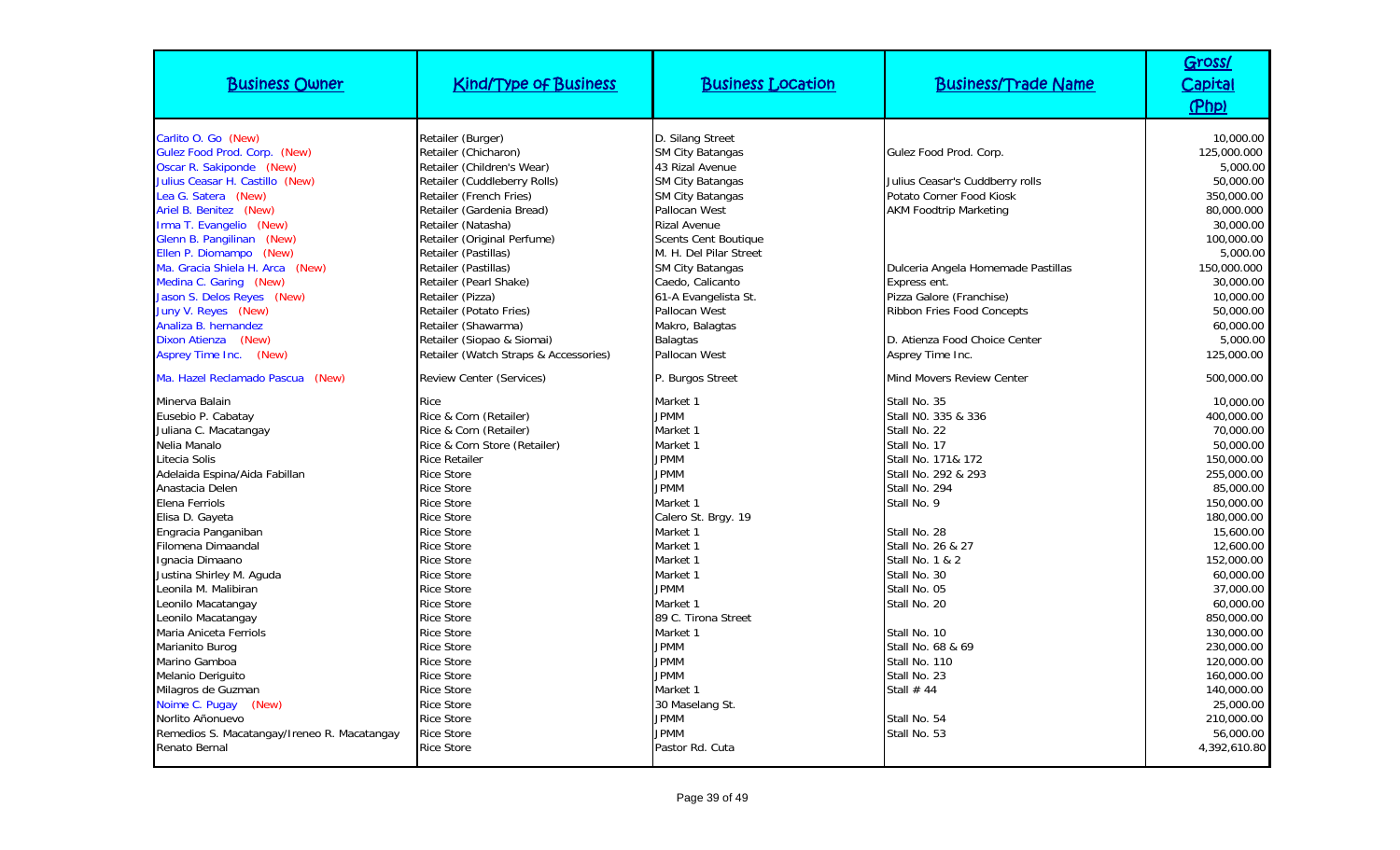| <b>Business Owner</b>                                                                                                                                                                                                                                                                                                                                                                                                                          | <b>Kind/Type of Business</b>                                                                                                                                                                                                                                                                                     | <b>Business Location</b>                                                                                                                                                                                                                                                                                                                                                     | <b>Business/Trade Name</b>                                                                                                                                                   | Gross/<br><u>Capital</u><br>(Php)                                                                                                                                                                               |
|------------------------------------------------------------------------------------------------------------------------------------------------------------------------------------------------------------------------------------------------------------------------------------------------------------------------------------------------------------------------------------------------------------------------------------------------|------------------------------------------------------------------------------------------------------------------------------------------------------------------------------------------------------------------------------------------------------------------------------------------------------------------|------------------------------------------------------------------------------------------------------------------------------------------------------------------------------------------------------------------------------------------------------------------------------------------------------------------------------------------------------------------------------|------------------------------------------------------------------------------------------------------------------------------------------------------------------------------|-----------------------------------------------------------------------------------------------------------------------------------------------------------------------------------------------------------------|
| Rosario Dimaano (New)<br>Santos Asi<br>Teofista Hernandez (New)<br>Tomas Gutierrez<br>Wenceslao D. Deriguito                                                                                                                                                                                                                                                                                                                                   | <b>Rice Store</b><br><b>Rice Store</b><br><b>Rice Store</b><br><b>Rice Store</b><br><b>Rice Store</b>                                                                                                                                                                                                            | Market 1<br><b>JPMM</b><br>Market 1<br><b>JPMM</b><br><b>JPMM</b>                                                                                                                                                                                                                                                                                                            | Stall No. 42<br>Stall No. 328<br>Stall No. 37<br>Stall No. 111 & 112<br>Stall No. 16                                                                                         | 10,000.00<br>30,000.00<br>10,000.00<br>200,000.00<br>120,000.00                                                                                                                                                 |
| Thomas M. Galicia (New)<br>Cipriano Bool<br>Cristina P. Escala (New)<br>Gloria Bool<br>Jovita Perez (New)<br>Lorenza D. Asi (New)<br>Merlita Valenzuela<br><b>Renz Raniel Serrano</b><br>(New)<br><b>Renz Raniel Serrano</b><br>(New)<br>Krishan Lal (New)<br>Alfredo B. Barte (New)<br>Claire M. Palsino (New)<br>Mary Grace V. Sulit (New)<br>Renalyn O. Enriquez (New)<br>Vincent Z. Flora (New)<br>Allan B. Rocio<br>Rosa B. Sid-ing (New) | <b>Roofing Services</b><br><b>RTW</b><br><b>RTW</b><br><b>RTW</b><br><b>RTW</b><br><b>RTW</b><br><b>RTW</b><br><b>RTW</b><br><b>RTW</b><br><b>RTW &amp; Other Products</b><br>RTW (Retailer)<br>RTW (Retailer)<br>RTW (Retailer)<br>RTW (Retailer)<br>RTW (Retailer)<br>RTW for Kids<br>RTW/Ukay-ukay (Retailer) | <b>Balagtas</b><br>Caedo, Calicanto<br><b>B.</b> Luna Street<br>93 Rizal Ave.<br>D. Silang Street<br><b>B. Luna Street</b><br>M. H. Del Pilar Street<br><b>B. Luna Street</b><br>P. Genato Street<br>Kumintang Ilaya<br>D. Silang /P. Burgos St.<br><b>Rizal Avenue</b><br>Calicanto<br>Dumantay<br><b>SM City Batangas</b><br>P. Canlapan Street/R. Ave.<br>98 rizal Avenue | <b>Wellhome Enterprises</b><br><b>DOM Perry's Enterprises</b><br>One Fine Zero Boutique<br>Nicalis RTW Shop<br>V.Z.F. Fashion Trade<br>Peter Allen's<br>R. SID-ING Dry Goods | 50,000.000<br>150,000.00<br>5,000.00<br>155,000.00<br>5,000.00<br>5,000.00<br>275,000.00<br>3,000.00<br>10,000.00<br>50,000.000<br>20,000.00<br>30,000.00<br>15,000.00<br>5,000.000<br>400,000.00<br>60,000.000 |
| Nazaria Generoso                                                                                                                                                                                                                                                                                                                                                                                                                               | Rubber Slipper Store                                                                                                                                                                                                                                                                                             | <b>JPMM</b>                                                                                                                                                                                                                                                                                                                                                                  | Stall No. 346                                                                                                                                                                | 74,000.00                                                                                                                                                                                                       |
| Catherine D. De Castro (New)<br>Coca-cola Bottlers Phils. Inc.                                                                                                                                                                                                                                                                                                                                                                                 | Sales & Rentals (Gowns & Barong)<br>Sales Office                                                                                                                                                                                                                                                                 | MB Arce Building, Kum. Ibaba<br>Kumintang Ilaya                                                                                                                                                                                                                                                                                                                              | Frocks & Fashion Boutique<br>Coca-cola bottlers Phils. Inc.                                                                                                                  | 20,000.00<br>D-153,725,618.33<br>M-460,999,122.25                                                                                                                                                               |
| Michael & Maria Cynthia Encarnacion (New)<br>Maria C. Casas<br><b>Nelly Barola</b><br>Teresita P. Castillo (New)<br>Lawas P. Parto (New)<br><b>Marbod Palma</b><br>(New)<br>Adelaida de Chavez<br>Agnes de Torres<br>Ana P. Gonzales<br>(New)<br><b>Avelina Gayeta (New)</b><br><b>Beatriz Navarro (New)</b>                                                                                                                                   | Salon (Services)<br>Salt Store<br>Salt Store<br>Salt Store<br><b>Sandals Retailer</b><br><b>Sandals Retailer</b><br>Sari-sari Store<br>Sari-sari Store<br>Sari-sari Store<br>Sari-sari Store<br>Sari-sari Store                                                                                                  | <b>Rizal Avenue</b><br><b>JPMM</b><br><b>JPMM</b><br><b>JPMM</b><br>D. Silang Street<br>D. Silang Street<br>Market 1<br><b>JPMM</b><br>Soro-soro Ibaba<br>Tulo<br>Kumintang Ilaya                                                                                                                                                                                            | Ultimabez Mktg. Corp. (Hortaleza)<br>stall No. 07<br>Stall No. 05<br>Stall No. 03<br>Stall No. 205<br>Stall 206                                                              | 200,000.000<br>75,000.00<br>70,000.00<br>1,000.00<br>10,000.000<br>25,000.00<br>60,000.00<br>20,000.00<br>30,000.00<br>15,000.00<br>3,000.00                                                                    |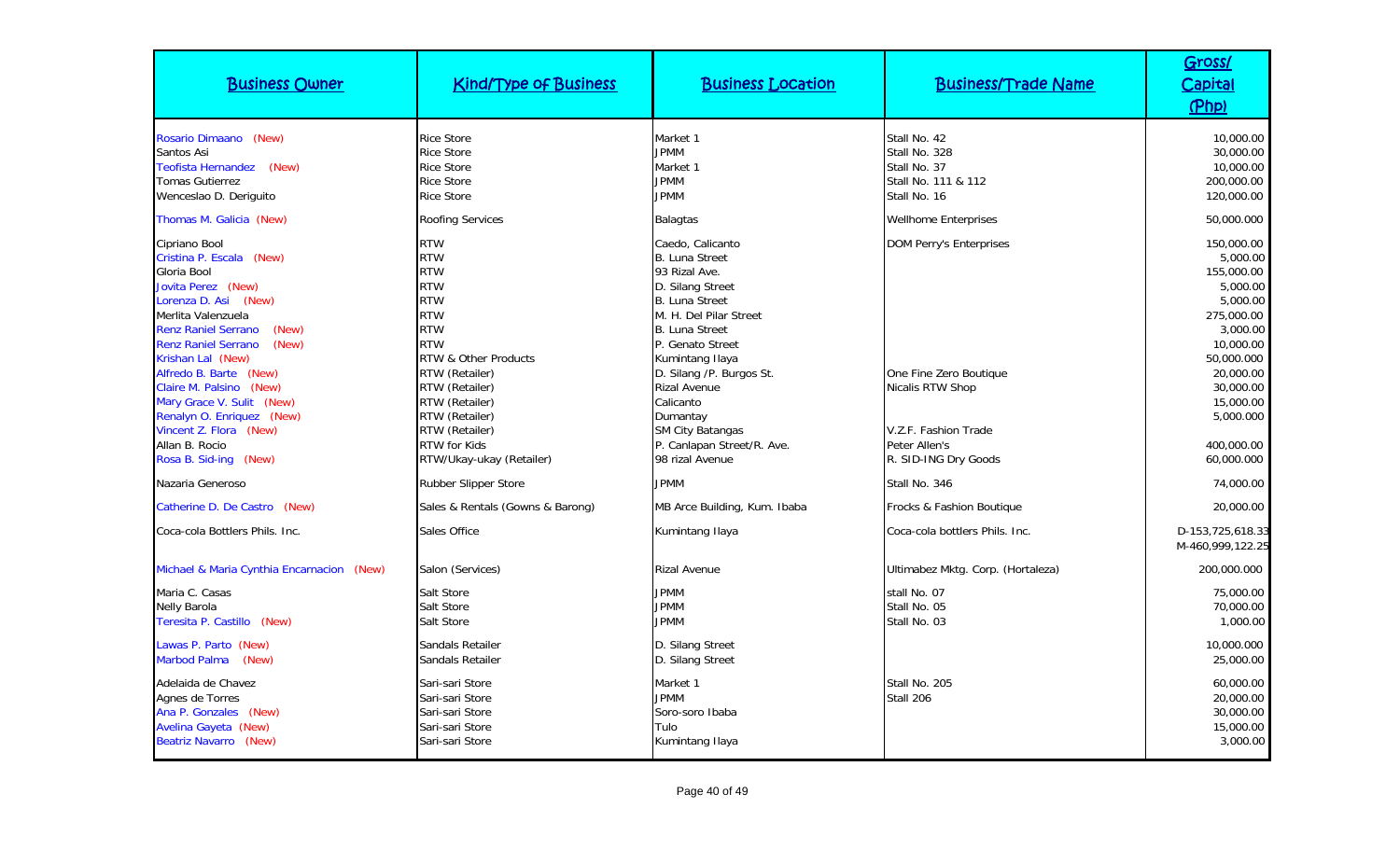| <b>Business Owner</b>                 | <b>Kind/Type of Business</b> | <b>Business Location</b>            | <b>Business/Trade Name</b> | Gross/<br><u>Capital</u><br>(Php) |
|---------------------------------------|------------------------------|-------------------------------------|----------------------------|-----------------------------------|
| Belen B. Caedo                        | Sari-sari Store              | 2 P. Panganiban st.                 |                            | 70,000.00                         |
| Belen Frane (New)                     | Sari-sari Store              | Libjo                               |                            | 3,000.00                          |
| Beverly G. Casabar<br>(New)           | Sari-sari Store              | Sta. Rita Karsada                   |                            | 2,000.000                         |
| (New)<br>Celeste C. Perez             | Sari-sari Store              | M. H. Del Pilar Street              |                            | 5,000.00                          |
| Cesar A. Espino                       | Sari-sari Store              | <b>JPMM</b>                         | Stall No. 96               | 100,000.00                        |
| Cherry A. parto                       | Sari-sari Store              | <b>JPMM</b>                         | Stall No. 140              | 90,000.00                         |
| Cipriano P. Manalo                    | Sari-sari Store              | <b>NBCPM</b>                        | Stall No. 20               | 105,000.00                        |
| Cleofas M. Cortas                     | Sari-sari Store              | 91-A Evangelista Street             |                            | 5,000.00                          |
| Concordia U. Dotado<br>(New)          | Sari-sari Store              | Kumintang Ilaya                     |                            | 5,000.00                          |
| <b>Consolacion Jalac</b>              | Sari-sari Store              | Macsor, Sta. Rita                   |                            | 269,390.50                        |
| Corazon C. Mulingtapang (New)         | Sari-sari Store              | Kumintang Ibaba                     |                            | 5,000.00                          |
| Delacruza B. Alban (New)              | Sari-sari Store              | De Joya Compound, Alangilan         |                            | 10,000.00                         |
| Docelyn C. Paraiso<br>(New)           | Sari-sari Store              | Sta. Rita Karsada                   |                            | 10,000.00                         |
| (New)<br><b>Edsel Dimaandal</b>       | Sari-sari Store              | De Joya Compound, Alangilan         |                            | 5,000.00                          |
| Edwin B. Alvarez (New)                | Sari-sari Store              | Kumintang Ibaba                     |                            | 5,000.00                          |
| Elizabeth Abacan (New)                | Sari-sari Store              | De Joya Bayview, Cuta               |                            | 5,000.00                          |
| Elizabeth O. Amano (New)              | Sari-sari Store              | Iron St. Twinvilla, Kumintang Ilaya |                            | 2,600.00                          |
| Ermelinda M. Suarez (New)             | Sari-sari Store              | <b>Bolbok</b>                       |                            | 5,000.000                         |
| Estelita Abacan (New)                 | Sari-sari Store              | Calicanto                           |                            | 5,000.000                         |
| <b>Felisa Tio</b>                     | Sari-sari Store              | <b>JPMM</b>                         | Stall No. 62               | 230,000.00                        |
| Francy Y. de Torres<br>(New)          | Sari-sari Store              | St. Peter Subd. Alangilan           |                            | 2,500.00                          |
| Genoveva P. Buquis (New)              | Sari-sari Store              | Kumintang Ibaba                     |                            | 2.000.00                          |
| Gloria Faudiño                        | Sari-sari Store              | Concepcion                          |                            | 60,000.00                         |
| <b>Hazel Duenas (New)</b>             | Sari-sari Store              | D. Silang Street                    |                            | 10,000.000                        |
| Imelda P. Driz (New)                  | Sari-sari Store              | <b>Bolbok</b>                       |                            | 5,000.00                          |
| Ireneo F. Reyes (New)                 | Sari-sari Store              | Pinamucan Silangan                  |                            | 5,000.00                          |
| <b>Isabel Gonzales</b>                | Sari-sari Store              | Libjo                               |                            | 20,000.00                         |
| Jeanie F. Diaz (New)                  | Sari-sari Store              | Kumintang Ilaya                     |                            | 2,000.00                          |
| Jocelyn P. Salva (New)                | Sari-sari Store              | Pallocan West                       |                            | 20,000.00                         |
| Josefa de Torres                      | Sari-sari Store              | <b>Bolbok</b>                       |                            | 105,000.00                        |
| Josefina G. Tagabuan (New)            | Sari-sari Store              | Kumintang Ibaba                     |                            | 10,000.00                         |
| Ligaya & Yolanda Ebora                | Sari-sari Store              | Market 1                            | Stall 350 & 352            | 100,000.00                        |
| Liwayway Garcia (New)                 | Sari-sari Store              | Kumintang Ilaya                     |                            | 2,000.00                          |
| Lucas Miñas                           | Sari-sari Store              | <b>JPMM</b>                         | Stall 207                  | 175,000.00                        |
| Luz F. Macdon (New)                   | Sari-sari Store              | Rosal St. Malitam                   |                            | 40,000.00                         |
| Lydia R. Macatangay (New)             | Sari-sari Store              | Malitam                             |                            | 2,000.00                          |
| Ma. Juliet A. Espino                  | Sari-sari Store              | Arce Subd. Kumintang Ibaba          |                            | 72,000.00                         |
| Maria Aluan Uy                        | Sari-sari Store              | <b>JPMM</b>                         | Stall No. 9                | 75,000.00                         |
| Maria C. Orallo (New)                 | Sari-sari Store              | Perlas Comp. Kum. Ilaya             |                            | 5,000.00                          |
| Maria Cristina M. Ramos (New)         | Sari-sari Store              | Noble Street                        |                            | 5,000.00                          |
| Maria Lorena Concepcion V. Roco (New) | Sari-sari Store              | Paharang East                       |                            | 5,000.000                         |
| Maria M. Panopio (New)                | Sari-sari Store              | Kumintang Ibaba                     |                            | 2,000.00                          |
| Marian C. Untalan (New)               | Sari-sari Store              | 23 Rizal Avenue                     |                            | 3,000.00                          |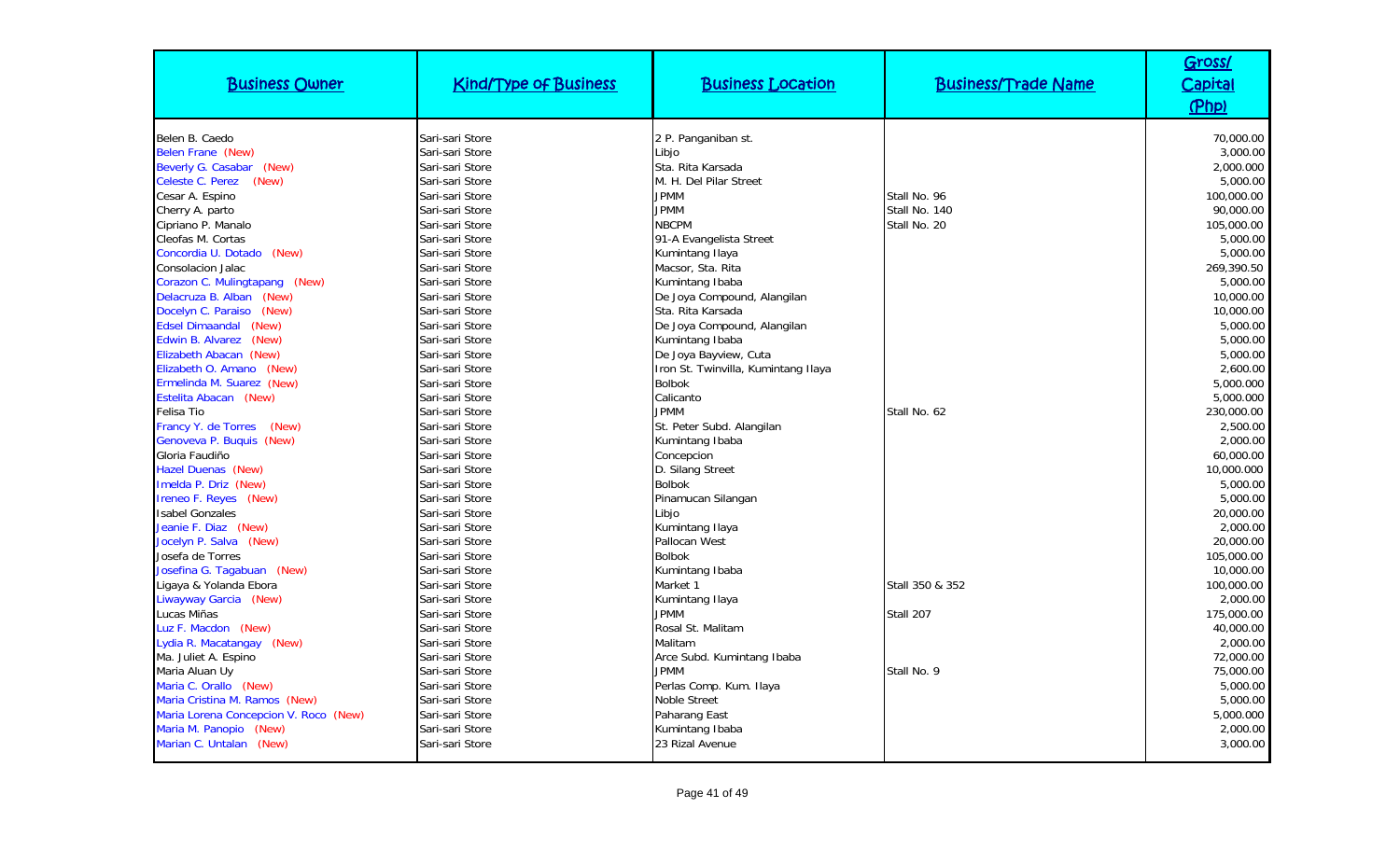| <b>Business Owner</b>                          | <b>Kind/Type of Business</b>                                     | <b>Business Location</b>         | <b>Business/Trade Name</b>     | Gross/<br>Capital<br>(Php) |
|------------------------------------------------|------------------------------------------------------------------|----------------------------------|--------------------------------|----------------------------|
| Marianito Añonuevo                             | Sari-sari Store                                                  | Market 1                         | Stall No. 474                  | 5,000.00                   |
| MarianitoD. Manalo (New)                       | Sari-sari Store                                                  | P. Herrera Street                |                                | 10,600.00                  |
| Maribel P. Pagaduan (New)                      | Sari-sari Store                                                  | 55 Evangelista St.               |                                | 5,000.00                   |
| Melanie Fajiculay (New)                        | Sari-sari Store                                                  | <b>Bolbok</b>                    |                                | 5,000.00                   |
| Melanie M. Delos Reyes (New)                   | Sari-sari Store                                                  | Villa Peñafrancia, Bolbok        |                                | 5,000.00                   |
| Merlen Custudio                                | Sari-sari Store                                                  | M. H. Del Pilar Street           | Mar-Cris Store                 | 350,000.00                 |
| Milagros H. Maghirang (New)                    | Sari-sari Store                                                  | Kumintang Ilaya                  |                                | 4,000.00                   |
| Minerva A. Perez                               | Sari-sari Store                                                  | <b>Bolbok</b>                    |                                | 30,000.00                  |
| Monico A. Evangelista<br>(New)                 | Sari-sari Store                                                  | De Joya, Alangilan               |                                | 5,000.00                   |
| Myrna J. Gamboa<br>(New)                       | Sari-sari Store                                                  | 6 Noble St.                      |                                | 3,000.00                   |
| Natalia T. Abriza Mercado                      | Sari-sari Store                                                  | Ambulong                         |                                | 52,000.00                  |
| <b>Nestor Arce</b>                             | Sari-Sari Store                                                  | Pastor Rd. Cuta                  | Nestor E. Arce Sari-sari Store | 270,000.00                 |
| <b>Nestor Delas Alas</b>                       | Sari-sari Store                                                  | Calero St. Brgy. 19              |                                | 48,500.00                  |
| Nore F. Magtibay (New)                         | Sari-sari Store                                                  | <b>Bolbok</b>                    |                                | 3,000.000                  |
| Robert Carlos Velicaria (New)                  | Sari-sari Store                                                  | Alangilan                        |                                | 5,000.00                   |
| Rodora M. Clarete (New)                        | Sari-sari Store                                                  | <b>Banaba West</b>               |                                | 10,000.00                  |
| Sabino C. Bauan                                | Sari-sari Store                                                  | <b>JPMM</b>                      | Stall $#07$                    | 50,000.00                  |
| Shellah V. Herrera (New)                       | Sari-sari Store                                                  |                                  |                                |                            |
| Sol A. Capio (New)<br>Teresita A. Robles (New) | Sari-sari Store<br>Sari-sari Store                               | <b>Evangelista Street</b>        |                                | 5,000.00<br>5,000.00       |
| Valentina B. Suarez (New)                      | Sari-sari Store                                                  | Kumintang Ilaya<br><b>Balete</b> |                                | 5,000.00                   |
| Valentino Ng                                   | Sari-sari Store                                                  | Cuta                             |                                | 300,000.00                 |
| Victorina Aloria                               | Sari-sari Store                                                  | Market                           | Stall 255                      | 10,000.00                  |
| William A. Alcantara (New)                     | Sari-sari Store                                                  | Kumintang Ibaba                  |                                | 3,000.00                   |
| Yolanda D. Calaluan (New)                      | Sari-sari store                                                  | Kumintang Ilaya                  |                                | 5,000.00                   |
| Zenaida M. De Castro (New)                     | Sari-sari Store                                                  | Kumintang Ilaya                  |                                | 5,000.00                   |
| Leonora Cantos                                 | Sari-sari Store                                                  | Market 1                         | Stall No. 180                  | 60,000.00                  |
| <b>Edith Fortu</b>                             | Sari-sari Store w/ cooked food                                   | M. H. Del Pilar Street           |                                | 565,000.00                 |
| Jessielyn G. Alvar (New)                       | Sari-sari Store w/ eatery                                        | <b>Balagtas</b>                  |                                | 1,000.00                   |
| Rodrigo Lontoc                                 | Sari-sari Store w/ eatery                                        | Calicanto                        |                                | 43,000.00                  |
| Jose Bukid Evangelista (New)                   | Sari-sari Store w/ feeds                                         | Cuta                             |                                | 30,000.000                 |
| Claudia L. Macalalad                           | Sari-sari Store w/ ferm. Liq./Dom. Liq. and                      | Calicanto                        |                                | 50,000.00                  |
|                                                | Ret. Tob.                                                        |                                  |                                |                            |
| Filomena M. Baliwag                            | Sari-sari Store w/ ret. Tob                                      | <b>Bolbok</b>                    |                                | 55,000.00                  |
| Josefina H. Perez                              | Sari-sari Store w/ ret. Tob                                      | Sta. Rita Karsada                |                                | 135,000.00                 |
| Julia Buño                                     | Sari-sari Store w/ ret. Tob                                      | <b>Rizal Avenue</b>              |                                | 66,500.00                  |
| Ruby Aranas                                    | Sari-sari Store w/ ret. tob & ferm. Liq.                         | <b>Balagtas</b>                  |                                | 120,000.00                 |
| Joseph F. Fabregas                             | Sari-sari Store w/ ret. tob & ferm. Liq. & ice<br>cream retailer | Calicanto                        |                                | 119,985.50                 |
| Estanislao Godoy                               | Sari-sari Store w/ ret. Tob.                                     | 10 Rizal Avenue                  |                                | 150,000.00                 |
| Felomena Dimaandal                             | Sari-sari Store w/ ret. Tob. / ferm. Lig. and                    | Kumintang Ibaba                  |                                | 175,000.00                 |
|                                                | Dom. lig.                                                        |                                  |                                |                            |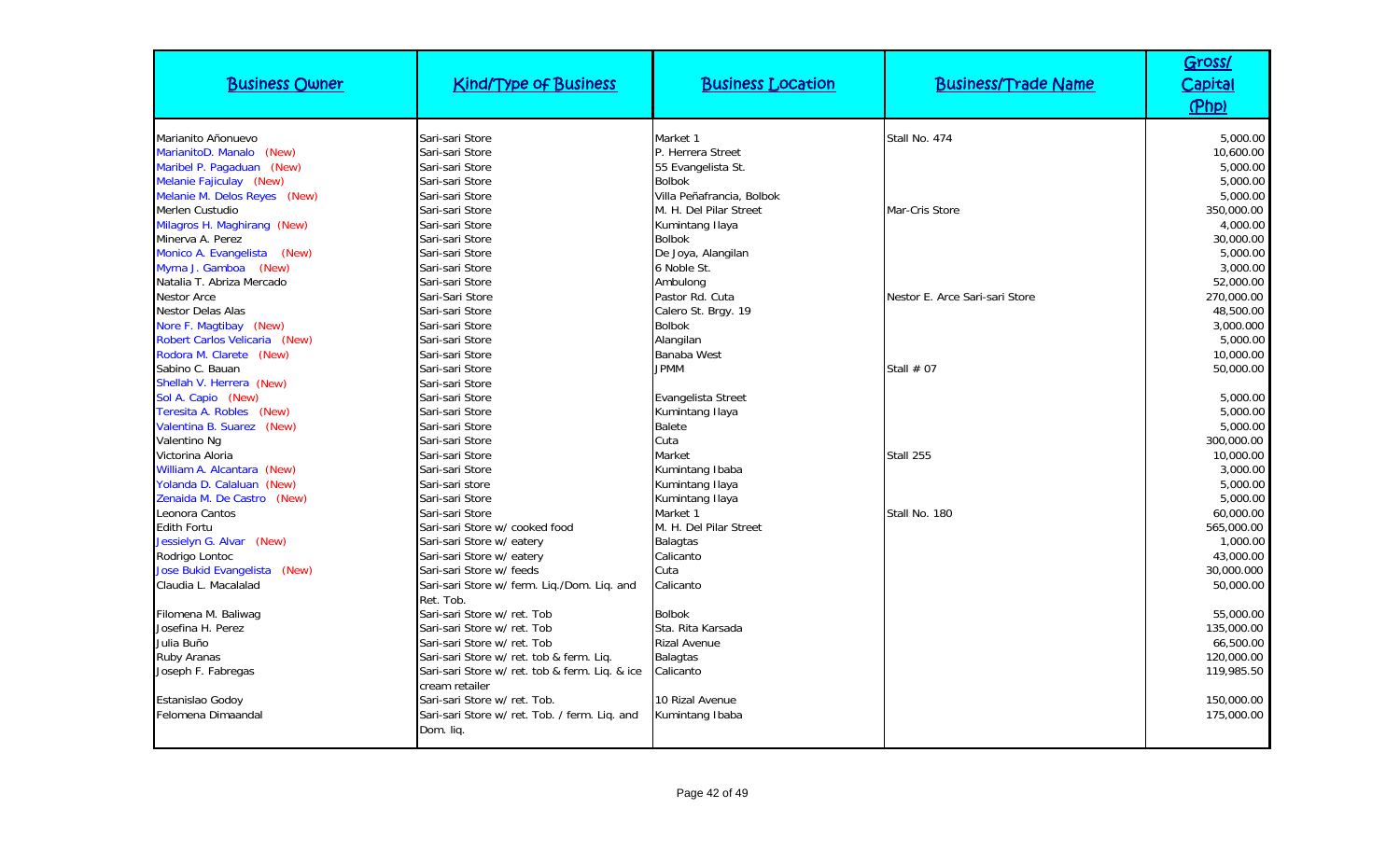| <b>Business Owner</b>                                                                                                                                                                                                                                                                       | <b>Kind/Type of Business</b>                                                                                                                                                                                                                                                                                                                                                     | <b>Business Location</b>                                                                                                                                                                                           | <b>Business/Trade Name</b>                                                                                        | Gross/<br><b>Capital</b><br>(Php)                                                                                                         |
|---------------------------------------------------------------------------------------------------------------------------------------------------------------------------------------------------------------------------------------------------------------------------------------------|----------------------------------------------------------------------------------------------------------------------------------------------------------------------------------------------------------------------------------------------------------------------------------------------------------------------------------------------------------------------------------|--------------------------------------------------------------------------------------------------------------------------------------------------------------------------------------------------------------------|-------------------------------------------------------------------------------------------------------------------|-------------------------------------------------------------------------------------------------------------------------------------------|
| <b>Trinidad Binalo</b>                                                                                                                                                                                                                                                                      | Sari-sari Store w/ ret. Tob./Ferm. Liq. and                                                                                                                                                                                                                                                                                                                                      | <b>JPMM</b>                                                                                                                                                                                                        | Stall No. 22                                                                                                      | 120,000.00                                                                                                                                |
| Normita C. Mercado<br>Armando A. Baes                                                                                                                                                                                                                                                       | Dom. lia.<br>Sari-sari Store w/ ret. Tob/Ferm. & Dom.<br>Sari-sari Store w/ rice / ret. Tob. / Ferm.<br>Liq.                                                                                                                                                                                                                                                                     | <b>B. Luna Street</b><br>31 B. Luna Street                                                                                                                                                                         | Armando A. Baes Store                                                                                             | 1,220,000.00<br>280,000.00                                                                                                                |
| Alma C. Antido (New)<br>Miguel Raymund A. Calayan (New)<br>Lheo R. Laroza (New)<br>Ruben M. Bautista (New)                                                                                                                                                                                  | Sari-sari w/ Bread<br>Sari-sari w/ canteen<br>Sari-sari w/ eatery<br>Sari-sari w/ eatery & 2 Billard Table                                                                                                                                                                                                                                                                       | Alangilan<br>Sta. Clara<br>Kumintang Ibaba<br>Kumintang Ibaba                                                                                                                                                      | Maha Laxmi Sari-sari Store & Canteen                                                                              | 5,000.00<br>50,000.00<br>50,000.00<br>5,000.00                                                                                            |
| (New)<br>Efren P. Pentinio<br>Christopher G. Borbon                                                                                                                                                                                                                                         | Sari-sari w/ fruit Stand<br>Sari-sari w/ mini bakery                                                                                                                                                                                                                                                                                                                             | <b>Balagtas</b><br>Libjo D. Hope                                                                                                                                                                                   | Villa Sto. Niño Store & Bakery                                                                                    | 10,000.00<br>B-80,000.00                                                                                                                  |
| Elena V. Ebora (New)<br>Marissa E. Manalo (New)<br>Merlinda R. Calderon (New)<br><b>Nathaniel V. Arce</b><br>(New)<br>Nikko A. Perez (New)<br>Ricardo Gualberto Jr.<br>Rosalie A. Enero (New)<br>Sonia M. Rivera (New)<br><b>Uldarica Branzuela (New)</b><br>Naziancino A. Pagsinohin (New) | Sari-sari w/ ret. Tob. & Ferm. Lig.<br>Sari-sari w/ ret. Tob. & Ferm. Lig.<br>Sari-sari w/ ret. Tob. & Ferm. Lig.<br>Sari-sari w/ ret. Tob. & Ferm. Lig.<br>Sari-sari w/ ret. Tob. & Ferm. Lig.<br>Sari-sari w/ ret. Tob. & Ferm. Lig.<br>Sari-sari w/ ret. Tob. & Ferm. Liq.<br>Sari-sari w/ ret. Tob. & Ferm. Liq.<br>Sari-sari w/ ret. Tob. & Ferm. Liq.<br>Sari-sari w/ rice | 11 P. herrera St.<br>Iron St. Twinvilla, Kumintang Ilaya<br>Malitam<br>Arce Rd. Kumintang Ibaba<br>P. Herrera Street<br>Alangilan<br>Arce Rd. Kumintang Ibaba<br>Pallocan West<br>Malitam<br>Melos Cmpd. Alangilan | Queen Corn Ent.<br>Nat & Jus Store                                                                                | SS-160000.00<br>5,000.00<br>20,000.00<br>4,000.00<br>10,000.00<br>20,000.00<br>70,000.00<br>8,000.00<br>5,000.00<br>30,000.00<br>5,000.00 |
| Marissa C. De Villa (New)<br>Reuben I. Rosales<br>Rizalde S. Ramos (New)                                                                                                                                                                                                                    | Sash Factory<br>Sash Factory<br>Sash Factory                                                                                                                                                                                                                                                                                                                                     | <b>Balagtas</b><br><b>Bolbok</b><br>Kumintang Ibaba                                                                                                                                                                | Angeleza Wood Works<br>Rosales Sash Factory                                                                       | 10,000.00<br>180,000.00<br>10,000.00                                                                                                      |
| Immaculate Heart of Mary Learning Center                                                                                                                                                                                                                                                    | School                                                                                                                                                                                                                                                                                                                                                                           | Kumintang Ibaba                                                                                                                                                                                                    |                                                                                                                   | 2,592,256.45                                                                                                                              |
| Esperanza Castillo<br>Lino Pua (New)<br>Marylyn Rose T. Capuno (New)<br>Angelina L. Dinglasan (New)<br>Nena P. Mercado (New)<br>Jenny Fajardo Villar (New)                                                                                                                                  | School & Office Supplies<br>School & Office Supplies<br>School & Office Supplies<br>School & Office Supplies (Marketing)<br>School Supllies & Gen. Mdse.<br>School Supllies (Trading)                                                                                                                                                                                            | P. Burgos Street<br><b>Rizal Avenue</b><br>Villa Neneng, Kumintang Ibaba<br>M. H. Del Pilar Street<br>P. Herrera Street<br>Simlong                                                                                 | RODEZA School & Office Supplies<br><b>HI</b> Store<br>Mhebels School Supplies & Copy Center<br>Villar's Trading   | 1,834,672.40<br>50,000.000<br>15,000.000<br>10,000.00<br>10,000.00<br>30,000.000                                                          |
| Prudencialife Plans Inc.<br>Ferdinand M. Gasoc (New)<br>Oscar Javier J. Castillo Jr. (New)                                                                                                                                                                                                  | Securities (Services)<br><b>Security Agency</b><br>Security Agency                                                                                                                                                                                                                                                                                                               | P. Canlapan Street<br>Kumintang Ibaba<br>84 Mabini St.                                                                                                                                                             | Prudentialife Plans Inc.<br>St, Michael Security Agency<br>Silverado Security & Investigation Agency              | 1,150,356.61<br>20,000.00<br>20,000.00                                                                                                    |
| Harly G. Gunay (New)<br>Joemell F. Del Mundo (New)<br>John Russel E. Carbonel (New)                                                                                                                                                                                                         | <b>Services</b><br><b>Services</b><br>Services                                                                                                                                                                                                                                                                                                                                   | Kumintang Ibaba<br>Vergara Street<br>Edville Subd, Cuta                                                                                                                                                            | Hartbel Mgt. & General Services<br>JDM Marine Ind. Services<br>Carelogis Data Infrastructure & Solutions Provider | 10,000.00<br>15,000.00<br>500,000.00                                                                                                      |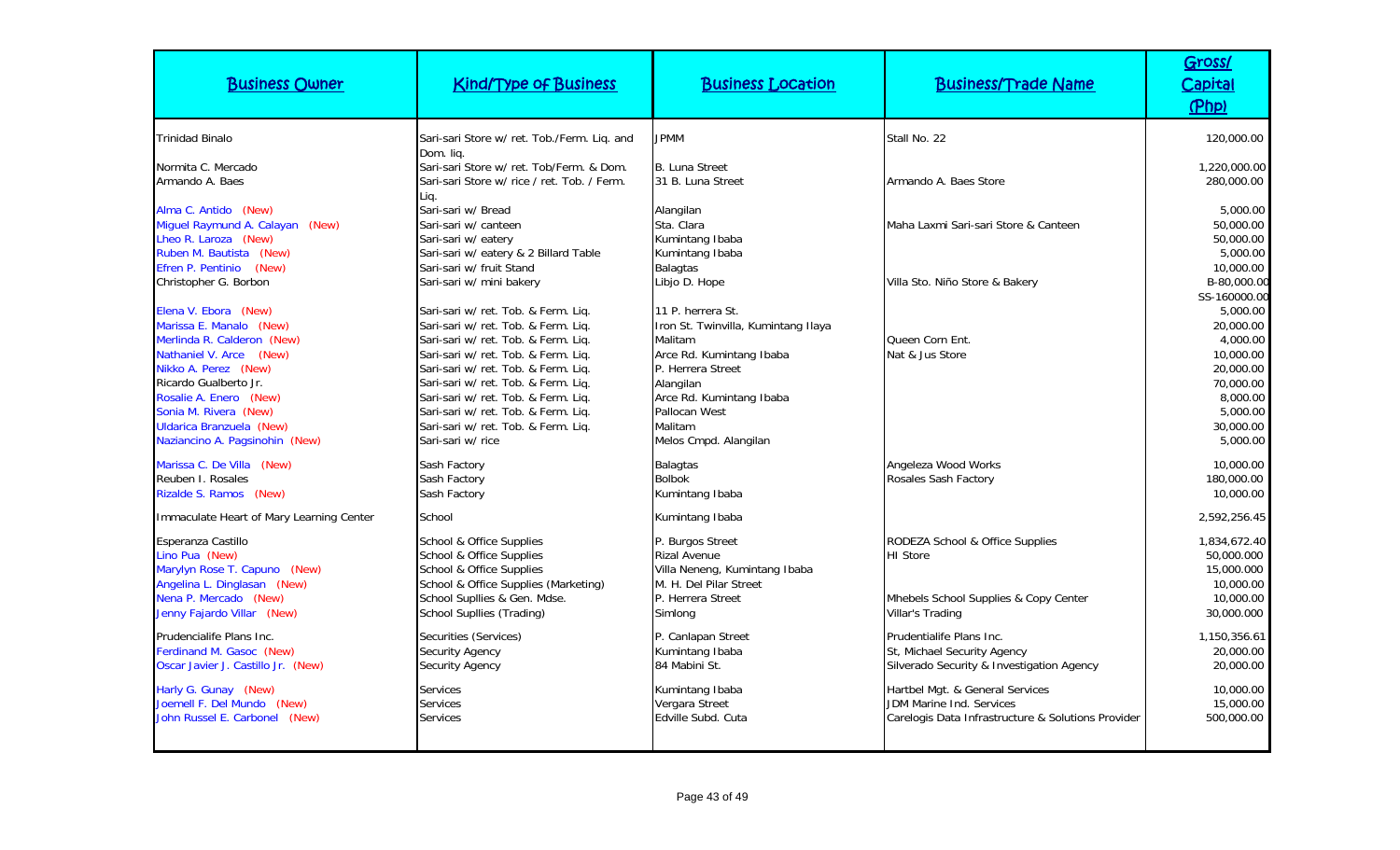| <b>Business Owner</b>                                                                                                                                                                                                                                         | <b>Kind/Type of Business</b>                                                                                                                                                                                                                                                                         | <b>Business Location</b>                                                                                                                                                    | <b>Business/Trade Name</b>                                                                                     | Gross/<br>Capital<br>(Php)                                                                                                       |
|---------------------------------------------------------------------------------------------------------------------------------------------------------------------------------------------------------------------------------------------------------------|------------------------------------------------------------------------------------------------------------------------------------------------------------------------------------------------------------------------------------------------------------------------------------------------------|-----------------------------------------------------------------------------------------------------------------------------------------------------------------------------|----------------------------------------------------------------------------------------------------------------|----------------------------------------------------------------------------------------------------------------------------------|
| ATI-Batangas Inc.<br>Nora M. del Mundo (New)<br>Jocelyn delos Reyes<br>(New)<br>Eternal Plans Inc.<br>Universal Storefront Services Corp.<br>Myla C. Ebora (New)<br>Allen A. Macaraig (New)<br>Ray Allen B. Peralta (New)<br>Leo D. Aguila (New)              | Services (Arries Arrastre)<br>Services (Ceragem)<br>Services (Computer/Typing)<br>Services (Dealer-Securities)<br>Services (General Agent)<br>Services (Health Care)<br>Services (Integrated Environmental<br>Maintenance & Consultancy<br>Services (Local Tour Coordinator)<br>Services (Power Saw) | Sta. Clara<br>8 P. Zamora St.<br>GCH, Alangilan<br>P. Burgos Street<br>43-B Rizal Avenue<br>Sto. Niño<br>Apacible Street, Brgy.10<br>Alangilan<br>Balete                    | ATI Batangas Inc.<br>Eternal Plans Inc.<br>Universal Storefront Services Corp.<br>Pearl & Light Travel & Tours | 149,040,010.29<br>20,000.00<br>5,000.00<br>1,171,120.06<br>1,749,334.84<br>30,000.000<br>100,000.00<br>7.000.00<br>49,000.00     |
| Jonalyn C. Manalo (New)<br>Bienvenido D. Mandigma (New)                                                                                                                                                                                                       | Services (Rentals-Barong)<br>Services (Weighing Scale)                                                                                                                                                                                                                                               | <b>Rizal Avenue</b><br>Balete                                                                                                                                               |                                                                                                                | 50,000.00<br>150,000.00                                                                                                          |
| Lorna M. Babao<br>Nudia Christina S. Ambida (New)<br>Paolo M. Paras (New)                                                                                                                                                                                     | Ship Chandling<br>Ship Chandling & Maritime Services<br>Ship Chandling (Services)                                                                                                                                                                                                                    | De Joya Bayview, Cuta<br>P. Burgos Street<br>Dumantay                                                                                                                       | ASA Ship Chandling & Maritime Services                                                                         | 450,000.00<br>10,000.00<br>30,000.00                                                                                             |
| Montenegro Shipping Lines Inc.                                                                                                                                                                                                                                | <b>Shipping Lines</b>                                                                                                                                                                                                                                                                                | Abacan Subd, Calicanto                                                                                                                                                      | Montenegro Shipping Lines Inc.                                                                                 | 13,347,267.00                                                                                                                    |
| Islas Tankers Shipping Corp.-National Marine<br>Corp.                                                                                                                                                                                                         | <b>Shipping Services</b>                                                                                                                                                                                                                                                                             | Kumintang Ibaba                                                                                                                                                             | Islas Tankers Shipping Corp.-National Marine<br>Corp.                                                          | 50,000.00                                                                                                                        |
| Miguela Magadia                                                                                                                                                                                                                                               | Shoes & Bags (Services)                                                                                                                                                                                                                                                                              | <b>JPMM</b>                                                                                                                                                                 | Stall No. 55                                                                                                   | 79,000.00                                                                                                                        |
| C.C. Dilao Inc.                                                                                                                                                                                                                                               | <b>Shopping Center</b>                                                                                                                                                                                                                                                                               | Evangelista Street                                                                                                                                                          | Dilao Shopping Center                                                                                          | 1,830,000.00                                                                                                                     |
| Karla Mendoza Caraig (New)                                                                                                                                                                                                                                    | <b>Shuttle Service</b>                                                                                                                                                                                                                                                                               | Simlong                                                                                                                                                                     | <b>KC Shuttle Service</b>                                                                                      | 80,000.00                                                                                                                        |
| Jose Samonte                                                                                                                                                                                                                                                  | Silk Screen Printing                                                                                                                                                                                                                                                                                 | Alangilan                                                                                                                                                                   |                                                                                                                | 70,000.00                                                                                                                        |
| RCC Amazing Touch Corp. (New)                                                                                                                                                                                                                                 | Skin Clinic                                                                                                                                                                                                                                                                                          | <b>SM City Batangas</b>                                                                                                                                                     | Amazing Touch Corp.                                                                                            | 50,000.00                                                                                                                        |
| Berlita Macalalad<br>Desiree M. Manalo (New)<br>Lani Z. Maquiddang (New)<br><b>Farly Villena</b>                                                                                                                                                              | Small Carinderia<br>Small Carinderia<br>Small Carinderia<br>Small Carinderia w/ Ret. Tob. & Dom. Lig.                                                                                                                                                                                                | <b>JPMM</b><br><b>Bolbok</b><br>M. H. Del Pilar Street<br>C. Tirona Street                                                                                                  | Stall No. 344 - 338                                                                                            | 192,000.00<br>1,000.000<br>45,000.000<br>200,000.00                                                                              |
| Albert F. Amoroso (New)<br>Alex A. Castillo (New)<br>Ana M. De Castro<br>Clarissa Etruiste (New)<br>Emerilda P. Macaraig (New)<br>Jay D. Perez<br>Ma. Corazon A. Beredo (New)<br>Marivel A. Santos (New)<br>Remedios Magadia (New)<br>Serapia G. Manalo (New) | <b>Small Eatery</b><br><b>Small Eatery</b><br><b>Small Eatery</b><br><b>Small Eatery</b><br><b>Small Eatery</b><br><b>Small Eatery</b><br><b>Small Eatery</b><br><b>Small Eatery</b><br><b>Small Eatery</b><br><b>Small Eatery</b>                                                                   | Div. Rd. Balagtas<br>Kumintang Ibaba<br>Balagtas<br>Kumintang Ibaba<br>Sta. Clara<br>Dolor Subd.<br>GCH, Alangilan<br>P. Gomes Street<br>P. Herrera Street<br>Pallocan West | Sheir's Canteen                                                                                                | 45,000.000<br>3,000.000<br>140,000.00<br>10,000.00<br>2,000.00<br>25,000.00<br>100,000.000<br>10,000.00<br>60,000.00<br>5,000.00 |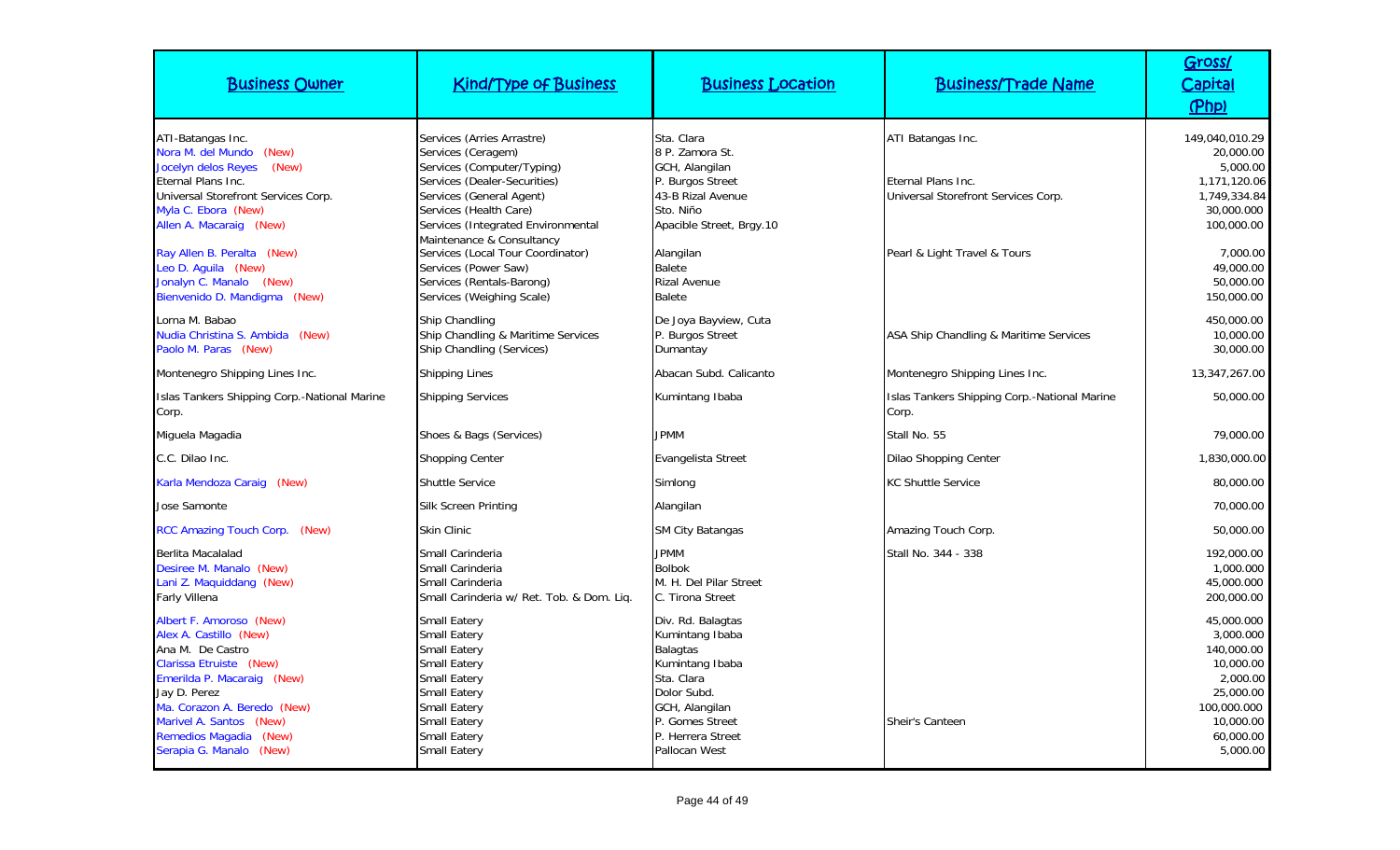| <b>Business Owner</b>                                                                                                                                                                                                                                                                                                                                           | <b>Kind/Type of Business</b>                                                                                                                                                                                                                                                                                                                | <b>Business Location</b>                                                                                                                                                                                                                                                                             | <b>Business/Trade Name</b>                     | Gross/<br><b>Capital</b><br>(Php)                                                                                                                                 |
|-----------------------------------------------------------------------------------------------------------------------------------------------------------------------------------------------------------------------------------------------------------------------------------------------------------------------------------------------------------------|---------------------------------------------------------------------------------------------------------------------------------------------------------------------------------------------------------------------------------------------------------------------------------------------------------------------------------------------|------------------------------------------------------------------------------------------------------------------------------------------------------------------------------------------------------------------------------------------------------------------------------------------------------|------------------------------------------------|-------------------------------------------------------------------------------------------------------------------------------------------------------------------|
| Ailyn P. Apao (New)<br>Alma A. Go (New)<br>Amelia H. Gainza<br>Claudia C. Genato (New)<br>Cresenciana A. Hernandez (New)<br>Elenita C. Perez (New)<br>Gloria S. Marantal (New)<br>Maria A. Oliveros<br>Marina A. Magadia (New)<br>Natividad Liboon<br>Rosario Mandigma<br>Rosita Manalo Abelgas<br>Victoria Doce<br>Myrna R. Babasa (New)<br>Paciencia E. Cueto | Small Store<br><b>Small Store</b><br><b>Small Store</b><br><b>Small Store</b><br>Small Store<br><b>Small Store</b><br><b>Small Store</b><br><b>Small Store</b><br>Small Store<br><b>Small Store</b><br><b>Small Store</b><br><b>Small Store</b><br><b>Small Store</b><br>Small Store w/ cooked Food<br>Small Store w/ ret. Tob. & ferm lig. | Kumintang Ibaba<br><b>Gulod Itaas</b><br><b>Bolbok</b><br><b>Balagtas</b><br><b>Balagtas</b><br><b>Atienza Street</b><br><b>Bolbok</b><br>P. Burgos Street<br>7. D. Atienza St.<br>Dolor Subd.<br><b>Noble Street</b><br>Dolor Subd.<br>D. Silang Street<br>Kumintang Ibaba<br><b>Atienza Street</b> |                                                | 1,000.00<br>3,000.00<br>35,000.00<br>3,000.00<br>3,000.000<br>5,000.00<br>28,000.00<br>5,000.00<br>80,000.00<br>48,000.00<br>95,000.00<br>78,000.00<br>150,000.00 |
| Cleotilde M. Asi (New)<br>Osmundo Dennis C. Faltado (New)                                                                                                                                                                                                                                                                                                       | Smocking (Sub-contractor)<br>Smocking (Sub-contractor)                                                                                                                                                                                                                                                                                      | Dumuclay<br>Balete                                                                                                                                                                                                                                                                                   | <b>DNS Garments</b>                            | 10,000.00<br>10,000.00                                                                                                                                            |
| Sonia Celis                                                                                                                                                                                                                                                                                                                                                     | Softdrinks (Retailer)                                                                                                                                                                                                                                                                                                                       | St. Peter Subd. Alangilan                                                                                                                                                                                                                                                                            | <b>KNC Enterprises</b>                         | 485,000.00                                                                                                                                                        |
| Melecio A. Doce<br>Jose G. Manongsong                                                                                                                                                                                                                                                                                                                           | Sporting Goods<br>Sportswear Store                                                                                                                                                                                                                                                                                                          | M. H. Del Pilar Street<br>Caedo, Calicanto                                                                                                                                                                                                                                                           | Jaeger Sporting Supply<br>Lady Lou's Sportwear | 285,000.00<br>85,000.00                                                                                                                                           |
| Teofilo A. Sanchez                                                                                                                                                                                                                                                                                                                                              | <b>Steel Works</b>                                                                                                                                                                                                                                                                                                                          | Libjo Lamao                                                                                                                                                                                                                                                                                          | Sanchez Iron Works                             | 115,000.00                                                                                                                                                        |
| Cristina T. Lam-Ong                                                                                                                                                                                                                                                                                                                                             | Studio Lab                                                                                                                                                                                                                                                                                                                                  | P. Burgos Street                                                                                                                                                                                                                                                                                     | <b>Color Photo Express</b>                     | 2,084,247.90                                                                                                                                                      |
| Oceaneering Contractors Phils. Inc. (New)                                                                                                                                                                                                                                                                                                                       | Sub-Contractor                                                                                                                                                                                                                                                                                                                              | Tabangao Aplaya                                                                                                                                                                                                                                                                                      | Oceaneering Contractors Phils. Inc.            | 1,000,000.000                                                                                                                                                     |
| Avida Land Corp.                                                                                                                                                                                                                                                                                                                                                | <b>Subdivision Developer</b>                                                                                                                                                                                                                                                                                                                | San Isidro                                                                                                                                                                                                                                                                                           | Avida Land Corp.                               | 453,756,564.66                                                                                                                                                    |
| Meralco Bats. Sub-Station (New)                                                                                                                                                                                                                                                                                                                                 | Sub-Station                                                                                                                                                                                                                                                                                                                                 | <b>Bolbok</b>                                                                                                                                                                                                                                                                                        | Meralco Bats, Sub-Station                      | 298,000.00                                                                                                                                                        |
| Teodora Lim                                                                                                                                                                                                                                                                                                                                                     | Sugar & Coffee                                                                                                                                                                                                                                                                                                                              | <b>JPMM</b>                                                                                                                                                                                                                                                                                          | Stall No. 229 & 230                            | 55,000.00                                                                                                                                                         |
| <b>Excel Tom's Supermarket</b>                                                                                                                                                                                                                                                                                                                                  | Supermarket                                                                                                                                                                                                                                                                                                                                 | <b>D.Silang Street</b>                                                                                                                                                                                                                                                                               | <b>Excel Tom's Supermarket</b>                 | W/S-18,397,412.10                                                                                                                                                 |
| Medal Marketing Inc.<br>TJ Marc Sales Corp.                                                                                                                                                                                                                                                                                                                     | Supermarket<br>Supermarket                                                                                                                                                                                                                                                                                                                  | Kumintang Ilaya<br>Caedo, Calicanto                                                                                                                                                                                                                                                                  | Pic N Save Supermarket<br>CITI Mart - Caedo    | R-47,273,649.12<br>20,871,739.69<br>16,800,000.00                                                                                                                 |
| Lacto Asia Pacific Corp. (New)                                                                                                                                                                                                                                                                                                                                  | Supplier (Premix/Equipment)                                                                                                                                                                                                                                                                                                                 | 5-A Alegre St.                                                                                                                                                                                                                                                                                       | Lacto Asia Pacific Corp.                       | 100,000.00                                                                                                                                                        |
| Louie Villamater                                                                                                                                                                                                                                                                                                                                                | Surveying Office (Services)                                                                                                                                                                                                                                                                                                                 | P. Burgos Street                                                                                                                                                                                                                                                                                     |                                                | 350,000.00                                                                                                                                                        |
| Alexander L. Bajaro                                                                                                                                                                                                                                                                                                                                             | Taho Dealer                                                                                                                                                                                                                                                                                                                                 | <b>Bolbok</b>                                                                                                                                                                                                                                                                                        |                                                | 45,000.00                                                                                                                                                         |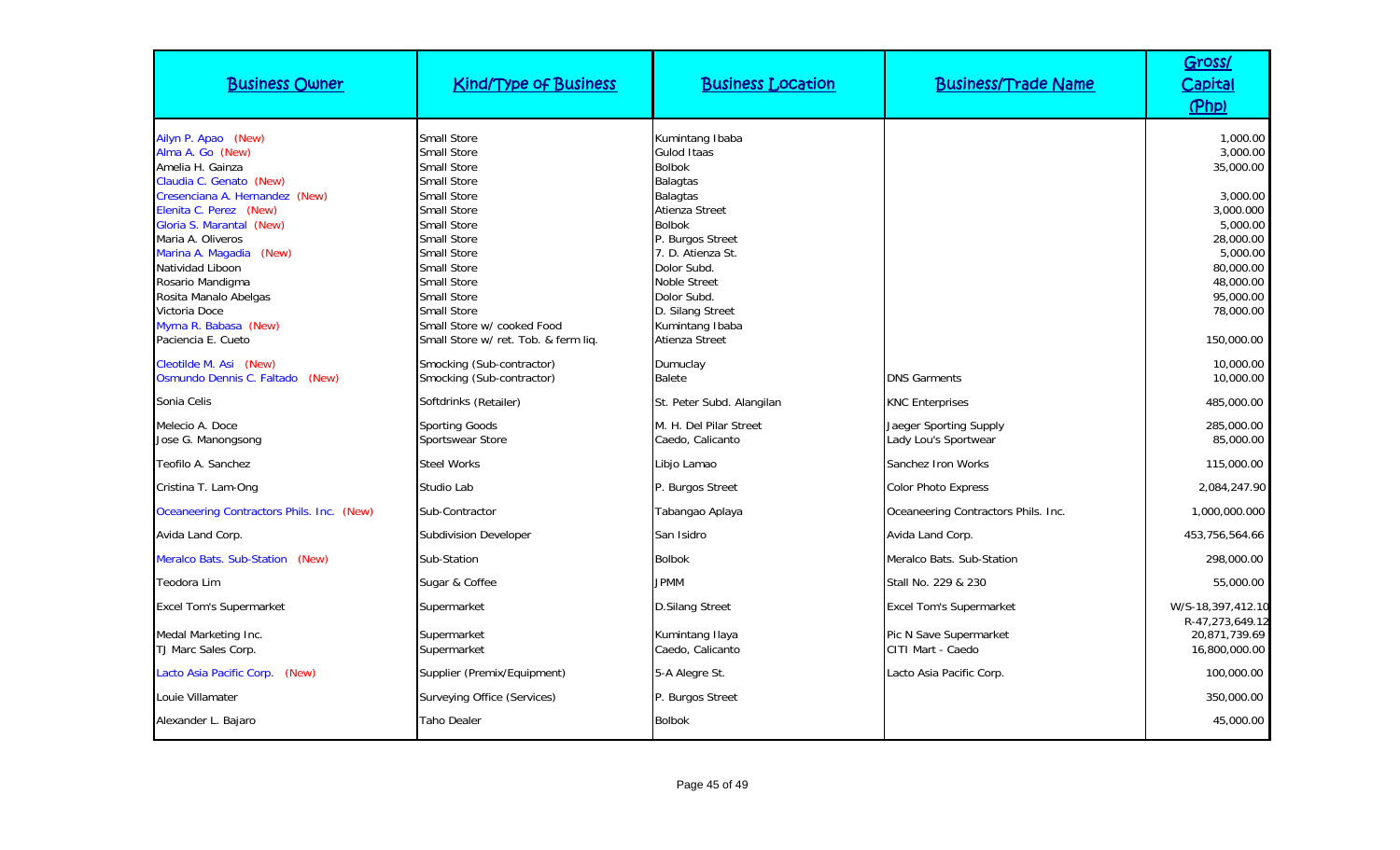| <b>Business Owner</b>                                                                                                                                                                                                                                   | <b>Kind/Type of Business</b>                                                                                                                                                                                                                                         | <b>Business Location</b>                                                                                                                                             | <b>Business/Trade Name</b>                                                                                                                                                                                                                            | Gross/<br>Capital<br>(Php)                                                                                                                                                          |
|---------------------------------------------------------------------------------------------------------------------------------------------------------------------------------------------------------------------------------------------------------|----------------------------------------------------------------------------------------------------------------------------------------------------------------------------------------------------------------------------------------------------------------------|----------------------------------------------------------------------------------------------------------------------------------------------------------------------|-------------------------------------------------------------------------------------------------------------------------------------------------------------------------------------------------------------------------------------------------------|-------------------------------------------------------------------------------------------------------------------------------------------------------------------------------------|
| Carina U. Bayer (New)<br>Felicisimo Comia<br>Froilan de Villa<br>Luisa A. Serrano<br>Marvin W. Panganiban<br><b>Miquel Calpito</b><br>Nora Yason                                                                                                        | Tailoring (Services)<br>Tailoring (Services)<br>Tailoring (Services)<br>Tailoring (Services)<br>Tailoring (Services)<br>Tailoring (Services)<br>Tailoring (Services)                                                                                                 | San Pedro<br>P. Burgos Street<br>126 Evangelista St.<br>P. Genato Street<br>R. Avenue<br><b>Rizal Avenue</b><br>P. Genato Street                                     | F. Simon's Tailoring<br>La Jolla Trading<br>Calpito's Tailoring                                                                                                                                                                                       | 20,000.000<br>650,000.00<br>200,000.00<br>240,600.00<br>90,000.00<br>604,000.00<br>120,000.00                                                                                       |
| Dexter Respecio Buted (New)                                                                                                                                                                                                                             | Talent Workshop                                                                                                                                                                                                                                                      | Alangilan                                                                                                                                                            | <b>Star Music Academy</b>                                                                                                                                                                                                                             | 50,000.00                                                                                                                                                                           |
| Norman S. Remo<br>(New)                                                                                                                                                                                                                                 | Tarpaulin Printing & Sticker (Services)                                                                                                                                                                                                                              | Kumintang Ibaba                                                                                                                                                      |                                                                                                                                                                                                                                                       | 150,000.00                                                                                                                                                                          |
| BAYANTEL (ICC)                                                                                                                                                                                                                                          | Telecommunications                                                                                                                                                                                                                                                   | Sangalang Bldg. C. Tirona St.                                                                                                                                        | <b>BAYANTEL</b>                                                                                                                                                                                                                                       | 259,000.00                                                                                                                                                                          |
| Jose M. Castillo (New)<br>Maria Anna Lorraine Manalo Sarmiento (New)                                                                                                                                                                                    | Therapeutic Center (Services)<br>Therapeutic Center (Services)                                                                                                                                                                                                       | Caedo, Calicanto<br>Pastor Rd. Cuta                                                                                                                                  | <b>Flylion Wellness Center</b><br><b>Tiens Wellness Center</b>                                                                                                                                                                                        | 50,000.00<br>50,000.00                                                                                                                                                              |
| Hans Christian S. Siih (New)<br>Merites F. Abasta<br>(New)<br>Haus Christian See Kih (New)<br>Rey Marketing Inc.<br>Danilo Ng Cha (New)                                                                                                                 | <b>Tile Center</b><br>Tiles (Retailer)<br>Tiles Center & Gen. Mdse.<br>Tiles Distributor (Marketing)<br>Tiles/Plumbing Fixtures (Retailer)                                                                                                                           | Sta. Rita Karsada<br><b>Bolbok</b><br>Pallocan West<br><b>Balagtas</b><br>Sta. Rita Karsada                                                                          | Tile Square Commercial<br>Best Tiles Gen. Mdse.<br>Rey marketing Inc.                                                                                                                                                                                 | 50,000.00<br>20,000.00<br>25,000.00<br>9,629,399.38<br>50,000.00                                                                                                                    |
| Francisca V. Dy                                                                                                                                                                                                                                         | <b>Tinsmith Shop</b>                                                                                                                                                                                                                                                 | 116 D. Silang Street                                                                                                                                                 |                                                                                                                                                                                                                                                       | 2,920,000.00                                                                                                                                                                        |
| Romeo Hernandez<br>Teresita S. Lumanag<br>Edwinsor U. Solis (New)                                                                                                                                                                                       | Tire Services & General MDSE.<br>Tires (Trading)<br><b>Tires Retailer</b>                                                                                                                                                                                            | <b>Bolbok</b><br>Alangilan<br>Kumintang Ibaba                                                                                                                        | Mark Jeld Tire Ce nter<br><b>Auto Shoes Tire Supply</b>                                                                                                                                                                                               | GM-1,243867.20<br>TC-477.445.20<br>96,000.00<br>75,000.000                                                                                                                          |
| Leona Cadorna<br>Eligia Acosta<br>Filipina Panganiban<br>Rosalina Arlega<br>Amelia Paterno<br>Conrada M. Cueto<br>Mariano Clanor<br>Maribel Casao<br>Osmundo Calalo<br>Alex M. Gonda<br>Enrico Abdon<br>Erwin Abdon<br>Fausta Ilagan<br>Florida Marquez | Toys<br>Toys & Bags<br>Toys & Bags<br>Toys & Bags (Retailer)<br>Toys & Give Aways<br>Toys & Give Aways<br>Toys & Give Aways<br>Toys & Give Aways<br>Toys & Give Aways<br>Toys (Retailer)<br>Toys (Retailer)<br>Toys (Retailer)<br>Toys (Retailer)<br>Toys (Retailer) | Market 1<br>Market 1<br>Market 1<br>Market 1<br>Market 1<br>Market 1<br>Market 1<br>Market 1<br>Market 1<br>Market 1<br>Market 1<br>Market 1<br>Market 1<br>Market 1 | Stall No. 356 & 358<br>Stall NO. 371<br>Stall No. 398<br>Stall No. 369<br>Stall No. 359<br>Stall No. 354<br>Stall No. 347<br>Stall No. 355<br>Stall No. 557<br>Stall No. 346 &370<br>Stall No. 364<br>Stall No. 362<br>Stall No. 363<br>Stall NO. 351 | 176,000.00<br>90,000.00<br>42,000.00<br>10,000.00<br>15,000.00<br>18,000.00<br>20,000.00<br>10,000.00<br>25,000.00<br>28,000.00<br>20,000.00<br>20,000.00<br>12,500.00<br>15,000.00 |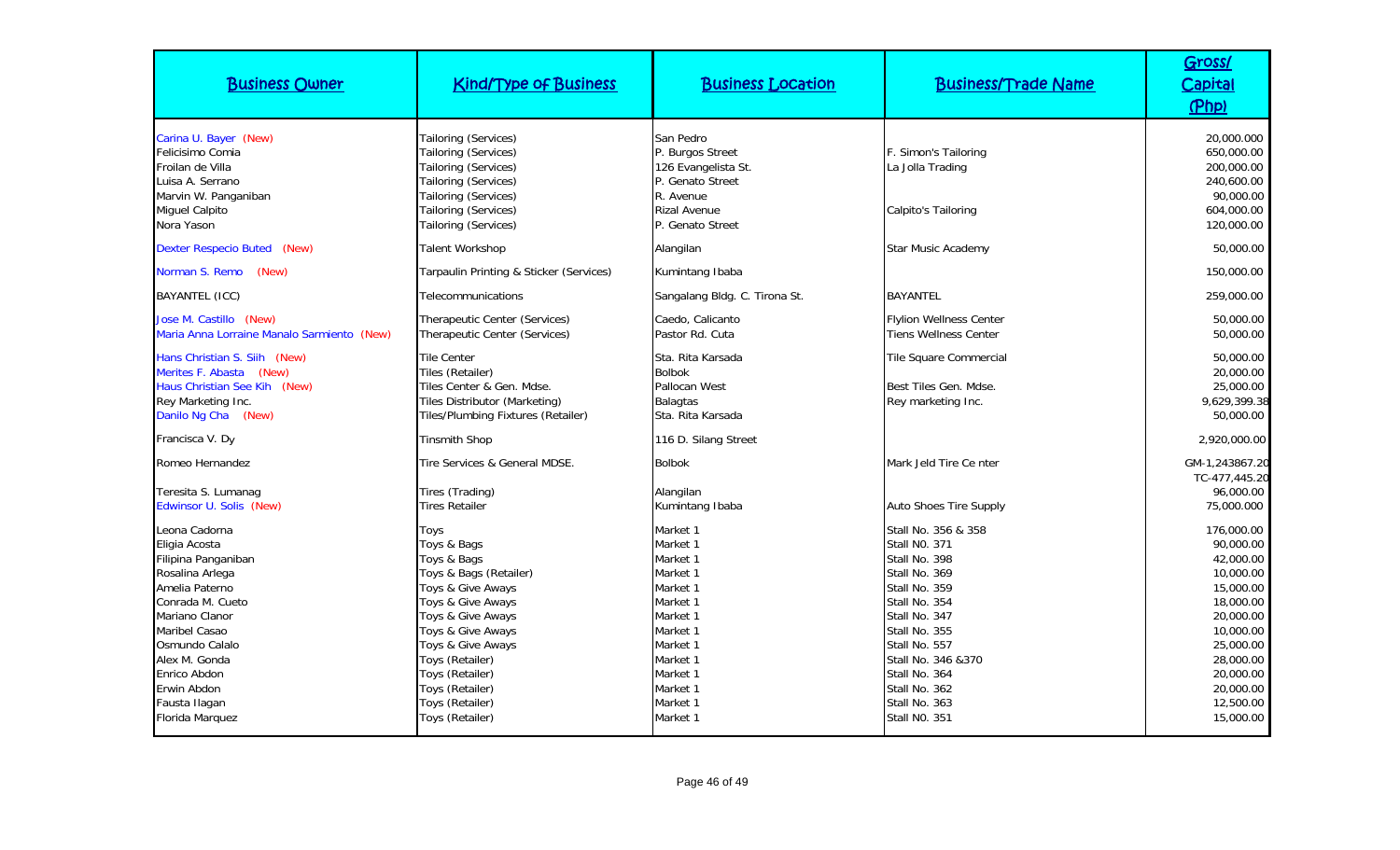| <b>Business Owner</b>                                                                                                                                                                                                                 | <b>Kind/Type of Business</b>                                                                                                                                                                                                                | <b>Business Location</b>                                                                                                                             | <b>Business/Trade Name</b>                                                                                                                             | Gross/<br><b>Capital</b><br>(Php)                                                              |
|---------------------------------------------------------------------------------------------------------------------------------------------------------------------------------------------------------------------------------------|---------------------------------------------------------------------------------------------------------------------------------------------------------------------------------------------------------------------------------------------|------------------------------------------------------------------------------------------------------------------------------------------------------|--------------------------------------------------------------------------------------------------------------------------------------------------------|------------------------------------------------------------------------------------------------|
| Celso M. Ramos (New)<br>Nerrisa A. Ramos (New)                                                                                                                                                                                        | Toys Store (Retailer)<br>Toys Store (Retailer)                                                                                                                                                                                              | Market 1<br>Market 1                                                                                                                                 | Stall No. 345<br>Stall No. 353                                                                                                                         | 10,000.00<br>10,000.00                                                                         |
| Carmela M. Gonzales<br>Castlerock Asphalt Technology Inc. (New)<br>Worldneed Equipment & System Tech. Inc.<br>Andres B. Malibiran (New)                                                                                               | Trading<br>Trading<br>Trading<br>Trading & General Merchandise                                                                                                                                                                              | P & C Bldg. Noble St.<br><b>Balagtas</b><br>17 Lopez Jaena/Atienza St.<br>San Isidro                                                                 | Castlerock Asphalt Technology Inc.<br>Worldneed Equipment & System Tech. Inc.<br>Lucky A Commercial Trading & General<br>Merchandise                   | 450,000.00<br>100,000.00<br>200,000.00<br>10,000.000                                           |
| Carlos S. Tiangco<br>Jeanina Faye C. Delos Reyes (New)<br>Marc Inan Chua Tan (New)<br>Wilson Lee Yu<br>Sherry Anne Ramos Bool (New)<br>Guillermo A. Alegre (New)<br>Guillermo C. Miñoza                                               | Trading (Auto Supplies)<br><b>Trading (Beauty Products)</b><br>Trading (Bottle & Nuts)<br><b>Trading (Construction Siupplies</b><br>Trading (Electrical & Industrial Supplies)<br>Trading (Give Aways)<br>Trading (Jewelry/Mobile Phone and | <b>Bolbok</b><br>Quinio Bldg. Rizal Avenue<br>Evangelista Street<br>Diversion Rd. Alangilan<br>San Isidro<br>Sta. Rita Karsada<br>Evangelista Street | <b>MICT Trading</b><br><b>WRM Trading</b><br><b>Blackhawk Trading</b><br>Girroma Jewelry Emporium                                                      | 900,000.00<br>20,000.00<br>100,000.00<br>1,300,000.00<br>100,000.00<br>50,000.00<br>487,976.00 |
| Josiphine Miñoza                                                                                                                                                                                                                      | Accessories)<br>Trading (Jewelry/Mobile Phone and                                                                                                                                                                                           | <b>Rizal Avenue</b>                                                                                                                                  | Pyramid Emporium                                                                                                                                       | 497,647.00                                                                                     |
| Elsie B. Samperoy (New)<br>Elsie B. Samperoz (New)<br>Arthur M. Ebron<br>Maple Leaf Equipment & Services Corp.                                                                                                                        | Accessories)<br><b>Trading (Ladies Accessories)</b><br><b>Trading (Ladies Accessories)</b><br>Trading (LPG & Appliance)<br>Trading (Medical Labarotory Supplies and<br>Equipment)                                                           | 14 D.Silang St.<br>14 D.Silang St.<br>138 Rizal Avenue<br>22 D. Atienza Street                                                                       | Chi-Pen Trading<br>Ebron Trading                                                                                                                       | 3,000.000<br>10,000.00<br>124,643.00<br>2,140,644.87                                           |
| Anthony E. Bagon (New)<br>Arsenio Macaraig/Dolores Macaraig (New)<br>Roland S. Hernandez (New)<br>Sheing MFTG. & Trading Co. Ltd. Inc. (New)<br>Persia Trading Inc.<br>AP Pandher Trading & Gen. Mdse. Corp. (New)<br>Jose Aquino Jr. | Trading (Medicines)<br>Trading (Plastics & Bottles)<br>Trading (Prawns)<br>Trading (Soap & Cleaning Polishing Prod.)<br>Trading (Surplus Auto Supply Parts)<br>Trading/Gen. Mdse. (Apparel)<br><b>Trading/Services</b>                      | 17 Pallocan West<br><b>Banaba West</b><br>Sta. Rita Karsada<br>P. Canlapan Street<br>Kumintang Ilaya<br>Banaba South<br><b>Gulod Labac</b>           | Drie Care Trading<br>R.S.H. Trading & Ent.<br>Sheing MFTG. & Trading Co. Ltd. Inc.<br>Persia Trading Inc.<br>AP Pandher Trading & Gen. Mdse. Corp.     | 100,000.00<br>10,000.00<br>20,000.00<br>100,000.00<br>850,000.00<br>125,000.00<br>120,000.00   |
| Bats. Manpower Training Center Inc. (New)<br><b>SCM Training Center Corp. (New)</b>                                                                                                                                                   | Training Center (Services)<br>Training Center (Services)                                                                                                                                                                                    | <b>Gulod Labac</b><br>Margarita Bldg. Pallocan West                                                                                                  | Bats. Manpower Training Center Inc.<br><b>SCM Training Center Corp.</b>                                                                                | 100,000.00<br>50,000.00                                                                        |
| Eladio V. Ebreo (New)<br>Antonio V. Punzalan (New)                                                                                                                                                                                    | <b>Transport Services</b><br>Transport Services (School Bus)                                                                                                                                                                                | DJPMM-M.H.Del Pilar St.<br>Alangilan                                                                                                                 | Hebrew Transport & Gen. Services<br>Antonio Punzalan Transport Services                                                                                | 20,000.00<br>20,000.00                                                                         |
| Nora M. Acosta (New)<br>Robert Pimentel Lacap (New)<br>Rodelina B. Dela Cruz (New)<br>Roma M. Macalalad (New)                                                                                                                         | Travel & tours Agency (Services)<br>Travel & tours Agency (Services)<br>Travel & tours Agency (Services)<br>Travel Agency (Local)                                                                                                           | Sta. Rita Karsada<br>P. Burgos Street<br>80 Rizal Avenue<br>Alangilan                                                                                | Viela's Travel & Tours<br>Discover Grand Asia Travel & Tours<br>Easy Trave & Tours & Gen. Services<br><b>ACT-Qurant Educational Tours &amp; Travel</b> | 50,000.00<br>20,000.00<br>60,000.000<br>5,000.000                                              |
| Edgardo V. Macatangay (New)                                                                                                                                                                                                           | <b>Travel Lodge</b>                                                                                                                                                                                                                         | Soro-soro Karsada                                                                                                                                    | <b>City Star Travel Lodge</b>                                                                                                                          | 500,000.00                                                                                     |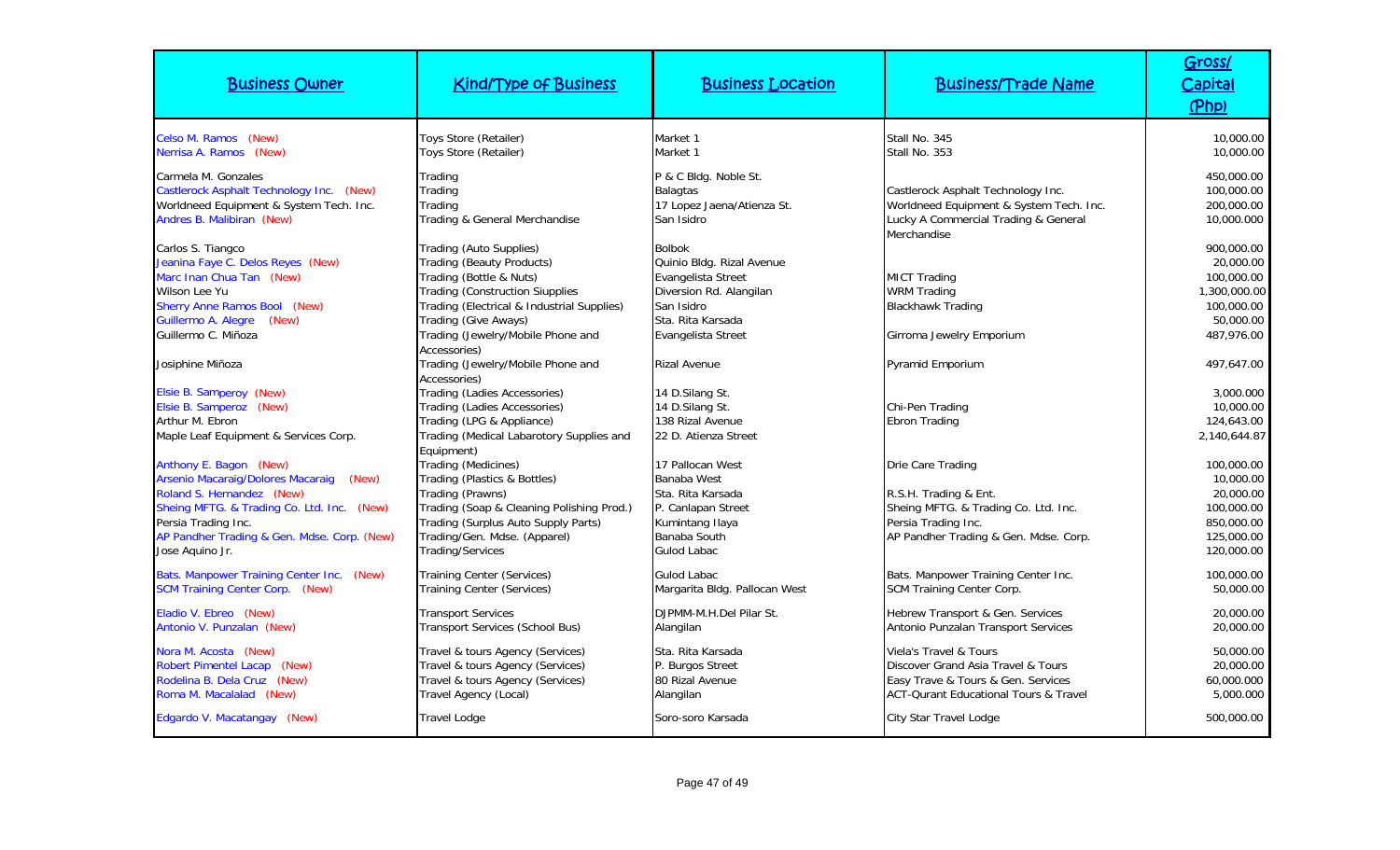| <b>Business Owner</b>                                                                                                                                                                                             | <b>Kind/Type of Business</b>                                                                                                                                                                                                       | <b>Business Location</b>                                                                                                                                     | <b>Business/Trade Name</b>                                                                         | Gross/<br>Capital<br>(Php)                                                                                   |
|-------------------------------------------------------------------------------------------------------------------------------------------------------------------------------------------------------------------|------------------------------------------------------------------------------------------------------------------------------------------------------------------------------------------------------------------------------------|--------------------------------------------------------------------------------------------------------------------------------------------------------------|----------------------------------------------------------------------------------------------------|--------------------------------------------------------------------------------------------------------------|
| <b>Vicente Montenegro</b><br>(New)<br>Rodolfo Lubis<br>Antonieta H. Aloria (New)<br>Aurora V. Mendoza (New)<br>Dr. Ursula M. Ablog<br>Flora G. Arce (New)<br>Remedios P. Conti (New)<br>RoseMarie I. Dimaculangan | Trucking (Forwarding)<br><b>Trucking /Hauling Services</b><br><b>Trucking Services</b><br><b>Trucking Services</b><br><b>Trucking Services</b><br><b>Trucking Services</b><br><b>Trucking Services</b><br><b>Trucking Services</b> | Abacan Subd. Calicanto<br><b>Bolbok</b><br>Balete<br>Pinamucan Proper<br>Evangelista Street<br>Alangilan<br><b>Bilogo</b><br>Rd. 1 Arce Subd Kumintang Ibaba | Roro Movers Forwarding Services<br><b>Arcen Transport Services</b>                                 | 2,000,000.00<br>395,400.00<br>200,000.00<br>96,000.00<br>360,000.00<br>300,000.00<br>80,000.00<br>230,000.00 |
| Anita E. Lorenzo                                                                                                                                                                                                  | <b>T-Shirt Printing Services</b>                                                                                                                                                                                                   | Kumintang Ibaba                                                                                                                                              |                                                                                                    | 40,000.00                                                                                                    |
| Maximo B. Perez Jr. (New)<br>Paulo Petronilo A. Salas (New)<br>Rodrigo Liwag (New)<br>Yolanda M. Castillo (New)                                                                                                   | <b>Tutorial Center (Services)</b><br><b>Tutorial Center (Services)</b><br><b>Tutorial Center (Services)</b><br><b>Tutorial Center (Services)</b>                                                                                   | Libjo<br>Potenciana Village, Pallocan West<br>Sta. Rita Karsada<br>Pallocan West                                                                             | <b>RRS Tutorial Center</b><br>Apple of God's Eye Tutorial Center                                   | 10,000.00<br>5,000.00<br>10,000.00<br>10,000.00                                                              |
| Rodolfo Moreno                                                                                                                                                                                                    | Upholstery & Supplies                                                                                                                                                                                                              | <b>Bolbok</b>                                                                                                                                                |                                                                                                    | 160,000.00                                                                                                   |
| Delia Castillo (New)<br>Herminia Aquilar<br>(New)                                                                                                                                                                 | Vegetable Store<br>Vegetable Store                                                                                                                                                                                                 | Market 1<br>Market 1                                                                                                                                         | Stall No. 37<br>Stall No. 05                                                                       | 20,000.00<br>500.00                                                                                          |
| Romeo M. Ballogas<br>Romeo M. Ballogas<br>Eleuterio Metica Mercado<br>(New)<br>Imelda M. Macalintal (New)<br>Joel L. Calalo (New)                                                                                 | Veterinary & Agricultural Supply<br>Veterinary & Agricultural Supply and Gen.<br>Merchandise<br>Veterinary & Agricutural Products<br>Veterinary & Agricutural Products<br>Veterinary & Agricutural Products                        | Magsombol Bldg. Pastor Rd. Cuta<br>D. Silang Street<br>C. Tirona Street<br>Banaba Center<br>Arrieta Subd. Brgy. 20                                           | RNB Agri-Vet Supply & Gen. Merchandise<br>RNB Agri-Vet Supply & Gen. Merchandise<br>Nutrilink Ent. | 1,850,348.10<br>GM-1,018,051.82<br>Vet-5,663,612.40<br>3,456,926.50<br>886,846.50<br>310,000.00              |
| Ma. Glyn I. Bautista                                                                                                                                                                                              | Veterinary Clinic                                                                                                                                                                                                                  | Kumintang Ilaya                                                                                                                                              | JCL Veterinary Clinic Poultry & Pet Shop                                                           | 745,000.00                                                                                                   |
| Bienvinido Genosa Palido Jr. (New)<br>Francisca C. Barte<br>Melvin R. Vergara (New)<br>Rodolfo Gaan<br>Rommel A. Hernandez<br>tomas D. Lopez (New)                                                                | <b>Vulcanizing Shop</b><br><b>Vulcanizing Shop</b><br><b>Vulcanizing Shop</b><br><b>Vulcanizing Shop</b><br><b>Vulcanizing Shop</b><br><b>Vulcanizing Shop</b>                                                                     | Calicanto<br>Alangilan<br>Div. Rd. Bolbok<br>21 D. Silang Street<br><b>Balagtas</b>                                                                          | Angelo Bien Vulcanizing Shop<br>L.F. Tire & Vulcanizing Shop                                       | 3,000.00<br>1,400,000.00<br>20,000.00<br>90,000.00<br>75,000.00<br>15,000.00                                 |
| Yarn Fertilizer Phils. Inc.<br>(New)<br>Marcelo G. Guico (New)<br>Bonheur Marketing Corp. (New)<br>Gran Star Motors & Ind. Corp.<br>(New)                                                                         | Warehouse<br>Warehouse<br>Warehouse (Groceries)<br>Warehouse (Motorcycle)                                                                                                                                                          | Div. Rd. Balagtas<br>Mahabang Parang<br>Mahabang Parang<br>Kumintang Ibaba                                                                                   | Yarn Fertilizer Phils. Inc.<br>Bonheur Marketing Corp.                                             | 97,879,334.40<br>300,000.00<br>2,000,000.00<br>100,000.00                                                    |
| Brando E. Bulanhagui (New)<br>Sotero Alda                                                                                                                                                                         | <b>Watch Repair Shop</b><br>Watch Repair Shop                                                                                                                                                                                      | Rizal Avenue Brgy. 22<br>P. Gomez Street                                                                                                                     | B. Bulanhagui Watch Center                                                                         | 10,000.00<br>62,000.00                                                                                       |
| Romulo Borja Sarmiento (New)                                                                                                                                                                                      | Water Pump (Services)                                                                                                                                                                                                              | Sta. Rita Karsada                                                                                                                                            | Submersible Water Pump Service                                                                     |                                                                                                              |